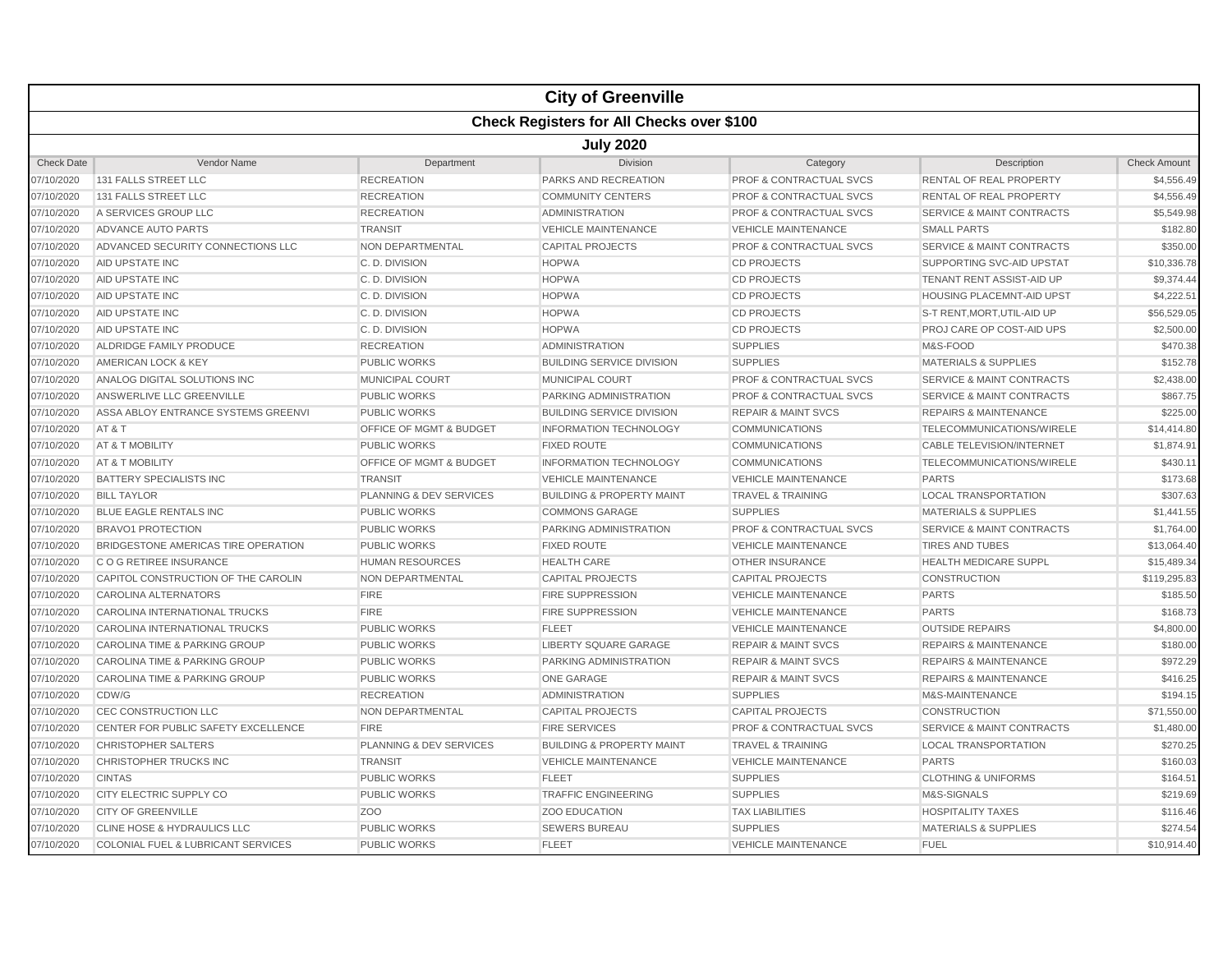|                   |                                                  |                                    | <b>City of Greenville</b>            |                                    |                                      |                     |  |  |  |  |
|-------------------|--------------------------------------------------|------------------------------------|--------------------------------------|------------------------------------|--------------------------------------|---------------------|--|--|--|--|
|                   | <b>Check Registers for All Checks over \$100</b> |                                    |                                      |                                    |                                      |                     |  |  |  |  |
|                   | <b>July 2020</b>                                 |                                    |                                      |                                    |                                      |                     |  |  |  |  |
| <b>Check Date</b> | <b>Vendor Name</b>                               | Department                         | <b>Division</b>                      | Category                           | Description                          | <b>Check Amount</b> |  |  |  |  |
| 07/10/2020        | CONCRETE SUPPLY COMPANY LLC                      | <b>PUBLIC WORKS</b>                | <b>STREETS BUREAU</b>                | <b>SUPPLIES</b>                    | <b>MATERIALS &amp; SUPPLIES</b>      | \$991.10            |  |  |  |  |
| 07/10/2020        | <b>CONSOLIDATED FLEET SERVICES INC</b>           | <b>FIRE</b>                        | <b>FIRE SERVICES</b>                 | <b>PROF &amp; CONTRACTUAL SVCS</b> | <b>SERVICE &amp; MAINT CONTRACTS</b> | \$4,920.30          |  |  |  |  |
| 07/10/2020        | <b>CONTINENTAL ENGINES</b>                       | <b>PUBLIC WORKS</b>                | <b>NON VEHICLE MAINTENANCE</b>       | PROF & CONTRACTUAL SVCS            | <b>SERVICE &amp; MAINT CONTRACTS</b> | \$240.00            |  |  |  |  |
| 07/10/2020        | <b>CONTINENTAL ENGINES</b>                       | <b>PUBLIC WORKS</b>                | <b>BUILDING SERVICE DIVISION</b>     | <b>PROF &amp; CONTRACTUAL SVCS</b> | <b>SERVICE &amp; MAINT CONTRACTS</b> | \$180.00            |  |  |  |  |
| 07/10/2020        | CRESCENT SUPPLY CO INC                           | <b>PUBLIC WORKS</b>                | S. SPRING STREET GARAGE              | <b>SUPPLIES</b>                    | <b>MATERIALS &amp; SUPPLIES</b>      | \$119.57            |  |  |  |  |
| 07/10/2020        | <b>CROMER'S P-NUTS LLC</b>                       | <b>RECREATION</b>                  | <b>PUBLIC SERVICES</b>               | <b>SUPPLIES</b>                    | <b>SALE CONCESSIONS</b>              | \$274.69            |  |  |  |  |
| 07/10/2020        | <b>CUMMINS ATLANTIC</b>                          | <b>PUBLIC WORKS</b>                | <b>VEHICLE MAINTENANCE</b>           | <b>SUPPLIES</b>                    | <b>MATERIALS &amp; SUPPLIES</b>      | \$770.00            |  |  |  |  |
| 07/10/2020        | <b>CUMMINS-ALLISON CORP</b>                      | <b>PUBLIC WORKS</b>                | <b>ADMINISTRATION</b>                | <b>SUPPLIES</b>                    | <b>MATERIALS &amp; SUPPLIES</b>      | \$526.00            |  |  |  |  |
| 07/10/2020        | <b>DESIGNLAB INC</b>                             | <b>PUBLIC SAFETY</b>               | POLICE-PATROL SVS                    | <b>SUPPLIES</b>                    | <b>CLOTHING &amp; UNIFORMS</b>       | \$13,159.27         |  |  |  |  |
| 07/10/2020        | <b>DICK SMITH FORD</b>                           | <b>FIRE</b>                        | <b>FIRE SUPPRESSION</b>              | <b>VEHICLES</b>                    | <b>VEHICLE</b>                       | \$45,891.00         |  |  |  |  |
| 07/10/2020        | <b>DIRECTV</b>                                   | <b>FIRE</b>                        | <b>FIRE SERVICES</b>                 | <b>PROF &amp; CONTRACTUAL SVCS</b> | <b>SERVICE &amp; MAINT CONTRACTS</b> | \$102.81            |  |  |  |  |
| 07/10/2020        | <b>DISYS SOLUTIONS INC</b>                       | OFFICE OF MGMT & BUDGET            | <b>INFORMATION TECHNOLOGY</b>        | <b>SUPPLIES</b>                    | <b>MATERIALS &amp; SUPPLIES</b>      | \$1,143.27          |  |  |  |  |
| 07/10/2020        | DIVERSIFIED ELECTRONICS INC                      | <b>PUBLIC SAFETY</b>               | POLICE-PATROL SVS                    | <b>REPAIR &amp; MAINT SVCS</b>     | <b>REPAIRS &amp; MAINTENANCE</b>     | \$538.23            |  |  |  |  |
| 07/10/2020        | <b>DUKE ENERGY</b>                               | <b>PUBLIC WORKS</b>                | <b>TRAFFIC ENGINEERING</b>           | <b>UTILITIES</b>                   | <b>ELECTRICITY</b>                   | \$180.25            |  |  |  |  |
| 07/10/2020        | <b>DUKE ENERGY</b>                               | <b>PUBLIC WORKS</b>                | <b>CHURCH STREET GARAGE</b>          | <b>UTILITIES</b>                   | <b>ELECTRICITY</b>                   | \$2,469.32          |  |  |  |  |
| 07/10/2020        | <b>DUKE ENERGY</b>                               | <b>RECREATION</b>                  | <b>PARKS MAINTENANCE</b>             | <b>UTILITIES</b>                   | <b>ELECTRICITY</b>                   | \$5,346.38          |  |  |  |  |
| 07/10/2020        | <b>DUKE ENERGY</b>                               | <b>FIRE</b>                        | <b>FIRE SERVICES</b>                 | <b>UTILITIES</b>                   | <b>ELECTRICITY</b>                   | \$2,523.12          |  |  |  |  |
| 07/10/2020        | <b>DUKE ENERGY</b>                               | <b>PUBLIC WORKS</b>                | RIVERPLACE GARAGE                    | <b>UTILITIES</b>                   | <b>ELECTRICITY</b>                   | \$5,958.64          |  |  |  |  |
| 07/10/2020        | <b>DUKE ENERGY</b>                               | <b>RECREATION</b>                  | <b>COMMUNITY CENTERS</b>             | <b>UTILITIES</b>                   | <b>ELECTRICITY</b>                   | \$857.42            |  |  |  |  |
| 07/10/2020        | <b>DUKE ENERGY</b>                               | PUBLIC WORKS                       | <b>BUILDING SERVICE DIVISION</b>     | <b>UTILITIES</b>                   | <b>ELECTRICITY</b>                   | \$20,569.26         |  |  |  |  |
| 07/10/2020        | <b>DUKE ENERGY</b>                               | <b>RECREATION</b>                  | <b>ADMINISTRATION</b>                | <b>UTILITIES</b>                   | <b>ELECTRICITY</b>                   | \$3.670.81          |  |  |  |  |
| 07/10/2020        | <b>ECHOLS OIL COMPANY INC</b>                    | <b>PUBLIC WORKS</b>                | <b>FLEET</b>                         | <b>VEHICLE MAINTENANCE</b>         | <b>FUEL</b>                          | \$423.79            |  |  |  |  |
| 07/10/2020        | <b>ECHOLS OIL COMPANY INC</b>                    | <b>PUBLIC WORKS</b>                | <b>FIXED ROUTE</b>                   | <b>VEHICLE MAINTENANCE</b>         | <b>LUBRICANTS</b>                    | \$235.08            |  |  |  |  |
| 07/10/2020        | <b>ELECTRONIC DATA MAGNETICS INC</b>             | <b>PUBLIC WORKS</b>                | <b>FIXED ROUTE</b>                   | <b>PRINTING</b>                    | PRINTING & BINDING                   | \$1,585.00          |  |  |  |  |
| 07/10/2020        | <b>EMPLOYMENT SCREENING RESOURCES</b>            | <b>HUMAN RESOURCES</b>             | <b>HUMAN RESOURCES</b>               | PROF & CONTRACTUAL SVCS            | PROFESSIONAL SERVICES                | \$486.75            |  |  |  |  |
| 07/10/2020        | <b>ENNIS-FLINT INC</b>                           | <b>PUBLIC WORKS</b>                | <b>TRAFFIC ENGINEERING</b>           | <b>SUPPLIES</b>                    | M&S-MARKINGS                         | \$1,590.00          |  |  |  |  |
| 07/10/2020        | ENVIRO-MASTER SERVICES OF GREENVILL              | <b>RECREATION</b>                  | PARKS AND RECREATION                 | <b>PROF &amp; CONTRACTUAL SVCS</b> | <b>SERVICE &amp; MAINT CONTRACTS</b> | \$846.00            |  |  |  |  |
| 07/10/2020        | <b>ESRI INC</b>                                  | <b>INFORMATION TECHNOLOGY</b>      | IT                                   | <b>PROF &amp; CONTRACTUAL SVCS</b> | <b>SERVICE &amp; MAINT CONTRACTS</b> | \$500.00            |  |  |  |  |
| 07/10/2020        | <b>FGP INTERNATIONAL</b>                         | <b>OFFICE OF MGMT &amp; BUDGET</b> | <b>ACCOUNTING</b>                    | <b>PROF &amp; CONTRACTUAL SVCS</b> | <b>TEMP PERSONNEL SVCS</b>           | \$1,074.50          |  |  |  |  |
| 07/10/2020        | FORMS & SUPPLY INC                               | <b>PUBLIC WORKS</b>                | <b>TRAFFIC ENGINEERING</b>           | <b>SUPPLIES</b>                    | M&S-SIGNALS                          | \$288.64            |  |  |  |  |
| 07/10/2020        | <b>FROG 911</b>                                  | <b>FIRE</b>                        | <b>FIRE SUPPRESSION</b>              | <b>VEHICLE MAINTENANCE</b>         | <b>PARTS</b>                         | \$148.40            |  |  |  |  |
| 07/10/2020        | <b>GILLIG LLC</b>                                | <b>PUBLIC WORKS</b>                | <b>VEHICLE MAINTENANCE</b>           | <b>VEHICLE MAINTENANCE</b>         | <b>PARTS</b>                         | \$1,469.37          |  |  |  |  |
| 07/10/2020        | GIMME-A-SIGN CO INC                              | NON DEPARTMENTAL                   | <b>CAPITAL PROJECTS</b>              | <b>CAPITAL PROJECTS</b>            | <b>PROJECT EXPENSE</b>               | \$1,660.28          |  |  |  |  |
| 07/10/2020        | GRAINGER 803858935                               | <b>FIRE</b>                        | <b>FIRE SERVICES</b>                 | <b>SUPPLIES</b>                    | <b>MATERIALS &amp; SUPPLIES</b>      | \$309.44            |  |  |  |  |
| 07/10/2020        | GRAINGER 803858935                               | PUBLIC WORKS                       | <b>BUILDING SERVICE DIVISION</b>     | <b>SUPPLIES</b>                    | <b>MATERIALS &amp; SUPPLIES</b>      | \$269.07            |  |  |  |  |
| 07/10/2020        | <b>GREENVILLE ARENA DISTRICT</b>                 | <b>PUBLIC WORKS</b>                | <b>PARKING LOTS</b>                  | <b>LIAB-BSWA PARKING</b>           | <b>PARKING LEASES</b>                | \$4,562.88          |  |  |  |  |
| 07/10/2020        | <b>GREENVILLE CONVENTION CENTER</b>              | GCC                                | GCC                                  | INTERFUND-GRVL CONVENTION          | <b>SPECIAL PROJECTS</b>              | \$200,000.00        |  |  |  |  |
| 07/10/2020        | GREENVILLE OFFICE SUPPLY CO INC                  | PLANNING & DEV SERVICES            | <b>BUILDING &amp; PROPERTY MAINT</b> | <b>SUPPLIES</b>                    | OFFICE SUPPLIES&MATERIALS            | \$182.24            |  |  |  |  |
| 07/10/2020        | <b>GREENVILLE OFFICE SUPPLY CO INC</b>           | <b>CITY ATTORNEY</b>               | <b>CITY ATTORNEY</b>                 | <b>SUPPLIES</b>                    | <b>MATERIALS &amp; SUPPLIES</b>      | \$179.83            |  |  |  |  |
| 07/10/2020        | GREENVILLE OFFICE SUPPLY CO INC                  | PUBLIC WORKS                       | <b>FIXED ROUTE</b>                   | <b>SUPPLIES</b>                    | <b>MATERIALS &amp; SUPPLIES</b>      | \$139.77            |  |  |  |  |
| 07/10/2020        | <b>GREENVILLE OFFICE SUPPLY CO INC</b>           | <b>PUBLIC WORKS</b>                | <b>PARKING ADMINISTRATION</b>        | <b>SUPPLIES</b>                    | <b>CLOTHING &amp; UNIFORMS</b>       | \$696.10            |  |  |  |  |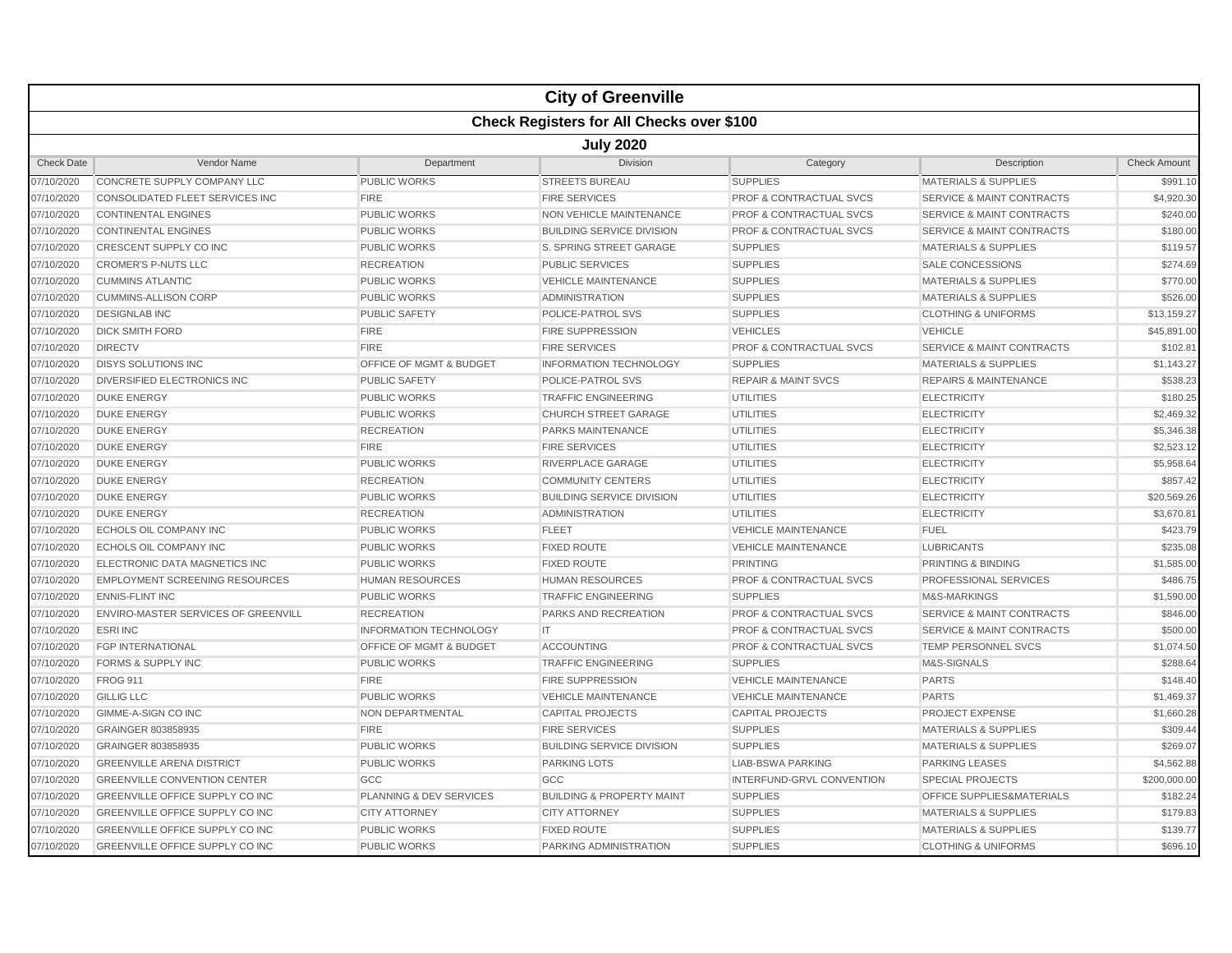|                   | <b>City of Greenville</b>                        |                                    |                                      |                                    |                                  |                     |  |  |  |  |
|-------------------|--------------------------------------------------|------------------------------------|--------------------------------------|------------------------------------|----------------------------------|---------------------|--|--|--|--|
|                   | <b>Check Registers for All Checks over \$100</b> |                                    |                                      |                                    |                                  |                     |  |  |  |  |
|                   | <b>July 2020</b>                                 |                                    |                                      |                                    |                                  |                     |  |  |  |  |
| <b>Check Date</b> | Vendor Name                                      | Department                         | <b>Division</b>                      | Category                           | Description                      | <b>Check Amount</b> |  |  |  |  |
| 07/10/2020        | GREENVILLE OFFICE SUPPLY CO INC                  | <b>HUMAN RESOURCES</b>             | <b>HUMAN RESOURCES</b>               | <b>TRAVEL &amp; TRAINING</b>       | <b>TRAINING/CITY WIDE</b>        | \$1,205.73          |  |  |  |  |
| 07/10/2020        | GREENVILLE OFFICE SUPPLY CO INC                  | <b>PUBLIC WORKS</b>                | PARKING ADMINISTRATION               | <b>SUPPLIES</b>                    | OFFICE SUPPLIES&MATERIALS        | \$297.61            |  |  |  |  |
| 07/10/2020        | <b>GREENVILLE ZOO FOUNDATION</b>                 | ZO <sub>O</sub>                    | Z <sub>O</sub> O                     | <b>MEMBERSHIP</b>                  | FOZ MEMBERSHIP TRSF PMT          | \$12,890.00         |  |  |  |  |
| 07/10/2020        | HANDI CLEAN PRODUCTS INC                         | <b>FIRE</b>                        | <b>FIRE SERVICES</b>                 | <b>SUPPLIES</b>                    | <b>MATERIALS &amp; SUPPLIES</b>  | \$4,753.31          |  |  |  |  |
| 07/10/2020        | <b>HARDWICK PRINTING</b>                         | <b>PUBLIC SAFETY</b>               | POLICE-PATROL SVS                    | <b>PRINTING</b>                    | <b>PRINTING &amp; BINDING</b>    | \$284.40            |  |  |  |  |
| 07/10/2020        | <b>HARRISON'S WORKWEAR</b>                       | <b>PUBLIC WORKS</b>                | <b>CONSTRUCTION &amp; INSPECTION</b> | <b>SUPPLIES</b>                    | <b>MATERIALS &amp; SUPPLIES</b>  | \$176.98            |  |  |  |  |
| 07/10/2020        | <b>HOGAN CONSTRUCTION GROUP LLC</b>              | <b>NON DEPARTMENTAL</b>            | <b>CAPITAL PROJECTS</b>              | <b>CAPITAL PROJECTS</b>            | <b>CONSTRUCTION</b>              | \$377,640.87        |  |  |  |  |
| 07/10/2020        | HOME DEPOT CREDIT SERVICE 0978                   | <b>TRANSIT</b>                     | <b>NON VEHICLE MAINTENANCE</b>       | <b>SUPPLIES</b>                    | <b>MATERIALS &amp; SUPPLIES</b>  | \$489.94            |  |  |  |  |
| 07/10/2020        | HOME DEPOT CREDIT SERVICE 0978                   | <b>PUBLIC WORKS</b>                | NON VEHICLE MAINTENANCE              | <b>SUPPLIES</b>                    | <b>MATERIALS &amp; SUPPLIES</b>  | \$150.95            |  |  |  |  |
| 07/10/2020        | HOME DEPOT CREDIT SERVICE 0978                   | <b>PUBLIC WORKS</b>                | <b>FIXED ROUTE</b>                   | <b>SUPPLIES</b>                    | <b>MATERIALS &amp; SUPPLIES</b>  | \$253.33            |  |  |  |  |
| 07/10/2020        | HOME DEPOT CREDIT SERVICE 5898                   | <b>FIRE</b>                        | <b>FIRE PREVENTION</b>               | <b>SUPPLIES</b>                    | <b>MATERIALS &amp; SUPPLIES</b>  | \$2,581.48          |  |  |  |  |
| 07/10/2020        | HOME DEPOT CREDIT SERVICE 5898                   | <b>FIRE</b>                        | <b>FIRE SUPPRESSION</b>              | <b>SUPPLIES</b>                    | <b>MATERIALS &amp; SUPPLIES</b>  | \$404.11            |  |  |  |  |
| 07/10/2020        | HOME DEPOT CREDIT SERVICE 5906                   | <b>PUBLIC WORKS</b>                | <b>BUILDING SERVICE DIVISION</b>     | <b>SUPPLIES</b>                    | <b>MATERIALS &amp; SUPPLIES</b>  | \$1,160.83          |  |  |  |  |
| 07/10/2020        | HOME DEPOT CREDIT SERVICE 5914                   | <b>RECREATION</b>                  | <b>ADMINISTRATION</b>                | <b>SUPPLIES</b>                    | M&S-MAINTENANCE                  | \$120.73            |  |  |  |  |
| 07/10/2020        | HOME DEPOT PRO                                   | <b>PUBLIC WORKS</b>                | <b>VEHICLE MAINTENANCE</b>           | <b>SUPPLIES</b>                    | <b>BUS WASHING SUPPLIES</b>      | \$3,555.30          |  |  |  |  |
| 07/10/2020        | HOME DEPOT PRO                                   | <b>PUBLIC WORKS</b>                | <b>NON VEHICLE MAINTENANCE</b>       | <b>SUPPLIES</b>                    | <b>JANITORIAL SUPPLIES</b>       | \$118.33            |  |  |  |  |
| 07/10/2020        | <b>HOMES OF HOPE</b>                             | C. D. DIVISION                     | <b>CDBG PROJECTS</b>                 | <b>CD PROJECTS</b>                 | <b>ACTIVITIES SP SUBRECIPIEN</b> | \$15,669.00         |  |  |  |  |
| 07/10/2020        | HOMES OF HOPE                                    | <b>HOME</b>                        | <b>HOME PROJECTS</b>                 | <b>CD PROJECTS</b>                 | PUBLIC INFORMATION               | \$29,481.00         |  |  |  |  |
| 07/10/2020        | <b>HUGHES AGENCY</b>                             | <b>NON DEPARTMENTAL</b>            | <b>CAPITAL PROJECTS</b>              | <b>CAPITAL PROJECTS</b>            | PLANNING/DESIGN                  | \$20,000.00         |  |  |  |  |
| 07/10/2020        | <b>HUMAN RELATIONS COMMISSION</b>                | C. D. DIVISION                     | <b>CDBG PROJECTS</b>                 | <b>CD PROJECTS</b>                 | PUBLIC INFORMATION               | \$3,617.00          |  |  |  |  |
| 07/10/2020        | <b>INTERNAL REVENUE SERVICE</b>                  | OFFICE OF MGMT & BUDGET            | <b>ACCOUNTING</b>                    | PR-WH                              | <b>GARNISHMENTS</b>              | \$150.00            |  |  |  |  |
| 07/10/2020        | <b>IRON MOUNTAIN 27128</b>                       | OFFICE OF MGMT & BUDGET            | <b>PURCHASING</b>                    | PROF & CONTRACTUAL SVCS            | <b>PROFESSIONAL SERVICES</b>     | \$120.97            |  |  |  |  |
| 07/10/2020        | <b>IRON MOUNTAIN 27129</b>                       | OFFICE OF MGMT & BUDGET            | <b>INFORMATION TECHNOLOGY</b>        | PROF & CONTRACTUAL SVCS            | SERVICE & MAINT CONTRACTS        | \$550.21            |  |  |  |  |
| 07/10/2020        | <b>IVEY COMMUNICATIONS INC</b>                   | NON DEPARTMENTAL                   | <b>CAPITAL PROJECTS</b>              | <b>CAPITAL PROJECTS</b>            | <b>CONSTRUCTION</b>              | \$846.72            |  |  |  |  |
| 07/10/2020        | <b>IVEY COMMUNICATIONS INC</b>                   | OFFICE OF MGMT & BUDGET            | <b>INFORMATION TECHNOLOGY</b>        | <b>REPAIR &amp; MAINT SVCS</b>     | <b>REPAIRS &amp; MAINTENANCE</b> | \$3,318.53          |  |  |  |  |
| 07/10/2020        | J & R FENCE                                      | <b>NON DEPARTMENTAL</b>            | CAPITAL PROJECTS                     | <b>CAPITAL PROJECTS</b>            | PROJECT EXPENSE                  | \$1,777.00          |  |  |  |  |
| 07/10/2020        | <b>JAMES PATRICK TIMMS</b>                       | PLANNING & DEV SERVICES            | <b>BUILDING &amp; PROPERTY MAINT</b> | <b>TRAVEL &amp; TRAINING</b>       | <b>LOCAL TRANSPORTATION</b>      | \$531.30            |  |  |  |  |
| 07/10/2020        | <b>JAMES TRAVERSE</b>                            | <b>RECREATION</b>                  | <b>ADMINISTRATION</b>                | <b>REPAIR &amp; MAINT SVCS</b>     | <b>REPAIRS &amp; MAINTENANCE</b> | \$561.74            |  |  |  |  |
| 07/10/2020        | JET-VAC SEWER EQUIPMENT CO                       | <b>PUBLIC WORKS</b>                | <b>SEWERS BUREAU</b>                 | MACHINERY AND EQUIPMENT            | MACHINERY AND EQUIPMENT          | \$75,949.11         |  |  |  |  |
| 07/10/2020        | <b>JOEL PATTERSON</b>                            | PLANNING & DEV SERVICES            | <b>BUILDING &amp; PROPERTY MAINT</b> | <b>TRAVEL &amp; TRAINING</b>       | <b>LOCAL TRANSPORTATION</b>      | \$472.65            |  |  |  |  |
| 07/10/2020        | JOHNSTONE SUPPLY OF GREENVILLE                   | <b>PUBLIC WORKS</b>                | <b>BUILDING SERVICE DIVISION</b>     | <b>SUPPLIES</b>                    | <b>MATERIALS &amp; SUPPLIES</b>  | \$1,084.87          |  |  |  |  |
| 07/10/2020        | KENTUCKY CHILD SUPPORT ENFORCEMENT               | OFFICE OF MGMT & BUDGET            | <b>ACCOUNTING</b>                    | PR-WH                              | <b>GARNISHMENTS</b>              | \$177.69            |  |  |  |  |
| 07/10/2020        | <b>KEVIN HOWARD</b>                              | <b>ECONOMIC DEVELOPMENT</b>        | <b>ECONOMIC DEVELOPMENT</b>          | <b>TRAVEL &amp; TRAINING</b>       | <b>TRAVEL &amp; TRAINING</b>     | \$1,863.26          |  |  |  |  |
| 07/10/2020        | <b>KEVIN HUGHES</b>                              | <b>PLANNING &amp; DEV SERVICES</b> | <b>BUILDING &amp; PROPERTY MAINT</b> | <b>TRAVEL &amp; TRAINING</b>       | <b>LOCAL TRANSPORTATION</b>      | \$537.63            |  |  |  |  |
| 07/10/2020        | KILBOURNE & KILBOURNE                            | <b>HUMAN RESOURCES</b>             | <b>HUMAN RESOURCES</b>               | <b>SUNDRY</b>                      | <b>AWARDS</b>                    | \$1,428.85          |  |  |  |  |
| 07/10/2020        | KING ASPHALT INC                                 | <b>PUBLIC WORKS</b>                | <b>STREETS BUREAU</b>                | <b>SUPPLIES</b>                    | <b>MATERIALS &amp; SUPPLIES</b>  | \$100.72            |  |  |  |  |
| 07/10/2020        | <b>LAMAR ADVERTISING</b>                         | <b>RECREATION</b>                  | <b>PUBLIC SERVICES</b>               | <b>SUPPLIES</b>                    | <b>SUPPLIES PROMOTIONS</b>       | \$1,575.00          |  |  |  |  |
| 07/10/2020        | <b>LANDSCAPERS SUPPLY</b>                        | <b>PUBLIC WORKS</b>                | <b>SEWERS BUREAU</b>                 | <b>SUPPLIES</b>                    | <b>MATERIALS &amp; SUPPLIES</b>  | \$196.67            |  |  |  |  |
| 07/10/2020        | <b>LANDSCAPERS SUPPLY</b>                        | <b>RECREATION</b>                  | <b>TOURISM DISTRICT</b>              | <b>PROF &amp; CONTRACTUAL SVCS</b> | <b>SPECIAL PROJECTS</b>          | \$197.16            |  |  |  |  |
| 07/10/2020        | LATITUDE APPLIED TECHNOLOGIES                    | <b>RECREATION</b>                  | <b>ADMINISTRATION</b>                | <b>SUPPLIES</b>                    | <b>JANITORIAL SUPPLIES</b>       | \$133.05            |  |  |  |  |
| 07/10/2020        | LEE TRANSPORT EQUIPMENT                          | <b>PUBLIC WORKS</b>                | <b>VEHICLE MAINTENANCE</b>           | <b>VEHICLE MAINTENANCE</b>         | <b>PARTS</b>                     | \$450.00            |  |  |  |  |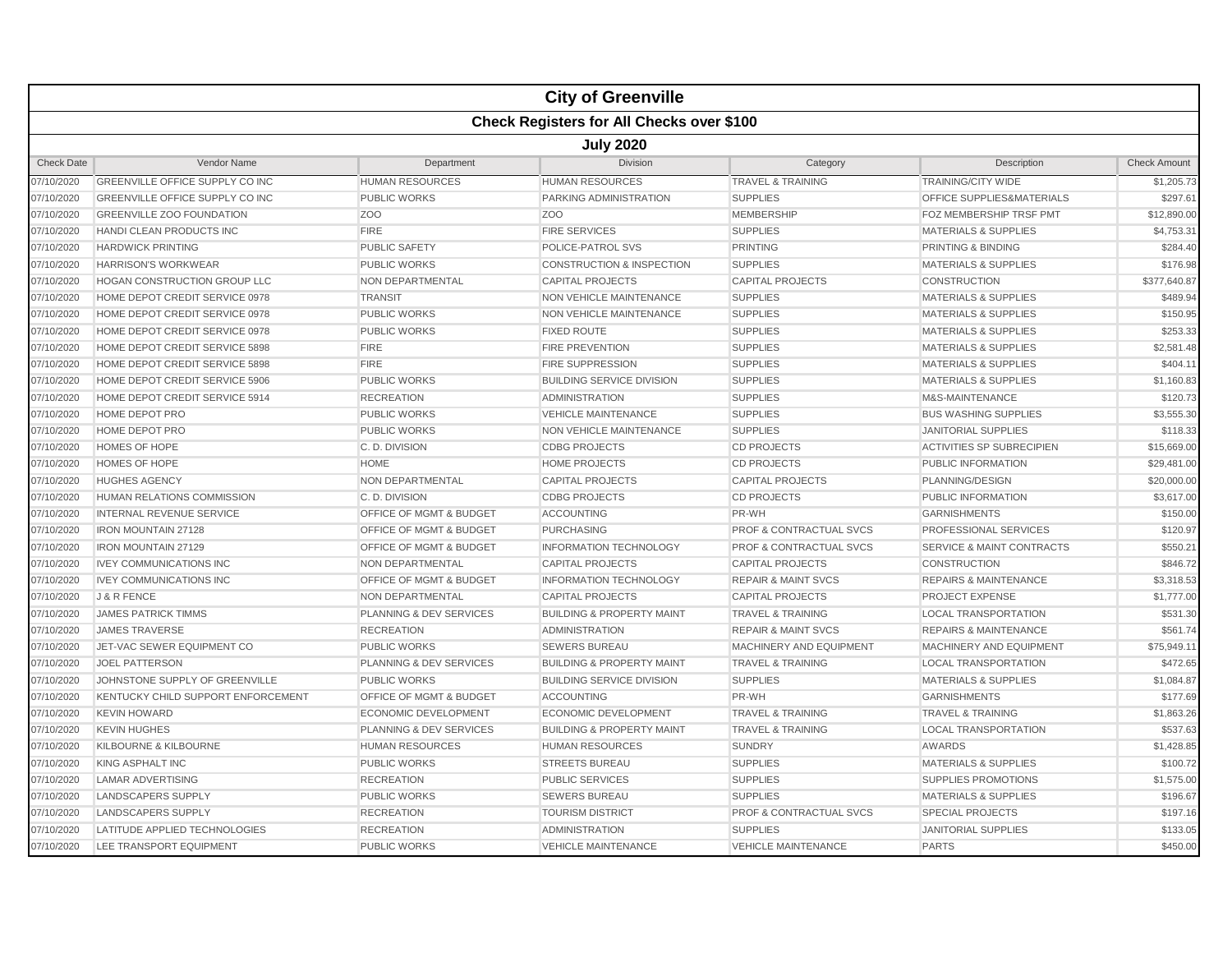|                   |                                                  |                                      | <b>City of Greenville</b>            |                                    |                                  |                     |  |  |  |
|-------------------|--------------------------------------------------|--------------------------------------|--------------------------------------|------------------------------------|----------------------------------|---------------------|--|--|--|
|                   | <b>Check Registers for All Checks over \$100</b> |                                      |                                      |                                    |                                  |                     |  |  |  |
|                   | <b>July 2020</b>                                 |                                      |                                      |                                    |                                  |                     |  |  |  |
| <b>Check Date</b> | Vendor Name                                      | Department                           | <b>Division</b>                      | Category                           | Description                      | <b>Check Amount</b> |  |  |  |
| 07/10/2020        | LEVEL 3 COMMUNICATIONS LLC                       | <b>OFFICE OF MGMT &amp; BUDGET</b>   | <b>INFORMATION TECHNOLOGY</b>        | <b>COMMUNICATIONS</b>              | TELECOMMUNICATIONS/WIRELE        | \$179.21            |  |  |  |
| 07/10/2020        | LEXISNEXIS 1239194                               | <b>PUBLIC SAFETY</b>                 | POLICE-PATROL SVS                    | <b>PROF &amp; CONTRACTUAL SVCS</b> | <b>PROFESSIONAL SERVICES</b>     | \$318.00            |  |  |  |
| 07/10/2020        | LEXISNEXIS 1403290                               | PLANNING & DEV SERVICES              | <b>BUILDING &amp; PROPERTY MAINT</b> | <b>SUNDRY</b>                      | DUES, SUBSCRIPTN, PUBLICATN      | \$156.35            |  |  |  |
| 07/10/2020        | <b>LIBERTY PRESS</b>                             | <b>FIRE</b>                          | <b>FIRE SERVICES</b>                 | <b>SUPPLIES</b>                    | <b>MATERIALS &amp; SUPPLIES</b>  | \$2,200.00          |  |  |  |
| 07/10/2020        | <b>LINA</b>                                      | <b>HUMAN RESOURCES</b>               | <b>HEALTH CARE</b>                   | OTHER INSURANCE                    | <b>LIFE INSURANCE</b>            | \$22,906.23         |  |  |  |
| 07/10/2020        | <b>LINA</b>                                      | <b>HUMAN RESOURCES</b>               | <b>HEALTH CARE</b>                   | <b>OTHER INSURANCE</b>             | <b>LONG TERM DISABILITY</b>      | \$8,735.04          |  |  |  |
| 07/10/2020        | <b>MAPFORMATION LLC</b>                          | <b>TRANSIT</b>                       | <b>FIXED ROUTE</b>                   | <b>PRINTING</b>                    | <b>PRINTING &amp; BINDING</b>    | \$1,500.00          |  |  |  |
| 07/10/2020        | <b>MARATHON STAFFING INC</b>                     | <b>EVENTS &amp; CULTURAL AFFAIRS</b> | <b>EVENTS MANAGEMENT</b>             | <b>PROF &amp; CONTRACTUAL SVCS</b> | TEMP PERSONNEL SVCS              | \$495.36            |  |  |  |
| 07/10/2020        | <b>MARATHON STAFFING INC</b>                     | <b>PUBLIC SAFETY</b>                 | POLICE-DISPATCH BUREAU               | <b>PROF &amp; CONTRACTUAL SVCS</b> | <b>TEMP PERSONNEL SVCS</b>       | \$4,589.08          |  |  |  |
| 07/10/2020        | <b>MATTHEW HAWLEY</b>                            | MUNICIPAL COURT                      | MUNICIPAL COURT                      | <b>TRAVEL &amp; TRAINING</b>       | <b>TRAVEL &amp; TRAINING</b>     | \$425.00            |  |  |  |
| 07/10/2020        | <b>MAURICIO REYES</b>                            | <b>PUBLIC SAFETY</b>                 | POLICE-PATROL SVS                    | <b>SUPPLIES</b>                    | <b>CLOTHING &amp; UNIFORMS</b>   | \$190.80            |  |  |  |
| 07/10/2020        | MELLOUL-BLAMEY CONSTRUCTION SC LTD               | NON DEPARTMENTAL                     | <b>CAPITAL PROJECTS</b>              | <b>CAPITAL PROJECTS</b>            | <b>CONSTRUCTION</b>              | \$35,903.99         |  |  |  |
| 07/10/2020        | <b>MERRI JOHNSON</b>                             | Z <sub>OO</sub>                      | <b>ZOO EDUCATION</b>                 | <b>EDUCATION</b>                   | REFUND ZOO CAMP                  | \$135.00            |  |  |  |
| 07/10/2020        | <b>MINUTEMAN PRESS</b>                           | <b>OFFICE OF MGMT &amp; BUDGET</b>   | <b>ACCOUNTING</b>                    | <b>PRINTING</b>                    | <b>PRINTING &amp; BINDING</b>    | \$274.74            |  |  |  |
| 07/10/2020        | <b>MINUTEMAN PRESS</b>                           | OFFICE OF MGMT & BUDGET              | <b>ADMINISTRATION</b>                | <b>PRINTING</b>                    | PRINTING & BINDING               | \$1,012.60          |  |  |  |
| 07/10/2020        | <b>MNI DIRECT</b>                                | <b>PUBLIC WORKS</b>                  | RESIDENTIAL COLL BUREAU              | <b>SUPPLIES</b>                    | <b>MATERIALS &amp; SUPPLIES</b>  | \$269.39            |  |  |  |
| 07/10/2020        | <b>MNI DIRECT</b>                                | <b>PUBLIC WORKS</b>                  | <b>FLEET</b>                         | <b>SUPPLIES</b>                    | <b>MATERIALS &amp; SUPPLIES</b>  | \$269.39            |  |  |  |
| 07/10/2020        | <b>MNI DIRECT</b>                                | <b>PUBLIC WORKS</b>                  | <b>STORM DRAINS BUREAU</b>           | <b>SUPPLIES</b>                    | <b>MATERIALS &amp; SUPPLIES</b>  | \$269.39            |  |  |  |
| 07/10/2020        | <b>MNI DIRECT</b>                                | <b>PUBLIC WORKS</b>                  | <b>SEWERS BUREAU</b>                 | <b>SUPPLIES</b>                    | <b>MATERIALS &amp; SUPPLIES</b>  | \$269.39            |  |  |  |
| 07/10/2020        | <b>MNI DIRECT</b>                                | <b>PUBLIC WORKS</b>                  | <b>STREETS BUREAU</b>                | <b>SUPPLIES</b>                    | <b>MATERIALS &amp; SUPPLIES</b>  | \$269.40            |  |  |  |
| 07/10/2020        | MOBILE COMMUNICATIONS AMERICA INC                | <b>PUBLIC WORKS</b>                  | <b>BUILDING SERVICE DIVISION</b>     | <b>COMMUNICATIONS</b>              | <b>OTHER</b>                     | \$152.64            |  |  |  |
| 07/10/2020        | MOORE AND BALLIEW OIL COMPANY INC                | <b>TRANSIT</b>                       | <b>FIXED ROUTE</b>                   | <b>VEHICLE MAINTENANCE</b>         | <b>LUBRICANTS</b>                | \$1,401.40          |  |  |  |
| 07/10/2020        | <b>NAPA AUTO PARTS</b>                           | <b>FIRE</b>                          | <b>FIRE SUPPRESSION</b>              | <b>VEHICLE MAINTENANCE</b>         | <b>PARTS</b>                     | \$1,305.13          |  |  |  |
| 07/10/2020        | <b>NAPA AUTO PARTS</b>                           | <b>PUBLIC WORKS</b>                  | <b>BUILDING SERVICE DIVISION</b>     | <b>SUPPLIES</b>                    | <b>MATERIALS &amp; SUPPLIES</b>  | \$119.41            |  |  |  |
| 07/10/2020        | <b>NGLIC</b>                                     | <b>HUMAN RESOURCES</b>               | <b>HEALTH CARE</b>                   | <b>OTHER INSURANCE</b>             | <b>VISION - SUPERIOR</b>         | \$9,770.61          |  |  |  |
| 07/10/2020        | <b>NORTHERN TOOL &amp; EQUIPMENT</b>             | <b>PUBLIC WORKS</b>                  | <b>FLEET</b>                         | <b>SUPPLIES</b>                    | <b>MATERIALS &amp; SUPPLIES</b>  | \$1,261.78          |  |  |  |
| 07/10/2020        | OCONEE PUBLISHING INC                            | <b>RECREATION</b>                    | <b>PUBLIC SERVICES</b>               | <b>SUPPLIES</b>                    | <b>SUPPLIES PROMOTIONS</b>       | \$120.00            |  |  |  |
| 07/10/2020        | OFF-SITE DATA STORAGE SERVICES INC               | <b>OFFICE OF MGMT &amp; BUDGET</b>   | <b>PURCHASING</b>                    | <b>PROF &amp; CONTRACTUAL SVCS</b> | <b>PROFESSIONAL SERVICES</b>     | \$360.00            |  |  |  |
| 07/10/2020        | OPTICOS DESIGN INC                               | PLANNING & DEV SERVICES              | PLANNING AND ZONING                  | <b>PROF &amp; CONTRACTUAL SVCS</b> | <b>PROFESSIONAL SERVICES</b>     | \$2,500.00          |  |  |  |
| 07/10/2020        | <b>PAM FULBRIGHT</b>                             | <b>MUNICIPAL COURT</b>               | <b>MUNICIPAL COURT</b>               | <b>TRAVEL &amp; TRAINING</b>       | <b>TRAVEL &amp; TRAINING</b>     | \$240.00            |  |  |  |
| 07/10/2020        | PANAGAKOS ASPHALT PAVING INC                     | <b>PUBLIC WORKS</b>                  | <b>STREETS BUREAU</b>                | <b>SUPPLIES</b>                    | <b>MATERIALS &amp; SUPPLIES</b>  | \$135.68            |  |  |  |
| 07/10/2020        | PARRISH TIRE CO                                  | <b>PUBLIC WORKS</b>                  | <b>FIXED ROUTE</b>                   | <b>VEHICLE MAINTENANCE</b>         | <b>TIRES AND TUBES</b>           | \$250.00            |  |  |  |
| 07/10/2020        | PEEK PAVEMENT MARKING. INC.                      | PUBLIC WORKS                         | <b>TRAFFIC ENGINEERING</b>           | <b>PROF &amp; CONTRACTUAL SVCS</b> | PROFESSIONAL SERVICES            | \$30,039.00         |  |  |  |
| 07/10/2020        | PETERBILT STORE OF GREENVILLE. THE               | <b>TRANSIT</b>                       | <b>VEHICLE MAINTENANCE</b>           | <b>VEHICLE MAINTENANCE</b>         | <b>PARTS</b>                     | \$439.89            |  |  |  |
| 07/10/2020        | PETERBILT STORE OF GREENVILLE, THE               | <b>PUBLIC WORKS</b>                  | <b>VEHICLE MAINTENANCE</b>           | <b>VEHICLE MAINTENANCE</b>         | <b>SMALL PARTS</b>               | \$260.13            |  |  |  |
| 07/10/2020        | PETERBILT STORE OF GREENVILLE. THE               | <b>PUBLIC WORKS</b>                  | <b>TROLLEY</b>                       | <b>VEHICLE MAINTENANCE</b>         | <b>PARTS</b>                     | \$475.19            |  |  |  |
| 07/10/2020        | POST GUARD                                       | <b>PUBLIC WORKS</b>                  | <b>RIVER STREET GARAGE</b>           | <b>REPAIR &amp; MAINT SVCS</b>     | <b>REPAIRS &amp; MAINTENANCE</b> | \$1,396.55          |  |  |  |
| 07/10/2020        | PRESORT PLUS INC                                 | MUNICIPAL COURT                      | MUNICIPAL COURT                      | <b>SUPPLIES</b>                    | <b>MATERIALS &amp; SUPPLIES</b>  | \$195.40            |  |  |  |
| 07/10/2020        | PRINT MEDIA INC                                  | <b>PUBLIC WORKS</b>                  | <b>RIVER STREET GARAGE</b>           | <b>SUPPLIES</b>                    | <b>MATERIALS &amp; SUPPLIES</b>  | \$2,333.94          |  |  |  |
| 07/10/2020        | PRISMA HEALTH                                    | <b>RECREATION</b>                    | <b>ADMINISTRATION</b>                | <b>PROF &amp; CONTRACTUAL SVCS</b> | PROFESSIONAL SERVICES            | \$257.40            |  |  |  |
| 07/10/2020        | PROFORMA RHINO GRAPHICS                          | <b>MUNICIPAL COURT</b>               | <b>MUNICIPAL COURT</b>               | <b>SUPPLIES</b>                    | <b>MATERIALS &amp; SUPPLIES</b>  | \$203.94            |  |  |  |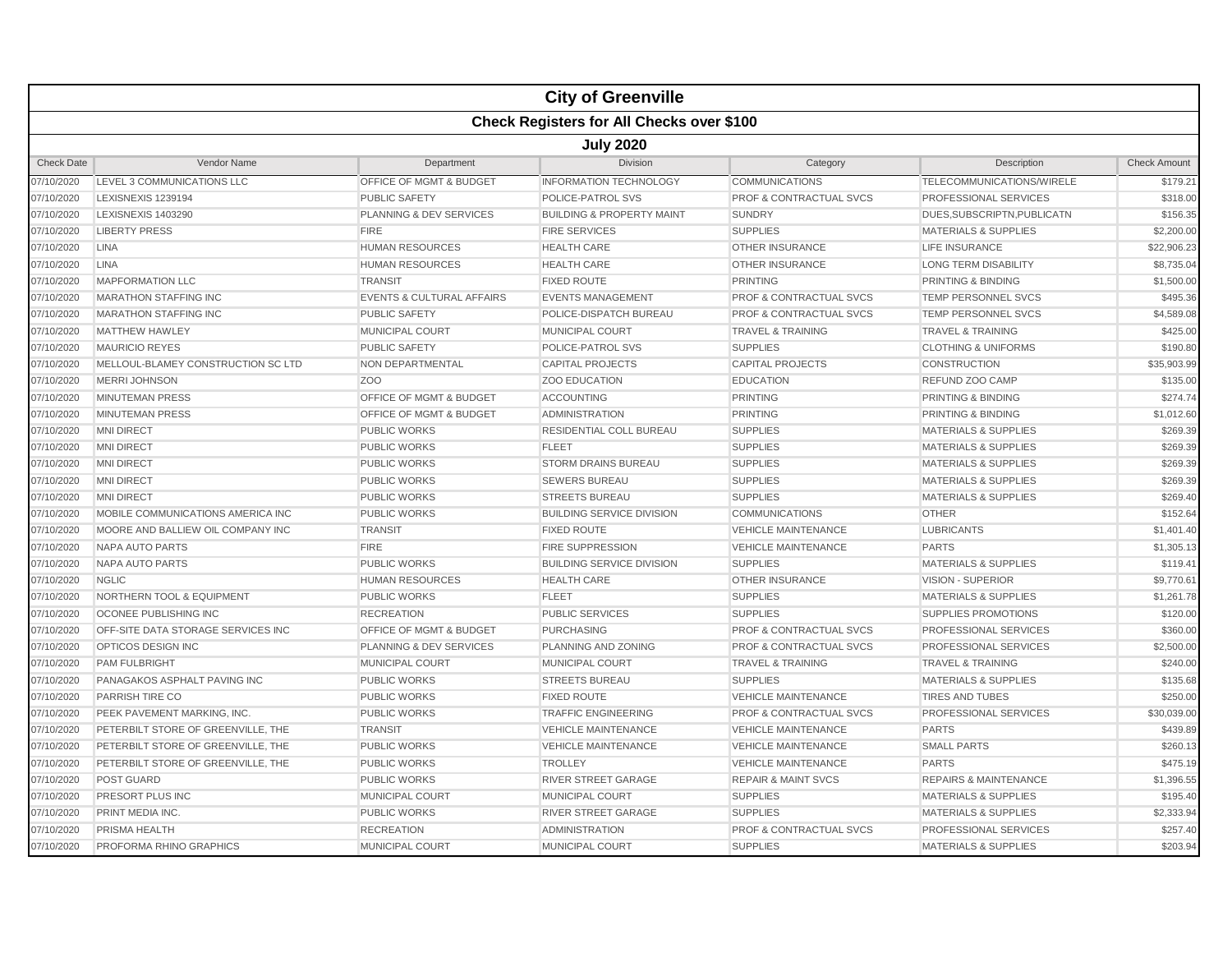|                   |                                                  |                                    | <b>City of Greenville</b>            |                                    |                                      |                     |  |  |  |
|-------------------|--------------------------------------------------|------------------------------------|--------------------------------------|------------------------------------|--------------------------------------|---------------------|--|--|--|
|                   | <b>Check Registers for All Checks over \$100</b> |                                    |                                      |                                    |                                      |                     |  |  |  |
|                   | <b>July 2020</b>                                 |                                    |                                      |                                    |                                      |                     |  |  |  |
| <b>Check Date</b> | Vendor Name                                      | Department                         | <b>Division</b>                      | Category                           | Description                          | <b>Check Amount</b> |  |  |  |
| 07/10/2020        | <b>PROSOURCE LLC</b>                             | <b>RECREATION</b>                  | <b>ADMINISTRATION</b>                | <b>SUPPLIES</b>                    | M&S-MAINTENANCE                      | \$125.11            |  |  |  |
| 07/10/2020        | PROVIDENT LIFE & ACCIDENT INS CO                 | <b>HUMAN RESOURCES</b>             | <b>HEALTH CARE</b>                   | <b>OTHER INSURANCE</b>             | <b>LIFE INSURANCE</b>                | \$1,146.86          |  |  |  |
| 07/10/2020        | ROGERS STEREO INC                                | <b>PUBLIC SAFETY</b>               | POLICE-PATROL SVS                    | <b>SUNDRY</b>                      | <b>MISCELLANEOUS</b>                 | \$190.00            |  |  |  |
| 07/10/2020        | ROYAL RESORTWEAR LLC                             | <b>RECREATION</b>                  | <b>PUBLIC SERVICES</b>               | <b>SUPPLIES</b>                    | <b>SALE GIFTS</b>                    | \$2,309.37          |  |  |  |
| 07/10/2020        | S C COMMISSION ON CLE                            | MUNICIPAL COURT                    | MUNICIPAL COURT                      | <b>TRAVEL &amp; TRAINING</b>       | <b>TRAVEL &amp; TRAINING</b>         | \$300.00            |  |  |  |
| 07/10/2020        | S C DEPARTMENT OF REVENUE                        | Z <sub>O</sub> O                   | Z <sub>OO</sub>                      | <b>TAX LIABILITIES</b>             | <b>SALES TAXES</b>                   | \$2,588.21          |  |  |  |
| 07/10/2020        | <b>S C DEPARTMENT OF REVENUE</b>                 | <b>CITY MANAGER</b>                | NON-DEPARTMENTAL                     | <b>SUNDRY</b>                      | <b>TAXES</b>                         | \$6,433.91          |  |  |  |
| 07/10/2020        | <b>S C DEPARTMENT OF REVENUE</b>                 | Z <sub>OO</sub>                    | Z <sub>OO</sub>                      | <b>TAX LIABILITIES</b>             | <b>ADMISSION TAXES</b>               | \$3,495.10          |  |  |  |
| 07/10/2020        | <b>S C RETIREMENT SYSTEM</b>                     | <b>OFFICE OF MGMT &amp; BUDGET</b> | <b>ACCOUNTING</b>                    | PR-WH                              | <b>RETIREMENT SVS PURCHASE</b>       | \$1,346.19          |  |  |  |
| 07/10/2020        | <b>SAFE INDUSTRIES</b>                           | <b>FIRE</b>                        | <b>FIRE SUPPRESSION</b>              | <b>SUPPLIES</b>                    | <b>MATERIALS &amp; SUPPLIES</b>      | \$8,152.87          |  |  |  |
| 07/10/2020        | <b>SAFE INDUSTRIES</b>                           | <b>FIRE</b>                        | <b>FIRE SUPPRESSION</b>              | <b>VEHICLE MAINTENANCE</b>         | <b>PARTS</b>                         | \$1,382.24          |  |  |  |
| 07/10/2020        | SAFETY PRODUCTS INC                              | <b>PUBLIC WORKS</b>                | <b>PUBLIC WORKS</b>                  | <b>SUPPLIES</b>                    | <b>MATERIALS &amp; SUPPLIES</b>      | \$298.92            |  |  |  |
| 07/10/2020        | <b>SAM'S CLUB</b>                                | <b>RECREATION</b>                  | <b>PUBLIC SERVICES</b>               | <b>SUPPLIES</b>                    | <b>SALE CONCESSIONS</b>              | \$161.59            |  |  |  |
| 07/10/2020        | <b>SC STATE DISBURSEMENT UNIT</b>                | OFFICE OF MGMT & BUDGET            | <b>ACCOUNTING</b>                    | PR-WH                              | <b>GARNISHMENTS</b>                  | \$2,884.30          |  |  |  |
| 07/10/2020        | <b>SCCCMA</b>                                    | <b>CITY MANAGER</b>                | <b>CITY MANAGER</b>                  | <b>SUNDRY</b>                      | DUES, SUBSCRIPTN, PUBLICATN          | \$100.00            |  |  |  |
| 07/10/2020        | <b>SCEDA</b>                                     | <b>ECONOMIC DEVELOPMENT</b>        | <b>ECONOMIC DEVELOPMENT</b>          | <b>SUNDRY</b>                      | DUES, SUBSCRIPTN, PUBLICATN          | \$400.00            |  |  |  |
| 07/10/2020        | <b>SEJ SERVICES LLC</b>                          | <b>PUBLIC WORKS</b>                | <b>NON VEHICLE MAINTENANCE</b>       | PROF & CONTRACTUAL SVCS            | <b>SERVICE &amp; MAINT CONTRACTS</b> | \$429.00            |  |  |  |
| 07/10/2020        | <b>SEJ SERVICES LLC</b>                          | <b>PUBLIC SAFETY</b>               | POLICE-PATROL SVS                    | PROF & CONTRACTUAL SVCS            | <b>SERVICE &amp; MAINT CONTRACTS</b> | \$1,950.00          |  |  |  |
| 07/10/2020        | <b>SEJ SERVICES LLC</b>                          | <b>RECREATION</b>                  | <b>COMMUNITY CENTERS</b>             | <b>PROF &amp; CONTRACTUAL SVCS</b> | <b>PROFESSIONAL SERVICES</b>         | \$550.00            |  |  |  |
| 07/10/2020        | <b>SHERWIN WILLIAMS</b>                          | <b>RECREATION</b>                  | <b>ADMINISTRATION</b>                | <b>SUPPLIES</b>                    | M&S-MAINTENANCE                      | \$255.94            |  |  |  |
| 07/10/2020        | SHUR-TITE PRODUCTS                               | <b>PUBLIC WORKS</b>                | <b>TRAFFIC ENGINEERING</b>           | <b>SUPPLIES</b>                    | M&S-TRAFFIC CALMING                  | \$2,489.60          |  |  |  |
| 07/10/2020        | SIERRA WIRELESS AMERICA INC                      | <b>PUBLIC SAFETY</b>               | POLICE-PATROL SVS                    | PROF & CONTRACTUAL SVCS            | <b>SERVICE &amp; MAINT CONTRACTS</b> | \$577.50            |  |  |  |
| 07/10/2020        | SIMPLIFILE LLC                                   | <b>CITY ATTORNEY</b>               | <b>CITY ATTORNEY</b>                 | <b>SUNDRY</b>                      | <b>COURT COSTS</b>                   | \$140.00            |  |  |  |
| 07/10/2020        | <b>SMG</b>                                       | <b>NON DEPARTMENTAL</b>            | <b>NON DEPARTMENTAL</b>              | <b>PROF &amp; CONTRACTUAL SVCS</b> | <b>MANAGEMENT FEES</b>               | \$13,707.00         |  |  |  |
| 07/10/2020        | SNIDER FLEET SOLUTIONS                           | <b>PUBLIC WORKS</b>                | <b>FLEET</b>                         | <b>VEHICLE MAINTENANCE</b>         | <b>OUTSIDE REPAIRS</b>               | \$5,859.34          |  |  |  |
| 07/10/2020        | SOFTWAREONE INC                                  | <b>INFORMATION TECHNOLOGY</b>      | IT.                                  | <b>PROF &amp; CONTRACTUAL SVCS</b> | <b>SERVICE &amp; MAINT CONTRACTS</b> | \$7,291.38          |  |  |  |
| 07/10/2020        | SOULSHINE ESTHETICS BY HAYLEY                    | OFFICE OF MGMT & BUDGET            | <b>REVENUE</b>                       | <b>BUSINESS LICENSE(HOLDING)</b>   | <b>BUSINESS LICENSE REFUND</b>       | \$210.17            |  |  |  |
| 07/10/2020        | SOUTH CAROLINA CHILDREN'S THEATRE                | <b>NON DEPARTMENTAL</b>            | <b>CAPITAL PROJECTS</b>              | <b>CAPITAL PROJECTS</b>            | <b>PROJECT EXPENSE</b>               | \$300,000.00        |  |  |  |
| 07/10/2020        | SOUTHEASTERN PAPER GROUP                         | <b>PUBLIC WORKS</b>                | <b>BUILDING SERVICE DIVISION</b>     | <b>SUPPLIES</b>                    | <b>JANITORIAL SUPPLIES</b>           | \$527.78            |  |  |  |
| 07/10/2020        | SOUTHEASTERN PAPER GROUP                         | <b>RECREATION</b>                  | <b>TOURISM DISTRICT</b>              | <b>SUPPLIES</b>                    | <b>JANITORIAL SUPPLIES</b>           | \$495.17            |  |  |  |
| 07/10/2020        | <b>SPX GENFARE</b>                               | <b>PUBLIC WORKS</b>                | <b>VEHICLE MAINTENANCE</b>           | <b>VEHICLE MAINTENANCE</b>         | <b>SMALL PARTS</b>                   | \$472.87            |  |  |  |
| 07/10/2020        | <b>STEVEN GALLANT</b>                            | PLANNING & DEV SERVICES            | <b>BUILDING &amp; PROPERTY MAINT</b> | <b>TRAVEL &amp; TRAINING</b>       | <b>LOCAL TRANSPORTATION</b>          | \$208.73            |  |  |  |
| 07/10/2020        | STONELEDGE PROPERTIES                            | <b>PUBLIC WORKS</b>                | <b>ENGINEERING</b>                   | <b>SUBDIVISION BONDS</b>           | SUBDIVISION BOND REFUND              | \$82,565.00         |  |  |  |
| 07/10/2020        | <b>TALENT MANAGEMENT SOLUTIONS</b>               | <b>PUBLIC WORKS</b>                | <b>FIXED ROUTE</b>                   | <b>PROF &amp; CONTRACTUAL SVCS</b> | <b>TEMP PERSONNEL SVCS</b>           | \$3,227.03          |  |  |  |
| 07/10/2020        | <b>TALENT MANAGEMENT SOLUTIONS</b>               | <b>MAYOR</b>                       | <b>MAYOR</b>                         | <b>PROF &amp; CONTRACTUAL SVCS</b> | <b>TEMP PERSONNEL SVCS</b>           | \$277.20            |  |  |  |
| 07/10/2020        | <b>TALENT MANAGEMENT SOLUTIONS</b>               | <b>RECREATION</b>                  | <b>ADMINISTRATION</b>                | <b>PROF &amp; CONTRACTUAL SVCS</b> | <b>TEMP PERSONNEL SVCS</b>           | \$872.40            |  |  |  |
| 07/10/2020        | <b>TALENT MANAGEMENT SOLUTIONS</b>               | MUNICIPAL COURT                    | <b>MUNICIPAL COURT</b>               | <b>PROF &amp; CONTRACTUAL SVCS</b> | <b>TEMP PERSONNEL SVCS</b>           | \$775.80            |  |  |  |
| 07/10/2020        | <b>TALENT MANAGEMENT SOLUTIONS</b>               | <b>PUBLIC WORKS</b>                | <b>STREETS BUREAU</b>                | <b>PROF &amp; CONTRACTUAL SVCS</b> | <b>TEMP PERSONNEL SVCS</b>           | \$1,497.60          |  |  |  |
| 07/10/2020        | <b>TAPCO</b>                                     | NON DEPARTMENTAL                   | <b>CAPITAL PROJECTS</b>              | <b>CAPITAL PROJECTS</b>            | <b>EQUIPMENT</b>                     | \$128,577.00        |  |  |  |
| 07/10/2020        | TD CARD SERVICES                                 | <b>FIRE</b>                        | <b>FIRE SERVICES</b>                 | <b>TRAVEL &amp; TRAINING</b>       | <b>TRAVEL &amp; TRAINING</b>         | \$1,250.00          |  |  |  |
| 07/10/2020        | <b>TD CARD SERVICES</b>                          | OFFICE OF MGMT & BUDGET            | <b>ADMINISTRATION</b>                | <b>SUPPLIES</b>                    | OFFICE SUPPLIES&MATERIALS            | \$399.86            |  |  |  |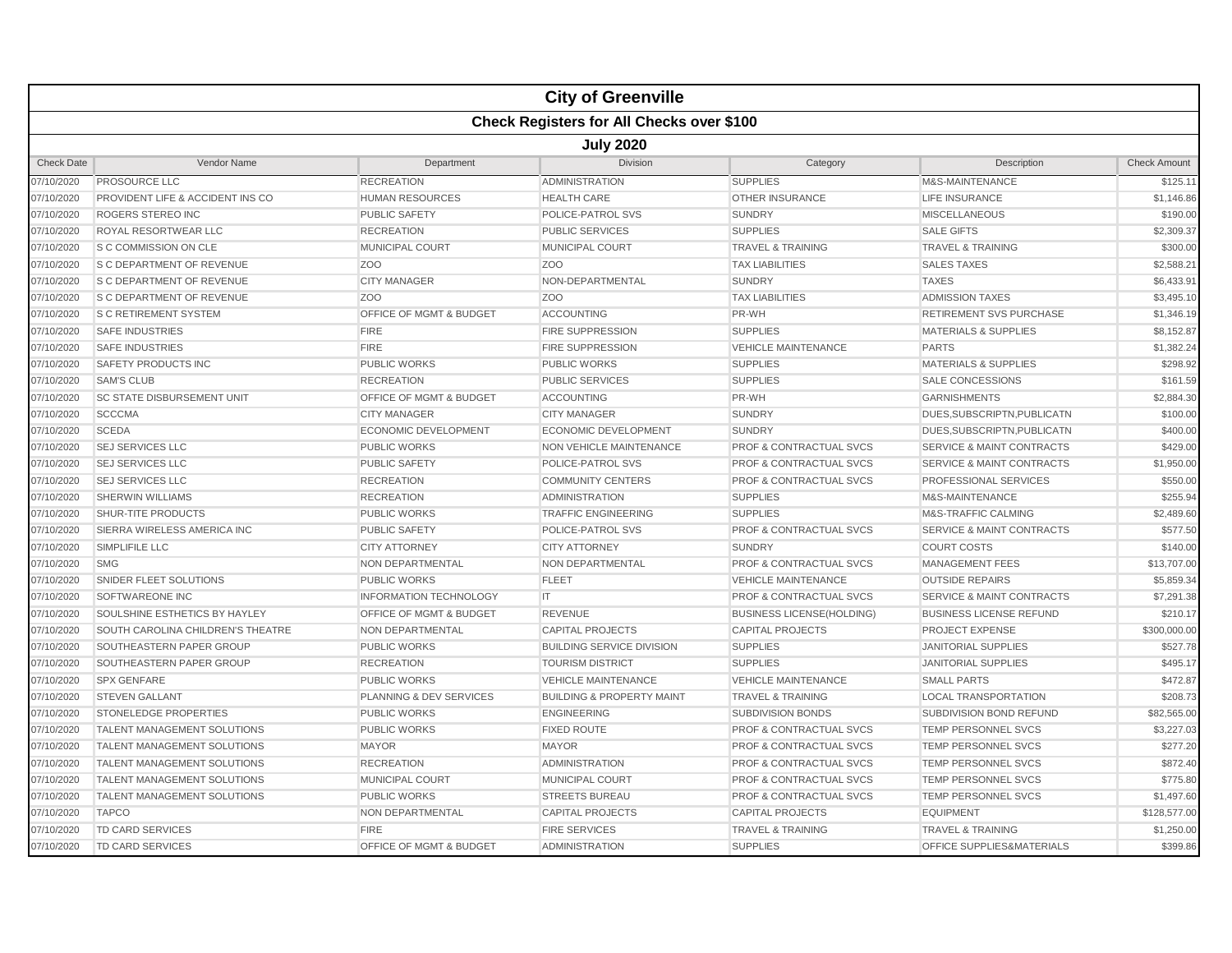|                   |                                    |                         | <b>City of Greenville</b>                        |                                    |                                 |                     |  |  |  |
|-------------------|------------------------------------|-------------------------|--------------------------------------------------|------------------------------------|---------------------------------|---------------------|--|--|--|
|                   |                                    |                         | <b>Check Registers for All Checks over \$100</b> |                                    |                                 |                     |  |  |  |
|                   | <b>July 2020</b>                   |                         |                                                  |                                    |                                 |                     |  |  |  |
| <b>Check Date</b> | Vendor Name                        | Department              | <b>Division</b>                                  | Category                           | Description                     | <b>Check Amount</b> |  |  |  |
| 07/10/2020        | TD CARD SERVICES                   | <b>FIRE</b>             | <b>FIRE SUPPRESSION</b>                          | <b>SUPPLIES</b>                    | <b>CLOTHING &amp; UNIFORMS</b>  | \$232.20            |  |  |  |
| 07/10/2020        | <b>TD CARD SERVICES</b>            | <b>HUMAN RESOURCES</b>  | <b>HUMAN RESOURCES</b>                           | <b>SUNDRY</b>                      | <b>RECRUITMENT ADS</b>          | \$975.00            |  |  |  |
| 07/10/2020        | <b>TD CARD SERVICES</b>            | <b>PUBLIC WORKS</b>     | <b>ADMINISTRATION</b>                            | <b>SUPPLIES</b>                    | <b>MATERIALS &amp; SUPPLIES</b> | \$187.77            |  |  |  |
| 07/10/2020        | <b>TD CARD SERVICES</b>            | NON DEPARTMENTAL        | <b>CAPITAL PROJECTS</b>                          | <b>CAPITAL PROJECTS</b>            | <b>EQUIPMENT</b>                | \$387.94            |  |  |  |
| 07/10/2020        | TD CARD SERVICES                   | <b>FIRE</b>             | <b>FIRE SERVICES</b>                             | <b>SUPPLIES</b>                    | <b>MATERIALS &amp; SUPPLIES</b> | \$5,244.88          |  |  |  |
| 07/10/2020        | <b>TD CARD SERVICES</b>            | OFFICE OF MGMT & BUDGET | <b>ADMINISTRATION</b>                            | <b>TRAVEL &amp; TRAINING</b>       | <b>TRAVEL &amp; TRAINING</b>    | \$165.00            |  |  |  |
| 07/10/2020        | <b>TD CARD SERVICES</b>            | <b>RECREATION</b>       | <b>ADMINISTRATION</b>                            | <b>PROF &amp; CONTRACTUAL SVCS</b> | PROFESSIONAL SERVICES           | \$362.00            |  |  |  |
| 07/10/2020        | <b>TD CARD SERVICES</b>            | <b>CITY ATTORNEY</b>    | <b>CITY ATTORNEY</b>                             | <b>SUPPLIES</b>                    | <b>MATERIALS &amp; SUPPLIES</b> | \$169.60            |  |  |  |
| 07/10/2020        | <b>TD CARD SERVICES</b>            | OFFICE OF MGMT & BUDGET | <b>ADMINISTRATION</b>                            | <b>SUNDRY</b>                      | DUES, SUBSCRIPTN, PUBLICATN     | \$695.00            |  |  |  |
| 07/10/2020        | <b>TD CARD SERVICES</b>            | <b>CITY MANAGER</b>     | <b>CITY CLERK</b>                                | <b>TRAVEL &amp; TRAINING</b>       | <b>TRAVEL &amp; TRAINING</b>    | \$100.00            |  |  |  |
| 07/10/2020        | <b>TD CARD SERVICES</b>            | <b>RECREATION</b>       | <b>ADMINISTRATION</b>                            | <b>SUPPLIES</b>                    | M&S-VETERINARY                  | \$804.15            |  |  |  |
| 07/10/2020        | <b>TD CARD SERVICES</b>            | <b>TRANSIT</b>          | <b>VEHICLE MAINTENANCE</b>                       | <b>VEHICLE MAINTENANCE</b>         | <b>PARTS</b>                    | \$1,000.06          |  |  |  |
| 07/10/2020        | <b>TD CARD SERVICES</b>            | PUBLIC SAFETY           | POLICE-PATROL SVS                                | <b>TRAVEL &amp; TRAINING</b>       | <b>TRAVEL &amp; TRAINING</b>    | \$2,765.00          |  |  |  |
| 07/10/2020        | <b>TD CARD SERVICES</b>            | <b>MAYOR</b>            | <b>MAYOR</b>                                     | <b>SUNDRY</b>                      | DUES, SUBSCRIPTN, PUBLICATN     | \$142.50            |  |  |  |
| 07/10/2020        | <b>TD CARD SERVICES</b>            | <b>PUBLIC WORKS</b>     | <b>VEHICLE MAINTENANCE</b>                       | <b>VEHICLE MAINTENANCE</b>         | <b>PARTS</b>                    | \$214.26            |  |  |  |
| 07/10/2020        | <b>TD CARD SERVICES</b>            | <b>HUMAN RESOURCES</b>  | <b>HUMAN RESOURCES</b>                           | <b>SUNDRY</b>                      | <b>AWARDS</b>                   | \$341.34            |  |  |  |
| 07/10/2020        | <b>TD CARD SERVICES</b>            | <b>FIRE</b>             | <b>FIRE PREVENTION</b>                           | <b>SUPPLIES</b>                    | <b>MATERIALS &amp; SUPPLIES</b> | \$339.16            |  |  |  |
| 07/10/2020        | TD CARD SERVICES                   | <b>PUBLIC SAFETY</b>    | POLICE-PATROL SVS                                | <b>SUPPLIES</b>                    | <b>MATERIALS &amp; SUPPLIES</b> | \$183.63            |  |  |  |
| 07/10/2020        | <b>TD CARD SERVICES</b>            | <b>FIRE</b>             | <b>FIRE</b>                                      | <b>TRAVEL &amp; TRAINING</b>       | <b>TRAVEL &amp; TRAINING</b>    | \$415.00            |  |  |  |
| 07/10/2020        | <b>TD CARD SERVICES</b>            | <b>FIRE</b>             | <b>FIRE SUPPRESSION</b>                          | <b>VEHICLE MAINTENANCE</b>         | <b>PARTS</b>                    | \$2,137.38          |  |  |  |
| 07/10/2020        | <b>TD CARD SERVICES</b>            | <b>PUBLIC SAFETY</b>    | POLICE-PATROL SVS                                | <b>SUNDRY</b>                      | <b>MISCELLANEOUS</b>            | \$2,462.29          |  |  |  |
| 07/10/2020        | <b>TD CARD SERVICES</b>            | PLANNING & DEV SERVICES | <b>BUILDING &amp; PROPERTY MAINT</b>             | <b>SUPPLIES</b>                    | OFFICE SUPPLIES&MATERIALS       | \$457.37            |  |  |  |
| 07/10/2020        | <b>TD CARD SERVICES</b>            | <b>FIRE</b>             | <b>FIRE SUPPRESSION</b>                          | <b>SUPPLIES</b>                    | <b>MATERIALS &amp; SUPPLIES</b> | \$1,186.73          |  |  |  |
| 07/10/2020        | <b>TD CARD SERVICES</b>            | <b>PUBLIC WORKS</b>     | <b>VEHICLE MAINTENANCE</b>                       | <b>SUPPLIES</b>                    | <b>MATERIALS &amp; SUPPLIES</b> | \$268.57            |  |  |  |
| 07/10/2020        | TERRACON CONSULTANTS INC           | <b>NON DEPARTMENTAL</b> | <b>MISC GRANTS</b>                               | <b>CAPITAL PROJECTS</b>            | <b>PROJECT EXPENSE</b>          | \$2,690.00          |  |  |  |
| 07/10/2020        | <b>THOMAS &amp; HUTTON</b>         | NON DEPARTMENTAL        | <b>CAPITAL PROJECTS</b>                          | <b>CAPITAL PROJECTS</b>            | PLANNING/DESIGN                 | \$3,000.00          |  |  |  |
| 07/10/2020        | <b>TIM COGGINS</b>                 | PLANNING & DEV SERVICES | <b>BUILDING &amp; PROPERTY MAINT</b>             | <b>TRAVEL &amp; TRAINING</b>       | <b>LOCAL TRANSPORTATION</b>     | \$389.85            |  |  |  |
| 07/10/2020        | TMS SOUTH INC                      | <b>PUBLIC WORKS</b>     | <b>BUILDING SERVICE DIVISION</b>                 | <b>SUPPLIES</b>                    | <b>MATERIALS &amp; SUPPLIES</b> | \$1,056.19          |  |  |  |
| 07/10/2020        | TRAFFIC LOGIX CORPORATION          | <b>PUBLIC WORKS</b>     | <b>TRAFFIC ENGINEERING</b>                       | <b>SUPPLIES</b>                    | M&S-TRAFFIC CALMING             | \$684.00            |  |  |  |
| 07/10/2020        | <b>TRUCKPROLLC</b>                 | <b>FIRE</b>             | <b>FIRE SUPPRESSION</b>                          | <b>VEHICLE MAINTENANCE</b>         | <b>PARTS</b>                    | \$1,488.00          |  |  |  |
| 07/10/2020        | <b>TURNSTILES INC</b>              | <b>NON DEPARTMENTAL</b> | <b>CAPITAL PROJECTS</b>                          | <b>CAPITAL PROJECTS</b>            | <b>EQUIPMENT</b>                | \$15,245.00         |  |  |  |
| 07/10/2020        | TWO WAY RADIO SUPPLY LLC           | <b>CITY MANAGER</b>     | <b>DONATIONS</b>                                 | CONTRIBUTIONS/DONATIONS            | POLICE OUTREACH                 | \$2,961.06          |  |  |  |
| 07/10/2020        | <b>ULINE INC</b>                   | <b>PUBLIC WORKS</b>     | RIVERPLACE GARAGE                                | <b>SUPPLIES</b>                    | <b>MATERIALS &amp; SUPPLIES</b> | \$2,260.95          |  |  |  |
| 07/10/2020        | <b>UNIFIRST</b>                    | <b>TRANSIT</b>          | <b>VEHICLE MAINTENANCE</b>                       | <b>SUPPLIES</b>                    | <b>CLOTHING &amp; UNIFORMS</b>  | \$113.43            |  |  |  |
| 07/10/2020        | <b>UNIFIRST</b>                    | <b>PUBLIC WORKS</b>     | <b>VEHICLE MAINTENANCE</b>                       | <b>SUPPLIES</b>                    | <b>CLOTHING &amp; UNIFORMS</b>  | \$109.71            |  |  |  |
| 07/10/2020        | UNITED ELECTRICAL DISTRIBUTORS INC | PUBLIC WORKS            | <b>BUILDING SERVICE DIVISION</b>                 | <b>SUPPLIES</b>                    | <b>MATERIALS &amp; SUPPLIES</b> | \$2,413.55          |  |  |  |
| 07/10/2020        | UNITED STATES POSTAL SERV.         | <b>RECREATION</b>       | <b>PUBLIC SERVICES</b>                           | COMMUNICATIONS                     | <b>POSTAGE</b>                  | \$240.00            |  |  |  |
| 07/10/2020        | UNITED WAY OF GREENVILLE COUNTY    | OFFICE OF MGMT & BUDGET | <b>ACCOUNTING</b>                                | PR-WH                              | UNITED WAY                      | \$2,177.57          |  |  |  |
| 07/10/2020        | <b>UPSTATE MATERIALS INC</b>       | <b>RECREATION</b>       | <b>ADMINISTRATION</b>                            | <b>SUPPLIES</b>                    | M&S-GROUNDS                     | \$294.67            |  |  |  |
| 07/10/2020        | USI INSURANCE SERVICES             | <b>HUMAN RESOURCES</b>  | <b>HEALTH CARE</b>                               | <b>PROF &amp; CONTRACTUAL SVCS</b> | <b>PROFESSIONAL SERVICES</b>    | \$6,000.00          |  |  |  |
| 07/10/2020        | <b>VERIZON WIRELESS</b>            | <b>RECREATION</b>       | <b>EDUCATION</b>                                 | <b>SUNDRY</b>                      | <b>RESTRD DONATION EXPENSE</b>  | \$111.49            |  |  |  |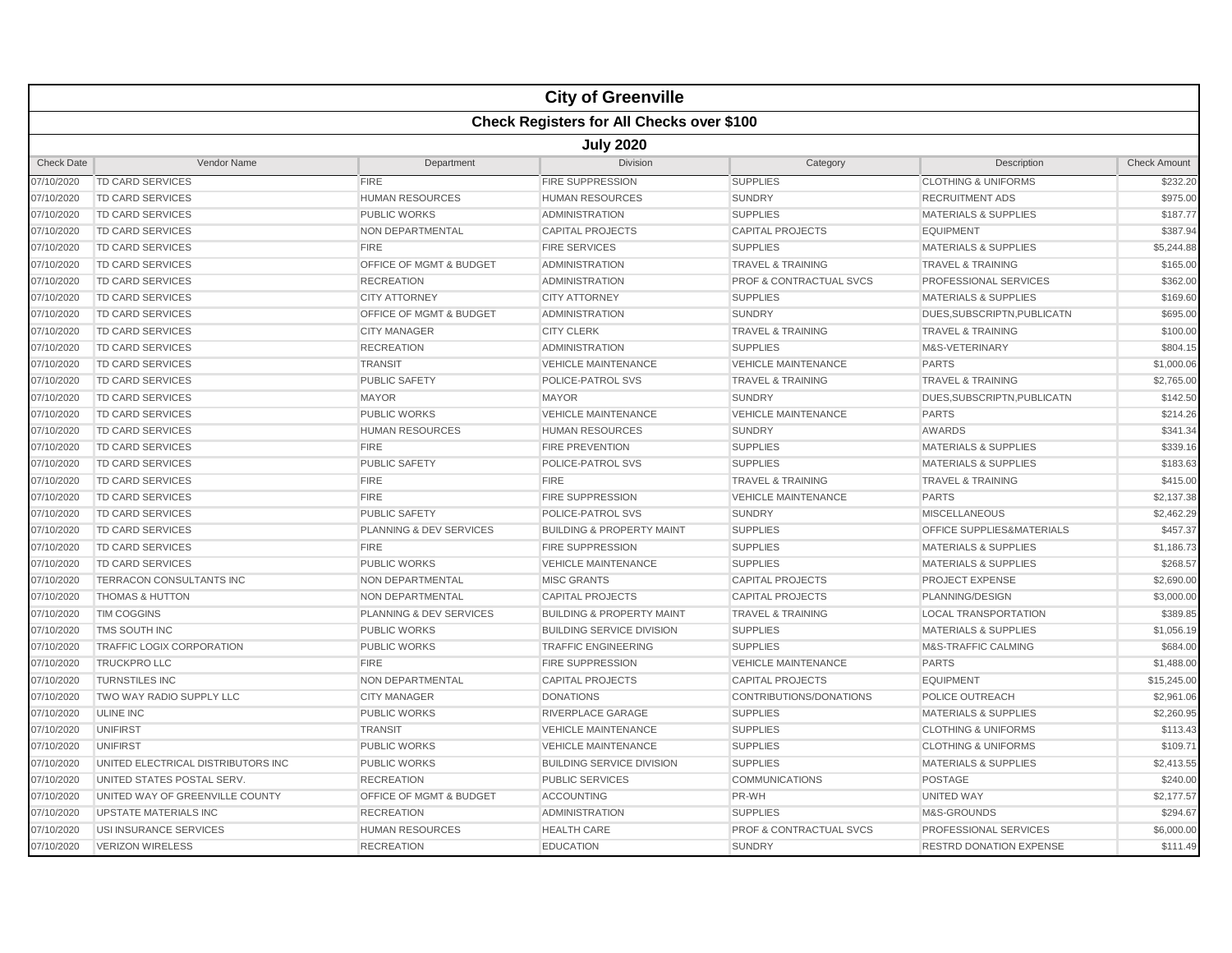|                   |                                                  |                                      | <b>City of Greenville</b>            |                              |                                  |                     |  |  |  |
|-------------------|--------------------------------------------------|--------------------------------------|--------------------------------------|------------------------------|----------------------------------|---------------------|--|--|--|
|                   | <b>Check Registers for All Checks over \$100</b> |                                      |                                      |                              |                                  |                     |  |  |  |
|                   | <b>July 2020</b>                                 |                                      |                                      |                              |                                  |                     |  |  |  |
| <b>Check Date</b> | Vendor Name                                      | Department                           | <b>Division</b>                      | Category                     | Description                      | <b>Check Amount</b> |  |  |  |
| 07/10/2020        | <b>VERIZON WIRELESS</b>                          | <b>PUBLIC WORKS</b>                  | <b>TRAFFIC ENGINEERING</b>           | <b>COMMUNICATIONS</b>        | <b>OTHER</b>                     | \$228.06            |  |  |  |
| 07/10/2020        | <b>VERIZON WIRELESS</b>                          | <b>EVENTS &amp; CULTURAL AFFAIRS</b> | PUBLIC INFORMATION                   | <b>COMMUNICATIONS</b>        | <b>OTHER</b>                     | \$388.39            |  |  |  |
| 07/10/2020        | <b>VERIZON WIRELESS</b>                          | OFFICE OF MGMT & BUDGET              | <b>REVENUE</b>                       | <b>COMMUNICATIONS</b>        | <b>OTHER</b>                     | \$114.03            |  |  |  |
| 07/10/2020        | <b>VERIZON WIRELESS</b>                          | <b>PUBLIC WORKS</b>                  | <b>VEHICLE MAINTENANCE</b>           | <b>COMMUNICATIONS</b>        | <b>CELLULAR PHONE SERVICE</b>    | \$838.00            |  |  |  |
| 07/10/2020        | <b>VERIZON WIRELESS</b>                          | <b>PUBLIC WORKS</b>                  | <b>FLEET</b>                         | <b>COMMUNICATIONS</b>        | <b>OTHER</b>                     | \$168.72            |  |  |  |
| 07/10/2020        | <b>VERIZON WIRELESS</b>                          | <b>PUBLIC WORKS</b>                  | <b>STREETS BUREAU</b>                | <b>COMMUNICATIONS</b>        | <b>OTHER</b>                     | \$407.58            |  |  |  |
| 07/10/2020        | <b>VERIZON WIRELESS</b>                          | NON DEPARTMENTAL                     | <b>CAPITAL PROJECTS</b>              | <b>CAPITAL PROJECTS</b>      | <b>EQUIPMENT</b>                 | \$1.191.27          |  |  |  |
| 07/10/2020        | <b>VERIZON WIRELESS</b>                          | <b>CITY MANAGER</b>                  | <b>CITY MANAGER</b>                  | <b>COMMUNICATIONS</b>        | <b>OTHER</b>                     | \$189.28            |  |  |  |
| 07/10/2020        | <b>VERIZON WIRELESS</b>                          | <b>EVENTS &amp; CULTURAL AFFAIRS</b> | <b>SPECIAL EVENTS</b>                | <b>COMMUNICATIONS</b>        | <b>OTHER</b>                     | \$104.11            |  |  |  |
| 07/10/2020        | <b>VERIZON WIRELESS</b>                          | <b>PUBLIC WORKS</b>                  | STORMWATER MANAGEMENT                | <b>COMMUNICATIONS</b>        | <b>TELEPHONE</b>                 | \$382.13            |  |  |  |
| 07/10/2020        | <b>VERIZON WIRELESS</b>                          | <b>EVENTS &amp; CULTURAL AFFAIRS</b> | <b>EVENTS MANAGEMENT</b>             | <b>COMMUNICATIONS</b>        | <b>OTHER</b>                     | \$114.03            |  |  |  |
| 07/10/2020        | <b>VERIZON WIRELESS</b>                          | <b>PUBLIC WORKS</b>                  | RESIDENTIAL COLL BUREAU              | <b>COMMUNICATIONS</b>        | <b>OTHER</b>                     | \$634.23            |  |  |  |
| 07/10/2020        | <b>VERIZON WIRELESS</b>                          | <b>PUBLIC WORKS</b>                  | PARKING ADMINISTRATION               | <b>COMMUNICATIONS</b>        | <b>OTHER</b>                     | \$1,062.93          |  |  |  |
| 07/10/2020        | <b>VERIZON WIRELESS</b>                          | <b>RECREATION</b>                    | <b>PARKS MAINTENANCE</b>             | <b>COMMUNICATIONS</b>        | <b>OTHER</b>                     | \$1,413.28          |  |  |  |
| 07/10/2020        | <b>VERIZON WIRELESS</b>                          | <b>PUBLIC WORKS</b>                  | <b>SEWERS BUREAU</b>                 | <b>COMMUNICATIONS</b>        | <b>OTHER</b>                     | \$828.72            |  |  |  |
| 07/10/2020        | <b>VERIZON WIRELESS</b>                          | OFFICE OF MGMT & BUDGET              | <b>INFORMATION TECHNOLOGY</b>        | <b>COMMUNICATIONS</b>        | TELECOMMUNICATIONS/WIRELE        | \$842.87            |  |  |  |
| 07/10/2020        | <b>VERIZON WIRELESS</b>                          | <b>RECREATION</b>                    | <b>TREE MAINTENANCE BUREAU</b>       | <b>COMMUNICATIONS</b>        | <b>OTHER</b>                     | \$290.47            |  |  |  |
| 07/10/2020        | <b>VERIZON WIRELESS</b>                          | <b>RECREATION</b>                    | <b>TOURISM DISTRICT</b>              | <b>COMMUNICATIONS</b>        | <b>OTHER</b>                     | \$537.52            |  |  |  |
| 07/10/2020        | <b>VERIZON WIRELESS</b>                          | <b>PUBLIC WORKS</b>                  | <b>CONSTRUCTION &amp; INSPECTION</b> | <b>COMMUNICATIONS</b>        | <b>OTHER</b>                     | \$504.62            |  |  |  |
| 07/10/2020        | <b>VERIZON WIRELESS</b>                          | <b>PUBLIC WORKS</b>                  | <b>FIXED ROUTE</b>                   | <b>COMMUNICATIONS</b>        | <b>CABLE TELEVISION/INTERNET</b> | \$1,179.25          |  |  |  |
| 07/10/2020        | <b>VERIZON WIRELESS</b>                          | PLANNING & DEV SERVICES              | <b>BUILDING &amp; PROPERTY MAINT</b> | COMMUNICATIONS               | <b>OTHER</b>                     | \$157.22            |  |  |  |
| 07/10/2020        | <b>VERIZON WIRELESS</b>                          | <b>RECREATION</b>                    | <b>COMMUNITY CENTERS</b>             | <b>COMMUNICATIONS</b>        | <b>OTHER</b>                     | \$136.90            |  |  |  |
| 07/10/2020        | <b>VERIZON WIRELESS</b>                          | <b>RECREATION</b>                    | <b>COMMUNITY CENTERS</b>             | <b>COMMUNICATIONS</b>        | <b>CABLE TELEVISION/INTERNET</b> | \$2,771.30          |  |  |  |
| 07/10/2020        | <b>VERIZON WIRELESS</b>                          | <b>PUBLIC WORKS</b>                  | <b>PUBLIC WORKS</b>                  | <b>COMMUNICATIONS</b>        | <b>OTHER</b>                     | \$250.42            |  |  |  |
| 07/10/2020        | <b>VERIZON WIRELESS</b>                          | <b>OFFICE OF MGMT &amp; BUDGET</b>   | GIS                                  | <b>COMMUNICATIONS</b>        | TELECOMMUNICATIONS/WIRELE        | \$114.03            |  |  |  |
| 07/10/2020        | <b>VERIZON WIRELESS</b>                          | <b>PUBLIC WORKS</b>                  | <b>STORM DRAINS BUREAU</b>           | <b>COMMUNICATIONS</b>        | <b>OTHER</b>                     | \$426.40            |  |  |  |
| 07/10/2020        | <b>VERIZON WIRELESS</b>                          | PLANNING & DEV SERVICES              | <b>ECONOMIC DEVELOPMENT</b>          | <b>COMMUNICATIONS</b>        | <b>OTHER</b>                     | \$165.73            |  |  |  |
| 07/10/2020        | <b>VERIZON WIRELESS</b>                          | <b>PUBLIC WORKS</b>                  | <b>ENGINEERING</b>                   | <b>COMMUNICATIONS</b>        | <b>OTHER</b>                     | \$278.58            |  |  |  |
| 07/10/2020        | <b>VERIZON WIRELESS</b>                          | <b>RECREATION</b>                    | <b>BEAUTIFICATION BUREAU</b>         | <b>COMMUNICATIONS</b>        | <b>OTHER</b>                     | \$559.25            |  |  |  |
| 07/10/2020        | <b>VERIZON WIRELESS</b>                          | <b>PUBLIC WORKS</b>                  | <b>BUILDING SERVICE DIVISION</b>     | <b>COMMUNICATIONS</b>        | <b>OTHER</b>                     | \$403.88            |  |  |  |
| 07/10/2020        | VERTICLE CULINARY SOLUTIONS LLC                  | <b>FIRE</b>                          | <b>FIRE SERVICES</b>                 | <b>SUPPLIES</b>              | <b>MATERIALS &amp; SUPPLIES</b>  | \$96,110.20         |  |  |  |
| 07/10/2020        | <b>VITAC CORPORATION</b>                         | <b>NON DEPARTMENTAL</b>              | <b>CAPITAL PROJECTS</b>              | <b>CAPITAL PROJECTS</b>      | <b>EQUIPMENT</b>                 | \$560.00            |  |  |  |
| 07/10/2020        | <b>WILLIAM BOWEN</b>                             | PLANNING & DEV SERVICES              | <b>BUILDING &amp; PROPERTY MAINT</b> | <b>TRAVEL &amp; TRAINING</b> | <b>LOCAL TRANSPORTATION</b>      | \$359.38            |  |  |  |
| 07/10/2020        | <b>WILLIAMS FIRE APPARATUS</b>                   | <b>FIRE</b>                          | <b>FIRE SUPPRESSION</b>              | <b>VEHICLE MAINTENANCE</b>   | <b>PARTS</b>                     | \$302.88            |  |  |  |
| 07/10/2020        | WILLIS OF SOUTH CAROLINA INC                     | <b>NON DEPARTMENTAL</b>              | <b>CAPITAL PROJECTS</b>              | <b>CAPITAL PROJECTS</b>      | PROJECT EXPENSE                  | \$36,005.00         |  |  |  |
| 07/10/2020        | WYOMING CHILD SUPPORT ENFORCEMENT                | OFFICE OF MGMT & BUDGET              | <b>ACCOUNTING</b>                    | PR-WH                        | <b>GARNISHMENTS</b>              | \$154.61            |  |  |  |
| 07/13/2020        | A SMITH CLOTHIER                                 | <b>NON DEPARTMENTAL</b>              | <b>CAPITAL PROJECTS</b>              | <b>CAPITAL PROJECTS</b>      | <b>PROJECT EXPENSE</b>           | \$1,000.00          |  |  |  |
| 07/13/2020        | ACADEMIC COACH OF THE UPSTATE                    | NON DEPARTMENTAL                     | <b>CAPITAL PROJECTS</b>              | <b>CAPITAL PROJECTS</b>      | <b>PROJECT EXPENSE</b>           | \$1,000.00          |  |  |  |
| 07/13/2020        | <b>AUGUSTA NAILS LLC</b>                         | NON DEPARTMENTAL                     | <b>CAPITAL PROJECTS</b>              | CAPITAL PROJECTS             | PROJECT EXPENSE                  | \$1,000.00          |  |  |  |
| 07/13/2020        | AUTOMATIC TACO LLC                               | <b>NON DEPARTMENTAL</b>              | <b>CAPITAL PROJECTS</b>              | <b>CAPITAL PROJECTS</b>      | <b>PROJECT EXPENSE</b>           | \$1,000.00          |  |  |  |
| 07/13/2020        | <b>BILLIAM JEANS</b>                             | <b>NON DEPARTMENTAL</b>              | <b>CAPITAL PROJECTS</b>              | <b>CAPITAL PROJECTS</b>      | <b>PROJECT EXPENSE</b>           | \$1,000.00          |  |  |  |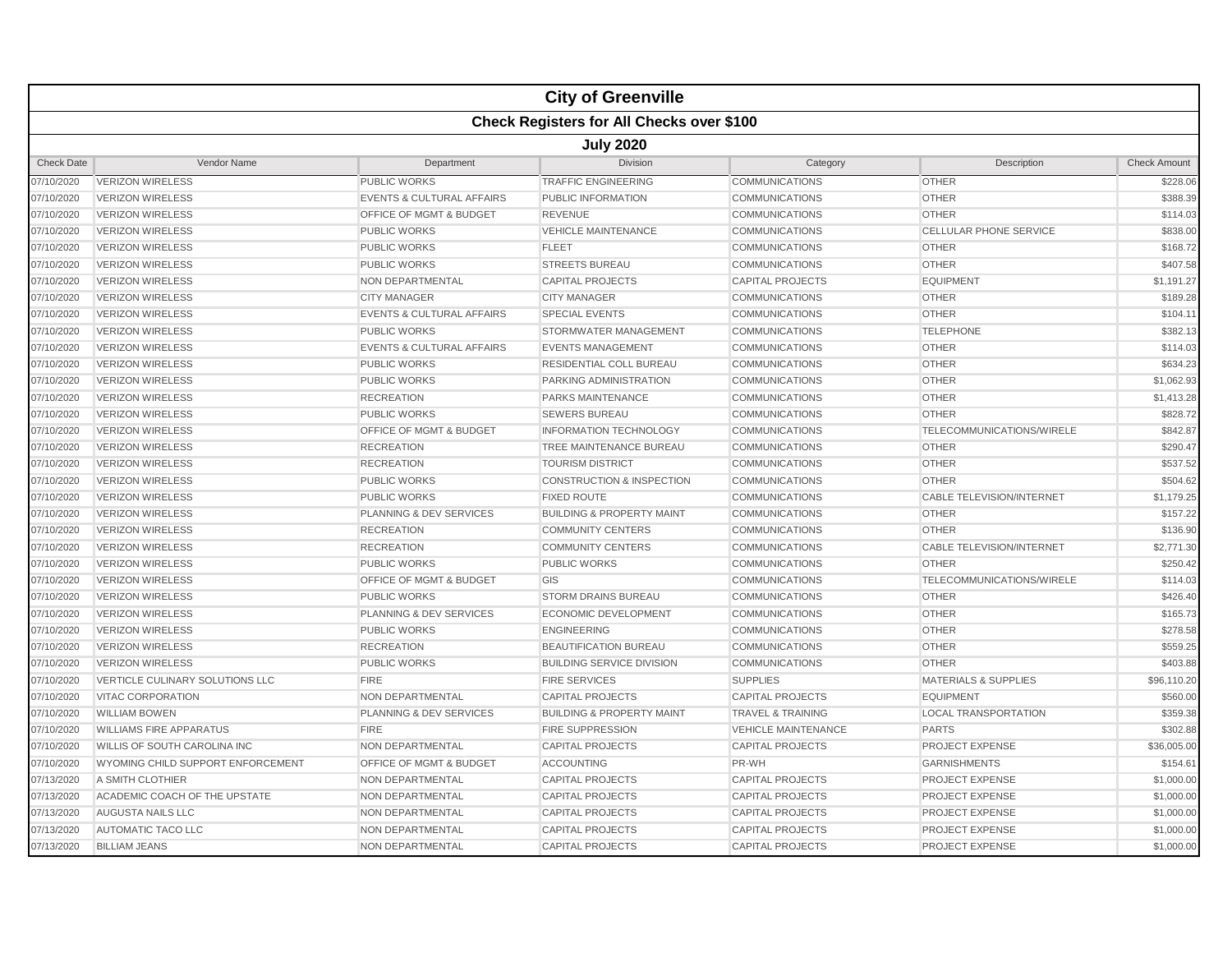|                   |                                                  |                         | <b>City of Greenville</b> |                         |                        |                     |  |  |  |
|-------------------|--------------------------------------------------|-------------------------|---------------------------|-------------------------|------------------------|---------------------|--|--|--|
|                   | <b>Check Registers for All Checks over \$100</b> |                         |                           |                         |                        |                     |  |  |  |
|                   | <b>July 2020</b>                                 |                         |                           |                         |                        |                     |  |  |  |
| <b>Check Date</b> | Vendor Name                                      | Department              | Division                  | Category                | Description            | <b>Check Amount</b> |  |  |  |
| 07/13/2020        | BLUEBERRY FROG GREENVILLE INC                    | NON DEPARTMENTAL        | <b>CAPITAL PROJECTS</b>   | <b>CAPITAL PROJECTS</b> | PROJECT EXPENSE        | \$1,000.00          |  |  |  |
| 07/13/2020        | CAROLINA ACTIVE HEALTH CHIROPRACTIC              | <b>NON DEPARTMENTAL</b> | <b>CAPITAL PROJECTS</b>   | <b>CAPITAL PROJECTS</b> | PROJECT EXPENSE        | \$1,000.00          |  |  |  |
| 07/13/2020        | COFFEE ON STONE LLC                              | <b>NON DEPARTMENTAL</b> | <b>CAPITAL PROJECTS</b>   | <b>CAPITAL PROJECTS</b> | PROJECT EXPENSE        | \$1,000.00          |  |  |  |
| 07/13/2020        | COFFEE UNDERGROUND                               | NON DEPARTMENTAL        | <b>CAPITAL PROJECTS</b>   | <b>CAPITAL PROJECTS</b> | PROJECT EXPENSE        | \$1,000.00          |  |  |  |
| 07/13/2020        | <b>CORE-GS LLC</b>                               | <b>NON DEPARTMENTAL</b> | <b>CAPITAL PROJECTS</b>   | <b>CAPITAL PROJECTS</b> | PROJECT EXPENSE        | \$1,000.00          |  |  |  |
| 07/13/2020        | <b>COSMIC RABBITS LLC</b>                        | <b>NON DEPARTMENTAL</b> | <b>CAPITAL PROJECTS</b>   | <b>CAPITAL PROJECTS</b> | PROJECT EXPENSE        | \$1,000.00          |  |  |  |
| 07/13/2020        | <b>CP3 GREENVILLE LLC</b>                        | <b>NON DEPARTMENTAL</b> | <b>CAPITAL PROJECTS</b>   | <b>CAPITAL PROJECTS</b> | <b>PROJECT EXPENSE</b> | \$1,000.00          |  |  |  |
| 07/13/2020        | DARIN R GEHRKE CERAMICS                          | <b>NON DEPARTMENTAL</b> | <b>CAPITAL PROJECTS</b>   | <b>CAPITAL PROJECTS</b> | PROJECT EXPENSE        | \$1,000.00          |  |  |  |
| 07/13/2020        | <b>DISTINGUISHED GENTLEMEN II</b>                | NON DEPARTMENTAL        | <b>CAPITAL PROJECTS</b>   | <b>CAPITAL PROJECTS</b> | PROJECT EXPENSE        | \$1,000.00          |  |  |  |
| 07/13/2020        | <b>DUDARS DESIGNS</b>                            | <b>NON DEPARTMENTAL</b> | <b>CAPITAL PROJECTS</b>   | <b>CAPITAL PROJECTS</b> | PROJECT EXPENSE        | \$1,000.00          |  |  |  |
| 07/13/2020        | <b>EMANATE BRANDS</b>                            | <b>NON DEPARTMENTAL</b> | <b>CAPITAL PROJECTS</b>   | <b>CAPITAL PROJECTS</b> | PROJECT EXPENSE        | \$1,000.00          |  |  |  |
| 07/13/2020        | <b>ESCAPE ARTIST LLC</b>                         | <b>NON DEPARTMENTAL</b> | <b>CAPITAL PROJECTS</b>   | <b>CAPITAL PROJECTS</b> | PROJECT EXPENSE        | \$1,000.00          |  |  |  |
| 07/13/2020        | <b>EVAS ALTERATION CENTER</b>                    | <b>NON DEPARTMENTAL</b> | <b>CAPITAL PROJECTS</b>   | <b>CAPITAL PROJECTS</b> | PROJECT EXPENSE        | \$1,000.00          |  |  |  |
| 07/13/2020        | <b>FPI INC</b>                                   | NON DEPARTMENTAL        | <b>CAPITAL PROJECTS</b>   | <b>CAPITAL PROJECTS</b> | PROJECT EXPENSE        | \$1,000.00          |  |  |  |
| 07/13/2020        | <b>FRANNYS FARMACY</b>                           | <b>NON DEPARTMENTAL</b> | <b>CAPITAL PROJECTS</b>   | <b>CAPITAL PROJECTS</b> | PROJECT EXPENSE        | \$1,000.00          |  |  |  |
| 07/13/2020        | <b>GATHER GVL LLC</b>                            | <b>NON DEPARTMENTAL</b> | <b>CAPITAL PROJECTS</b>   | <b>CAPITAL PROJECTS</b> | PROJECT EXPENSE        | \$1,000.00          |  |  |  |
| 07/13/2020        | <b>GROWLER HAUS 4 LLC</b>                        | <b>NON DEPARTMENTAL</b> | <b>CAPITAL PROJECTS</b>   | <b>CAPITAL PROJECTS</b> | PROJECT EXPENSE        | \$1,000.00          |  |  |  |
| 07/13/2020        | <b>HANNA NAILS</b>                               | <b>NON DEPARTMENTAL</b> | <b>CAPITAL PROJECTS</b>   | <b>CAPITAL PROJECTS</b> | <b>PROJECT EXPENSE</b> | \$1,000.00          |  |  |  |
| 07/13/2020        | K CARLYE GREENVILLE LLC                          | NON DEPARTMENTAL        | <b>CAPITAL PROJECTS</b>   | <b>CAPITAL PROJECTS</b> | <b>PROJECT EXPENSE</b> | \$1,000.00          |  |  |  |
| 07/13/2020        | <b>KATHY ALBERTELLI</b>                          | <b>NON DEPARTMENTAL</b> | <b>CAPITAL PROJECTS</b>   | <b>CAPITAL PROJECTS</b> | PROJECT EXPENSE        | \$1,000.00          |  |  |  |
| 07/13/2020        | KPE & SPE LLC                                    | <b>NON DEPARTMENTAL</b> | <b>CAPITAL PROJECTS</b>   | <b>CAPITAL PROJECTS</b> | PROJECT EXPENSE        | \$1,000.00          |  |  |  |
| 07/13/2020        | <b>LABELS DESIGNER CONSIGNMENTS</b>              | <b>NON DEPARTMENTAL</b> | <b>CAPITAL PROJECTS</b>   | <b>CAPITAL PROJECTS</b> | PROJECT EXPENSE        | \$1,000.00          |  |  |  |
| 07/13/2020        | <b>LASHBAR DOWNTOWN</b>                          | <b>NON DEPARTMENTAL</b> | <b>CAPITAL PROJECTS</b>   | <b>CAPITAL PROJECTS</b> | PROJECT EXPENSE        | \$1,000.00          |  |  |  |
| 07/13/2020        | LC THREAD LLC                                    | NON DEPARTMENTAL        | <b>CAPITAL PROJECTS</b>   | <b>CAPITAL PROJECTS</b> | PROJECT EXPENSE        | \$1,000.00          |  |  |  |
| 07/13/2020        | <b>LCA-SC LLC</b>                                | <b>NON DEPARTMENTAL</b> | <b>CAPITAL PROJECTS</b>   | <b>CAPITAL PROJECTS</b> | PROJECT EXPENSE        | \$1,000.00          |  |  |  |
| 07/13/2020        | LE PETIT CROISSANT                               | NON DEPARTMENTAL        | <b>CAPITAL PROJECTS</b>   | <b>CAPITAL PROJECTS</b> | PROJECT EXPENSE        | \$1,000.00          |  |  |  |
| 07/13/2020        | LET IT BE LLC                                    | <b>NON DEPARTMENTAL</b> | <b>CAPITAL PROJECTS</b>   | <b>CAPITAL PROJECTS</b> | <b>PROJECT EXPENSE</b> | \$1,000.00          |  |  |  |
| 07/13/2020        | M DESIGNS                                        | <b>NON DEPARTMENTAL</b> | <b>CAPITAL PROJECTS</b>   | <b>CAPITAL PROJECTS</b> | PROJECT EXPENSE        | \$1,000.00          |  |  |  |
| 07/13/2020        | <b>MAGIC NALES &amp; BEAUTY</b>                  | NON DEPARTMENTAL        | <b>CAPITAL PROJECTS</b>   | <b>CAPITAL PROJECTS</b> | PROJECT EXPENSE        | \$1,000.00          |  |  |  |
| 07/13/2020        | <b>MEGA HAIR LLC</b>                             | <b>NON DEPARTMENTAL</b> | <b>CAPITAL PROJECTS</b>   | <b>CAPITAL PROJECTS</b> | PROJECT EXPENSE        | \$1,000.00          |  |  |  |
| 07/13/2020        | METHODICAL LLC                                   | <b>NON DEPARTMENTAL</b> | <b>CAPITAL PROJECTS</b>   | <b>CAPITAL PROJECTS</b> | PROJECT EXPENSE        | \$1,000.00          |  |  |  |
| 07/13/2020        | MYLES PIZZA PUB AND SUB SHOP INC                 | <b>NON DEPARTMENTAL</b> | <b>CAPITAL PROJECTS</b>   | <b>CAPITAL PROJECTS</b> | PROJECT EXPENSE        | \$1,000.00          |  |  |  |
| 07/13/2020        | NAILS FOR YOU                                    | <b>NON DEPARTMENTAL</b> | <b>CAPITAL PROJECTS</b>   | <b>CAPITAL PROJECTS</b> | PROJECT EXPENSE        | \$1,000.00          |  |  |  |
| 07/13/2020        | NEW MARKET ENTERPRISE LLC                        | <b>NON DEPARTMENTAL</b> | <b>CAPITAL PROJECTS</b>   | <b>CAPITAL PROJECTS</b> | <b>PROJECT EXPENSE</b> | \$1,000.00          |  |  |  |
| 07/13/2020        | OLD EUROPE GREENVILLE LLC                        | NON DEPARTMENTAL        | <b>CAPITAL PROJECTS</b>   | <b>CAPITAL PROJECTS</b> | PROJECT EXPENSE        | \$1,000.00          |  |  |  |
| 07/13/2020        | ON THE ROXX LLC                                  | <b>NON DEPARTMENTAL</b> | <b>CAPITAL PROJECTS</b>   | <b>CAPITAL PROJECTS</b> | PROJECT EXPENSE        | \$1,000.00          |  |  |  |
| 07/13/2020        | PALMETTO DRIVE IN OF GREENVILLE LLC              | <b>NON DEPARTMENTAL</b> | <b>CAPITAL PROJECTS</b>   | <b>CAPITAL PROJECTS</b> | PROJECT EXPENSE        | \$1,000.00          |  |  |  |
| 07/13/2020        | PH LUX ENTERPRISES LLC                           | <b>NON DEPARTMENTAL</b> | <b>CAPITAL PROJECTS</b>   | <b>CAPITAL PROJECTS</b> | PROJECT EXPENSE        | \$1,000.00          |  |  |  |
| 07/13/2020        | <b>PHO 99</b>                                    | NON DEPARTMENTAL        | <b>CAPITAL PROJECTS</b>   | <b>CAPITAL PROJECTS</b> | PROJECT EXPENSE        | \$1,000.00          |  |  |  |
| 07/13/2020        | POPPINGTON'S GOURMET POPCORN                     | NON DEPARTMENTAL        | <b>CAPITAL PROJECTS</b>   | <b>CAPITAL PROJECTS</b> | PROJECT EXPENSE        | \$1,000.00          |  |  |  |
| 07/13/2020        | <b>PROWSE WITH MOORE</b>                         | <b>NON DEPARTMENTAL</b> | <b>CAPITAL PROJECTS</b>   | <b>CAPITAL PROJECTS</b> | PROJECT EXPENSE        | \$1,000.00          |  |  |  |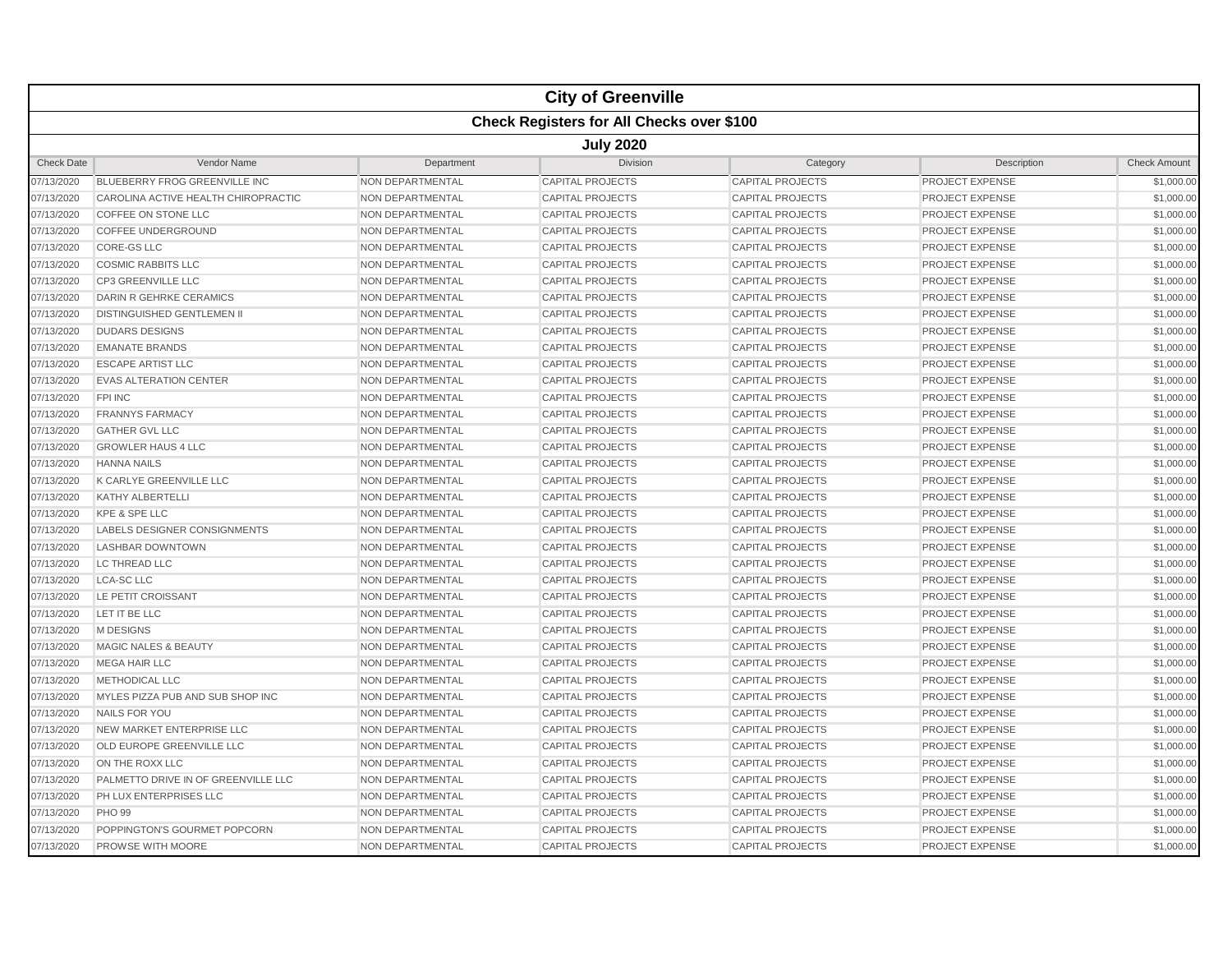|                   |                                                  |                         | <b>City of Greenville</b>        |                              |                                  |                     |  |  |  |  |
|-------------------|--------------------------------------------------|-------------------------|----------------------------------|------------------------------|----------------------------------|---------------------|--|--|--|--|
|                   | <b>Check Registers for All Checks over \$100</b> |                         |                                  |                              |                                  |                     |  |  |  |  |
|                   | <b>July 2020</b>                                 |                         |                                  |                              |                                  |                     |  |  |  |  |
| <b>Check Date</b> | <b>Vendor Name</b>                               | Department              | <b>Division</b>                  | Category                     | Description                      | <b>Check Amount</b> |  |  |  |  |
| 07/13/2020        | <b>REEDY RIVER RESTAURANT GROUP INC</b>          | NON DEPARTMENTAL        | <b>CAPITAL PROJECTS</b>          | <b>CAPITAL PROJECTS</b>      | <b>PROJECT EXPENSE</b>           | \$1,000.00          |  |  |  |  |
| 07/13/2020        | SAFETY NET RECOVERY                              | NON DEPARTMENTAL        | <b>CAPITAL PROJECTS</b>          | <b>CAPITAL PROJECTS</b>      | <b>PROJECT EXPENSE</b>           | \$1,000.00          |  |  |  |  |
| 07/13/2020        | SALTWATER KITCHEN LLC                            | <b>NON DEPARTMENTAL</b> | <b>CAPITAL PROJECTS</b>          | <b>CAPITAL PROJECTS</b>      | <b>PROJECT EXPENSE</b>           | \$1,000.00          |  |  |  |  |
| 07/13/2020        | <b>SB GREENVILLE LLC</b>                         | NON DEPARTMENTAL        | <b>CAPITAL PROJECTS</b>          | <b>CAPITAL PROJECTS</b>      | <b>PROJECT EXPENSE</b>           | \$1,000.00          |  |  |  |  |
| 07/13/2020        | <b>SERENITEA LLC</b>                             | <b>NON DEPARTMENTAL</b> | <b>CAPITAL PROJECTS</b>          | <b>CAPITAL PROJECTS</b>      | <b>PROJECT EXPENSE</b>           | \$1,000.00          |  |  |  |  |
| 07/13/2020        | SHERARD DENTAL LABORATORY INC                    | NON DEPARTMENTAL        | <b>CAPITAL PROJECTS</b>          | <b>CAPITAL PROJECTS</b>      | <b>PROJECT EXPENSE</b>           | \$1,000.00          |  |  |  |  |
| 07/13/2020        | SMILEYS ACOUSTIC CAFE                            | NON DEPARTMENTAL        | <b>CAPITAL PROJECTS</b>          | <b>CAPITAL PROJECTS</b>      | <b>PROJECT EXPENSE</b>           | \$1,000.00          |  |  |  |  |
| 07/13/2020        | <b>SOLE SYSTEM</b>                               | NON DEPARTMENTAL        | <b>CAPITAL PROJECTS</b>          | <b>CAPITAL PROJECTS</b>      | <b>PROJECT EXPENSE</b>           | \$1,000.00          |  |  |  |  |
| 07/13/2020        | STAX'S INTERNATIONAL BAKERY                      | NON DEPARTMENTAL        | <b>CAPITAL PROJECTS</b>          | <b>CAPITAL PROJECTS</b>      | <b>PROJECT EXPENSE</b>           | \$1,000.00          |  |  |  |  |
| 07/13/2020        | <b>TCB GREENVILLE LLC</b>                        | <b>NON DEPARTMENTAL</b> | <b>CAPITAL PROJECTS</b>          | <b>CAPITAL PROJECTS</b>      | <b>PROJECT EXPENSE</b>           | \$1,000.00          |  |  |  |  |
| 07/13/2020        | THE BARKERY BISTRO                               | <b>NON DEPARTMENTAL</b> | <b>CAPITAL PROJECTS</b>          | <b>CAPITAL PROJECTS</b>      | <b>PROJECT EXPENSE</b>           | \$1,000.00          |  |  |  |  |
| 07/13/2020        | THE BOOTY SHOP                                   | NON DEPARTMENTAL        | <b>CAPITAL PROJECTS</b>          | <b>CAPITAL PROJECTS</b>      | <b>PROJECT EXPENSE</b>           | \$1,000.00          |  |  |  |  |
| 07/13/2020        | THE EMBASSY CORPORATION                          | NON DEPARTMENTAL        | <b>CAPITAL PROJECTS</b>          | <b>CAPITAL PROJECTS</b>      | <b>PROJECT EXPENSE</b>           | \$1,000.00          |  |  |  |  |
| 07/13/2020        | THE JEWLER'S BOX                                 | NON DEPARTMENTAL        | <b>CAPITAL PROJECTS</b>          | <b>CAPITAL PROJECTS</b>      | <b>PROJECT EXPENSE</b>           | \$1,000.00          |  |  |  |  |
| 07/13/2020        | THE SEAFOOD SPOT                                 | NON DEPARTMENTAL        | <b>CAPITAL PROJECTS</b>          | <b>CAPITAL PROJECTS</b>      | <b>PROJECT EXPENSE</b>           | \$1,000.00          |  |  |  |  |
| 07/13/2020        | <b>THURSHIA JACKSON</b>                          | <b>NON DEPARTMENTAL</b> | <b>CAPITAL PROJECTS</b>          | <b>CAPITAL PROJECTS</b>      | <b>PROJECT EXPENSE</b>           | \$1,000.00          |  |  |  |  |
| 07/13/2020        | TILE & MARBLE GALLERY LLC                        | NON DEPARTMENTAL        | <b>CAPITAL PROJECTS</b>          | <b>CAPITAL PROJECTS</b>      | <b>PROJECT EXPENSE</b>           | \$1,000.00          |  |  |  |  |
| 07/13/2020        | TOUCH OF CARE HOME CARE SERVICES                 | NON DEPARTMENTAL        | <b>CAPITAL PROJECTS</b>          | <b>CAPITAL PROJECTS</b>      | <b>PROJECT EXPENSE</b>           | \$1,000.00          |  |  |  |  |
| 07/13/2020        | UPSTATE STRETCH GVL LLC                          | NON DEPARTMENTAL        | <b>CAPITAL PROJECTS</b>          | <b>CAPITAL PROJECTS</b>      | <b>PROJECT EXPENSE</b>           | \$1,000.00          |  |  |  |  |
| 07/13/2020        | URBAN BOUTIQUE HOTEL                             | <b>NON DEPARTMENTAL</b> | <b>CAPITAL PROJECTS</b>          | <b>CAPITAL PROJECTS</b>      | PROJECT EXPENSE                  | \$1,000.00          |  |  |  |  |
| 07/13/2020        | WHIPPERSNAPPERS KIDS & MATERNITY                 | <b>NON DEPARTMENTAL</b> | <b>CAPITAL PROJECTS</b>          | <b>CAPITAL PROJECTS</b>      | <b>PROJECT EXPENSE</b>           | \$1,000.00          |  |  |  |  |
| 07/13/2020        | ZEN II LLC                                       | NON DEPARTMENTAL        | <b>CAPITAL PROJECTS</b>          | <b>CAPITAL PROJECTS</b>      | <b>PROJECT EXPENSE</b>           | \$1,000.00          |  |  |  |  |
| 07/14/2020        | LOWES                                            | <b>FIRE</b>             | <b>FIRE SUPPRESSION</b>          | <b>SUPPLIES</b>              | <b>MATERIALS &amp; SUPPLIES</b>  | \$177.02            |  |  |  |  |
| 07/17/2020        | 84 LUMBER                                        | PUBLIC WORKS            | <b>BUILDING SERVICE DIVISION</b> | <b>SUPPLIES</b>              | <b>MATERIALS &amp; SUPPLIES</b>  | \$537.15            |  |  |  |  |
| 07/17/2020        | ADVANCE AUTO PARTS                               | <b>TRANSIT</b>          | <b>VEHICLE MAINTENANCE</b>       | <b>VEHICLE MAINTENANCE</b>   | <b>PARTS</b>                     | \$301.01            |  |  |  |  |
| 07/17/2020        | ADVANCED DOOR SYSTEMS INC                        | <b>NON DEPARTMENTAL</b> | <b>CAPITAL PROJECTS</b>          | <b>CAPITAL PROJECTS</b>      | <b>EQUIPMENT</b>                 | \$1,800.00          |  |  |  |  |
| 07/17/2020        | <b>ADW ARCHITECTS PA</b>                         | NON DEPARTMENTAL        | <b>CAPITAL PROJECTS</b>          | <b>CAPITAL PROJECTS</b>      | PLANNING/DESIGN                  | \$4,785.00          |  |  |  |  |
| 07/17/2020        | AED BRANDS LLC                                   | <b>HUMAN RESOURCES</b>  | <b>OCCUPATIONAL HEALTH</b>       | <b>SUPPLIES</b>              | <b>MATERIALS &amp; SUPPLIES</b>  | \$1,037.95          |  |  |  |  |
| 07/17/2020        | AID UPSTATE INC                                  | C.D. DIVISION           | <b>HOPWA</b>                     | <b>CD PROJECTS</b>           | S-T RENT.MORT.UTIL-AID UP        | \$24.619.07         |  |  |  |  |
| 07/17/2020        | AID UPSTATE INC                                  | C.D. DIVISION           | <b>HOPWA</b>                     | <b>CD PROJECTS</b>           | SUPPORTING SVC-AID UPSTAT        | \$6,111.80          |  |  |  |  |
| 07/17/2020        | AID UPSTATE INC                                  | C.D. DIVISION           | <b>HOPWA</b>                     | <b>CD PROJECTS</b>           | TENANT RENT ASSIST-AID UP        | \$4,728.08          |  |  |  |  |
| 07/17/2020        | ALDRIDGE FAMILY PRODUCE                          | <b>RECREATION</b>       | <b>ADMINISTRATION</b>            | <b>SUPPLIES</b>              | M&S-FOOD                         | \$948.38            |  |  |  |  |
| 07/17/2020        | ALFRED WILLIAMS & COMPANY                        | <b>NON DEPARTMENTAL</b> | <b>CAPITAL PROJECTS</b>          | <b>CAPITAL PROJECTS</b>      | <b>EQUIPMENT</b>                 | \$8,621.50          |  |  |  |  |
| 07/17/2020        | <b>ALPHA PRINTING</b>                            | <b>TRANSIT</b>          | <b>FIXED ROUTE</b>               | <b>PRINTING</b>              | PRINTING & BINDING               | \$650.00            |  |  |  |  |
| 07/17/2020        | <b>ALTEC INDUSTRIES</b>                          | <b>PUBLIC WORKS</b>     | <b>FLEET</b>                     | <b>VEHICLE MAINTENANCE</b>   | <b>OUTSIDE REPAIRS</b>           | \$2,935.85          |  |  |  |  |
| 07/17/2020        | APCO INTERNATIONAL INC                           | <b>PUBLIC SAFETY</b>    | POLICE-PATROL SVS                | <b>TRAVEL &amp; TRAINING</b> | <b>TRAVEL &amp; TRAINING</b>     | \$489.00            |  |  |  |  |
| 07/17/2020        | <b>APCO PLASTICS</b>                             | <b>PUBLIC WORKS</b>     | <b>BUILDING SERVICE DIVISION</b> | <b>SUPPLIES</b>              | <b>MATERIALS &amp; SUPPLIES</b>  | \$1,610.14          |  |  |  |  |
| 07/17/2020        | APPLE ORGANICS LLC                               | NON DEPARTMENTAL        | <b>CAPITAL PROJECTS</b>          | <b>CAPITAL PROJECTS</b>      | <b>PROJECT EXPENSE</b>           | \$1,000.00          |  |  |  |  |
| 07/17/2020        | <b>ARMADA ANALYTICS</b>                          | <b>PUBLIC WORKS</b>     | <b>PARKING ADMINISTRATION</b>    | <b>PARKING DEPOSITS</b>      | REFUND PKG DEPOSITS-CHURCH ST.   | \$1,171.00          |  |  |  |  |
| 07/17/2020        | <b>ARMADA ANALYTICS</b>                          | <b>PUBLIC WORKS</b>     | PARKING ADMINISTRATION           | PARKING DEPOSITS             | REFUND PKG DEPOSITS-LIBERTY SQ.  | \$3,522.00          |  |  |  |  |
| 07/17/2020        | <b>ASSETWORKS LLC</b>                            | <b>PUBLIC WORKS</b>     | <b>FLEET</b>                     | MACHINERY AND EQUIPMENT      | <b>DATA PROCESSING EQUIPMENT</b> | \$5,740.00          |  |  |  |  |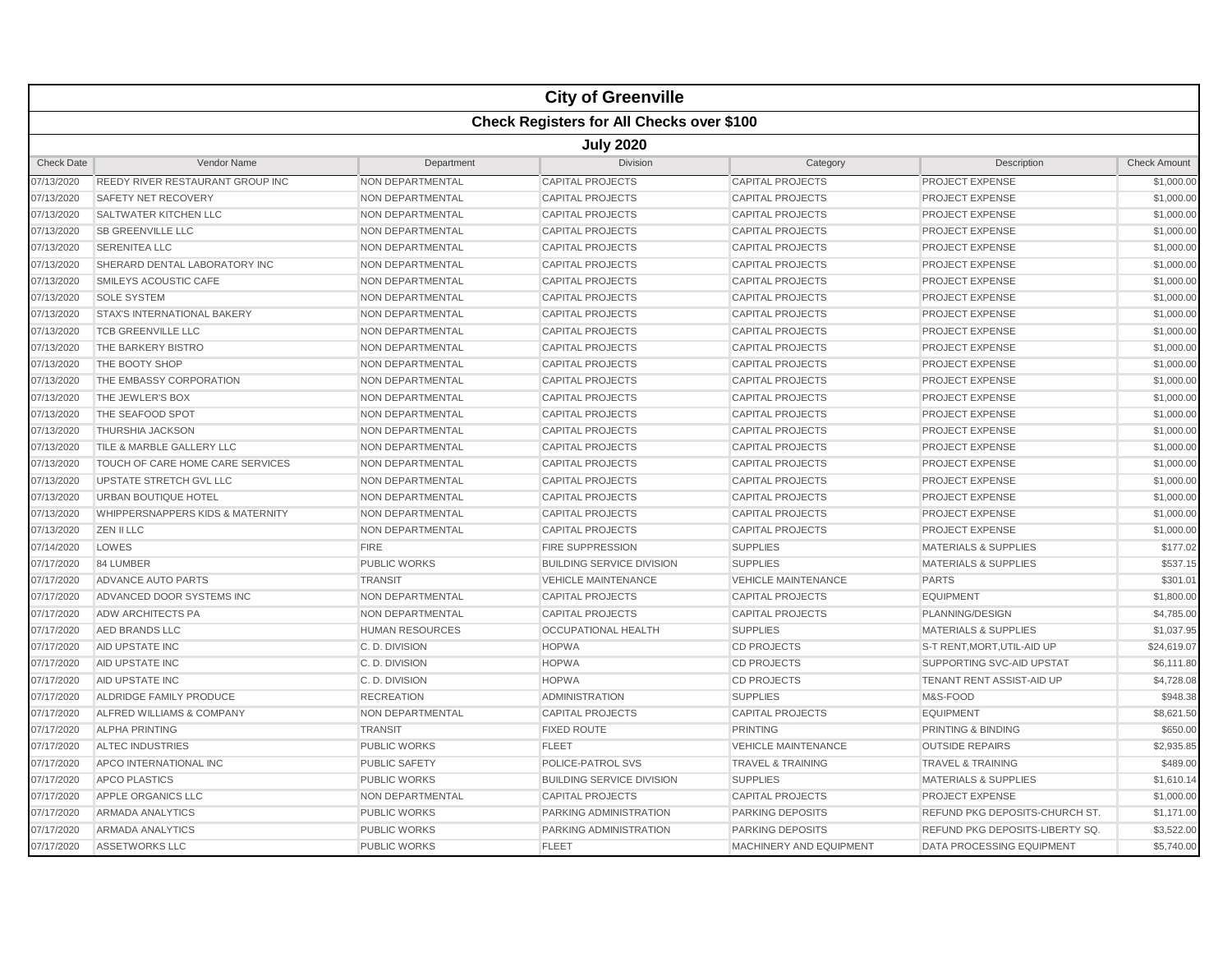|                   |                                                  |                                      | <b>City of Greenville</b>        |                                    |                                     |                     |  |  |  |
|-------------------|--------------------------------------------------|--------------------------------------|----------------------------------|------------------------------------|-------------------------------------|---------------------|--|--|--|
|                   | <b>Check Registers for All Checks over \$100</b> |                                      |                                  |                                    |                                     |                     |  |  |  |
|                   | <b>July 2020</b>                                 |                                      |                                  |                                    |                                     |                     |  |  |  |
| <b>Check Date</b> | Vendor Name                                      | Department                           | <b>Division</b>                  | Category                           | Description                         | <b>Check Amount</b> |  |  |  |
| 07/17/2020        | <b>B C CANNON CO INC</b>                         | <b>PUBLIC WORKS</b>                  | <b>STORM DRAINS BUREAU</b>       | PROF & CONTRACTUAL SVCS            | <b>EQUIPMENT RENTAL</b>             | \$636.00            |  |  |  |
| 07/17/2020        | <b>BATTERY SPECIALISTS INC</b>                   | <b>INFORMATION TECHNOLOGY</b>        | IT.                              | <b>SUPPLIES</b>                    | <b>MATERIALS &amp; SUPPLIES</b>     | \$169.60            |  |  |  |
| 07/17/2020        | BATTERY SPECIALISTS INC                          | <b>TRANSIT</b>                       | <b>VEHICLE MAINTENANCE</b>       | <b>VEHICLE MAINTENANCE</b>         | <b>SMALL PARTS</b>                  | \$194.24            |  |  |  |
| 07/17/2020        | <b>BEAU WELLING DESIGN</b>                       | <b>PLANNING &amp; DEV SERVICES</b>   | <b>ECONOMIC DEVELOPMENT</b>      | <b>PROF &amp; CONTRACTUAL SVCS</b> | <b>PROFESSIONAL SERVICES</b>        | \$1,800.00          |  |  |  |
| 07/17/2020        | <b>BELK</b>                                      | <b>MUNICIPAL COURT</b>               | <b>MUNICIPAL COURT</b>           | <b>COURT LIABILITY</b>             | <b>COURT-RESTITUTION</b>            | \$202.00            |  |  |  |
| 07/17/2020        | <b>BENTEK INC</b>                                | <b>HUMAN RESOURCES</b>               | <b>HUMAN RESOURCES</b>           | <b>PROF &amp; CONTRACTUAL SVCS</b> | PROFESSIONAL SERVICES               | \$4,250.00          |  |  |  |
| 07/17/2020        | <b>BETHEL BIBLE MISSIONARY</b>                   | <b>PUBLIC WORKS</b>                  | <b>SOLID WASTE</b>               | <b>FEES &amp; CHARGES</b>          | <b>REFUND REFUSE COLLECTION FEE</b> | \$384.00            |  |  |  |
| 07/17/2020        | BLUE RIDGE SPORTS & THERPEUTIC                   | NON DEPARTMENTAL                     | <b>CAPITAL PROJECTS</b>          | <b>CAPITAL PROJECTS</b>            | PROJECT EXPENSE                     | \$1,000.00          |  |  |  |
| 07/17/2020        | <b>BREATHING AIR SYSTEMS</b>                     | <b>FIRE</b>                          | <b>FIRE SUPPRESSION</b>          | <b>REPAIR &amp; MAINT SVCS</b>     | <b>REPAIRS &amp; MAINTENANCE</b>    | \$508.55            |  |  |  |
| 07/17/2020        | <b>BREWERY 85 LLC</b>                            | NON DEPARTMENTAL                     | <b>CAPITAL PROJECTS</b>          | <b>CAPITAL PROJECTS</b>            | PROJECT EXPENSE                     | \$1,000.00          |  |  |  |
| 07/17/2020        | BRIDGE CITY COLLECTIVE LLC                       | NON DEPARTMENTAL                     | <b>CAPITAL PROJECTS</b>          | <b>CAPITAL PROJECTS</b>            | PROJECT EXPENSE                     | \$1,000.00          |  |  |  |
| 07/17/2020        | C O G RETIREE INSURANCE                          | <b>HUMAN RESOURCES</b>               | <b>HEALTH CARE</b>               | <b>OTHER INSURANCE</b>             | <b>HEALTH MEDICARE SUPPL</b>        | \$15,489.34         |  |  |  |
| 07/17/2020        | CAGLE CENTER OF WELLNESS                         | NON DEPARTMENTAL                     | <b>CAPITAL PROJECTS</b>          | <b>CAPITAL PROJECTS</b>            | <b>PROJECT EXPENSE</b>              | \$1,000.00          |  |  |  |
| 07/17/2020        | CAMERON CAMPBELL WORKING CASH                    | <b>EVENTS &amp; CULTURAL AFFAIRS</b> | <b>SPECIAL EVENTS</b>            | <b>RECREATION FEES</b>             | <b>EBT TOKEN REIMBURSEMENT</b>      | \$128.00            |  |  |  |
| 07/17/2020        | CAROLINA BAUERNHAUS LLC                          | NON DEPARTMENTAL                     | <b>CAPITAL PROJECTS</b>          | <b>CAPITAL PROJECTS</b>            | PROJECT EXPENSE                     | \$1,000.00          |  |  |  |
| 07/17/2020        | CAROLINA LAWN & TRACTOR INC                      | <b>RECREATION</b>                    | <b>PARKS MAINTENANCE</b>         | <b>REPAIR &amp; MAINT SVCS</b>     | <b>SMALL ENGINE</b>                 | \$390.54            |  |  |  |
| 07/17/2020        | CARSON'S NUT-BOLT & TOOL CO INC                  | <b>PUBLIC WORKS</b>                  | <b>BUILDING SERVICE DIVISION</b> | <b>SUPPLIES</b>                    | <b>MATERIALS &amp; SUPPLIES</b>     | \$422.79            |  |  |  |
| 07/17/2020        | CARSON'S NUT-BOLT & TOOL CO INC                  | <b>RECREATION</b>                    | <b>ADMINISTRATION</b>            | <b>SUPPLIES</b>                    | M&S-MAINTENANCE                     | \$134.47            |  |  |  |
| 07/17/2020        | <b>CATERANS BUFFET RESTAURANT</b>                | NON DEPARTMENTAL                     | <b>CAPITAL PROJECTS</b>          | <b>CAPITAL PROJECTS</b>            | <b>PROJECT EXPENSE</b>              | \$1,000.00          |  |  |  |
| 07/17/2020        | CDW/G                                            | <b>HUMAN RESOURCES</b>               | <b>OCCUPATIONAL HEALTH</b>       | <b>SUPPLIES</b>                    | <b>MATERIALS &amp; SUPPLIES</b>     | \$583.04            |  |  |  |
| 07/17/2020        | CDW/G                                            | <b>RECREATION</b>                    | ADMINISTRATION                   | <b>SUPPLIES</b>                    | M&S-MAINTENANCE                     | \$694.00            |  |  |  |
| 07/17/2020        | <b>CHARTER COMMUNICATIONS</b>                    | <b>FIRE</b>                          | <b>FIRE SUPPRESSION</b>          | <b>COMMUNICATIONS</b>              | <b>CABLE TELEVISION/INTERNET</b>    | \$575.53            |  |  |  |
| 07/17/2020        | CHEMSTATION OF SC                                | <b>TRANSIT</b>                       | <b>VEHICLE MAINTENANCE</b>       | <b>SUPPLIES</b>                    | <b>BUS WASHING SUPPLIES</b>         | \$2,288.60          |  |  |  |
| 07/17/2020        | CHOICES FOR CHANGE COUNSELING PC                 | NON DEPARTMENTAL                     | <b>CAPITAL PROJECTS</b>          | <b>CAPITAL PROJECTS</b>            | PROJECT EXPENSE                     | \$1,000.00          |  |  |  |
| 07/17/2020        | <b>CHRIS BLACKWELL</b>                           | <b>PUBLIC SAFETY</b>                 | POLICE-PATROL SVS                | <b>SUPPLIES</b>                    | <b>CLOTHING &amp; UNIFORMS</b>      | \$106.00            |  |  |  |
| 07/17/2020        | <b>CINTAS</b>                                    | <b>PUBLIC WORKS</b>                  | <b>BUILDING SERVICE DIVISION</b> | <b>SUPPLIES</b>                    | MATERIALS & SUPPLIES                | \$174.85            |  |  |  |
| 07/17/2020        | <b>CINTAS</b>                                    | <b>PUBLIC SAFETY</b>                 | POLICE-PATROL SVS                | <b>SUNDRY</b>                      | <b>MISCELLANEOUS</b>                | \$272.95            |  |  |  |
| 07/17/2020        | <b>CJ OBERG</b>                                  | NON DEPARTMENTAL                     | <b>CAPITAL PROJECTS</b>          | <b>CAPITAL PROJECTS</b>            | <b>PROJECT EXPENSE</b>              | \$1,000.00          |  |  |  |
| 07/17/2020        | CLASSIC ACE HARDWARE - GREER                     | <b>PUBLIC SAFETY</b>                 | POLICE-PATROL SVS                | <b>SUPPLIES</b>                    | <b>MATERIALS &amp; SUPPLIES</b>     | \$106.52            |  |  |  |
| 07/17/2020        | CLAY DANIEL WHITESIDE LLC                        | NON DEPARTMENTAL                     | <b>CAPITAL PROJECTS</b>          | <b>CAPITAL PROJECTS</b>            | PROJECT EXPENSE                     | \$1,000.00          |  |  |  |
| 07/17/2020        | <b>CNT/THE TOOL SHED</b>                         | <b>PUBLIC WORKS</b>                  | <b>BUILDING SERVICE DIVISION</b> | <b>SUPPLIES</b>                    | <b>MATERIALS &amp; SUPPLIES</b>     | \$362.69            |  |  |  |
| 07/17/2020        | COLONIAL FUEL & LUBRICANT SERVICES               | <b>PUBLIC WORKS</b>                  | <b>FLEET</b>                     | <b>VEHICLE MAINTENANCE</b>         | <b>FUEL</b>                         | \$11,853.43         |  |  |  |
| 07/17/2020        | <b>COMMON POPS LLC</b>                           | <b>NON DEPARTMENTAL</b>              | <b>CAPITAL PROJECTS</b>          | <b>CAPITAL PROJECTS</b>            | PROJECT EXPENSE                     | \$1,000.00          |  |  |  |
| 07/17/2020        | <b>CONESTEE FOUNDATION INC</b>                   | NON DEPARTMENTAL                     | <b>HOSPITALITY TAX</b>           | <b>PROF &amp; CONTRACTUAL SVCS</b> | <b>SPECIAL PROJECTS</b>             | \$38,125.00         |  |  |  |
| 07/17/2020        | <b>CONNIE CLARK</b>                              | MUNICIPAL COURT                      | MUNICIPAL COURT                  | <b>COURT LIABILITY</b>             | <b>COURT-RESTITUTION</b>            | \$200.00            |  |  |  |
| 07/17/2020        | CORBIN TURF & ORNAMENTAL SUPPLY INC              | <b>RECREATION</b>                    | PARKS MAINTENANCE                | <b>SUPPLIES</b>                    | <b>MATERIALS &amp; SUPPLIES</b>     | \$496.08            |  |  |  |
| 07/17/2020        | <b>COVETRUS NORTH AMERICA</b>                    | <b>RECREATION</b>                    | <b>ADMINISTRATION</b>            | <b>SUPPLIES</b>                    | M&S-MEDICINE                        | \$583.83            |  |  |  |
| 07/17/2020        | <b>COVETRUS NORTH AMERICA</b>                    | <b>RECREATION</b>                    | <b>ADMINISTRATION</b>            | <b>SUPPLIES</b>                    | M&S-VETERINARY                      | \$117.06            |  |  |  |
| 07/17/2020        | <b>COVETRUS NORTH AMERICA</b>                    | NON DEPARTMENTAL                     | <b>CAPITAL PROJECTS</b>          | <b>CAPITAL PROJECTS</b>            | <b>EQUIPMENT</b>                    | \$2,778.09          |  |  |  |
| 07/17/2020        | <b>CREATIONS BY CARNESSE</b>                     | NON DEPARTMENTAL                     | <b>CAPITAL PROJECTS</b>          | <b>CAPITAL PROJECTS</b>            | PROJECT EXPENSE                     | \$1,000.00          |  |  |  |
| 07/17/2020        | <b>CREATIONWORKS LANDSCAPING LLC</b>             | C. D. DIVISION                       | <b>CDBG PROJECTS</b>             | <b>CD PROJECTS</b>                 | <b>LAND ACQUISITION</b>             | \$2,485.00          |  |  |  |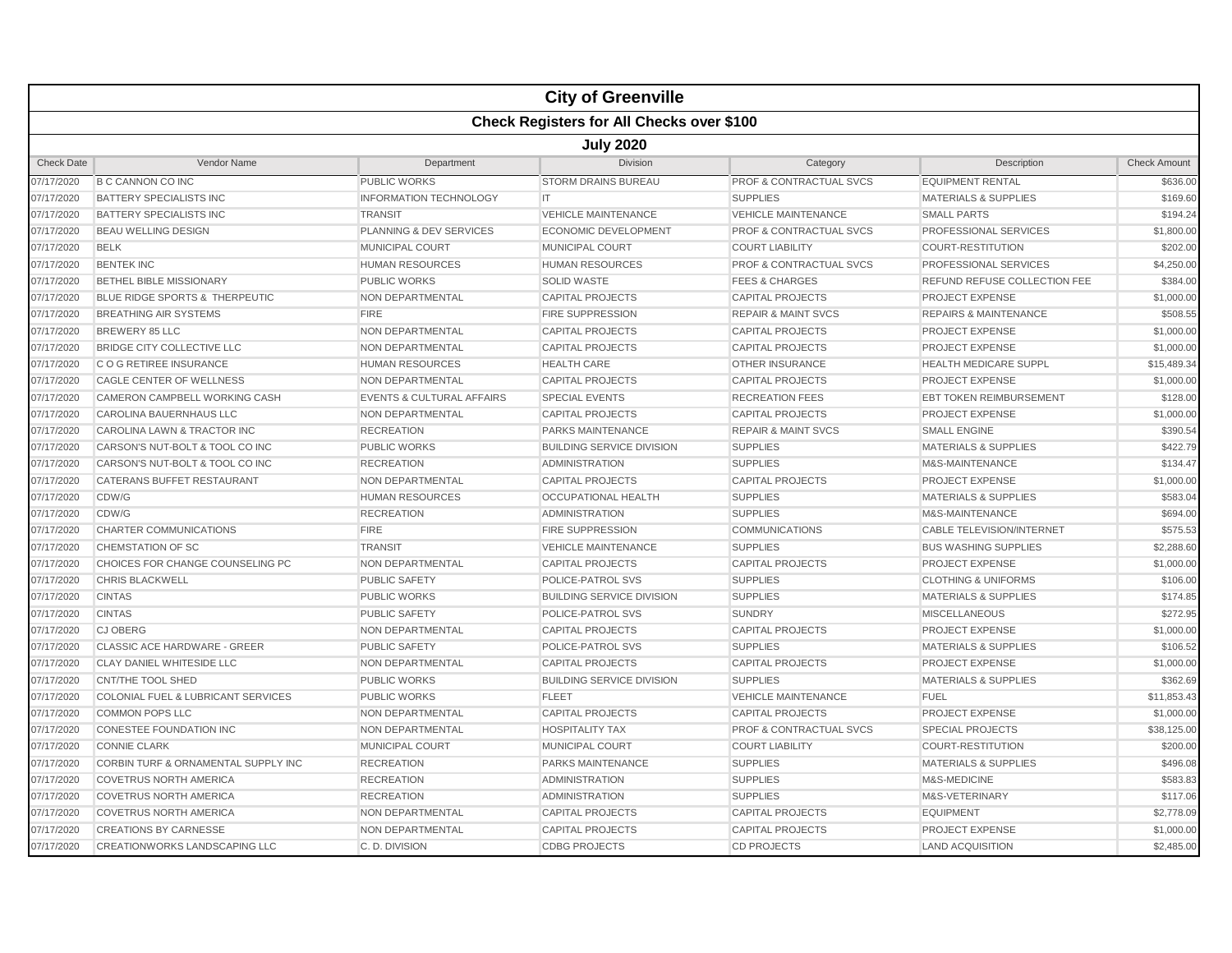|                   |                                        |                                    | <b>City of Greenville</b>                        |                                    |                                      |                     |  |  |  |
|-------------------|----------------------------------------|------------------------------------|--------------------------------------------------|------------------------------------|--------------------------------------|---------------------|--|--|--|
|                   |                                        |                                    | <b>Check Registers for All Checks over \$100</b> |                                    |                                      |                     |  |  |  |
|                   | <b>July 2020</b>                       |                                    |                                                  |                                    |                                      |                     |  |  |  |
| <b>Check Date</b> | Vendor Name                            | Department                         | Division                                         | Category                           | Description                          | <b>Check Amount</b> |  |  |  |
| 07/17/2020        | CREATIONWORKS LANDSCAPING LLC          | <b>RECREATION</b>                  | <b>BEAUTIFICATION BUREAU</b>                     | <b>PROF &amp; CONTRACTUAL SVCS</b> | <b>SERVICE &amp; MAINT CONTRACTS</b> | \$380.00            |  |  |  |
| 07/17/2020        | CREATIONWORKS LANDSCAPING LLC          | <b>PUBLIC WORKS</b>                | STORMWATER MANAGEMENT                            | <b>PROF &amp; CONTRACTUAL SVCS</b> | <b>SERVICE &amp; MAINT CONTRACTS</b> | \$935.00            |  |  |  |
| 07/17/2020        | <b>CROMER'S P-NUTS LLC</b>             | <b>RECREATION</b>                  | <b>PUBLIC SERVICES</b>                           | <b>SUPPLIES</b>                    | <b>SALE CONCESSIONS</b>              | \$519.60            |  |  |  |
| 07/17/2020        | <b>CUMMINS</b>                         | <b>PUBLIC WORKS</b>                | <b>FLEET</b>                                     | <b>VEHICLE MAINTENANCE</b>         | <b>OUTSIDE REPAIRS</b>               | \$247.28            |  |  |  |
| 07/17/2020        | <b>CUMMINS ATLANTIC</b>                | <b>FIRE</b>                        | <b>FIRE SUPPRESSION</b>                          | <b>VEHICLE MAINTENANCE</b>         | <b>PARTS</b>                         | \$450.00            |  |  |  |
| 07/17/2020        | <b>CUMMINS ATLANTIC</b>                | <b>PUBLIC WORKS</b>                | <b>FLEET</b>                                     | <b>VEHICLE MAINTENANCE</b>         | <b>OUTSIDE REPAIRS</b>               | \$1,972.25          |  |  |  |
| 07/17/2020        | DARK CORNER DISTILLERY                 | <b>NON DEPARTMENTAL</b>            | <b>CAPITAL PROJECTS</b>                          | <b>CAPITAL PROJECTS</b>            | <b>PROJECT EXPENSE</b>               | \$1,000.00          |  |  |  |
| 07/17/2020        | <b>DAVID CLEMENS</b>                   | <b>MUNICIPAL COURT</b>             | <b>MUNICIPAL COURT</b>                           | <b>COURT LIABILITY</b>             | <b>COURT-RESTITUTION</b>             | \$100.00            |  |  |  |
| 07/17/2020        | <b>DAVID KERNS</b>                     | <b>FIRE</b>                        | <b>FIRE SERVICES</b>                             | <b>SUPPLIES</b>                    | <b>CLOTHING &amp; UNIFORMS</b>       | \$112.78            |  |  |  |
| 07/17/2020        | <b>DAVID SUAREZ</b>                    | <b>RECREATION</b>                  | <b>ADMINISTRATION</b>                            | <b>SUNDRY</b>                      | <b>RESTRD DONATION EXPENSE</b>       | \$111.86            |  |  |  |
| 07/17/2020        | <b>DAVID SUAREZ</b>                    | <b>RECREATION</b>                  | <b>ADMINISTRATION</b>                            | <b>SUPPLIES</b>                    | M&S-GROUNDS                          | \$135.84            |  |  |  |
| 07/17/2020        | DEBORAH K LEPOROWSKI PSY. D. LLC       | <b>HUMAN RESOURCES</b>             | <b>HUMAN RESOURCES</b>                           | PROF & CONTRACTUAL SVCS            | PROFESSIONAL SERVICES                | \$1,275.00          |  |  |  |
| 07/17/2020        | <b>DESIGNLAB INC</b>                   | <b>FIRE</b>                        | <b>FIRE SUPPRESSION</b>                          | <b>SUPPLIES</b>                    | <b>CLOTHING &amp; UNIFORMS</b>       | \$142.59            |  |  |  |
| 07/17/2020        | <b>DESIGNLAB INC</b>                   | <b>PUBLIC SAFETY</b>               | POLICE-PATROL SVS                                | <b>SUPPLIES</b>                    | <b>CLOTHING &amp; UNIFORMS</b>       | \$2,428.69          |  |  |  |
| 07/17/2020        | <b>DISYS SOLUTIONS INC</b>             | <b>CITY MANAGER</b>                | <b>CITY MANAGER</b>                              | <b>SUPPLIES</b>                    | OFFICE SUPPLIES&MATERIALS            | \$368.77            |  |  |  |
| 07/17/2020        | <b>DISYS SOLUTIONS INC</b>             | <b>OFFICE OF MGMT &amp; BUDGET</b> | <b>INFORMATION TECHNOLOGY</b>                    | <b>PROF &amp; CONTRACTUAL SVCS</b> | <b>SERVICE &amp; MAINT CONTRACTS</b> | \$2,419.98          |  |  |  |
| 07/17/2020        | <b>DIXIE RUBBER &amp; PLASTICS INC</b> | NON DEPARTMENTAL                   | <b>CAPITAL PROJECTS</b>                          | <b>CAPITAL PROJECTS</b>            | <b>EQUIPMENT</b>                     | \$471.19            |  |  |  |
| 07/17/2020        | <b>DROP-IN STORE</b>                   | NON DEPARTMENTAL                   | <b>CAPITAL PROJECTS</b>                          | <b>CAPITAL PROJECTS</b>            | <b>PROJECT EXPENSE</b>               | \$1,000.00          |  |  |  |
| 07/17/2020        | <b>DRUMM ENTERPRISES INC</b>           | NON DEPARTMENTAL                   | <b>CAPITAL PROJECTS</b>                          | <b>CAPITAL PROJECTS</b>            | <b>PROJECT EXPENSE</b>               | \$1,000.00          |  |  |  |
| 07/17/2020        | <b>DUKE ENERGY</b>                     | <b>PUBLIC WORKS</b>                | <b>BUILDING SERVICE DIVISION</b>                 | <b>UTILITIES</b>                   | <b>ELECTRICITY</b>                   | \$456.22            |  |  |  |
| 07/17/2020        | <b>DUKE ENERGY</b>                     | <b>RECREATION</b>                  | <b>COMMUNITY CENTERS</b>                         | <b>UTILITIES</b>                   | <b>ELECTRICITY</b>                   | \$1,402.79          |  |  |  |
| 07/17/2020        | <b>DUKE ENERGY</b>                     | <b>PUBLIC WORKS</b>                | POINSETT GARAGE                                  | <b>UTILITIES</b>                   | <b>ELECTRICITY</b>                   | \$2,641.95          |  |  |  |
| 07/17/2020        | <b>DUKE ENERGY</b>                     | <b>PUBLIC WORKS</b>                | <b>ONE GARAGE</b>                                | <b>UTILITIES</b>                   | <b>ELECTRICITY</b>                   | \$1,903.10          |  |  |  |
| 07/17/2020        | <b>DUKE ENERGY</b>                     | <b>RECREATION</b>                  | <b>ADMINISTRATION</b>                            | <b>UTILITIES</b>                   | <b>ELECTRICITY</b>                   | \$317.37            |  |  |  |
| 07/17/2020        | <b>DUKE ENERGY</b>                     | <b>PUBLIC WORKS</b>                | <b>RIVER STREET GARAGE</b>                       | <b>UTILITIES</b>                   | <b>ELECTRICITY</b>                   | \$1,321.33          |  |  |  |
| 07/17/2020        | <b>DUKE ENERGY</b>                     | <b>PUBLIC WORKS</b>                | <b>BROAD STREET GARAGE</b>                       | <b>UTILITIES</b>                   | <b>ELECTRICITY</b>                   | \$627.89            |  |  |  |
| 07/17/2020        | <b>DUKE ENERGY</b>                     | <b>PUBLIC WORKS</b>                | <b>TRAFFIC ENGINEERING</b>                       | <b>UTILITIES</b>                   | <b>ELECTRICITY</b>                   | \$105,296.19        |  |  |  |
| 07/17/2020        | <b>DUKE ENERGY</b>                     | <b>PUBLIC WORKS</b>                | S. SPRING STREET GARAGE                          | <b>UTILITIES</b>                   | <b>ELECTRICITY</b>                   | \$3,484.65          |  |  |  |
| 07/17/2020        | <b>DUKE ENERGY</b>                     | <b>RECREATION</b>                  | <b>PARKS MAINTENANCE</b>                         | <b>UTILITIES</b>                   | <b>ELECTRICITY</b>                   | \$16,541.82         |  |  |  |
| 07/17/2020        | <b>DUKE ENERGY</b>                     | <b>PUBLIC WORKS</b>                | MAULDIN/SIMPSONVILLE ROUT                        | <b>UTILITIES</b>                   | <b>ELECTRICITY</b>                   | \$1,715.89          |  |  |  |
| 07/17/2020        | <b>DUKE ENERGY</b>                     | <b>PUBLIC WORKS</b>                | LIBERTY SQUARE GARAGE                            | <b>UTILITIES</b>                   | <b>ELECTRICITY</b>                   | \$2,288.32          |  |  |  |
| 07/17/2020        | <b>DUKE ENERGY</b>                     | <b>PUBLIC WORKS</b>                | RICHARDSON STREET GARAGE                         | <b>UTILITIES</b>                   | <b>ELECTRICITY</b>                   | \$3,777.14          |  |  |  |
| 07/17/2020        | <b>DUKE ENERGY</b>                     | <b>MUNICIPAL COURT</b>             | <b>MUNICIPAL COURT</b>                           | <b>UTILITIES</b>                   | <b>ELECTRICITY</b>                   | \$1,264.61          |  |  |  |
| 07/17/2020        | <b>DUKE ENERGY</b>                     | <b>PUBLIC WORKS</b>                | N LAURENS ST GARAGE                              | <b>UTILITIES</b>                   | <b>ELECTRICITY</b>                   | \$567.68            |  |  |  |
| 07/17/2020        | <b>DUKE ENERGY</b>                     | <b>PUBLIC WORKS</b>                | PARKING ADMINISTRATION                           | <b>UTILITIES</b>                   | <b>ELECTRICITY</b>                   | \$738.65            |  |  |  |
| 07/17/2020        | <b>DUKE ENERGY</b>                     | <b>PUBLIC WORKS</b>                | <b>NON VEHICLE MAINTENANCE</b>                   | <b>UTILITIES</b>                   | <b>ELECTRICITY</b>                   | \$4,830.66          |  |  |  |
| 07/17/2020        | <b>DUKE ENERGY</b>                     | <b>PUBLIC WORKS</b>                | <b>PUBLIC WORKS</b>                              | <b>UTILITIES</b>                   | <b>ELECTRICITY</b>                   | \$138.49            |  |  |  |
| 07/17/2020        | <b>DUKE ENERGY</b>                     | <b>FIRE</b>                        | <b>FIRE SERVICES</b>                             | <b>UTILITIES</b>                   | <b>ELECTRICITY</b>                   | \$847.18            |  |  |  |
| 07/17/2020        | <b>DUKE ENERGY</b>                     | <b>PUBLIC WORKS</b>                | <b>COMMONS GARAGE</b>                            | <b>UTILITIES</b>                   | <b>ELECTRICITY</b>                   | \$1,890.57          |  |  |  |
| 07/17/2020        | <b>DUKE ENERGY</b>                     | C.D. DIVISION                      | <b>CDBG PROJECTS</b>                             | <b>CD PROJECTS</b>                 | PUBLIC SERVICES (GENERAL)            | \$392.61            |  |  |  |
| 07/17/2020        | <b>DUKE ENERGY</b>                     | <b>PUBLIC WORKS</b>                | <b>FIXED ROUTE</b>                               | <b>UTILITIES</b>                   | <b>ELECTRICITY</b>                   | \$1,715.90          |  |  |  |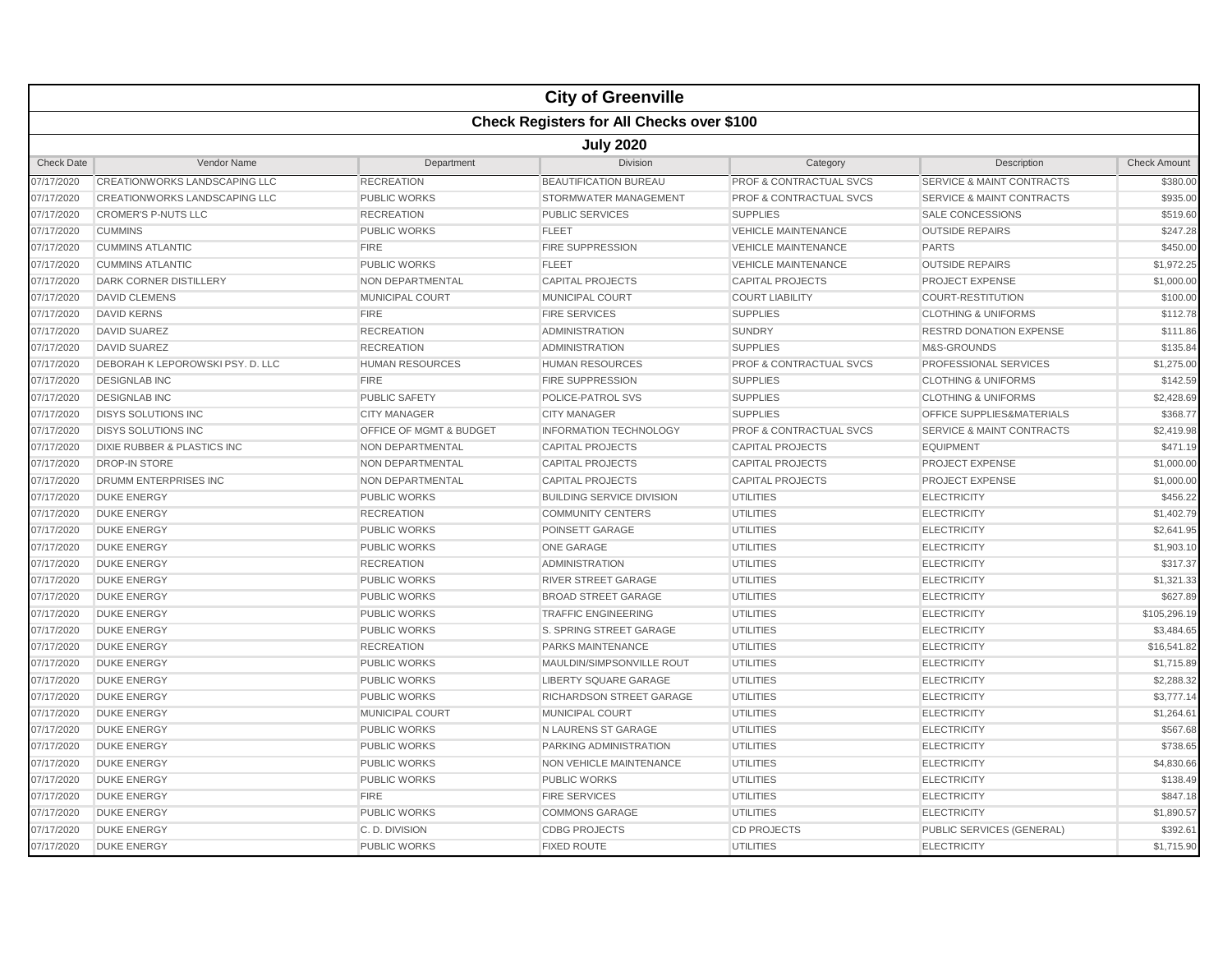|                   |                                            |                               | <b>City of Greenville</b>                        |                                    |                                      |                     |  |  |  |
|-------------------|--------------------------------------------|-------------------------------|--------------------------------------------------|------------------------------------|--------------------------------------|---------------------|--|--|--|
|                   |                                            |                               | <b>Check Registers for All Checks over \$100</b> |                                    |                                      |                     |  |  |  |
|                   | <b>July 2020</b>                           |                               |                                                  |                                    |                                      |                     |  |  |  |
| <b>Check Date</b> | Vendor Name                                | Department                    | <b>Division</b>                                  | Category                           | Description                          | <b>Check Amount</b> |  |  |  |
| 07/17/2020        | <b>DUKE ENERGY</b>                         | PUBLIC SAFETY                 | POLICE-PATROL SVS                                | <b>UTILITIES</b>                   | <b>ELECTRICITY</b>                   | \$1,264.61          |  |  |  |
| 07/17/2020        | <b>DUKE ENERGY CORP</b>                    | <b>NON DEPARTMENTAL</b>       | <b>CAPITAL PROJECTS</b>                          | <b>CAPITAL PROJECTS</b>            | <b>CONSTRUCTION</b>                  | \$5,752.37          |  |  |  |
| 07/17/2020        | DUKE'S ROOT CONTROL INC                    | <b>PUBLIC WORKS</b>           | <b>SEWERS BUREAU</b>                             | <b>SUPPLIES</b>                    | <b>MATERIALS &amp; SUPPLIES</b>      | \$1,905.20          |  |  |  |
| 07/17/2020        | <b>EASLEY LAWN AND GARDEN</b>              | <b>FIRE</b>                   | <b>FIRE SUPPRESSION</b>                          | <b>SUPPLIES</b>                    | <b>MATERIALS &amp; SUPPLIES</b>      | \$622.91            |  |  |  |
| 07/17/2020        | <b>EAST HILL BOUTIQUE</b>                  | <b>NON DEPARTMENTAL</b>       | <b>CAPITAL PROJECTS</b>                          | <b>CAPITAL PROJECTS</b>            | <b>PROJECT EXPENSE</b>               | \$1,000.00          |  |  |  |
| 07/17/2020        | <b>ENVIRO-MASTER SERVICES OF GREENVILL</b> | <b>RECREATION</b>             | PARKS AND RECREATION                             | <b>PROF &amp; CONTRACTUAL SVCS</b> | <b>SERVICE &amp; MAINT CONTRACTS</b> | \$1,112.00          |  |  |  |
| 07/17/2020        | <b>ERIC K ENGLEHARDT</b>                   | <b>MUNICIPAL COURT</b>        | MUNICIPAL COURT                                  | <b>COURT LIABILITY</b>             | <b>COURT-RESTITUTION</b>             | \$290.00            |  |  |  |
| 07/17/2020        | <b>ESO SOLUTIONS INC</b>                   | <b>INFORMATION TECHNOLOGY</b> | IT.                                              | <b>PROF &amp; CONTRACTUAL SVCS</b> | <b>SERVICE &amp; MAINT CONTRACTS</b> | \$11,700.80         |  |  |  |
| 07/17/2020        | <b>FAIRFOREST OF GREENVILLE LLC</b>        | <b>PUBLIC SAFETY</b>          | POLICE-PATROL SVS                                | <b>PROF &amp; CONTRACTUAL SVCS</b> | <b>RENTAL OF REAL PROPERTY</b>       | \$3,600.00          |  |  |  |
| 07/17/2020        | <b>FERGUSON FACILITIES SUPPLY</b>          | <b>RECREATION</b>             | <b>ADMINISTRATION</b>                            | <b>SUPPLIES</b>                    | <b>MATERIALS &amp; SUPPLIES</b>      | \$190.85            |  |  |  |
| 07/17/2020        | <b>FGP INTERNATIONAL</b>                   | OFFICE OF MGMT & BUDGET       | <b>ACCOUNTING</b>                                | PROF & CONTRACTUAL SVCS            | TEMP PERSONNEL SVCS                  | \$1,343.12          |  |  |  |
| 07/17/2020        | <b>FICTION ADDICTION LLC</b>               | <b>NON DEPARTMENTAL</b>       | <b>CAPITAL PROJECTS</b>                          | <b>CAPITAL PROJECTS</b>            | <b>PROJECT EXPENSE</b>               | \$1,000.00          |  |  |  |
| 07/17/2020        | <b>FIRE SYSTEMS INC</b>                    | OFFICE OF MGMT & BUDGET       | <b>INFORMATION TECHNOLOGY</b>                    | <b>PROF &amp; CONTRACTUAL SVCS</b> | <b>SERVICE &amp; MAINT CONTRACTS</b> | \$450.00            |  |  |  |
| 07/17/2020        | <b>FIRST CLASS BARBERS</b>                 | <b>NON DEPARTMENTAL</b>       | <b>CAPITAL PROJECTS</b>                          | <b>CAPITAL PROJECTS</b>            | <b>PROJECT EXPENSE</b>               | \$1,000.00          |  |  |  |
| 07/17/2020        | FIRST CLASS STEAM CARWASH                  | NON DEPARTMENTAL              | <b>CAPITAL PROJECTS</b>                          | <b>CAPITAL PROJECTS</b>            | <b>PROJECT EXPENSE</b>               | \$1,000.00          |  |  |  |
| 07/17/2020        | <b>FLORES &amp; ASSOCIATES LLC</b>         | <b>HUMAN RESOURCES</b>        | <b>HEALTH CARE</b>                               | <b>HEALTH</b>                      | <b>FSA ADMIN FEES</b>                | \$905.00            |  |  |  |
| 07/17/2020        | FLORIDA DISCOUNT DRUGS INC                 | <b>RECREATION</b>             | <b>ADMINISTRATION</b>                            | <b>SUPPLIES</b>                    | M&S-VETERINARY                       | \$269.50            |  |  |  |
| 07/17/2020        | <b>FORTUNATE SON LLC</b>                   | NON DEPARTMENTAL              | <b>CAPITAL PROJECTS</b>                          | <b>CAPITAL PROJECTS</b>            | <b>PROJECT EXPENSE</b>               | \$1,000.00          |  |  |  |
| 07/17/2020        | <b>FRANCES RIZZO</b>                       | <b>MUNICIPAL COURT</b>        | <b>MUNICIPAL COURT</b>                           | <b>COURT LIABILITY</b>             | <b>COURT-RESTITUTION</b>             | \$150.00            |  |  |  |
| 07/17/2020        | <b>FROG 911</b>                            | <b>FIRE</b>                   | <b>FIRE SUPPRESSION</b>                          | <b>VEHICLE MAINTENANCE</b>         | <b>PARTS</b>                         | \$148.40            |  |  |  |
| 07/17/2020        | <b>FUN EXPRESS LLC</b>                     | <b>RECREATION</b>             | <b>COMMUNITY CENTERS</b>                         | <b>SUPPLIES</b>                    | SUPPLIES RECREATION                  | \$603.63            |  |  |  |
| 07/17/2020        | <b>GABE'S LOSS PREVENTION</b>              | <b>MUNICIPAL COURT</b>        | <b>MUNICIPAL COURT</b>                           | <b>COURT LIABILITY</b>             | <b>COURT-RESTITUTION</b>             | \$200.00            |  |  |  |
| 07/17/2020        | <b>GIGGLE GREENVILLE LLC</b>               | NON DEPARTMENTAL              | <b>CAPITAL PROJECTS</b>                          | <b>CAPITAL PROJECTS</b>            | PROJECT EXPENSE                      | \$1,000.00          |  |  |  |
| 07/17/2020        | <b>GILLIG LLC</b>                          | <b>TRANSIT</b>                | <b>VEHICLE MAINTENANCE</b>                       | <b>VEHICLE MAINTENANCE</b>         | <b>SMALL PARTS</b>                   | \$156.58            |  |  |  |
| 07/17/2020        | <b>GRAHAM KIMAK LANDSCAPE DESIGN</b>       | NON DEPARTMENTAL              | <b>CAPITAL PROJECTS</b>                          | <b>CAPITAL PROJECTS</b>            | PLANNING/DESIGN                      | \$1,100.00          |  |  |  |
| 07/17/2020        | GRAINGER 803858935                         | <b>PUBLIC WORKS</b>           | <b>RESIDENTIAL COLL BUREAU</b>                   | <b>SUPPLIES</b>                    | <b>MATERIALS &amp; SUPPLIES</b>      | \$444.02            |  |  |  |
| 07/17/2020        | GRAINGER 803858935                         | <b>PUBLIC WORKS</b>           | S. SPRING STREET GARAGE                          | <b>SUPPLIES</b>                    | <b>MATERIALS &amp; SUPPLIES</b>      | \$3,604.00          |  |  |  |
| 07/17/2020        | GRAINGER 803858935                         | <b>PUBLIC WORKS</b>           | <b>SEWERS BUREAU</b>                             | <b>SUPPLIES</b>                    | <b>MATERIALS &amp; SUPPLIES</b>      | \$714.93            |  |  |  |
| 07/17/2020        | GRAINGER 803858935                         | <b>PUBLIC WORKS</b>           | <b>STREETS BUREAU</b>                            | <b>SUPPLIES</b>                    | <b>MATERIALS &amp; SUPPLIES</b>      | \$1,451.87          |  |  |  |
| 07/17/2020        | GRAINGER 803858935                         | <b>RECREATION</b>             | <b>BEAUTIFICATION BUREAU</b>                     | <b>SUPPLIES</b>                    | <b>MATERIALS &amp; SUPPLIES</b>      | \$1,965.37          |  |  |  |
| 07/17/2020        | GRAINGER 803858935                         | <b>PUBLIC WORKS</b>           | STORM DRAINS BUREAU                              | <b>SUPPLIES</b>                    | <b>MATERIALS &amp; SUPPLIES</b>      | \$133.75            |  |  |  |
| 07/17/2020        | GREENVILLE ARMY NAVY STORE INC             | NON DEPARTMENTAL              | <b>CAPITAL PROJECTS</b>                          | <b>CAPITAL PROJECTS</b>            | PROJECT EXPENSE                      | \$1,000.00          |  |  |  |
| 07/17/2020        | <b>GREENVILLE COUNTY</b>                   | <b>PUBLIC SAFETY</b>          | POLICE-PATROL SVS                                | <b>UTILITIES</b>                   | GAS                                  | \$2,319.89          |  |  |  |
| 07/17/2020        | <b>GREENVILLE COUNTY</b>                   | <b>PUBLIC SAFETY</b>          | POLICE-PATROL SVS                                | <b>PROF &amp; CONTRACTUAL SVCS</b> | <b>PROFESSIONAL SERVICES</b>         | \$3,285.72          |  |  |  |
| 07/17/2020        | <b>GREENVILLE COUNTY</b>                   | <b>PUBLIC SAFETY</b>          | POLICE-PATROL SVS                                | <b>UTILITIES</b>                   | <b>ELECTRICITY</b>                   | \$11,046.4'         |  |  |  |
| 07/17/2020        | <b>GREENVILLE COUNTY</b>                   | <b>PUBLIC SAFETY</b>          | POLICE-PATROL SVS                                | <b>UTILITIES</b>                   | WATER                                | \$3,322.71          |  |  |  |
| 07/17/2020        | GREENVILLE COUNTY ANIMAL CARE SERV         | <b>PUBLIC SAFETY</b>          | POLICE-PATROL SVS                                | <b>PROF &amp; CONTRACTUAL SVCS</b> | <b>SERVICE &amp; MAINT CONTRACTS</b> | \$300.00            |  |  |  |
| 07/17/2020        | <b>GREENVILLE NEWS</b>                     | OFFICE OF MGMT & BUDGET       | <b>ADMINISTRATION</b>                            | PROF & CONTRACTUAL SVCS            | ADVERTISING EXPENSE                  | \$579.25            |  |  |  |
| 07/17/2020        | GREENVILLE OFFICE SUPPLY CO INC            | <b>CITY MANAGER</b>           | <b>CITY MANAGER</b>                              | <b>SUPPLIES</b>                    | OFFICE SUPPLIES&MATERIALS            | \$2,733.74          |  |  |  |
| 07/17/2020        | <b>GREENVILLE OFFICE SUPPLY CO INC</b>     | <b>PUBLIC SAFETY</b>          | POLICE-PATROL SVS                                | <b>SUPPLIES</b>                    | <b>MATERIALS &amp; SUPPLIES</b>      | \$394.32            |  |  |  |
| 07/17/2020        | <b>GREENVILLE OFFICE SUPPLY CO INC</b>     | <b>FIRE</b>                   | <b>FIRE PREVENTION</b>                           | <b>SUPPLIES</b>                    | <b>OFFICE SUPPLIES&amp;MATERIALS</b> | \$116.74            |  |  |  |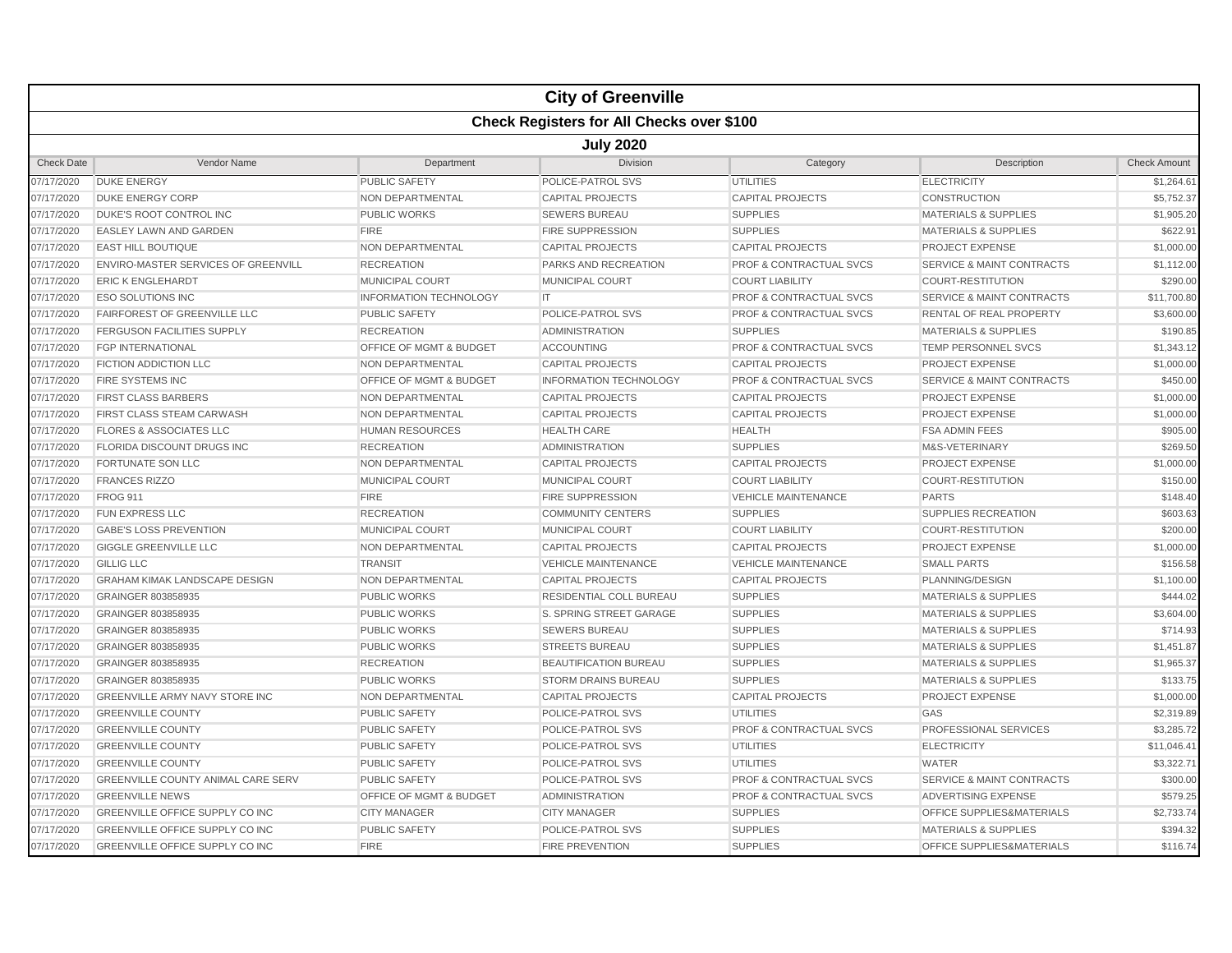|                   |                                                  |                                      | <b>City of Greenville</b>        |                                    |                                      |                     |  |  |  |  |
|-------------------|--------------------------------------------------|--------------------------------------|----------------------------------|------------------------------------|--------------------------------------|---------------------|--|--|--|--|
|                   | <b>Check Registers for All Checks over \$100</b> |                                      |                                  |                                    |                                      |                     |  |  |  |  |
|                   | <b>July 2020</b>                                 |                                      |                                  |                                    |                                      |                     |  |  |  |  |
| <b>Check Date</b> | Vendor Name                                      | Department                           | <b>Division</b>                  | Category                           | Description                          | <b>Check Amount</b> |  |  |  |  |
| 07/17/2020        | <b>GREENVILLE ORTHOTICS &amp; PROSTHETICS</b>    | <b>NON DEPARTMENTAL</b>              | <b>CAPITAL PROJECTS</b>          | <b>CAPITAL PROJECTS</b>            | PROJECT EXPENSE                      | \$1,000.00          |  |  |  |  |
| 07/17/2020        | <b>GREENVILLE TRANSIT AUTHORITY</b>              | <b>CITY MANAGER</b>                  | NON-DEPARTMENTAL                 | <b>PROF &amp; CONTRACTUAL SVCS</b> | <b>INTERGOVT AGREEMENTS</b>          | \$313,609.00        |  |  |  |  |
| 07/17/2020        | <b>GREENVILLE WATER</b>                          | <b>RECREATION</b>                    | <b>TOURISM DISTRICT</b>          | <b>UTILITIES</b>                   | <b>OTHER</b>                         | \$452.50            |  |  |  |  |
| 07/17/2020        | <b>GREENVILLE WATER</b>                          | <b>PUBLIC WORKS</b>                  | NON VEHICLE MAINTENANCE          | <b>UTILITIES</b>                   | WATER/WASTEWATER                     | \$340.88            |  |  |  |  |
| 07/17/2020        | <b>GREENVILLE WATER</b>                          | <b>PUBLIC WORKS</b>                  | <b>BUILDING SERVICE DIVISION</b> | <b>UTILITIES</b>                   | <b>OTHER</b>                         | \$5,001.89          |  |  |  |  |
| 07/17/2020        | <b>GREENVILLE WATER</b>                          | <b>PUBLIC WORKS</b>                  | <b>FLEET</b>                     | <b>UTILITIES</b>                   | <b>OTHER</b>                         | \$711.04            |  |  |  |  |
| 07/17/2020        | HEARING SOLUTIONS BY MARCY INC                   | NON DEPARTMENTAL                     | <b>CAPITAL PROJECTS</b>          | <b>CAPITAL PROJECTS</b>            | <b>PROJECT EXPENSE</b>               | \$1,000.00          |  |  |  |  |
| 07/17/2020        | <b>HEATHER G MCLEAN</b>                          | MUNICIPAL COURT                      | <b>MUNICIPAL COURT</b>           | <b>COURT LIABILITY</b>             | <b>COURT-REFUNDS</b>                 | \$214.00            |  |  |  |  |
| 07/17/2020        | HENRY SCHEIN INC MEDICAL DIVISION                | <b>HUMAN RESOURCES</b>               | <b>OCCUPATIONAL HEALTH</b>       | <b>SUPPLIES</b>                    | <b>MATERIALS &amp; SUPPLIES</b>      | \$2,266.20          |  |  |  |  |
| 07/17/2020        | HOME DEPOT CREDIT SERVICE 0978                   | <b>TRANSIT</b>                       | <b>FIXED ROUTE</b>               | <b>SUPPLIES</b>                    | <b>MATERIALS &amp; SUPPLIES</b>      | \$172.23            |  |  |  |  |
| 07/17/2020        | HOME DEPOT CREDIT SERVICE 5898                   | <b>FIRE</b>                          | <b>FIRE SERVICES</b>             | <b>SUPPLIES</b>                    | <b>MATERIALS &amp; SUPPLIES</b>      | \$266.73            |  |  |  |  |
| 07/17/2020        | HOME DEPOT CREDIT SERVICE 5898                   | <b>FIRE</b>                          | <b>FIRE SUPPRESSION</b>          | <b>SUPPLIES</b>                    | <b>MATERIALS &amp; SUPPLIES</b>      | \$393.53            |  |  |  |  |
| 07/17/2020        | HOME DEPOT CREDIT SERVICE 5906                   | <b>PUBLIC WORKS</b>                  | <b>BUILDING SERVICE DIVISION</b> | <b>SUPPLIES</b>                    | <b>MATERIALS &amp; SUPPLIES</b>      | \$1,694.57          |  |  |  |  |
| 07/17/2020        | HOME DEPOT CREDIT SERVICE 5914                   | <b>RECREATION</b>                    | <b>ADMINISTRATION</b>            | <b>SUPPLIES</b>                    | M&S-GROUNDS                          | \$269.29            |  |  |  |  |
| 07/17/2020        | HOME DEPOT CREDIT SERVICE 5922                   | <b>RECREATION</b>                    | <b>PARKS MAINTENANCE</b>         | <b>REPAIR &amp; MAINT SVCS</b>     | REPAIRS BALLFIELD                    | \$179.95            |  |  |  |  |
| 07/17/2020        | HOME DEPOT PRO                                   | <b>TRANSIT</b>                       | <b>VEHICLE MAINTENANCE</b>       | <b>SUPPLIES</b>                    | <b>BUS WASHING SUPPLIES</b>          | \$170.00            |  |  |  |  |
| 07/17/2020        | <b>HOME DEPOT PRO</b>                            | <b>TRANSIT</b>                       | NON VEHICLE MAINTENANCE          | <b>SUPPLIES</b>                    | <b>JANITORIAL SUPPLIES</b>           | \$135.97            |  |  |  |  |
| 07/17/2020        | HOME DEPOT PRO                                   | <b>PUBLIC WORKS</b>                  | NON VEHICLE MAINTENANCE          | <b>SUPPLIES</b>                    | <b>JANITORIAL SUPPLIES</b>           | \$557.44            |  |  |  |  |
| 07/17/2020        | HOME DEPOT PRO                                   | <b>EVENTS &amp; CULTURAL AFFAIRS</b> | <b>EVENTS MANAGEMENT</b>         | <b>SUPPLIES</b>                    | <b>MATERIALS &amp; SUPPLIES</b>      | \$316.17            |  |  |  |  |
| 07/17/2020        | HOWARD INDUSTRIES INC                            | <b>PUBLIC SAFETY</b>                 | POLICE-PATROL SVS                | <b>VEHICLE MAINTENANCE</b>         | POLICE CAR UPFITS                    | \$12,084.00         |  |  |  |  |
| 07/17/2020        | HUMAN RELATIONS COMMISSION                       | C.D. DIVISION                        | <b>CDBG PROJECTS</b>             | <b>CD PROJECTS</b>                 | PUBLIC SERVICES (GENERAL)            | \$3,150.00          |  |  |  |  |
| 07/17/2020        | <b>HYPED EXPERIENCE</b>                          | NON DEPARTMENTAL                     | <b>CAPITAL PROJECTS</b>          | <b>CAPITAL PROJECTS</b>            | <b>PROJECT EXPENSE</b>               | \$1,000.00          |  |  |  |  |
| 07/17/2020        | <b>IDEXX LABORATORIES</b>                        | <b>RECREATION</b>                    | <b>ADMINISTRATION</b>            | PROF & CONTRACTUAL SVCS            | PROFESSIONAL SERVICES                | \$226.77            |  |  |  |  |
| 07/17/2020        | INNOVATION COUNSELING SERVICES                   | NON DEPARTMENTAL                     | <b>CAPITAL PROJECTS</b>          | <b>CAPITAL PROJECTS</b>            | <b>PROJECT EXPENSE</b>               | \$1,000.00          |  |  |  |  |
| 07/17/2020        | <b>IRON MOUNTAIN 27128</b>                       | <b>PUBLIC SAFETY</b>                 | POLICE-PATROL SVS                | <b>PROF &amp; CONTRACTUAL SVCS</b> | <b>SERVICE &amp; MAINT CONTRACTS</b> | \$539.49            |  |  |  |  |
| 07/17/2020        | IRON MOUNTAIN 27129                              | <b>INFORMATION TECHNOLOGY</b>        | IT                               | <b>PROF &amp; CONTRACTUAL SVCS</b> | <b>SERVICE &amp; MAINT CONTRACTS</b> | \$547.82            |  |  |  |  |
| 07/17/2020        | <b>IVEY COMMUNICATIONS INC</b>                   | OFFICE OF MGMT & BUDGET              | <b>INFORMATION TECHNOLOGY</b>    | <b>REPAIR &amp; MAINT SVCS</b>     | <b>REPAIRS &amp; MAINTENANCE</b>     | \$284.52            |  |  |  |  |
| 07/17/2020        | <b>IVEY COMMUNICATIONS INC</b>                   | NON DEPARTMENTAL                     | <b>CAPITAL PROJECTS</b>          | <b>CAPITAL PROJECTS</b>            | <b>EQUIPMENT</b>                     | \$1,305.72          |  |  |  |  |
| 07/17/2020        | <b>JAC'S</b>                                     | NON DEPARTMENTAL                     | <b>CAPITAL PROJECTS</b>          | <b>CAPITAL PROJECTS</b>            | PROJECT EXPENSE                      | \$1,000.00          |  |  |  |  |
| 07/17/2020        | JAR FOODS INC                                    | <b>NON DEPARTMENTAL</b>              | <b>CAPITAL PROJECTS</b>          | <b>CAPITAL PROJECTS</b>            | <b>PROJECT EXPENSE</b>               | \$1,000.00          |  |  |  |  |
| 07/17/2020        | JASMINE KITCHEN PROPERTY                         | NON DEPARTMENTAL                     | <b>CAPITAL PROJECTS</b>          | <b>CAPITAL PROJECTS</b>            | <b>CONSTRUCTION</b>                  | \$21,833.00         |  |  |  |  |
| 07/17/2020        | JET-VAC SEWER EQUIPMENT CO                       | <b>PUBLIC WORKS</b>                  | <b>SEWERS BUREAU</b>             | <b>SUPPLIES</b>                    | <b>MATERIALS &amp; SUPPLIES</b>      | \$1,616.79          |  |  |  |  |
| 07/17/2020        | JOHNSON CONTROLS FIRE PROTECTION LP              | <b>PUBLIC WORKS</b>                  | <b>NON VEHICLE MAINTENANCE</b>   | <b>PROF &amp; CONTRACTUAL SVCS</b> | <b>SERVICE &amp; MAINT CONTRACTS</b> | \$400.00            |  |  |  |  |
| 07/17/2020        | JOHNSON CONTROLS SECURITY SOLUTIONS              | <b>PUBLIC WORKS</b>                  | <b>BUILDING SERVICE DIVISION</b> | <b>REPAIR &amp; MAINT SVCS</b>     | <b>REPAIRS &amp; MAINTENANCE</b>     | \$1,198.63          |  |  |  |  |
| 07/17/2020        | JOHNSON CONTROLS SECURITY SOLUTIONS              | C. D. DIVISION                       | <b>CDBG PROJECTS</b>             | <b>CD PROJECTS</b>                 | PUBLIC SERVICES (GENERAL)            | \$902.34            |  |  |  |  |
| 07/17/2020        | JOHNSON CONTROLS SECURITY SOLUTIONS              | PUBLIC WORKS                         | <b>TRAFFIC ENGINEERING</b>       | <b>REPAIR &amp; MAINT SVCS</b>     | <b>REPAIRS &amp; MAINTENANCE</b>     | \$137.69            |  |  |  |  |
| 07/17/2020        | JOHNSTONE SUPPLY OF GREENVILLE                   | <b>PUBLIC WORKS</b>                  | <b>BUILDING SERVICE DIVISION</b> | <b>SUPPLIES</b>                    | <b>MATERIALS &amp; SUPPLIES</b>      | \$228.37            |  |  |  |  |
| 07/17/2020        | JOI MANAGEMENT GROUP LLC                         | NON DEPARTMENTAL                     | <b>CAPITAL PROJECTS</b>          | <b>CAPITAL PROJECTS</b>            | <b>PROJECT EXPENSE</b>               | \$1,000.00          |  |  |  |  |
| 07/17/2020        | JOSEPH BRADLEY STUDIO                            | NON DEPARTMENTAL                     | <b>CAPITAL PROJECTS</b>          | <b>CAPITAL PROJECTS</b>            | PROJECT EXPENSE                      | \$1,000.00          |  |  |  |  |
| 07/17/2020        | KANGAROO JAX LLC                                 | NON DEPARTMENTAL                     | <b>CAPITAL PROJECTS</b>          | <b>CAPITAL PROJECTS</b>            | <b>PROJECT EXPENSE</b>               | \$1,000.00          |  |  |  |  |
| 07/17/2020        | <b>KAVA KONNECTION LLC</b>                       | NON DEPARTMENTAL                     | <b>CAPITAL PROJECTS</b>          | <b>CAPITAL PROJECTS</b>            | <b>PROJECT EXPENSE</b>               | \$1,000.00          |  |  |  |  |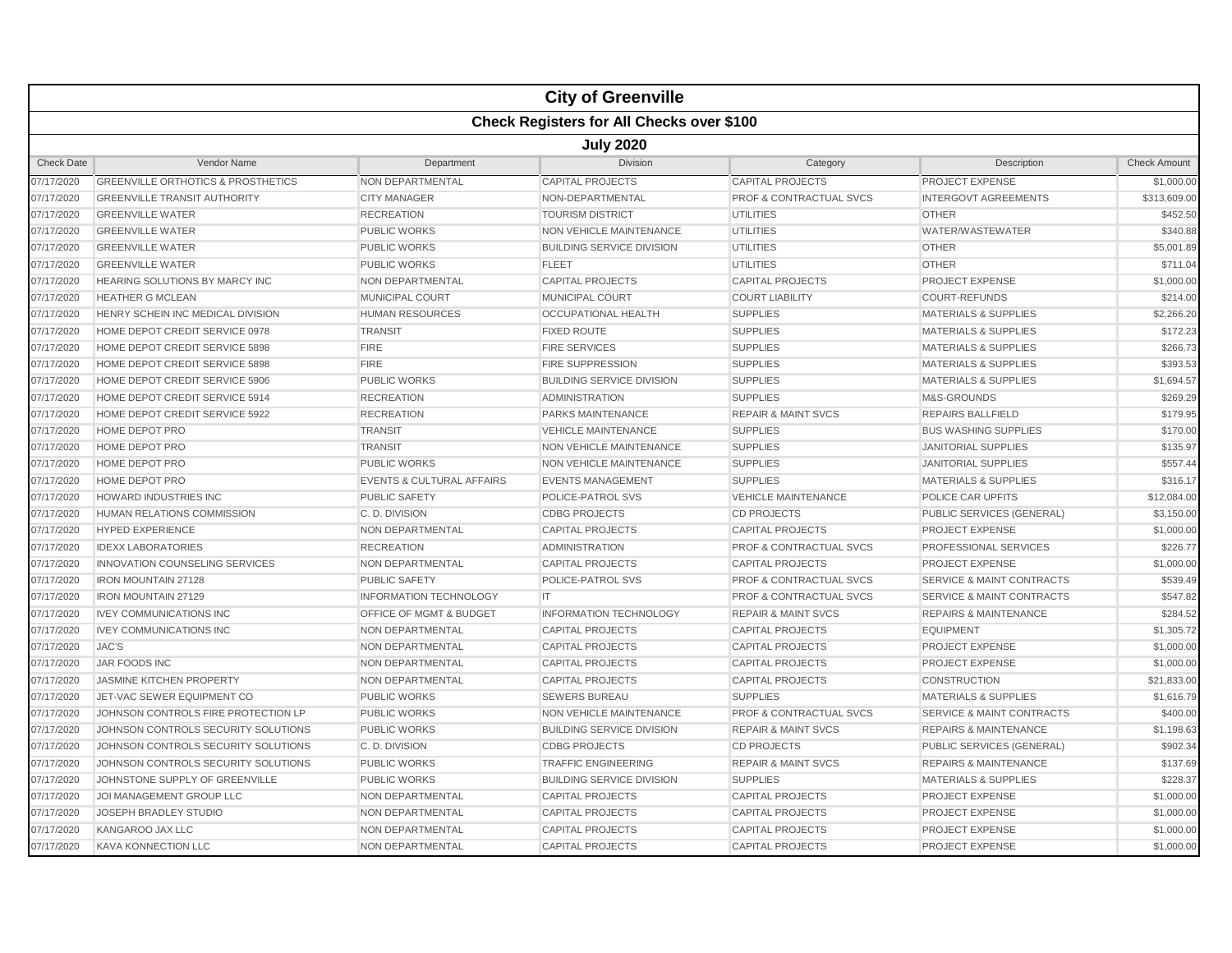|                   |                                                  |                                      | <b>City of Greenville</b>            |                                    |                                      |                     |  |  |  |  |
|-------------------|--------------------------------------------------|--------------------------------------|--------------------------------------|------------------------------------|--------------------------------------|---------------------|--|--|--|--|
|                   | <b>Check Registers for All Checks over \$100</b> |                                      |                                      |                                    |                                      |                     |  |  |  |  |
|                   | <b>July 2020</b>                                 |                                      |                                      |                                    |                                      |                     |  |  |  |  |
| <b>Check Date</b> | Vendor Name                                      | Department                           | <b>Division</b>                      | Category                           | Description                          | <b>Check Amount</b> |  |  |  |  |
| 07/17/2020        | <b>KCI TECHNOLOGIES INC</b>                      | NON DEPARTMENTAL                     | <b>CAPITAL PROJECTS</b>              | <b>CAPITAL PROJECTS</b>            | PLANNING/DESIGN                      | \$68,531.10         |  |  |  |  |
| 07/17/2020        | <b>KD FENCING INC</b>                            | NON DEPARTMENTAL                     | <b>CAPITAL PROJECTS</b>              | <b>CAPITAL PROJECTS</b>            | <b>PROJECT EXPENSE</b>               | \$1,000.00          |  |  |  |  |
| 07/17/2020        | KID TO KID OF GREENVILLE LLC                     | NON DEPARTMENTAL                     | <b>CAPITAL PROJECTS</b>              | <b>CAPITAL PROJECTS</b>            | PROJECT EXPENSE                      | \$1,000.00          |  |  |  |  |
| 07/17/2020        | KILWINS CHOCOLATES FUDGE & ICE CREA              | NON DEPARTMENTAL                     | <b>CAPITAL PROJECTS</b>              | <b>CAPITAL PROJECTS</b>            | <b>PROJECT EXPENSE</b>               | \$1,000.00          |  |  |  |  |
| 07/17/2020        | KMIT SOLUTIONS LLC                               | <b>RECREATION</b>                    | PUBLIC SERVICES                      | <b>MIS PROJECTS</b>                | NEW TECHNOLOGY EQUIPMENT             | \$14,620.00         |  |  |  |  |
| 07/17/2020        | KUDZU STAFFING                                   | HUMAN RESOURCES                      | <b>OCCUPATIONAL HEALTH</b>           | <b>PROF &amp; CONTRACTUAL SVCS</b> | TEMP PERSONNEL SVCS                  | \$528.00            |  |  |  |  |
| 07/17/2020        | KUKA JUICE LLC                                   | NON DEPARTMENTAL                     | <b>CAPITAL PROJECTS</b>              | <b>CAPITAL PROJECTS</b>            | <b>PROJECT EXPENSE</b>               | \$1,000.00          |  |  |  |  |
| 07/17/2020        | LABORATORY CORPORATION OF AMERICA                | <b>HUMAN RESOURCES</b>               | <b>OCCUPATIONAL HEALTH</b>           | PROF & CONTRACTUAL SVCS            | <b>PROFESSIONAL SERVICES</b>         | \$1,077.82          |  |  |  |  |
| 07/17/2020        | <b>LANDSCAPE STRUCTURES INC</b>                  | <b>NON DEPARTMENTAL</b>              | <b>CAPITAL PROJECTS</b>              | <b>CAPITAL PROJECTS</b>            | <b>CONSTRUCTION</b>                  | \$44,763.79         |  |  |  |  |
| 07/17/2020        | <b>LAWMEN'S SAFETY SUPPLY</b>                    | PUBLIC SAFETY                        | NARCOTICS FUNDS                      | <b>SUPPLIES</b>                    | <b>MATERIALS &amp; SUPPLIES</b>      | \$5,862.59          |  |  |  |  |
| 07/17/2020        | LESS LETHAL LLC                                  | <b>PUBLIC SAFETY</b>                 | POLICE-PATROL SVS                    | <b>SUPPLIES</b>                    | <b>MATERIALS &amp; SUPPLIES</b>      | \$10,922.00         |  |  |  |  |
| 07/17/2020        | <b>LINA</b>                                      | <b>HUMAN RESOURCES</b>               | <b>HEALTH CARE</b>                   | <b>OTHER INSURANCE</b>             | SHORT-TERM DISABILITY                | \$856.44            |  |  |  |  |
| 07/17/2020        | <b>LISA MCDONALD</b>                             | MUNICIPAL COURT                      | <b>MUNICIPAL COURT</b>               | <b>COURT LIABILITY</b>             | <b>COURT-RESTITUTION</b>             | \$250.00            |  |  |  |  |
| 07/17/2020        | LOWES                                            | <b>PUBLIC WORKS</b>                  | <b>PARKING ADMINISTRATION</b>        | <b>SUPPLIES</b>                    | <b>MATERIALS &amp; SUPPLIES</b>      | \$203.92            |  |  |  |  |
| 07/17/2020        | MANI PEDI ON PELHAM LLC                          | <b>NON DEPARTMENTAL</b>              | <b>CAPITAL PROJECTS</b>              | <b>CAPITAL PROJECTS</b>            | <b>PROJECT EXPENSE</b>               | \$1,000.00          |  |  |  |  |
| 07/17/2020        | MANSFIELD OIL COMPANY OF GAINESVILL              | <b>TRANSIT</b>                       | <b>ADMINISTRATION</b>                | <b>VEHICLE MAINTENANCE</b>         | <b>FUEL</b>                          | \$10,964.98         |  |  |  |  |
| 07/17/2020        | MANSFIELD OIL COMPANY OF GAINESVILL              | <b>PUBLIC WORKS</b>                  | <b>FLEET</b>                         | <b>VEHICLE MAINTENANCE</b>         | <b>FUEL CARD</b>                     | \$15,319.22         |  |  |  |  |
| 07/17/2020        | <b>MARATHON STAFFING INC</b>                     | <b>EVENTS &amp; CULTURAL AFFAIRS</b> | <b>EVENTS MANAGEMENT</b>             | <b>PROF &amp; CONTRACTUAL SVCS</b> | TEMP PERSONNEL SVCS                  | \$669.51            |  |  |  |  |
| 07/17/2020        | <b>MARATHON STAFFING INC</b>                     | <b>PUBLIC SAFETY</b>                 | POLICE-DISPATCH BUREAU               | <b>PROF &amp; CONTRACTUAL SVCS</b> | <b>TEMP PERSONNEL SVCS</b>           | \$3,998.71          |  |  |  |  |
| 07/17/2020        | <b>MARIA CROMER</b>                              | <b>PUBLIC WORKS</b>                  | <b>CONSTRUCTION &amp; INSPECTION</b> | <b>SUPPLIES</b>                    | <b>MATERIALS &amp; SUPPLIES</b>      | \$182.53            |  |  |  |  |
| 07/17/2020        | MARIETTA LAWN & GARDEN INC                       | <b>RECREATION</b>                    | <b>PARKS MAINTENANCE</b>             | <b>REPAIR &amp; MAINT SVCS</b>     | <b>SMALL ENGINE</b>                  | \$406.98            |  |  |  |  |
| 07/17/2020        | <b>MARY PRAYTOR GALLERY</b>                      | NON DEPARTMENTAL                     | <b>CAPITAL PROJECTS</b>              | <b>CAPITAL PROJECTS</b>            | <b>PROJECT EXPENSE</b>               | \$1,000.00          |  |  |  |  |
| 07/17/2020        | <b>MERIDIAN ENTERPRISES LLC</b>                  | NON DEPARTMENTAL                     | <b>CAPITAL PROJECTS</b>              | <b>CAPITAL PROJECTS</b>            | <b>PROJECT EXPENSE</b>               | \$1,000.00          |  |  |  |  |
| 07/17/2020        | <b>METAL WORKS</b>                               | <b>PUBLIC WORKS</b>                  | <b>BUILDING SERVICE DIVISION</b>     | <b>SUPPLIES</b>                    | <b>MATERIALS &amp; SUPPLIES</b>      | \$148.00            |  |  |  |  |
| 07/17/2020        | MIKE WILLIMON TOWING & RECOVERY INC              | <b>PUBLIC WORKS</b>                  | <b>FLEET</b>                         | <b>VEHICLE MAINTENANCE</b>         | <b>OUTSIDE REPAIRS</b>               | \$150.00            |  |  |  |  |
| 07/17/2020        | MIKE'S BODY SHOP & TOWING INC                    | <b>FIRE</b>                          | <b>FIRE SUPPRESSION</b>              | <b>VEHICLE MAINTENANCE</b>         | <b>OUTSIDE REPAIRS</b>               | \$175.00            |  |  |  |  |
| 07/17/2020        | MIKE'S BODY SHOP & TOWING INC                    | <b>TRANSIT</b>                       | <b>VEHICLE MAINTENANCE</b>           | <b>VEHICLE MAINTENANCE</b>         | <b>OUTSIDE REPAIRS</b>               | \$225.00            |  |  |  |  |
| 07/17/2020        | MIKE'S BODY SHOP & TOWING INC                    | <b>PUBLIC WORKS</b>                  | <b>VEHICLE MAINTENANCE</b>           | <b>VEHICLE MAINTENANCE</b>         | <b>OUTSIDE REPAIRS</b>               | \$225.00            |  |  |  |  |
| 07/17/2020        | MORRIS BUSINESS SOLUTIONS                        | OFFICE OF MGMT & BUDGET              | <b>INFORMATION TECHNOLOGY</b>        | <b>PROF &amp; CONTRACTUAL SVCS</b> | <b>EQUIPMENT RENTAL</b>              | \$4,831.05          |  |  |  |  |
| 07/17/2020        | MOTOROLA-PALMETTO 800                            | <b>TRANSIT</b>                       | <b>FIXED ROUTE</b>                   | <b>COMMUNICATIONS</b>              | <b>OTHER</b>                         | \$1,172.69          |  |  |  |  |
| 07/17/2020        | <b>MUSETTE LTD</b>                               | NON DEPARTMENTAL                     | <b>CAPITAL PROJECTS</b>              | <b>CAPITAL PROJECTS</b>            | PROJECT EXPENSE                      | \$1,000.00          |  |  |  |  |
| 07/17/2020        | <b>NAPA AUTO PARTS</b>                           | <b>PUBLIC WORKS</b>                  | <b>VEHICLE MAINTENANCE</b>           | <b>SUPPLIES</b>                    | <b>MATERIALS &amp; SUPPLIES</b>      | \$637.50            |  |  |  |  |
| 07/17/2020        | NAPA AUTO PARTS                                  | <b>FIRE</b>                          | <b>FIRE SUPPRESSION</b>              | <b>VEHICLE MAINTENANCE</b>         | <b>PARTS</b>                         | \$1,576.02          |  |  |  |  |
| 07/17/2020        | NAPA AUTO PARTS                                  | <b>TRANSIT</b>                       | <b>VEHICLE MAINTENANCE</b>           | <b>VEHICLE MAINTENANCE</b>         | <b>PARTS</b>                         | \$100.46            |  |  |  |  |
| 07/17/2020        | <b>NAPA AUTO PARTS</b>                           | <b>TRANSIT</b>                       | <b>VEHICLE MAINTENANCE</b>           | <b>VEHICLE MAINTENANCE</b>         | <b>SMALL PARTS</b>                   | \$211.42            |  |  |  |  |
| 07/17/2020        | NAPA AUTO PARTS                                  | <b>PUBLIC WORKS</b>                  | <b>BUILDING SERVICE DIVISION</b>     | <b>SUPPLIES</b>                    | <b>MATERIALS &amp; SUPPLIES</b>      | \$236.08            |  |  |  |  |
| 07/17/2020        | NAPPYROOTZ BARBERSHOP & STYLEZ                   | NON DEPARTMENTAL                     | <b>CAPITAL PROJECTS</b>              | <b>CAPITAL PROJECTS</b>            | <b>PROJECT EXPENSE</b>               | \$1,000.00          |  |  |  |  |
| 07/17/2020        | NATIONAL TANK MONITOR INC                        | <b>TRANSIT</b>                       | <b>NON VEHICLE MAINTENANCE</b>       | <b>PROF &amp; CONTRACTUAL SVCS</b> | <b>SERVICE &amp; MAINT CONTRACTS</b> | \$145.00            |  |  |  |  |
| 07/17/2020        | <b>NELOS NATURALS LLC</b>                        | NON DEPARTMENTAL                     | <b>CAPITAL PROJECTS</b>              | <b>CAPITAL PROJECTS</b>            | <b>PROJECT EXPENSE</b>               | \$1,000.00          |  |  |  |  |
| 07/17/2020        | <b>NORLAB</b>                                    | <b>PUBLIC WORKS</b>                  | <b>SEWERS BUREAU</b>                 | <b>SUPPLIES</b>                    | <b>MATERIALS &amp; SUPPLIES</b>      | \$228.00            |  |  |  |  |
| 07/17/2020        | NORRIS SUPPLY CO                                 | <b>RECREATION</b>                    | <b>PARKS MAINTENANCE</b>             | <b>SUPPLIES</b>                    | <b>MATERIALS &amp; SUPPLIES</b>      | \$228.43            |  |  |  |  |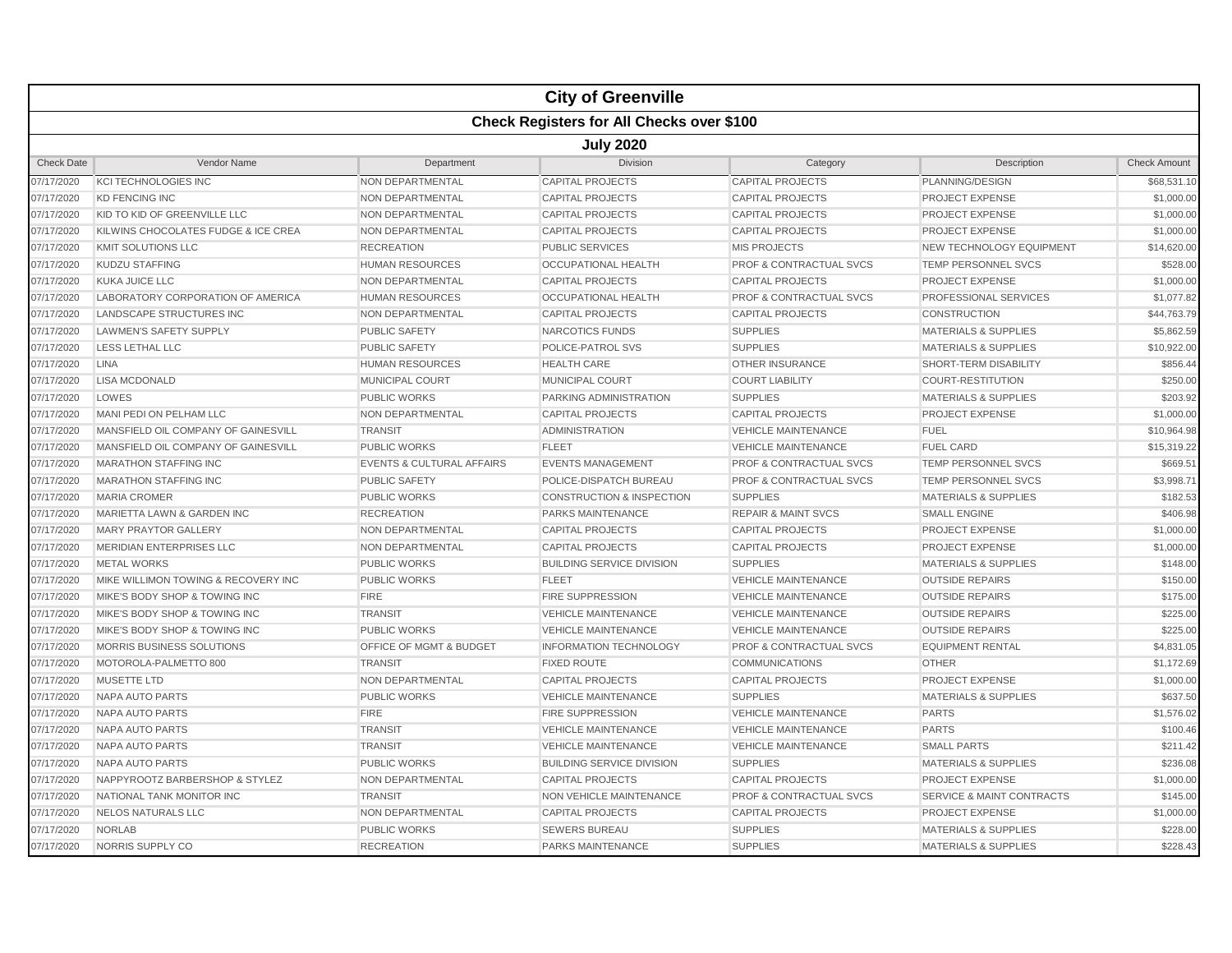|                   |                                                  |                                    | <b>City of Greenville</b>      |                                    |                                      |                     |  |  |  |  |
|-------------------|--------------------------------------------------|------------------------------------|--------------------------------|------------------------------------|--------------------------------------|---------------------|--|--|--|--|
|                   | <b>Check Registers for All Checks over \$100</b> |                                    |                                |                                    |                                      |                     |  |  |  |  |
|                   | <b>July 2020</b>                                 |                                    |                                |                                    |                                      |                     |  |  |  |  |
| <b>Check Date</b> | Vendor Name                                      | Department                         | Division                       | Category                           | Description                          | <b>Check Amount</b> |  |  |  |  |
| 07/17/2020        | NORRIS SUPPLY CO                                 | <b>PUBLIC WORKS</b>                | <b>STORM DRAINS BUREAU</b>     | <b>SUPPLIES</b>                    | <b>MATERIALS &amp; SUPPLIES</b>      | \$134.25            |  |  |  |  |
| 07/17/2020        | <b>NRPA</b>                                      | <b>RECREATION</b>                  | PARKS AND RECREATION           | <b>SUNDRY</b>                      | DUES, SUBSCRIPTN, PUBLICATN          | \$2,375.00          |  |  |  |  |
| 07/17/2020        | OFFICE DEPOT BSD                                 | <b>FIRE</b>                        | <b>FIRE SERVICES</b>           | <b>SUPPLIES</b>                    | <b>MATERIALS &amp; SUPPLIES</b>      | \$114.73            |  |  |  |  |
| 07/17/2020        | OFFICE DEPOT BSD                                 | <b>FIRE</b>                        | <b>FIRE SUPPRESSION</b>        | <b>SUPPLIES</b>                    | <b>OFFICE SUPPLIES&amp;MATERIALS</b> | \$213.94            |  |  |  |  |
| 07/17/2020        | <b>ONSOLVE LLC</b>                               | <b>INFORMATION TECHNOLOGY</b>      | IT.                            | <b>PROF &amp; CONTRACTUAL SVCS</b> | <b>SERVICE &amp; MAINT CONTRACTS</b> | \$5,500.00          |  |  |  |  |
| 07/17/2020        | ONSOLVE LLC                                      | <b>PUBLIC SAFETY</b>               | POLICE-DISPATCH BUREAU         | <b>PROF &amp; CONTRACTUAL SVCS</b> | <b>SERVICE &amp; MAINT CONTRACTS</b> | \$5,500.00          |  |  |  |  |
| 07/17/2020        | PALMETTO BREAKFAST CLUB LLC                      | NON DEPARTMENTAL                   | <b>CAPITAL PROJECTS</b>        | <b>CAPITAL PROJECTS</b>            | <b>PROJECT EXPENSE</b>               | \$1,000.00          |  |  |  |  |
| 07/17/2020        | <b>PARRISH TIRE CO</b>                           | <b>TRANSIT</b>                     | <b>FIXED ROUTE</b>             | <b>VEHICLE MAINTENANCE</b>         | <b>TIRES AND TUBES</b>               | \$475.00            |  |  |  |  |
| 07/17/2020        | <b>PATHS TO WELLNESS</b>                         | NON DEPARTMENTAL                   | <b>CAPITAL PROJECTS</b>        | <b>CAPITAL PROJECTS</b>            | <b>PROJECT EXPENSE</b>               | \$1,000.00          |  |  |  |  |
| 07/17/2020        | <b>PAUL B WICKENSIMER</b>                        | <b>MUNICIPAL COURT</b>             | <b>MUNICIPAL COURT</b>         | <b>COURT LIABILITY</b>             | <b>COURT-STATE BOND</b>              | \$5,000.00          |  |  |  |  |
| 07/17/2020        | <b>PAWS PAWS INC</b>                             | <b>NON DEPARTMENTAL</b>            | <b>CAPITAL PROJECTS</b>        | <b>CAPITAL PROJECTS</b>            | <b>PROJECT EXPENSE</b>               | \$1,000.00          |  |  |  |  |
| 07/17/2020        | PETERBILT STORE OF GREENVILLE, THE               | <b>TRANSIT</b>                     | <b>VEHICLE MAINTENANCE</b>     | <b>VEHICLE MAINTENANCE</b>         | <b>SMALL PARTS</b>                   | \$373.80            |  |  |  |  |
| 07/17/2020        | PIEDMONT NATURAL GAS CO INC                      | <b>FIRE</b>                        | <b>FIRE SERVICES</b>           | <b>UTILITIES</b>                   | GAS                                  | \$277.86            |  |  |  |  |
| 07/17/2020        | <b>PRAXAIR DISTRIBUTION INC</b>                  | <b>PUBLIC WORKS</b>                | <b>FLEET</b>                   | <b>SUPPLIES</b>                    | <b>MATERIALS &amp; SUPPLIES</b>      | \$220.79            |  |  |  |  |
| 07/17/2020        | PREMIER AUTO WASH                                | <b>NON DEPARTMENTAL</b>            | <b>CAPITAL PROJECTS</b>        | <b>CAPITAL PROJECTS</b>            | <b>PROJECT EXPENSE</b>               | \$1,000.00          |  |  |  |  |
| 07/17/2020        | PRESORT PLUS INC                                 | PLANNING & DEV SERVICES            | <b>ECONOMIC DEVELOPMENT</b>    | <b>SUNDRY</b>                      | <b>MISCELLANEOUS</b>                 | \$1,460.98          |  |  |  |  |
| 07/17/2020        | PRESORT PLUS INC                                 | <b>OFFICE OF MGMT &amp; BUDGET</b> | <b>PURCHASING</b>              | <b>COMMUNICATIONS</b>              | POSTAGE                              | \$8,160.76          |  |  |  |  |
| 07/17/2020        | PRINTING-OPPORTUNITY LLC                         | <b>NON DEPARTMENTAL</b>            | <b>CAPITAL PROJECTS</b>        | <b>CAPITAL PROJECTS</b>            | <b>PROJECT EXPENSE</b>               | \$1,000.00          |  |  |  |  |
| 07/17/2020        | <b>PROFORMA RHINO GRAPHICS</b>                   | <b>RECREATION</b>                  | <b>PARKS AND RECREATION</b>    | <b>CAPITAL PROJECTS</b>            | PLANNING/DESIGN                      | \$1,035.62          |  |  |  |  |
| 07/17/2020        | PROFORMA RHINO GRAPHICS                          | <b>RECREATION</b>                  | <b>COMMUNITY CENTERS</b>       | <b>SUPPLIES</b>                    | <b>SUPPLIES RECREATION</b>           | \$573.71            |  |  |  |  |
| 07/17/2020        | <b>PUGGLES INC</b>                               | NON DEPARTMENTAL                   | <b>CAPITAL PROJECTS</b>        | <b>CAPITAL PROJECTS</b>            | <b>PROJECT EXPENSE</b>               | \$1,000.00          |  |  |  |  |
| 07/17/2020        | PURE MOTION SPORTS & SPINE LLC                   | NON DEPARTMENTAL                   | <b>CAPITAL PROJECTS</b>        | <b>CAPITAL PROJECTS</b>            | <b>PROJECT EXPENSE</b>               | \$1,000.00          |  |  |  |  |
| 07/17/2020        | R & M INC                                        | NON DEPARTMENTAL                   | <b>CAPITAL PROJECTS</b>        | <b>CAPITAL PROJECTS</b>            | <b>PROJECT EXPENSE</b>               | \$1,000.00          |  |  |  |  |
| 07/17/2020        | R J SHIRLEY INC                                  | <b>PUBLIC WORKS</b>                | TREE MAINTENANCE BUREAU        | PROF & CONTRACTUAL SVCS            | PROFESSIONAL SERVICES                | \$1,373.40          |  |  |  |  |
| 07/17/2020        | <b>RED WING SHOE STORE</b>                       | <b>FIRE</b>                        | <b>FIRE SERVICES</b>           | <b>SUPPLIES</b>                    | <b>CLOTHING &amp; UNIFORMS</b>       | \$122.95            |  |  |  |  |
| 07/17/2020        | <b>RED WING SHOE STORE</b>                       | <b>FIRE</b>                        | <b>FIRE SUPPRESSION</b>        | <b>SUPPLIES</b>                    | <b>CLOTHING &amp; UNIFORMS</b>       | \$420.00            |  |  |  |  |
| 07/17/2020        | REEDY RIVER DENTISTRY PA                         | NON DEPARTMENTAL                   | <b>CAPITAL PROJECTS</b>        | CAPITAL PROJECTS                   | <b>PROJECT EXPENSE</b>               | \$1,000.00          |  |  |  |  |
| 07/17/2020        | <b>REYS</b>                                      | <b>MUNICIPAL COURT</b>             | <b>MUNICIPAL COURT</b>         | <b>COURT LIABILITY</b>             | <b>COURT-RESTITUTION</b>             | \$200.00            |  |  |  |  |
| 07/17/2020        | RILEY POPE & LANEY, LLC                          | <b>CITY MANAGER</b>                | <b>CITY MANAGER</b>            | <b>PROF &amp; CONTRACTUAL SVCS</b> | <b>PROFESSIONAL SERVICES</b>         | \$10,062.50         |  |  |  |  |
| 07/17/2020        | ROBERT LEWIS ALEXANDER                           | <b>MUNICIPAL COURT</b>             | <b>MUNICIPAL COURT</b>         | <b>COURT LIABILITY</b>             | <b>COURT-REFUNDS</b>                 | \$441.00            |  |  |  |  |
| 07/17/2020        | ROGERS & CALLCOTT ENVIRONMENTAL                  | <b>PUBLIC WORKS</b>                | <b>GARBAGE DISPOSAL BUREAU</b> | <b>PROF &amp; CONTRACTUAL SVCS</b> | <b>PROFESSIONAL SERVICES</b>         | \$236.96            |  |  |  |  |
| 07/17/2020        | ROMULUS ENTERPRISES INC                          | NON DEPARTMENTAL                   | <b>CAPITAL PROJECTS</b>        | <b>CAPITAL PROJECTS</b>            | <b>PROJECT EXPENSE</b>               | \$1,000.00          |  |  |  |  |
| 07/17/2020        | ROWAN COMPANY FINE FURNITURE                     | <b>NON DEPARTMENTAL</b>            | <b>CAPITAL PROJECTS</b>        | <b>CAPITAL PROJECTS</b>            | <b>PROJECT EXPENSE</b>               | \$1,000.00          |  |  |  |  |
| 07/17/2020        | S & ME INC                                       | <b>PUBLIC WORKS</b>                | STORMWATER MANAGEMENT          | PROF & CONTRACTUAL SVCS            | PROFESSIONAL SERVICES                | \$4,000.00          |  |  |  |  |
|                   | <b>SAFE INDUSTRIES</b>                           | <b>FIRE</b>                        | <b>FIRE SUPPRESSION</b>        | <b>SUPPLIES</b>                    | <b>MATERIALS &amp; SUPPLIES</b>      | \$508.57            |  |  |  |  |
| 07/17/2020        |                                                  |                                    |                                |                                    |                                      |                     |  |  |  |  |
| 07/17/2020        | SAFETY PRODUCTS INC                              | <b>PUBLIC WORKS</b>                | <b>SEWERS BUREAU</b>           | <b>SUPPLIES</b>                    | <b>MATERIALS &amp; SUPPLIES</b>      | \$159.57            |  |  |  |  |
| 07/17/2020        | <b>SAFETY PRODUCTS INC</b>                       | <b>TRANSIT</b>                     | <b>FIXED ROUTE</b>             | <b>SUPPLIES</b>                    | <b>CLOTHING &amp; UNIFORMS</b>       | \$186.22            |  |  |  |  |
| 07/17/2020        | SAF-GARD SAFETY SHOE COMPANY                     | <b>FIRE</b>                        | <b>FIRE SUPPRESSION</b>        | <b>SUPPLIES</b>                    | <b>CLOTHING &amp; UNIFORMS</b>       | \$345.00            |  |  |  |  |
| 07/17/2020        | <b>SAM'S CLUB</b>                                | <b>RECREATION</b>                  | <b>PUBLIC SERVICES</b>         | <b>SUPPLIES</b>                    | <b>SALE CONCESSIONS</b>              | \$395.81            |  |  |  |  |
| 07/17/2020        | <b>SAM'S CLUB</b>                                | <b>FIRE</b>                        | <b>FIRE SUPPRESSION</b>        | <b>SUPPLIES</b>                    | <b>MATERIALS &amp; SUPPLIES</b>      | \$657.92            |  |  |  |  |
| 07/17/2020        | <b>SAM'S CLUB</b>                                | <b>FIRE</b>                        | <b>FIRE SERVICES</b>           | <b>SUPPLIES</b>                    | <b>MATERIALS &amp; SUPPLIES</b>      | \$384.28            |  |  |  |  |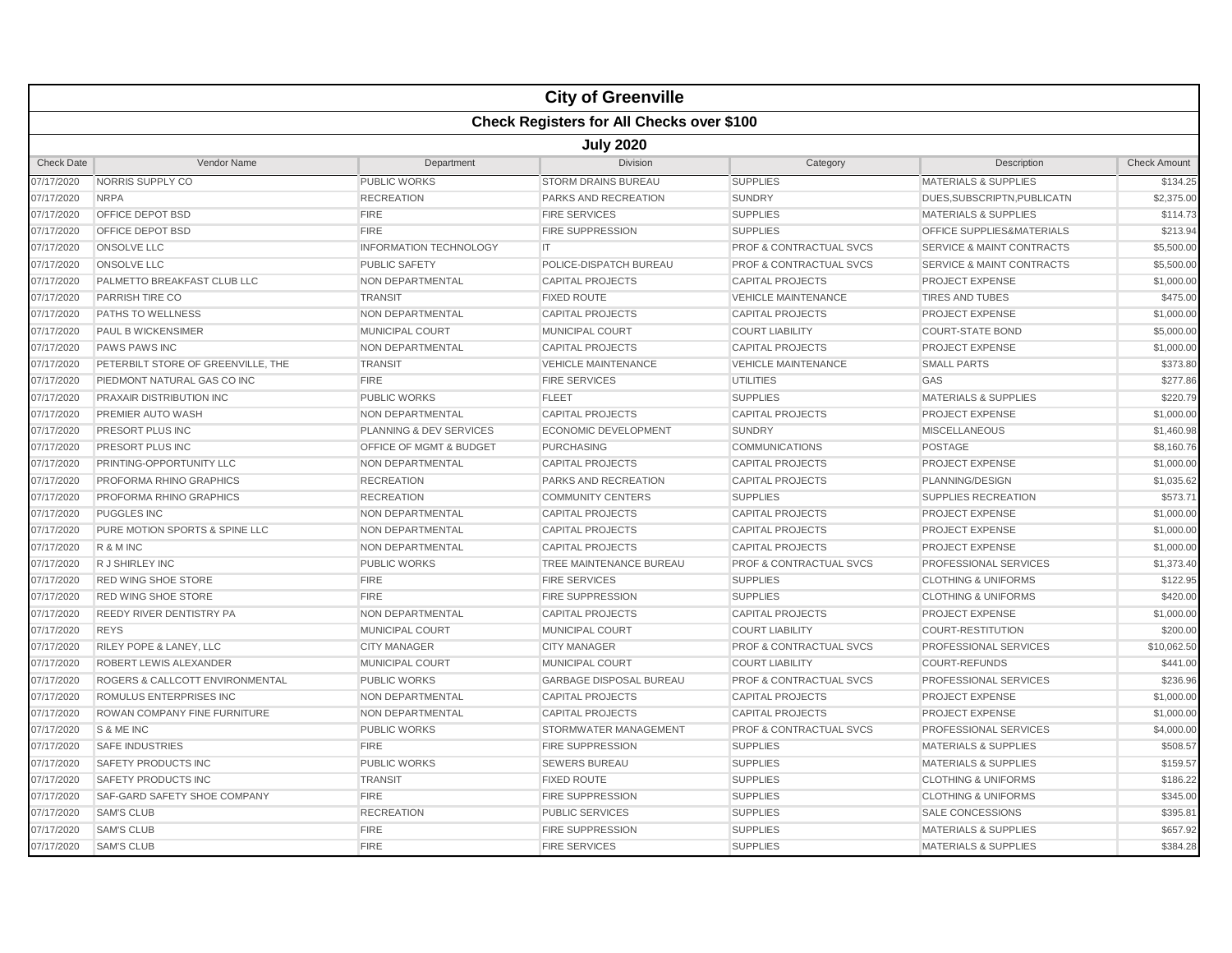|                   |                                                  |                                      | <b>City of Greenville</b>        |                                    |                                      |                     |  |  |  |  |
|-------------------|--------------------------------------------------|--------------------------------------|----------------------------------|------------------------------------|--------------------------------------|---------------------|--|--|--|--|
|                   | <b>Check Registers for All Checks over \$100</b> |                                      |                                  |                                    |                                      |                     |  |  |  |  |
|                   | <b>July 2020</b>                                 |                                      |                                  |                                    |                                      |                     |  |  |  |  |
| <b>Check Date</b> | Vendor Name                                      | Department                           | <b>Division</b>                  | Category                           | Description                          | <b>Check Amount</b> |  |  |  |  |
| 07/17/2020        | <b>SCARLET MACAW</b>                             | <b>NON DEPARTMENTAL</b>              | <b>CAPITAL PROJECTS</b>          | <b>CAPITAL PROJECTS</b>            | PROJECT EXPENSE                      | \$1,000.00          |  |  |  |  |
| 07/17/2020        | <b>SCEDA</b>                                     | <b>ECONOMIC DEVELOPMENT</b>          | <b>ECONOMIC DEVELOPMENT</b>      | <b>SUNDRY</b>                      | DUES, SUBSCRIPTN, PUBLICATN          | \$200.00            |  |  |  |  |
| 07/17/2020        | <b>SHERWIN WILLIAMS</b>                          | PUBLIC WORKS                         | <b>RIVER STREET GARAGE</b>       | <b>SUPPLIES</b>                    | <b>MATERIALS &amp; SUPPLIES</b>      | \$1,136.24          |  |  |  |  |
| 07/17/2020        | <b>SHERWIN WILLIAMS</b>                          | <b>RECREATION</b>                    | <b>COMMUNITY CENTERS</b>         | <b>REPAIR &amp; MAINT SVCS</b>     | <b>REPAIRS &amp; MAINTENANCE</b>     | \$320.39            |  |  |  |  |
| 07/17/2020        | <b>SHERWIN WILLIAMS</b>                          | <b>PUBLIC WORKS</b>                  | <b>BROAD STREET GARAGE</b>       | <b>REPAIR &amp; MAINT SVCS</b>     | <b>REPAIRS &amp; MAINTENANCE</b>     | \$890.67            |  |  |  |  |
| 07/17/2020        | <b>SHERWIN WILLIAMS</b>                          | <b>PUBLIC WORKS</b>                  | <b>BUILDING SERVICE DIVISION</b> | <b>SUPPLIES</b>                    | <b>MATERIALS &amp; SUPPLIES</b>      | \$108.95            |  |  |  |  |
| 07/17/2020        | <b>SHERWIN WILLIAMS</b>                          | <b>RECREATION</b>                    | <b>ADMINISTRATION</b>            | <b>SUPPLIES</b>                    | M&S-MAINTENANCE                      | \$132.22            |  |  |  |  |
| 07/17/2020        | SIGNATURES COMPANY LLC                           | <b>EVENTS &amp; CULTURAL AFFAIRS</b> | <b>SPECIAL EVENTS</b>            | <b>SUPPLIES</b>                    | <b>CLOTHING &amp; UNIFORMS</b>       | \$260.34            |  |  |  |  |
| 07/17/2020        | <b>SIGNATURES COMPANY LLC</b>                    | <b>EVENTS &amp; CULTURAL AFFAIRS</b> | <b>EVENTS MANAGEMENT</b>         | <b>SUPPLIES</b>                    | <b>CLOTHING &amp; UNIFORMS</b>       | \$238.50            |  |  |  |  |
| 07/17/2020        | SIMPLY SOUTHERN CHIROPRACTIC LLC                 | NON DEPARTMENTAL                     | <b>CAPITAL PROJECTS</b>          | <b>CAPITAL PROJECTS</b>            | <b>PROJECT EXPENSE</b>               | \$1,000.00          |  |  |  |  |
| 07/17/2020        | <b>SIREN SALON LLC</b>                           | NON DEPARTMENTAL                     | <b>CAPITAL PROJECTS</b>          | <b>CAPITAL PROJECTS</b>            | <b>PROJECT EXPENSE</b>               | \$1,000.00          |  |  |  |  |
| 07/17/2020        | SITE DESIGN INC                                  | NON DEPARTMENTAL                     | <b>CAPITAL PROJECTS</b>          | <b>CAPITAL PROJECTS</b>            | PLANNING/DESIGN                      | \$770.00            |  |  |  |  |
| 07/17/2020        | SITE DESIGN INC                                  | PUBLIC WORKS                         | STORMWATER MANAGEMENT            | PROF & CONTRACTUAL SVCS            | PROFESSIONAL SERVICES                | \$1,500.00          |  |  |  |  |
| 07/17/2020        | SITEONE LANDSCAPE SUPPLY LLC                     | <b>PUBLIC WORKS</b>                  | <b>STORM DRAINS BUREAU</b>       | <b>SUPPLIES</b>                    | <b>MATERIALS &amp; SUPPLIES</b>      | \$288.53            |  |  |  |  |
| 07/17/2020        | SNAP ON TOOLS                                    | <b>PUBLIC WORKS</b>                  | <b>FLEET</b>                     | <b>SUPPLIES</b>                    | <b>MATERIALS &amp; SUPPLIES</b>      | \$1,233.79          |  |  |  |  |
| 07/17/2020        | SPARTAN FIRE & EMERGENCY APPARATUS               | <b>FIRE</b>                          | <b>FIRE SUPPRESSION</b>          | <b>VEHICLE MAINTENANCE</b>         | <b>PARTS</b>                         | \$161.38            |  |  |  |  |
| 07/17/2020        | SPECIAL SYSTEMS INC                              | <b>RECREATION</b>                    | <b>TOURISM DISTRICT</b>          | <b>PROF &amp; CONTRACTUAL SVCS</b> | <b>SERVICE &amp; MAINT CONTRACTS</b> | \$800.00            |  |  |  |  |
| 07/17/2020        | <b>SPECTRUM REACH</b>                            | <b>RECREATION</b>                    | <b>PUBLIC SERVICES</b>           | <b>SUPPLIES</b>                    | SUPPLIES PROMOTIONS                  | \$270.00            |  |  |  |  |
| 07/17/2020        | SPICE & TEA EXCHANGE OF GREENVILLE               | NON DEPARTMENTAL                     | <b>CAPITAL PROJECTS</b>          | <b>CAPITAL PROJECTS</b>            | PROJECT EXPENSE                      | \$1,000.00          |  |  |  |  |
| 07/17/2020        | <b>SQUIRE PATTON BOGGS LLP</b>                   | <b>CITY MANAGER</b>                  | <b>CITY MANAGER</b>              | <b>PROF &amp; CONTRACTUAL SVCS</b> | PROFESSIONAL SERVICES                | \$5,000.00          |  |  |  |  |
| 07/17/2020        | <b>STANTEC CONSULTING INC</b>                    | NON DEPARTMENTAL                     | <b>CAPITAL PROJECTS</b>          | <b>CAPITAL PROJECTS</b>            | PLANNING/DESIGN                      | \$1,033.25          |  |  |  |  |
| 07/17/2020        | <b>STATE TREASURER</b>                           | <b>MUNICIPAL COURT</b>               | <b>MUNICIPAL COURT</b>           | <b>COURT LIABILITY</b>             | <b>COURT-TRAFFIC SURCHARGE</b>       | \$8,704.31          |  |  |  |  |
| 07/17/2020        | <b>STATE TREASURER</b>                           | MUNICIPAL COURT                      | MUNICIPAL COURT                  | <b>COURT LIABILITY</b>             | <b>COURT-DRUG SURCHARGE</b>          | \$1,529.20          |  |  |  |  |
| 07/17/2020        | <b>STATE TREASURER</b>                           | <b>MUNICIPAL COURT</b>               | <b>MUNICIPAL COURT</b>           | <b>COURT LIABILITY</b>             | <b>COURT-DUI SPINAL CORD SUR</b>     | \$216.49            |  |  |  |  |
| 07/17/2020        | <b>STATE TREASURER</b>                           | <b>MUNICIPAL COURT</b>               | <b>MUNICIPAL COURT</b>           | <b>COURT LIABILITY</b>             | <b>DUS HWY PATROL</b>                | \$385.07            |  |  |  |  |
| 07/17/2020        | <b>STATE TREASURER</b>                           | <b>MUNICIPAL COURT</b>               | <b>MUNICIPAL COURT</b>           | <b>COURT LIABILITY</b>             | <b>COURT-STATE ASSESSMENT</b>        | \$15,299.46         |  |  |  |  |
| 07/17/2020        | <b>SUPERION LLC</b>                              | <b>OFFICE OF MGMT &amp; BUDGET</b>   | <b>INFORMATION TECHNOLOGY</b>    | <b>PROF &amp; CONTRACTUAL SVCS</b> | <b>SERVICE &amp; MAINT CONTRACTS</b> | \$13,679.16         |  |  |  |  |
| 07/17/2020        | TALENT MANAGEMENT SOLUTIONS                      | <b>RECREATION</b>                    | <b>ADMINISTRATION</b>            | <b>PROF &amp; CONTRACTUAL SVCS</b> | TEMP PERSONNEL SVCS                  | \$872.40            |  |  |  |  |
| 07/17/2020        | TALENT MANAGEMENT SOLUTIONS                      | MUNICIPAL COURT                      | <b>MUNICIPAL COURT</b>           | PROF & CONTRACTUAL SVCS            | TEMP PERSONNEL SVCS                  | \$775.80            |  |  |  |  |
| 07/17/2020        | TALENT MANAGEMENT SOLUTIONS                      | <b>PUBLIC WORKS</b>                  | <b>FIXED ROUTE</b>               | PROF & CONTRACTUAL SVCS            | <b>TEMP PERSONNEL SVCS</b>           | \$2,869.10          |  |  |  |  |
| 07/17/2020        | <b>TALENT MANAGEMENT SOLUTIONS</b>               | PUBLIC WORKS                         | <b>STREETS BUREAU</b>            | <b>PROF &amp; CONTRACTUAL SVCS</b> | <b>TEMP PERSONNEL SVCS</b>           | \$3,257.28          |  |  |  |  |
| 07/17/2020        | <b>TALENT MANAGEMENT SOLUTIONS</b>               | <b>MAYOR</b>                         | <b>MAYOR</b>                     | <b>PROF &amp; CONTRACTUAL SVCS</b> | <b>TEMP PERSONNEL SVCS</b>           | \$686.40            |  |  |  |  |
| 07/17/2020        | TD CARD SERVICES                                 | <b>PUBLIC WORKS</b>                  | PARKING ADMINISTRATION           | <b>SUPPLIES</b>                    | <b>MATERIALS &amp; SUPPLIES</b>      | \$121.95            |  |  |  |  |
| 07/17/2020        | <b>TD CARD SERVICES</b>                          | <b>CITY MANAGER</b>                  | <b>CITY MANAGER</b>              | <b>SUNDRY</b>                      | DUES.SUBSCRIPTN.PUBLICATN            | \$155.00            |  |  |  |  |
| 07/17/2020        | <b>TD CARD SERVICES</b>                          | <b>RECREATION</b>                    | <b>EDUCATION</b>                 | <b>SUNDRY</b>                      | <b>RESTRD DONATION EXPENSE</b>       | \$302.58            |  |  |  |  |
| 07/17/2020        | TD CARD SERVICES                                 | <b>PUBLIC WORKS</b>                  | STORMWATER MANAGEMENT            | <b>TRAVEL &amp; TRAINING</b>       | <b>TRAVEL &amp; TRAINING</b>         | \$697.00            |  |  |  |  |
| 07/17/2020        | TD CARD SERVICES                                 | <b>RECREATION</b>                    | <b>ADMINISTRATION</b>            | <b>SUPPLIES</b>                    | M&S-EXHIBITS                         | \$1,578.55          |  |  |  |  |
| 07/17/2020        | <b>TD CARD SERVICES</b>                          | <b>RECREATION</b>                    | <b>ADMINISTRATION</b>            | PROF & CONTRACTUAL SVCS            | PROFESSIONAL SERVICES                | \$122.67            |  |  |  |  |
| 07/17/2020        | TD CARD SERVICES                                 | <b>PUBLIC WORKS</b>                  | <b>FLEET</b>                     | <b>TRAVEL &amp; TRAINING</b>       | <b>TRAVEL &amp; TRAINING</b>         | \$233.95            |  |  |  |  |
| 07/17/2020        | <b>TD CARD SERVICES</b>                          | <b>RECREATION</b>                    | PUBLIC SERVICES                  | <b>SUNDRY</b>                      | RESEARCH CONSERVATION EXP            | \$1,372.20          |  |  |  |  |
| 07/17/2020        | TD CARD SERVICES                                 | <b>RECREATION</b>                    | <b>PARKS AND RECREATION</b>      | <b>SUNDRY</b>                      | <b>MISCELLANEOUS</b>                 | \$102.46            |  |  |  |  |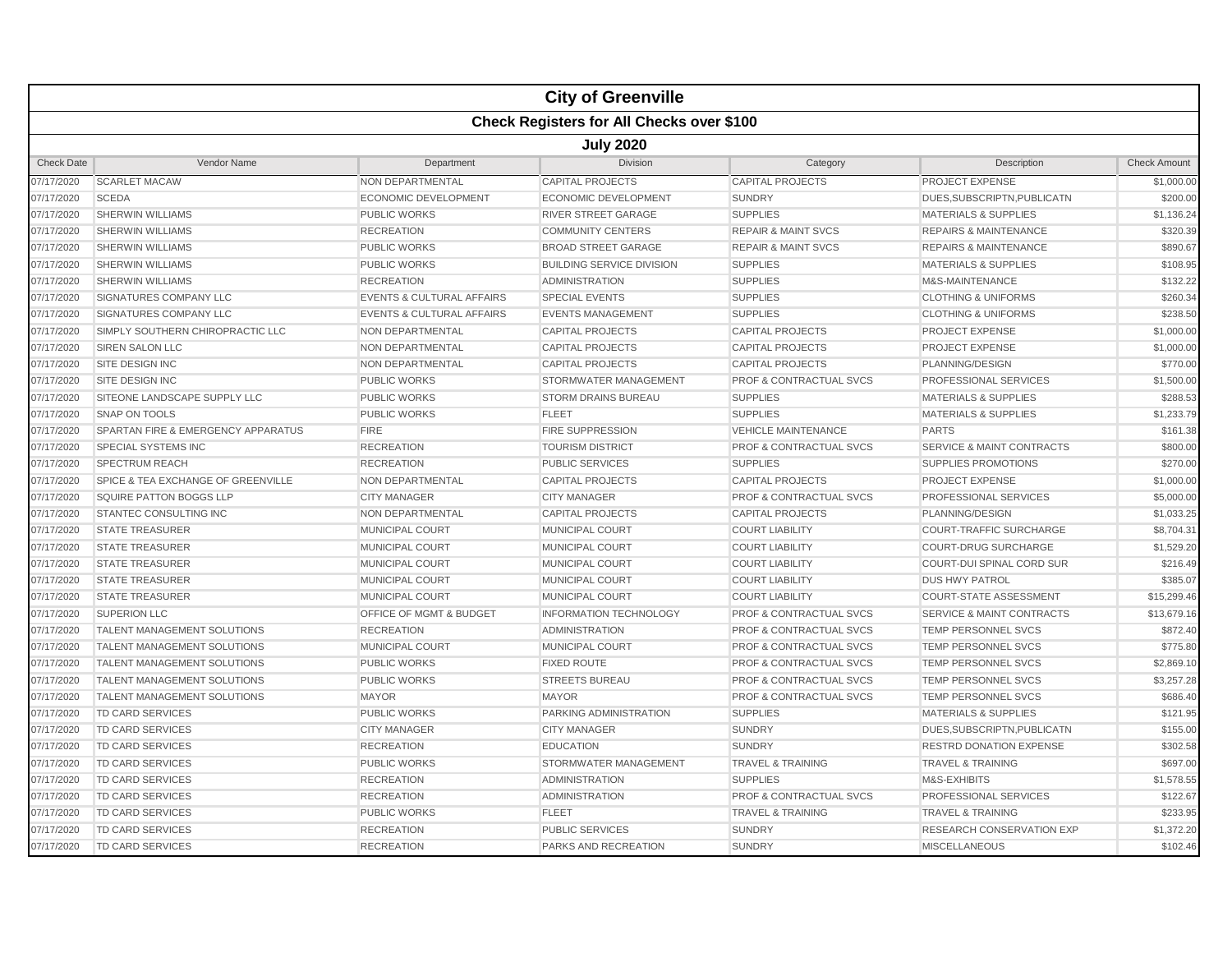| <b>Check Registers for All Checks over \$100</b><br><b>July 2020</b><br><b>Check Date</b><br>Vendor Name<br>Department<br>Division<br>Category<br>Description<br><b>Check Amount</b><br><b>TD CARD SERVICES</b><br>OFFICE OF MGMT & BUDGET<br><b>INFORMATION TECHNOLOGY</b><br><b>COMMUNICATIONS</b><br>TELECOMMUNICATIONS/WIRELE<br>07/17/2020<br><b>SUPPLIES</b><br>07/17/2020<br>TD CARD SERVICES<br><b>PUBLIC WORKS</b><br>ADMINISTRATION<br><b>MATERIALS &amp; SUPPLIES</b><br>07/17/2020<br>TD CARD SERVICES<br><b>PUBLIC WORKS</b><br>PARKING ADMINISTRATION<br><b>TRAVEL &amp; TRAINING</b><br><b>TRAVEL &amp; TRAINING</b><br>\$1,721.50<br><b>SUPPLIES</b><br><b>MATERIALS &amp; SUPPLIES</b><br>\$1,786.88<br>07/17/2020<br><b>TD CARD SERVICES</b><br><b>PUBLIC WORKS</b><br><b>FLEET</b><br>07/17/2020<br>TD CARD SERVICES<br><b>PUBLIC WORKS</b><br><b>LIBERTY SQUARE GARAGE</b><br><b>SUPPLIES</b><br><b>MATERIALS &amp; SUPPLIES</b><br>\$104.48<br>\$2,024.61<br>07/17/2020<br>TD CARD SERVICES<br><b>RECREATION</b><br><b>PUBLIC SERVICES</b><br><b>SUPPLIES</b><br>OFFICE SUPPLIES&MATERIALS<br>07/17/2020<br><b>SUPPLIES</b><br><b>MATERIALS &amp; SUPPLIES</b><br>\$114.23<br>TD CARD SERVICES<br><b>RECREATION</b><br>PARKS AND RECREATION<br>07/17/2020<br><b>TD CARD SERVICES</b><br><b>PUBLIC WORKS</b><br><b>TRAFFIC ENGINEERING</b><br><b>TRAVEL &amp; TRAINING</b><br><b>TRAVEL &amp; TRAINING</b><br>\$398.00<br><b>SUNDRY</b><br>07/17/2020<br><b>TD CARD SERVICES</b><br><b>RECREATION</b><br><b>ADMINISTRATION</b><br><b>RESTRD DONATION EXPENSE</b><br>\$1,659.80<br>STORMWATER MANAGEMENT<br>\$315.86<br>07/17/2020<br><b>TD CARD SERVICES</b><br><b>PUBLIC WORKS</b><br><b>SUPPLIES</b><br><b>MATERIALS &amp; SUPPLIES</b><br>07/17/2020<br><b>TD CARD SERVICES</b><br><b>PUBLIC WORKS</b><br><b>SUPPLIES</b><br><b>MATERIALS &amp; SUPPLIES</b><br>\$1,840.71<br><b>STREETS BUREAU</b><br>\$311.57<br>07/17/2020<br>TD CARD SERVICES<br><b>RECREATION</b><br>PARKS AND RECREATION<br><b>SUNDRY</b><br>DUES, SUBSCRIPTN, PUBLICATN<br>AWARDS<br>\$1,500.00<br>07/17/2020<br>TD CARD SERVICES<br><b>PUBLIC SAFETY</b><br>POLICE-PATROL SVS<br><b>SUNDRY</b><br><b>SUPPLIES</b><br>\$900.64<br>07/17/2020<br><b>TD CARD SERVICES</b><br><b>HUMAN RESOURCES</b><br><b>OCCUPATIONAL HEALTH</b><br><b>MATERIALS &amp; SUPPLIES</b><br>07/17/2020<br>TD CARD SERVICES<br><b>PUBLIC SAFETY</b><br>POLICE-PATROL SVS<br><b>SUNDRY</b><br><b>MISCELLANEOUS</b><br>\$3,387.91<br><b>SUNDRY</b><br>07/17/2020<br>TD CARD SERVICES<br><b>RECREATION</b><br><b>PUBLIC SERVICES</b><br><b>RESTRD DONATION EXPENSE</b><br><b>INFORMATION TECHNOLOGY</b><br>IT<br><b>SUPPLIES</b><br><b>MATERIALS &amp; SUPPLIES</b><br>07/17/2020<br>TD CARD SERVICES<br>\$998.80<br>07/17/2020<br><b>TD CARD SERVICES</b><br><b>CITY MANAGER</b><br><b>CITY MANAGER</b><br><b>SUPPLIES</b><br><b>OFFICE SUPPLIES&amp;MATERIALS</b><br>07/17/2020<br><b>TD CARD SERVICES</b><br><b>OFFICE OF MGMT &amp; BUDGET</b><br><b>INFORMATION TECHNOLOGY</b><br><b>SUPPLIES</b><br><b>MATERIALS &amp; SUPPLIES</b><br>\$1,644.61<br>\$125.00<br><b>SUPPLIES</b><br><b>MATERIALS &amp; SUPPLIES</b><br>07/17/2020<br><b>TD CARD SERVICES</b><br><b>PUBLIC WORKS</b><br><b>FIXED ROUTE</b><br>07/17/2020<br><b>TD CARD SERVICES</b><br><b>TRAVEL &amp; TRAINING</b><br><b>TRAVEL &amp; TRAINING</b><br>\$1,299.41<br><b>RECREATION</b><br>ADMINISTRATION<br>\$286.15<br>07/17/2020<br>TD CARD SERVICES<br><b>RECREATION</b><br><b>SUPPLIES</b><br>M&S-VETERINARY<br>ADMINISTRATION<br>\$268.14<br>07/17/2020<br>TD CARD SERVICES<br><b>RECREATION</b><br><b>PUBLIC SERVICES</b><br><b>SUPPLIES</b><br>ADMISSIONS<br>TD CARD SERVICES<br><b>CAPITAL PROJECTS</b><br>EQUIPMENT<br>07/17/2020<br>NON DEPARTMENTAL<br><b>CAPITAL PROJECTS</b><br>\$646.81<br>07/17/2020<br>TD CARD SERVICES<br><b>EVENTS &amp; CULTURAL AFFAIRS</b><br><b>EVENTS MANAGEMENT</b><br><b>SUNDRY</b><br><b>MISCELLANEOUS</b><br>07/17/2020<br><b>TD CARD SERVICES</b><br><b>RECREATION</b><br>PARKS AND RECREATION<br><b>TRAVEL &amp; TRAINING</b><br><b>TRAVEL &amp; TRAINING</b><br><b>SUPPLIES</b><br><b>MATERIALS &amp; SUPPLIES</b><br>\$166.80<br>07/17/2020<br>TD CARD SERVICES<br><b>RECREATION</b><br><b>BEAUTIFICATION BUREAU</b><br>07/17/2020<br><b>TD CARD SERVICES</b><br><b>RECREATION</b><br><b>EDUCATION</b><br><b>SUPPLIES</b><br><b>OFFICE SUPPLIES&amp;MATERIALS</b><br>\$2,178.16<br>07/17/2020<br>TD CARD SERVICES<br><b>PUBLIC WORKS</b><br><b>RESIDENTIAL COLL BUREAU</b><br><b>SUPPLIES</b><br><b>MATERIALS &amp; SUPPLIES</b><br>\$931.94<br>\$15,500.00<br>07/17/2020<br><b>TERRACON CONSULTANTS INC</b><br><b>NON DEPARTMENTAL</b><br><b>MISC GRANTS</b><br><b>CAPITAL PROJECTS</b><br><b>PROJECT EXPENSE</b><br>THE DRESSING ROOM SOUTH<br>NON DEPARTMENTAL<br><b>CAPITAL PROJECTS</b><br><b>CAPITAL PROJECTS</b><br><b>PROJECT EXPENSE</b><br>07/17/2020<br>07/17/2020<br>THE LOST CAJUN<br><b>MUNICIPAL COURT</b><br>MUNICIPAL COURT<br><b>COURT LIABILITY</b><br><b>COURT-RESTITUTION</b><br>07/17/2020<br>THE ROUND TABLE GROUP LLC<br><b>NON DEPARTMENTAL</b><br><b>CAPITAL PROJECTS</b><br><b>CAPITAL PROJECTS</b><br>PROJECT EXPENSE<br>\$1,000.00<br>THE SPA @ 310<br><b>CAPITAL PROJECTS</b><br>PROJECT EXPENSE<br>\$1,000.00<br>07/17/2020<br>NON DEPARTMENTAL<br><b>CAPITAL PROJECTS</b><br>THE SPA AT WEST END<br><b>NON DEPARTMENTAL</b><br><b>CAPITAL PROJECTS</b><br><b>CAPITAL PROJECTS</b><br><b>PROJECT EXPENSE</b><br>\$1,000.00<br>07/17/2020<br>07/17/2020<br>THE VILLAGE GRIND<br>NON DEPARTMENTAL<br><b>CAPITAL PROJECTS</b><br><b>CAPITAL PROJECTS</b><br><b>PROJECT EXPENSE</b><br>07/17/2020<br>THOMAS E. KERNS ELEMENTARY<br><b>RECREATION</b><br><b>PUBLIC SERVICES</b><br><b>GENERAL</b><br><b>REFUND SHELTER RENTAL</b><br>07/17/2020<br><b>THOMSON REUTERS - WEST</b><br><b>PROF &amp; CONTRACTUAL SVCS</b><br><b>PROFESSIONAL SERVICES</b><br><b>PUBLIC SAFETY</b><br><b>POLICE-PATROL SVS</b><br>07/17/2020<br><b>TIGER MOVING LLC</b><br><b>RECREATION</b><br><b>PARKS AND RECREATION</b><br><b>PROF &amp; CONTRACTUAL SVCS</b><br><b>PROFESSIONAL SERVICES</b><br>\$354.60<br><b>TIPS N TOES</b><br>\$1,000.00<br>07/17/2020<br><b>NON DEPARTMENTAL</b><br><b>CAPITAL PROJECTS</b><br><b>CAPITAL PROJECTS</b><br><b>PROJECT EXPENSE</b><br>07/17/2020<br><b>TJ MAXX</b><br><b>MUNICIPAL COURT</b><br><b>MUNICIPAL COURT</b><br><b>COURT LIABILITY</b><br><b>COURT-RESTITUTION</b> |  |  | <b>City of Greenville</b> |  |  |            |  |  |  |
|--------------------------------------------------------------------------------------------------------------------------------------------------------------------------------------------------------------------------------------------------------------------------------------------------------------------------------------------------------------------------------------------------------------------------------------------------------------------------------------------------------------------------------------------------------------------------------------------------------------------------------------------------------------------------------------------------------------------------------------------------------------------------------------------------------------------------------------------------------------------------------------------------------------------------------------------------------------------------------------------------------------------------------------------------------------------------------------------------------------------------------------------------------------------------------------------------------------------------------------------------------------------------------------------------------------------------------------------------------------------------------------------------------------------------------------------------------------------------------------------------------------------------------------------------------------------------------------------------------------------------------------------------------------------------------------------------------------------------------------------------------------------------------------------------------------------------------------------------------------------------------------------------------------------------------------------------------------------------------------------------------------------------------------------------------------------------------------------------------------------------------------------------------------------------------------------------------------------------------------------------------------------------------------------------------------------------------------------------------------------------------------------------------------------------------------------------------------------------------------------------------------------------------------------------------------------------------------------------------------------------------------------------------------------------------------------------------------------------------------------------------------------------------------------------------------------------------------------------------------------------------------------------------------------------------------------------------------------------------------------------------------------------------------------------------------------------------------------------------------------------------------------------------------------------------------------------------------------------------------------------------------------------------------------------------------------------------------------------------------------------------------------------------------------------------------------------------------------------------------------------------------------------------------------------------------------------------------------------------------------------------------------------------------------------------------------------------------------------------------------------------------------------------------------------------------------------------------------------------------------------------------------------------------------------------------------------------------------------------------------------------------------------------------------------------------------------------------------------------------------------------------------------------------------------------------------------------------------------------------------------------------------------------------------------------------------------------------------------------------------------------------------------------------------------------------------------------------------------------------------------------------------------------------------------------------------------------------------------------------------------------------------------------------------------------------------------------------------------------------------------------------------------------------------------------------------------------------------------------------------------------------------------------------------------------------------------------------------------------------------------------------------------------------------------------------------------------------------------------------------------------------------------------------------------------------------------------------------------------------------------------------------------------------------------------------------------------------------------------------------------------------------------------------------------------------------------------------------------------------------------------------------------------------------------------------------------------------------------------------------------------------------------------------------------------------------------------------------------------------------------------------------------------------------------------------------------------------------------------------------------------------------------------------------------------------------------------------------------------------------------------------------------------------------------------------------------------------------------------------------------------------------------------------------------------------------------------------------------------------------------------------------------------------------------------------------------------------------------------------------------------------------------------------------------------------------------------------------------------------------------------------------|--|--|---------------------------|--|--|------------|--|--|--|
|                                                                                                                                                                                                                                                                                                                                                                                                                                                                                                                                                                                                                                                                                                                                                                                                                                                                                                                                                                                                                                                                                                                                                                                                                                                                                                                                                                                                                                                                                                                                                                                                                                                                                                                                                                                                                                                                                                                                                                                                                                                                                                                                                                                                                                                                                                                                                                                                                                                                                                                                                                                                                                                                                                                                                                                                                                                                                                                                                                                                                                                                                                                                                                                                                                                                                                                                                                                                                                                                                                                                                                                                                                                                                                                                                                                                                                                                                                                                                                                                                                                                                                                                                                                                                                                                                                                                                                                                                                                                                                                                                                                                                                                                                                                                                                                                                                                                                                                                                                                                                                                                                                                                                                                                                                                                                                                                                                                                                                                                                                                                                                                                                                                                                                                                                                                                                                                                                                                                                                                                                                                                                                                                                                                                                                                                                                                                                                                                                                                                                                                    |  |  |                           |  |  |            |  |  |  |
|                                                                                                                                                                                                                                                                                                                                                                                                                                                                                                                                                                                                                                                                                                                                                                                                                                                                                                                                                                                                                                                                                                                                                                                                                                                                                                                                                                                                                                                                                                                                                                                                                                                                                                                                                                                                                                                                                                                                                                                                                                                                                                                                                                                                                                                                                                                                                                                                                                                                                                                                                                                                                                                                                                                                                                                                                                                                                                                                                                                                                                                                                                                                                                                                                                                                                                                                                                                                                                                                                                                                                                                                                                                                                                                                                                                                                                                                                                                                                                                                                                                                                                                                                                                                                                                                                                                                                                                                                                                                                                                                                                                                                                                                                                                                                                                                                                                                                                                                                                                                                                                                                                                                                                                                                                                                                                                                                                                                                                                                                                                                                                                                                                                                                                                                                                                                                                                                                                                                                                                                                                                                                                                                                                                                                                                                                                                                                                                                                                                                                                                    |  |  |                           |  |  |            |  |  |  |
|                                                                                                                                                                                                                                                                                                                                                                                                                                                                                                                                                                                                                                                                                                                                                                                                                                                                                                                                                                                                                                                                                                                                                                                                                                                                                                                                                                                                                                                                                                                                                                                                                                                                                                                                                                                                                                                                                                                                                                                                                                                                                                                                                                                                                                                                                                                                                                                                                                                                                                                                                                                                                                                                                                                                                                                                                                                                                                                                                                                                                                                                                                                                                                                                                                                                                                                                                                                                                                                                                                                                                                                                                                                                                                                                                                                                                                                                                                                                                                                                                                                                                                                                                                                                                                                                                                                                                                                                                                                                                                                                                                                                                                                                                                                                                                                                                                                                                                                                                                                                                                                                                                                                                                                                                                                                                                                                                                                                                                                                                                                                                                                                                                                                                                                                                                                                                                                                                                                                                                                                                                                                                                                                                                                                                                                                                                                                                                                                                                                                                                                    |  |  |                           |  |  |            |  |  |  |
|                                                                                                                                                                                                                                                                                                                                                                                                                                                                                                                                                                                                                                                                                                                                                                                                                                                                                                                                                                                                                                                                                                                                                                                                                                                                                                                                                                                                                                                                                                                                                                                                                                                                                                                                                                                                                                                                                                                                                                                                                                                                                                                                                                                                                                                                                                                                                                                                                                                                                                                                                                                                                                                                                                                                                                                                                                                                                                                                                                                                                                                                                                                                                                                                                                                                                                                                                                                                                                                                                                                                                                                                                                                                                                                                                                                                                                                                                                                                                                                                                                                                                                                                                                                                                                                                                                                                                                                                                                                                                                                                                                                                                                                                                                                                                                                                                                                                                                                                                                                                                                                                                                                                                                                                                                                                                                                                                                                                                                                                                                                                                                                                                                                                                                                                                                                                                                                                                                                                                                                                                                                                                                                                                                                                                                                                                                                                                                                                                                                                                                                    |  |  |                           |  |  | \$1,693.66 |  |  |  |
|                                                                                                                                                                                                                                                                                                                                                                                                                                                                                                                                                                                                                                                                                                                                                                                                                                                                                                                                                                                                                                                                                                                                                                                                                                                                                                                                                                                                                                                                                                                                                                                                                                                                                                                                                                                                                                                                                                                                                                                                                                                                                                                                                                                                                                                                                                                                                                                                                                                                                                                                                                                                                                                                                                                                                                                                                                                                                                                                                                                                                                                                                                                                                                                                                                                                                                                                                                                                                                                                                                                                                                                                                                                                                                                                                                                                                                                                                                                                                                                                                                                                                                                                                                                                                                                                                                                                                                                                                                                                                                                                                                                                                                                                                                                                                                                                                                                                                                                                                                                                                                                                                                                                                                                                                                                                                                                                                                                                                                                                                                                                                                                                                                                                                                                                                                                                                                                                                                                                                                                                                                                                                                                                                                                                                                                                                                                                                                                                                                                                                                                    |  |  |                           |  |  | \$710.30   |  |  |  |
|                                                                                                                                                                                                                                                                                                                                                                                                                                                                                                                                                                                                                                                                                                                                                                                                                                                                                                                                                                                                                                                                                                                                                                                                                                                                                                                                                                                                                                                                                                                                                                                                                                                                                                                                                                                                                                                                                                                                                                                                                                                                                                                                                                                                                                                                                                                                                                                                                                                                                                                                                                                                                                                                                                                                                                                                                                                                                                                                                                                                                                                                                                                                                                                                                                                                                                                                                                                                                                                                                                                                                                                                                                                                                                                                                                                                                                                                                                                                                                                                                                                                                                                                                                                                                                                                                                                                                                                                                                                                                                                                                                                                                                                                                                                                                                                                                                                                                                                                                                                                                                                                                                                                                                                                                                                                                                                                                                                                                                                                                                                                                                                                                                                                                                                                                                                                                                                                                                                                                                                                                                                                                                                                                                                                                                                                                                                                                                                                                                                                                                                    |  |  |                           |  |  |            |  |  |  |
|                                                                                                                                                                                                                                                                                                                                                                                                                                                                                                                                                                                                                                                                                                                                                                                                                                                                                                                                                                                                                                                                                                                                                                                                                                                                                                                                                                                                                                                                                                                                                                                                                                                                                                                                                                                                                                                                                                                                                                                                                                                                                                                                                                                                                                                                                                                                                                                                                                                                                                                                                                                                                                                                                                                                                                                                                                                                                                                                                                                                                                                                                                                                                                                                                                                                                                                                                                                                                                                                                                                                                                                                                                                                                                                                                                                                                                                                                                                                                                                                                                                                                                                                                                                                                                                                                                                                                                                                                                                                                                                                                                                                                                                                                                                                                                                                                                                                                                                                                                                                                                                                                                                                                                                                                                                                                                                                                                                                                                                                                                                                                                                                                                                                                                                                                                                                                                                                                                                                                                                                                                                                                                                                                                                                                                                                                                                                                                                                                                                                                                                    |  |  |                           |  |  |            |  |  |  |
|                                                                                                                                                                                                                                                                                                                                                                                                                                                                                                                                                                                                                                                                                                                                                                                                                                                                                                                                                                                                                                                                                                                                                                                                                                                                                                                                                                                                                                                                                                                                                                                                                                                                                                                                                                                                                                                                                                                                                                                                                                                                                                                                                                                                                                                                                                                                                                                                                                                                                                                                                                                                                                                                                                                                                                                                                                                                                                                                                                                                                                                                                                                                                                                                                                                                                                                                                                                                                                                                                                                                                                                                                                                                                                                                                                                                                                                                                                                                                                                                                                                                                                                                                                                                                                                                                                                                                                                                                                                                                                                                                                                                                                                                                                                                                                                                                                                                                                                                                                                                                                                                                                                                                                                                                                                                                                                                                                                                                                                                                                                                                                                                                                                                                                                                                                                                                                                                                                                                                                                                                                                                                                                                                                                                                                                                                                                                                                                                                                                                                                                    |  |  |                           |  |  |            |  |  |  |
|                                                                                                                                                                                                                                                                                                                                                                                                                                                                                                                                                                                                                                                                                                                                                                                                                                                                                                                                                                                                                                                                                                                                                                                                                                                                                                                                                                                                                                                                                                                                                                                                                                                                                                                                                                                                                                                                                                                                                                                                                                                                                                                                                                                                                                                                                                                                                                                                                                                                                                                                                                                                                                                                                                                                                                                                                                                                                                                                                                                                                                                                                                                                                                                                                                                                                                                                                                                                                                                                                                                                                                                                                                                                                                                                                                                                                                                                                                                                                                                                                                                                                                                                                                                                                                                                                                                                                                                                                                                                                                                                                                                                                                                                                                                                                                                                                                                                                                                                                                                                                                                                                                                                                                                                                                                                                                                                                                                                                                                                                                                                                                                                                                                                                                                                                                                                                                                                                                                                                                                                                                                                                                                                                                                                                                                                                                                                                                                                                                                                                                                    |  |  |                           |  |  |            |  |  |  |
|                                                                                                                                                                                                                                                                                                                                                                                                                                                                                                                                                                                                                                                                                                                                                                                                                                                                                                                                                                                                                                                                                                                                                                                                                                                                                                                                                                                                                                                                                                                                                                                                                                                                                                                                                                                                                                                                                                                                                                                                                                                                                                                                                                                                                                                                                                                                                                                                                                                                                                                                                                                                                                                                                                                                                                                                                                                                                                                                                                                                                                                                                                                                                                                                                                                                                                                                                                                                                                                                                                                                                                                                                                                                                                                                                                                                                                                                                                                                                                                                                                                                                                                                                                                                                                                                                                                                                                                                                                                                                                                                                                                                                                                                                                                                                                                                                                                                                                                                                                                                                                                                                                                                                                                                                                                                                                                                                                                                                                                                                                                                                                                                                                                                                                                                                                                                                                                                                                                                                                                                                                                                                                                                                                                                                                                                                                                                                                                                                                                                                                                    |  |  |                           |  |  |            |  |  |  |
|                                                                                                                                                                                                                                                                                                                                                                                                                                                                                                                                                                                                                                                                                                                                                                                                                                                                                                                                                                                                                                                                                                                                                                                                                                                                                                                                                                                                                                                                                                                                                                                                                                                                                                                                                                                                                                                                                                                                                                                                                                                                                                                                                                                                                                                                                                                                                                                                                                                                                                                                                                                                                                                                                                                                                                                                                                                                                                                                                                                                                                                                                                                                                                                                                                                                                                                                                                                                                                                                                                                                                                                                                                                                                                                                                                                                                                                                                                                                                                                                                                                                                                                                                                                                                                                                                                                                                                                                                                                                                                                                                                                                                                                                                                                                                                                                                                                                                                                                                                                                                                                                                                                                                                                                                                                                                                                                                                                                                                                                                                                                                                                                                                                                                                                                                                                                                                                                                                                                                                                                                                                                                                                                                                                                                                                                                                                                                                                                                                                                                                                    |  |  |                           |  |  |            |  |  |  |
|                                                                                                                                                                                                                                                                                                                                                                                                                                                                                                                                                                                                                                                                                                                                                                                                                                                                                                                                                                                                                                                                                                                                                                                                                                                                                                                                                                                                                                                                                                                                                                                                                                                                                                                                                                                                                                                                                                                                                                                                                                                                                                                                                                                                                                                                                                                                                                                                                                                                                                                                                                                                                                                                                                                                                                                                                                                                                                                                                                                                                                                                                                                                                                                                                                                                                                                                                                                                                                                                                                                                                                                                                                                                                                                                                                                                                                                                                                                                                                                                                                                                                                                                                                                                                                                                                                                                                                                                                                                                                                                                                                                                                                                                                                                                                                                                                                                                                                                                                                                                                                                                                                                                                                                                                                                                                                                                                                                                                                                                                                                                                                                                                                                                                                                                                                                                                                                                                                                                                                                                                                                                                                                                                                                                                                                                                                                                                                                                                                                                                                                    |  |  |                           |  |  |            |  |  |  |
|                                                                                                                                                                                                                                                                                                                                                                                                                                                                                                                                                                                                                                                                                                                                                                                                                                                                                                                                                                                                                                                                                                                                                                                                                                                                                                                                                                                                                                                                                                                                                                                                                                                                                                                                                                                                                                                                                                                                                                                                                                                                                                                                                                                                                                                                                                                                                                                                                                                                                                                                                                                                                                                                                                                                                                                                                                                                                                                                                                                                                                                                                                                                                                                                                                                                                                                                                                                                                                                                                                                                                                                                                                                                                                                                                                                                                                                                                                                                                                                                                                                                                                                                                                                                                                                                                                                                                                                                                                                                                                                                                                                                                                                                                                                                                                                                                                                                                                                                                                                                                                                                                                                                                                                                                                                                                                                                                                                                                                                                                                                                                                                                                                                                                                                                                                                                                                                                                                                                                                                                                                                                                                                                                                                                                                                                                                                                                                                                                                                                                                                    |  |  |                           |  |  |            |  |  |  |
|                                                                                                                                                                                                                                                                                                                                                                                                                                                                                                                                                                                                                                                                                                                                                                                                                                                                                                                                                                                                                                                                                                                                                                                                                                                                                                                                                                                                                                                                                                                                                                                                                                                                                                                                                                                                                                                                                                                                                                                                                                                                                                                                                                                                                                                                                                                                                                                                                                                                                                                                                                                                                                                                                                                                                                                                                                                                                                                                                                                                                                                                                                                                                                                                                                                                                                                                                                                                                                                                                                                                                                                                                                                                                                                                                                                                                                                                                                                                                                                                                                                                                                                                                                                                                                                                                                                                                                                                                                                                                                                                                                                                                                                                                                                                                                                                                                                                                                                                                                                                                                                                                                                                                                                                                                                                                                                                                                                                                                                                                                                                                                                                                                                                                                                                                                                                                                                                                                                                                                                                                                                                                                                                                                                                                                                                                                                                                                                                                                                                                                                    |  |  |                           |  |  |            |  |  |  |
|                                                                                                                                                                                                                                                                                                                                                                                                                                                                                                                                                                                                                                                                                                                                                                                                                                                                                                                                                                                                                                                                                                                                                                                                                                                                                                                                                                                                                                                                                                                                                                                                                                                                                                                                                                                                                                                                                                                                                                                                                                                                                                                                                                                                                                                                                                                                                                                                                                                                                                                                                                                                                                                                                                                                                                                                                                                                                                                                                                                                                                                                                                                                                                                                                                                                                                                                                                                                                                                                                                                                                                                                                                                                                                                                                                                                                                                                                                                                                                                                                                                                                                                                                                                                                                                                                                                                                                                                                                                                                                                                                                                                                                                                                                                                                                                                                                                                                                                                                                                                                                                                                                                                                                                                                                                                                                                                                                                                                                                                                                                                                                                                                                                                                                                                                                                                                                                                                                                                                                                                                                                                                                                                                                                                                                                                                                                                                                                                                                                                                                                    |  |  |                           |  |  |            |  |  |  |
|                                                                                                                                                                                                                                                                                                                                                                                                                                                                                                                                                                                                                                                                                                                                                                                                                                                                                                                                                                                                                                                                                                                                                                                                                                                                                                                                                                                                                                                                                                                                                                                                                                                                                                                                                                                                                                                                                                                                                                                                                                                                                                                                                                                                                                                                                                                                                                                                                                                                                                                                                                                                                                                                                                                                                                                                                                                                                                                                                                                                                                                                                                                                                                                                                                                                                                                                                                                                                                                                                                                                                                                                                                                                                                                                                                                                                                                                                                                                                                                                                                                                                                                                                                                                                                                                                                                                                                                                                                                                                                                                                                                                                                                                                                                                                                                                                                                                                                                                                                                                                                                                                                                                                                                                                                                                                                                                                                                                                                                                                                                                                                                                                                                                                                                                                                                                                                                                                                                                                                                                                                                                                                                                                                                                                                                                                                                                                                                                                                                                                                                    |  |  |                           |  |  |            |  |  |  |
|                                                                                                                                                                                                                                                                                                                                                                                                                                                                                                                                                                                                                                                                                                                                                                                                                                                                                                                                                                                                                                                                                                                                                                                                                                                                                                                                                                                                                                                                                                                                                                                                                                                                                                                                                                                                                                                                                                                                                                                                                                                                                                                                                                                                                                                                                                                                                                                                                                                                                                                                                                                                                                                                                                                                                                                                                                                                                                                                                                                                                                                                                                                                                                                                                                                                                                                                                                                                                                                                                                                                                                                                                                                                                                                                                                                                                                                                                                                                                                                                                                                                                                                                                                                                                                                                                                                                                                                                                                                                                                                                                                                                                                                                                                                                                                                                                                                                                                                                                                                                                                                                                                                                                                                                                                                                                                                                                                                                                                                                                                                                                                                                                                                                                                                                                                                                                                                                                                                                                                                                                                                                                                                                                                                                                                                                                                                                                                                                                                                                                                                    |  |  |                           |  |  |            |  |  |  |
|                                                                                                                                                                                                                                                                                                                                                                                                                                                                                                                                                                                                                                                                                                                                                                                                                                                                                                                                                                                                                                                                                                                                                                                                                                                                                                                                                                                                                                                                                                                                                                                                                                                                                                                                                                                                                                                                                                                                                                                                                                                                                                                                                                                                                                                                                                                                                                                                                                                                                                                                                                                                                                                                                                                                                                                                                                                                                                                                                                                                                                                                                                                                                                                                                                                                                                                                                                                                                                                                                                                                                                                                                                                                                                                                                                                                                                                                                                                                                                                                                                                                                                                                                                                                                                                                                                                                                                                                                                                                                                                                                                                                                                                                                                                                                                                                                                                                                                                                                                                                                                                                                                                                                                                                                                                                                                                                                                                                                                                                                                                                                                                                                                                                                                                                                                                                                                                                                                                                                                                                                                                                                                                                                                                                                                                                                                                                                                                                                                                                                                                    |  |  |                           |  |  |            |  |  |  |
|                                                                                                                                                                                                                                                                                                                                                                                                                                                                                                                                                                                                                                                                                                                                                                                                                                                                                                                                                                                                                                                                                                                                                                                                                                                                                                                                                                                                                                                                                                                                                                                                                                                                                                                                                                                                                                                                                                                                                                                                                                                                                                                                                                                                                                                                                                                                                                                                                                                                                                                                                                                                                                                                                                                                                                                                                                                                                                                                                                                                                                                                                                                                                                                                                                                                                                                                                                                                                                                                                                                                                                                                                                                                                                                                                                                                                                                                                                                                                                                                                                                                                                                                                                                                                                                                                                                                                                                                                                                                                                                                                                                                                                                                                                                                                                                                                                                                                                                                                                                                                                                                                                                                                                                                                                                                                                                                                                                                                                                                                                                                                                                                                                                                                                                                                                                                                                                                                                                                                                                                                                                                                                                                                                                                                                                                                                                                                                                                                                                                                                                    |  |  |                           |  |  | \$168.46   |  |  |  |
|                                                                                                                                                                                                                                                                                                                                                                                                                                                                                                                                                                                                                                                                                                                                                                                                                                                                                                                                                                                                                                                                                                                                                                                                                                                                                                                                                                                                                                                                                                                                                                                                                                                                                                                                                                                                                                                                                                                                                                                                                                                                                                                                                                                                                                                                                                                                                                                                                                                                                                                                                                                                                                                                                                                                                                                                                                                                                                                                                                                                                                                                                                                                                                                                                                                                                                                                                                                                                                                                                                                                                                                                                                                                                                                                                                                                                                                                                                                                                                                                                                                                                                                                                                                                                                                                                                                                                                                                                                                                                                                                                                                                                                                                                                                                                                                                                                                                                                                                                                                                                                                                                                                                                                                                                                                                                                                                                                                                                                                                                                                                                                                                                                                                                                                                                                                                                                                                                                                                                                                                                                                                                                                                                                                                                                                                                                                                                                                                                                                                                                                    |  |  |                           |  |  | \$378.42   |  |  |  |
|                                                                                                                                                                                                                                                                                                                                                                                                                                                                                                                                                                                                                                                                                                                                                                                                                                                                                                                                                                                                                                                                                                                                                                                                                                                                                                                                                                                                                                                                                                                                                                                                                                                                                                                                                                                                                                                                                                                                                                                                                                                                                                                                                                                                                                                                                                                                                                                                                                                                                                                                                                                                                                                                                                                                                                                                                                                                                                                                                                                                                                                                                                                                                                                                                                                                                                                                                                                                                                                                                                                                                                                                                                                                                                                                                                                                                                                                                                                                                                                                                                                                                                                                                                                                                                                                                                                                                                                                                                                                                                                                                                                                                                                                                                                                                                                                                                                                                                                                                                                                                                                                                                                                                                                                                                                                                                                                                                                                                                                                                                                                                                                                                                                                                                                                                                                                                                                                                                                                                                                                                                                                                                                                                                                                                                                                                                                                                                                                                                                                                                                    |  |  |                           |  |  |            |  |  |  |
|                                                                                                                                                                                                                                                                                                                                                                                                                                                                                                                                                                                                                                                                                                                                                                                                                                                                                                                                                                                                                                                                                                                                                                                                                                                                                                                                                                                                                                                                                                                                                                                                                                                                                                                                                                                                                                                                                                                                                                                                                                                                                                                                                                                                                                                                                                                                                                                                                                                                                                                                                                                                                                                                                                                                                                                                                                                                                                                                                                                                                                                                                                                                                                                                                                                                                                                                                                                                                                                                                                                                                                                                                                                                                                                                                                                                                                                                                                                                                                                                                                                                                                                                                                                                                                                                                                                                                                                                                                                                                                                                                                                                                                                                                                                                                                                                                                                                                                                                                                                                                                                                                                                                                                                                                                                                                                                                                                                                                                                                                                                                                                                                                                                                                                                                                                                                                                                                                                                                                                                                                                                                                                                                                                                                                                                                                                                                                                                                                                                                                                                    |  |  |                           |  |  |            |  |  |  |
|                                                                                                                                                                                                                                                                                                                                                                                                                                                                                                                                                                                                                                                                                                                                                                                                                                                                                                                                                                                                                                                                                                                                                                                                                                                                                                                                                                                                                                                                                                                                                                                                                                                                                                                                                                                                                                                                                                                                                                                                                                                                                                                                                                                                                                                                                                                                                                                                                                                                                                                                                                                                                                                                                                                                                                                                                                                                                                                                                                                                                                                                                                                                                                                                                                                                                                                                                                                                                                                                                                                                                                                                                                                                                                                                                                                                                                                                                                                                                                                                                                                                                                                                                                                                                                                                                                                                                                                                                                                                                                                                                                                                                                                                                                                                                                                                                                                                                                                                                                                                                                                                                                                                                                                                                                                                                                                                                                                                                                                                                                                                                                                                                                                                                                                                                                                                                                                                                                                                                                                                                                                                                                                                                                                                                                                                                                                                                                                                                                                                                                                    |  |  |                           |  |  |            |  |  |  |
|                                                                                                                                                                                                                                                                                                                                                                                                                                                                                                                                                                                                                                                                                                                                                                                                                                                                                                                                                                                                                                                                                                                                                                                                                                                                                                                                                                                                                                                                                                                                                                                                                                                                                                                                                                                                                                                                                                                                                                                                                                                                                                                                                                                                                                                                                                                                                                                                                                                                                                                                                                                                                                                                                                                                                                                                                                                                                                                                                                                                                                                                                                                                                                                                                                                                                                                                                                                                                                                                                                                                                                                                                                                                                                                                                                                                                                                                                                                                                                                                                                                                                                                                                                                                                                                                                                                                                                                                                                                                                                                                                                                                                                                                                                                                                                                                                                                                                                                                                                                                                                                                                                                                                                                                                                                                                                                                                                                                                                                                                                                                                                                                                                                                                                                                                                                                                                                                                                                                                                                                                                                                                                                                                                                                                                                                                                                                                                                                                                                                                                                    |  |  |                           |  |  |            |  |  |  |
|                                                                                                                                                                                                                                                                                                                                                                                                                                                                                                                                                                                                                                                                                                                                                                                                                                                                                                                                                                                                                                                                                                                                                                                                                                                                                                                                                                                                                                                                                                                                                                                                                                                                                                                                                                                                                                                                                                                                                                                                                                                                                                                                                                                                                                                                                                                                                                                                                                                                                                                                                                                                                                                                                                                                                                                                                                                                                                                                                                                                                                                                                                                                                                                                                                                                                                                                                                                                                                                                                                                                                                                                                                                                                                                                                                                                                                                                                                                                                                                                                                                                                                                                                                                                                                                                                                                                                                                                                                                                                                                                                                                                                                                                                                                                                                                                                                                                                                                                                                                                                                                                                                                                                                                                                                                                                                                                                                                                                                                                                                                                                                                                                                                                                                                                                                                                                                                                                                                                                                                                                                                                                                                                                                                                                                                                                                                                                                                                                                                                                                                    |  |  |                           |  |  |            |  |  |  |
|                                                                                                                                                                                                                                                                                                                                                                                                                                                                                                                                                                                                                                                                                                                                                                                                                                                                                                                                                                                                                                                                                                                                                                                                                                                                                                                                                                                                                                                                                                                                                                                                                                                                                                                                                                                                                                                                                                                                                                                                                                                                                                                                                                                                                                                                                                                                                                                                                                                                                                                                                                                                                                                                                                                                                                                                                                                                                                                                                                                                                                                                                                                                                                                                                                                                                                                                                                                                                                                                                                                                                                                                                                                                                                                                                                                                                                                                                                                                                                                                                                                                                                                                                                                                                                                                                                                                                                                                                                                                                                                                                                                                                                                                                                                                                                                                                                                                                                                                                                                                                                                                                                                                                                                                                                                                                                                                                                                                                                                                                                                                                                                                                                                                                                                                                                                                                                                                                                                                                                                                                                                                                                                                                                                                                                                                                                                                                                                                                                                                                                                    |  |  |                           |  |  |            |  |  |  |
|                                                                                                                                                                                                                                                                                                                                                                                                                                                                                                                                                                                                                                                                                                                                                                                                                                                                                                                                                                                                                                                                                                                                                                                                                                                                                                                                                                                                                                                                                                                                                                                                                                                                                                                                                                                                                                                                                                                                                                                                                                                                                                                                                                                                                                                                                                                                                                                                                                                                                                                                                                                                                                                                                                                                                                                                                                                                                                                                                                                                                                                                                                                                                                                                                                                                                                                                                                                                                                                                                                                                                                                                                                                                                                                                                                                                                                                                                                                                                                                                                                                                                                                                                                                                                                                                                                                                                                                                                                                                                                                                                                                                                                                                                                                                                                                                                                                                                                                                                                                                                                                                                                                                                                                                                                                                                                                                                                                                                                                                                                                                                                                                                                                                                                                                                                                                                                                                                                                                                                                                                                                                                                                                                                                                                                                                                                                                                                                                                                                                                                                    |  |  |                           |  |  | \$1,945.00 |  |  |  |
|                                                                                                                                                                                                                                                                                                                                                                                                                                                                                                                                                                                                                                                                                                                                                                                                                                                                                                                                                                                                                                                                                                                                                                                                                                                                                                                                                                                                                                                                                                                                                                                                                                                                                                                                                                                                                                                                                                                                                                                                                                                                                                                                                                                                                                                                                                                                                                                                                                                                                                                                                                                                                                                                                                                                                                                                                                                                                                                                                                                                                                                                                                                                                                                                                                                                                                                                                                                                                                                                                                                                                                                                                                                                                                                                                                                                                                                                                                                                                                                                                                                                                                                                                                                                                                                                                                                                                                                                                                                                                                                                                                                                                                                                                                                                                                                                                                                                                                                                                                                                                                                                                                                                                                                                                                                                                                                                                                                                                                                                                                                                                                                                                                                                                                                                                                                                                                                                                                                                                                                                                                                                                                                                                                                                                                                                                                                                                                                                                                                                                                                    |  |  |                           |  |  |            |  |  |  |
|                                                                                                                                                                                                                                                                                                                                                                                                                                                                                                                                                                                                                                                                                                                                                                                                                                                                                                                                                                                                                                                                                                                                                                                                                                                                                                                                                                                                                                                                                                                                                                                                                                                                                                                                                                                                                                                                                                                                                                                                                                                                                                                                                                                                                                                                                                                                                                                                                                                                                                                                                                                                                                                                                                                                                                                                                                                                                                                                                                                                                                                                                                                                                                                                                                                                                                                                                                                                                                                                                                                                                                                                                                                                                                                                                                                                                                                                                                                                                                                                                                                                                                                                                                                                                                                                                                                                                                                                                                                                                                                                                                                                                                                                                                                                                                                                                                                                                                                                                                                                                                                                                                                                                                                                                                                                                                                                                                                                                                                                                                                                                                                                                                                                                                                                                                                                                                                                                                                                                                                                                                                                                                                                                                                                                                                                                                                                                                                                                                                                                                                    |  |  |                           |  |  | \$1,098.00 |  |  |  |
|                                                                                                                                                                                                                                                                                                                                                                                                                                                                                                                                                                                                                                                                                                                                                                                                                                                                                                                                                                                                                                                                                                                                                                                                                                                                                                                                                                                                                                                                                                                                                                                                                                                                                                                                                                                                                                                                                                                                                                                                                                                                                                                                                                                                                                                                                                                                                                                                                                                                                                                                                                                                                                                                                                                                                                                                                                                                                                                                                                                                                                                                                                                                                                                                                                                                                                                                                                                                                                                                                                                                                                                                                                                                                                                                                                                                                                                                                                                                                                                                                                                                                                                                                                                                                                                                                                                                                                                                                                                                                                                                                                                                                                                                                                                                                                                                                                                                                                                                                                                                                                                                                                                                                                                                                                                                                                                                                                                                                                                                                                                                                                                                                                                                                                                                                                                                                                                                                                                                                                                                                                                                                                                                                                                                                                                                                                                                                                                                                                                                                                                    |  |  |                           |  |  |            |  |  |  |
|                                                                                                                                                                                                                                                                                                                                                                                                                                                                                                                                                                                                                                                                                                                                                                                                                                                                                                                                                                                                                                                                                                                                                                                                                                                                                                                                                                                                                                                                                                                                                                                                                                                                                                                                                                                                                                                                                                                                                                                                                                                                                                                                                                                                                                                                                                                                                                                                                                                                                                                                                                                                                                                                                                                                                                                                                                                                                                                                                                                                                                                                                                                                                                                                                                                                                                                                                                                                                                                                                                                                                                                                                                                                                                                                                                                                                                                                                                                                                                                                                                                                                                                                                                                                                                                                                                                                                                                                                                                                                                                                                                                                                                                                                                                                                                                                                                                                                                                                                                                                                                                                                                                                                                                                                                                                                                                                                                                                                                                                                                                                                                                                                                                                                                                                                                                                                                                                                                                                                                                                                                                                                                                                                                                                                                                                                                                                                                                                                                                                                                                    |  |  |                           |  |  |            |  |  |  |
|                                                                                                                                                                                                                                                                                                                                                                                                                                                                                                                                                                                                                                                                                                                                                                                                                                                                                                                                                                                                                                                                                                                                                                                                                                                                                                                                                                                                                                                                                                                                                                                                                                                                                                                                                                                                                                                                                                                                                                                                                                                                                                                                                                                                                                                                                                                                                                                                                                                                                                                                                                                                                                                                                                                                                                                                                                                                                                                                                                                                                                                                                                                                                                                                                                                                                                                                                                                                                                                                                                                                                                                                                                                                                                                                                                                                                                                                                                                                                                                                                                                                                                                                                                                                                                                                                                                                                                                                                                                                                                                                                                                                                                                                                                                                                                                                                                                                                                                                                                                                                                                                                                                                                                                                                                                                                                                                                                                                                                                                                                                                                                                                                                                                                                                                                                                                                                                                                                                                                                                                                                                                                                                                                                                                                                                                                                                                                                                                                                                                                                                    |  |  |                           |  |  |            |  |  |  |
|                                                                                                                                                                                                                                                                                                                                                                                                                                                                                                                                                                                                                                                                                                                                                                                                                                                                                                                                                                                                                                                                                                                                                                                                                                                                                                                                                                                                                                                                                                                                                                                                                                                                                                                                                                                                                                                                                                                                                                                                                                                                                                                                                                                                                                                                                                                                                                                                                                                                                                                                                                                                                                                                                                                                                                                                                                                                                                                                                                                                                                                                                                                                                                                                                                                                                                                                                                                                                                                                                                                                                                                                                                                                                                                                                                                                                                                                                                                                                                                                                                                                                                                                                                                                                                                                                                                                                                                                                                                                                                                                                                                                                                                                                                                                                                                                                                                                                                                                                                                                                                                                                                                                                                                                                                                                                                                                                                                                                                                                                                                                                                                                                                                                                                                                                                                                                                                                                                                                                                                                                                                                                                                                                                                                                                                                                                                                                                                                                                                                                                                    |  |  |                           |  |  |            |  |  |  |
|                                                                                                                                                                                                                                                                                                                                                                                                                                                                                                                                                                                                                                                                                                                                                                                                                                                                                                                                                                                                                                                                                                                                                                                                                                                                                                                                                                                                                                                                                                                                                                                                                                                                                                                                                                                                                                                                                                                                                                                                                                                                                                                                                                                                                                                                                                                                                                                                                                                                                                                                                                                                                                                                                                                                                                                                                                                                                                                                                                                                                                                                                                                                                                                                                                                                                                                                                                                                                                                                                                                                                                                                                                                                                                                                                                                                                                                                                                                                                                                                                                                                                                                                                                                                                                                                                                                                                                                                                                                                                                                                                                                                                                                                                                                                                                                                                                                                                                                                                                                                                                                                                                                                                                                                                                                                                                                                                                                                                                                                                                                                                                                                                                                                                                                                                                                                                                                                                                                                                                                                                                                                                                                                                                                                                                                                                                                                                                                                                                                                                                                    |  |  |                           |  |  | \$1,000.00 |  |  |  |
|                                                                                                                                                                                                                                                                                                                                                                                                                                                                                                                                                                                                                                                                                                                                                                                                                                                                                                                                                                                                                                                                                                                                                                                                                                                                                                                                                                                                                                                                                                                                                                                                                                                                                                                                                                                                                                                                                                                                                                                                                                                                                                                                                                                                                                                                                                                                                                                                                                                                                                                                                                                                                                                                                                                                                                                                                                                                                                                                                                                                                                                                                                                                                                                                                                                                                                                                                                                                                                                                                                                                                                                                                                                                                                                                                                                                                                                                                                                                                                                                                                                                                                                                                                                                                                                                                                                                                                                                                                                                                                                                                                                                                                                                                                                                                                                                                                                                                                                                                                                                                                                                                                                                                                                                                                                                                                                                                                                                                                                                                                                                                                                                                                                                                                                                                                                                                                                                                                                                                                                                                                                                                                                                                                                                                                                                                                                                                                                                                                                                                                                    |  |  |                           |  |  | \$100.00   |  |  |  |
|                                                                                                                                                                                                                                                                                                                                                                                                                                                                                                                                                                                                                                                                                                                                                                                                                                                                                                                                                                                                                                                                                                                                                                                                                                                                                                                                                                                                                                                                                                                                                                                                                                                                                                                                                                                                                                                                                                                                                                                                                                                                                                                                                                                                                                                                                                                                                                                                                                                                                                                                                                                                                                                                                                                                                                                                                                                                                                                                                                                                                                                                                                                                                                                                                                                                                                                                                                                                                                                                                                                                                                                                                                                                                                                                                                                                                                                                                                                                                                                                                                                                                                                                                                                                                                                                                                                                                                                                                                                                                                                                                                                                                                                                                                                                                                                                                                                                                                                                                                                                                                                                                                                                                                                                                                                                                                                                                                                                                                                                                                                                                                                                                                                                                                                                                                                                                                                                                                                                                                                                                                                                                                                                                                                                                                                                                                                                                                                                                                                                                                                    |  |  |                           |  |  |            |  |  |  |
|                                                                                                                                                                                                                                                                                                                                                                                                                                                                                                                                                                                                                                                                                                                                                                                                                                                                                                                                                                                                                                                                                                                                                                                                                                                                                                                                                                                                                                                                                                                                                                                                                                                                                                                                                                                                                                                                                                                                                                                                                                                                                                                                                                                                                                                                                                                                                                                                                                                                                                                                                                                                                                                                                                                                                                                                                                                                                                                                                                                                                                                                                                                                                                                                                                                                                                                                                                                                                                                                                                                                                                                                                                                                                                                                                                                                                                                                                                                                                                                                                                                                                                                                                                                                                                                                                                                                                                                                                                                                                                                                                                                                                                                                                                                                                                                                                                                                                                                                                                                                                                                                                                                                                                                                                                                                                                                                                                                                                                                                                                                                                                                                                                                                                                                                                                                                                                                                                                                                                                                                                                                                                                                                                                                                                                                                                                                                                                                                                                                                                                                    |  |  |                           |  |  |            |  |  |  |
|                                                                                                                                                                                                                                                                                                                                                                                                                                                                                                                                                                                                                                                                                                                                                                                                                                                                                                                                                                                                                                                                                                                                                                                                                                                                                                                                                                                                                                                                                                                                                                                                                                                                                                                                                                                                                                                                                                                                                                                                                                                                                                                                                                                                                                                                                                                                                                                                                                                                                                                                                                                                                                                                                                                                                                                                                                                                                                                                                                                                                                                                                                                                                                                                                                                                                                                                                                                                                                                                                                                                                                                                                                                                                                                                                                                                                                                                                                                                                                                                                                                                                                                                                                                                                                                                                                                                                                                                                                                                                                                                                                                                                                                                                                                                                                                                                                                                                                                                                                                                                                                                                                                                                                                                                                                                                                                                                                                                                                                                                                                                                                                                                                                                                                                                                                                                                                                                                                                                                                                                                                                                                                                                                                                                                                                                                                                                                                                                                                                                                                                    |  |  |                           |  |  |            |  |  |  |
|                                                                                                                                                                                                                                                                                                                                                                                                                                                                                                                                                                                                                                                                                                                                                                                                                                                                                                                                                                                                                                                                                                                                                                                                                                                                                                                                                                                                                                                                                                                                                                                                                                                                                                                                                                                                                                                                                                                                                                                                                                                                                                                                                                                                                                                                                                                                                                                                                                                                                                                                                                                                                                                                                                                                                                                                                                                                                                                                                                                                                                                                                                                                                                                                                                                                                                                                                                                                                                                                                                                                                                                                                                                                                                                                                                                                                                                                                                                                                                                                                                                                                                                                                                                                                                                                                                                                                                                                                                                                                                                                                                                                                                                                                                                                                                                                                                                                                                                                                                                                                                                                                                                                                                                                                                                                                                                                                                                                                                                                                                                                                                                                                                                                                                                                                                                                                                                                                                                                                                                                                                                                                                                                                                                                                                                                                                                                                                                                                                                                                                                    |  |  |                           |  |  | \$1,000.00 |  |  |  |
|                                                                                                                                                                                                                                                                                                                                                                                                                                                                                                                                                                                                                                                                                                                                                                                                                                                                                                                                                                                                                                                                                                                                                                                                                                                                                                                                                                                                                                                                                                                                                                                                                                                                                                                                                                                                                                                                                                                                                                                                                                                                                                                                                                                                                                                                                                                                                                                                                                                                                                                                                                                                                                                                                                                                                                                                                                                                                                                                                                                                                                                                                                                                                                                                                                                                                                                                                                                                                                                                                                                                                                                                                                                                                                                                                                                                                                                                                                                                                                                                                                                                                                                                                                                                                                                                                                                                                                                                                                                                                                                                                                                                                                                                                                                                                                                                                                                                                                                                                                                                                                                                                                                                                                                                                                                                                                                                                                                                                                                                                                                                                                                                                                                                                                                                                                                                                                                                                                                                                                                                                                                                                                                                                                                                                                                                                                                                                                                                                                                                                                                    |  |  |                           |  |  | \$125.00   |  |  |  |
|                                                                                                                                                                                                                                                                                                                                                                                                                                                                                                                                                                                                                                                                                                                                                                                                                                                                                                                                                                                                                                                                                                                                                                                                                                                                                                                                                                                                                                                                                                                                                                                                                                                                                                                                                                                                                                                                                                                                                                                                                                                                                                                                                                                                                                                                                                                                                                                                                                                                                                                                                                                                                                                                                                                                                                                                                                                                                                                                                                                                                                                                                                                                                                                                                                                                                                                                                                                                                                                                                                                                                                                                                                                                                                                                                                                                                                                                                                                                                                                                                                                                                                                                                                                                                                                                                                                                                                                                                                                                                                                                                                                                                                                                                                                                                                                                                                                                                                                                                                                                                                                                                                                                                                                                                                                                                                                                                                                                                                                                                                                                                                                                                                                                                                                                                                                                                                                                                                                                                                                                                                                                                                                                                                                                                                                                                                                                                                                                                                                                                                                    |  |  |                           |  |  | \$405.98   |  |  |  |
|                                                                                                                                                                                                                                                                                                                                                                                                                                                                                                                                                                                                                                                                                                                                                                                                                                                                                                                                                                                                                                                                                                                                                                                                                                                                                                                                                                                                                                                                                                                                                                                                                                                                                                                                                                                                                                                                                                                                                                                                                                                                                                                                                                                                                                                                                                                                                                                                                                                                                                                                                                                                                                                                                                                                                                                                                                                                                                                                                                                                                                                                                                                                                                                                                                                                                                                                                                                                                                                                                                                                                                                                                                                                                                                                                                                                                                                                                                                                                                                                                                                                                                                                                                                                                                                                                                                                                                                                                                                                                                                                                                                                                                                                                                                                                                                                                                                                                                                                                                                                                                                                                                                                                                                                                                                                                                                                                                                                                                                                                                                                                                                                                                                                                                                                                                                                                                                                                                                                                                                                                                                                                                                                                                                                                                                                                                                                                                                                                                                                                                                    |  |  |                           |  |  |            |  |  |  |
|                                                                                                                                                                                                                                                                                                                                                                                                                                                                                                                                                                                                                                                                                                                                                                                                                                                                                                                                                                                                                                                                                                                                                                                                                                                                                                                                                                                                                                                                                                                                                                                                                                                                                                                                                                                                                                                                                                                                                                                                                                                                                                                                                                                                                                                                                                                                                                                                                                                                                                                                                                                                                                                                                                                                                                                                                                                                                                                                                                                                                                                                                                                                                                                                                                                                                                                                                                                                                                                                                                                                                                                                                                                                                                                                                                                                                                                                                                                                                                                                                                                                                                                                                                                                                                                                                                                                                                                                                                                                                                                                                                                                                                                                                                                                                                                                                                                                                                                                                                                                                                                                                                                                                                                                                                                                                                                                                                                                                                                                                                                                                                                                                                                                                                                                                                                                                                                                                                                                                                                                                                                                                                                                                                                                                                                                                                                                                                                                                                                                                                                    |  |  |                           |  |  |            |  |  |  |
|                                                                                                                                                                                                                                                                                                                                                                                                                                                                                                                                                                                                                                                                                                                                                                                                                                                                                                                                                                                                                                                                                                                                                                                                                                                                                                                                                                                                                                                                                                                                                                                                                                                                                                                                                                                                                                                                                                                                                                                                                                                                                                                                                                                                                                                                                                                                                                                                                                                                                                                                                                                                                                                                                                                                                                                                                                                                                                                                                                                                                                                                                                                                                                                                                                                                                                                                                                                                                                                                                                                                                                                                                                                                                                                                                                                                                                                                                                                                                                                                                                                                                                                                                                                                                                                                                                                                                                                                                                                                                                                                                                                                                                                                                                                                                                                                                                                                                                                                                                                                                                                                                                                                                                                                                                                                                                                                                                                                                                                                                                                                                                                                                                                                                                                                                                                                                                                                                                                                                                                                                                                                                                                                                                                                                                                                                                                                                                                                                                                                                                                    |  |  |                           |  |  | \$200.00   |  |  |  |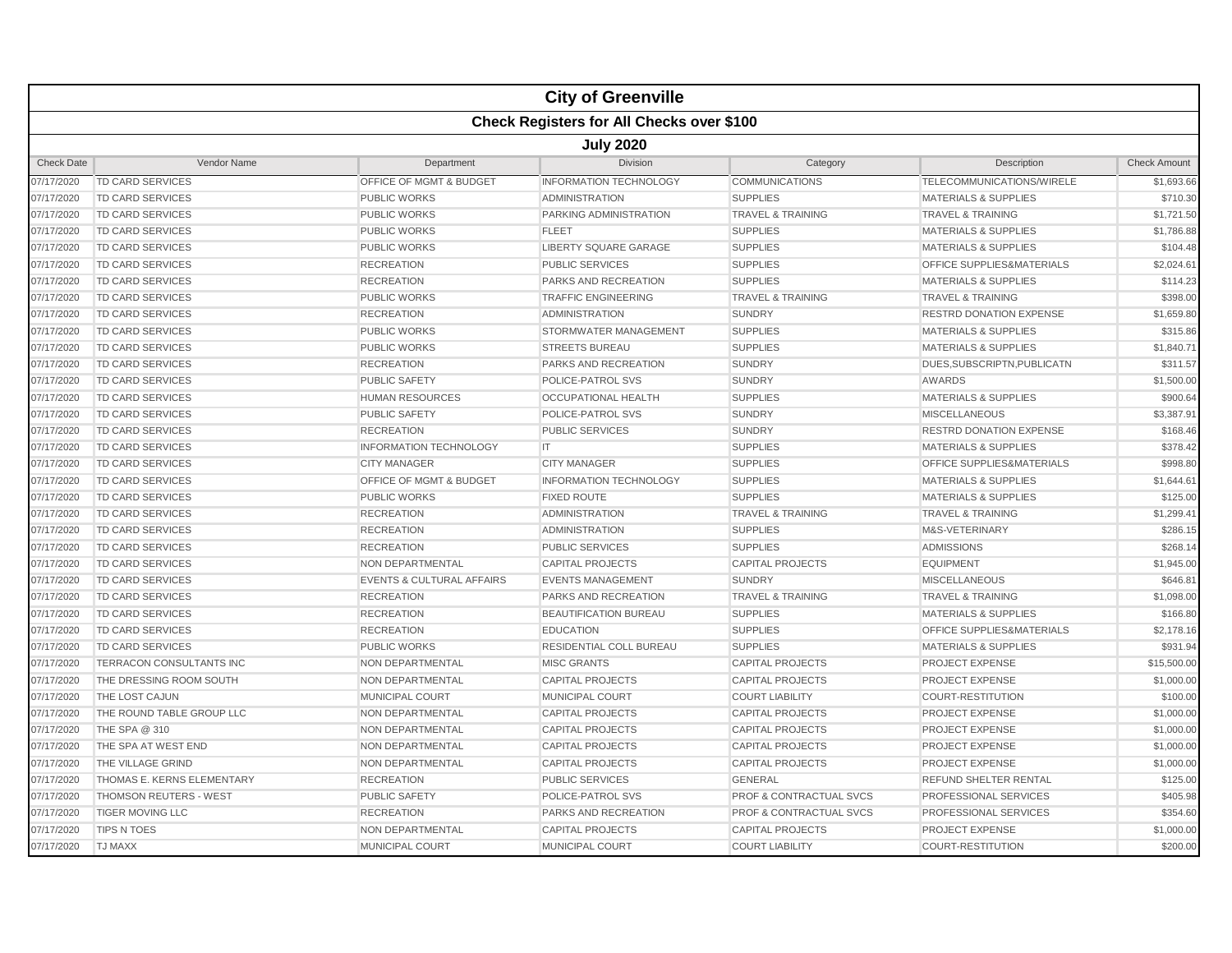|                   |                                    |                         | <b>City of Greenville</b>                        |                                    |                                      |                     |  |  |  |
|-------------------|------------------------------------|-------------------------|--------------------------------------------------|------------------------------------|--------------------------------------|---------------------|--|--|--|
|                   |                                    |                         | <b>Check Registers for All Checks over \$100</b> |                                    |                                      |                     |  |  |  |
|                   | <b>July 2020</b>                   |                         |                                                  |                                    |                                      |                     |  |  |  |
| <b>Check Date</b> | Vendor Name                        | Department              | <b>Division</b>                                  | Category                           | Description                          | <b>Check Amount</b> |  |  |  |
| 07/17/2020        | <b>TOOTSIES CHILDRENS SHOES</b>    | <b>NON DEPARTMENTAL</b> | <b>CAPITAL PROJECTS</b>                          | <b>CAPITAL PROJECTS</b>            | PROJECT EXPENSE                      | \$1,000.00          |  |  |  |
| 07/17/2020        | TOPKING DISPLAY EQUIPMENT INC      | NON DEPARTMENTAL        | <b>CAPITAL PROJECTS</b>                          | <b>CAPITAL PROJECTS</b>            | <b>PROJECT EXPENSE</b>               | \$1,000.00          |  |  |  |
| 07/17/2020        | <b>TRANE</b>                       | <b>PUBLIC WORKS</b>     | <b>BUILDING SERVICE DIVISION</b>                 | <b>PROF &amp; CONTRACTUAL SVCS</b> | <b>SERVICE &amp; MAINT CONTRACTS</b> | \$13,954.41         |  |  |  |
| 07/17/2020        | <b>TRANSAFE INC</b>                | <b>PUBLIC SAFETY</b>    | POLICE-PATROL SVS                                | <b>SUPPLIES</b>                    | <b>MATERIALS &amp; SUPPLIES</b>      | \$3,701.40          |  |  |  |
| 07/17/2020        | TRAVELERS REST FEED & SEED INC     | <b>RECREATION</b>       | ADMINISTRATION                                   | <b>SUPPLIES</b>                    | M&S-FOOD                             | \$2,457.08          |  |  |  |
| 07/17/2020        | <b>TRUCKPRO LLC</b>                | <b>TRANSIT</b>          | <b>VEHICLE MAINTENANCE</b>                       | <b>VEHICLE MAINTENANCE</b>         | <b>SMALL PARTS</b>                   | \$278.10            |  |  |  |
| 07/17/2020        | <b>TRUCOLOR</b>                    | <b>TRANSIT</b>          | <b>FIXED ROUTE</b>                               | <b>PRINTING</b>                    | <b>PRINTING &amp; BINDING</b>        | \$141.33            |  |  |  |
| 07/17/2020        | TURNER PADGET GRAHAM & LANEY P A   | <b>CITY ATTORNEY</b>    | <b>CITY ATTORNEY</b>                             | <b>PROF &amp; CONTRACTUAL SVCS</b> | PROFESSIONAL SERVICES                | \$1,636.80          |  |  |  |
| 07/17/2020        | <b>UNIFIRST</b>                    | <b>TRANSIT</b>          | <b>VEHICLE MAINTENANCE</b>                       | <b>SUPPLIES</b>                    | <b>CLOTHING &amp; UNIFORMS</b>       | \$126.91            |  |  |  |
| 07/17/2020        | UNITED CHEMICAL & SUPPLY CO INC    | <b>RECREATION</b>       | <b>TOURISM DISTRICT</b>                          | <b>SUPPLIES</b>                    | <b>MATERIALS &amp; SUPPLIES</b>      | \$624.98            |  |  |  |
| 07/17/2020        | UNITED ELECTRICAL DISTRIBUTORS INC | <b>PUBLIC WORKS</b>     | <b>BUILDING SERVICE DIVISION</b>                 | <b>SUPPLIES</b>                    | <b>MATERIALS &amp; SUPPLIES</b>      | \$4,024.56          |  |  |  |
| 07/17/2020        | UNITED HOUSING CONNECTIONS         | C.D. DIVISION           | <b>CDBG PROJECTS</b>                             | <b>CD PROJECTS</b>                 | PUBLIC INFORMATION                   | \$4,400.00          |  |  |  |
| 07/17/2020        | UNITED STATES TREASURY             | <b>HUMAN RESOURCES</b>  | <b>HEALTH CARE</b>                               | <b>HEALTH</b>                      | <b>BCBS HEALTH ADMIN FEES</b>        | \$5,521.96          |  |  |  |
| 07/17/2020        | UPPER SAVANNAH CARE SERVICES       | C.D. DIVISION           | <b>HOPWA</b>                                     | <b>CD PROJECTS</b>                 | ADMIN - UPPER SAVANN CARE            | \$967.44            |  |  |  |
| 07/17/2020        | UPPER SAVANNAH CARE SERVICES       | C.D. DIVISION           | <b>HOPWA</b>                                     | <b>CD PROJECTS</b>                 | SUPPORTIVE SVC-UPPER SAVA            | \$3,341.84          |  |  |  |
| 07/17/2020        | UPPER SAVANNAH CARE SERVICES       | C.D. DIVISION           | <b>HOPWA</b>                                     | <b>CD PROJECTS</b>                 | TENANT RENT ASSIST-SAVANN            | \$577.16            |  |  |  |
| 07/17/2020        | UPPER SAVANNAH CARE SERVICES       | C.D. DIVISION           | <b>HOPWA</b>                                     | <b>CD PROJECTS</b>                 | S-T RENT, MORT, UTIL UP SAV          | \$858.78            |  |  |  |
| 07/17/2020        | URBAN WREN WINERY LLC              | NON DEPARTMENTAL        | <b>CAPITAL PROJECTS</b>                          | <b>CAPITAL PROJECTS</b>            | PROJECT EXPENSE                      | \$1,000.00          |  |  |  |
| 07/17/2020        | <b>VERIZON WIRELESS</b>            | <b>PUBLIC WORKS</b>     | STORMWATER MANAGEMENT                            | <b>COMMUNICATIONS</b>              | <b>TELEPHONE</b>                     | \$225.20            |  |  |  |
| 07/17/2020        | <b>VERIZON WIRELESS</b>            | <b>PUBLIC SAFETY</b>    | POLICE-PATROL SVS                                | <b>COMMUNICATIONS</b>              | <b>OTHER</b>                         | \$114.03            |  |  |  |
| 07/17/2020        | <b>VERIZON WIRELESS</b>            | <b>FIRE</b>             | <b>FIRE</b>                                      | <b>COMMUNICATIONS</b>              | <b>OTHER</b>                         | \$2,251.56          |  |  |  |
| 07/17/2020        | <b>VINCENT RAY BUTLER</b>          | <b>MUNICIPAL COURT</b>  | MUNICIPAL COURT                                  | <b>COURT LIABILITY</b>             | <b>COURT-RESTITUTION</b>             | \$200.00            |  |  |  |
| 07/17/2020        | <b>VITAC CORPORATION</b>           | COUNCIL                 | <b>CITY COUNCIL</b>                              | <b>SUNDRY</b>                      | <b>MISCELLANEOUS</b>                 | \$1,085.00          |  |  |  |
| 07/17/2020        | <b>VORTEX SERVICES LLC</b>         | NON DEPARTMENTAL        | <b>CAPITAL PROJECTS</b>                          | <b>CAPITAL PROJECTS</b>            | <b>CONSTRUCTION</b>                  | \$507,233.02        |  |  |  |
| 07/17/2020        | W W WILLIAMS                       | <b>PUBLIC WORKS</b>     | <b>VEHICLE MAINTENANCE</b>                       | <b>VEHICLE MAINTENANCE</b>         | <b>OUTSIDE REPAIRS</b>               | \$835.00            |  |  |  |
| 07/17/2020        | <b>WELLS FARGO &amp; CO</b>        | <b>RECREATION</b>       | <b>TOURISM DISTRICT</b>                          | <b>PROF &amp; CONTRACTUAL SVCS</b> | <b>SERVICE &amp; MAINT CONTRACTS</b> | \$100.00            |  |  |  |
| 07/17/2020        | <b>WHITNEY JONES</b>               | <b>MUNICIPAL COURT</b>  | MUNICIPAL COURT                                  | <b>COURT LIABILITY</b>             | <b>COURT-RESTITUTION</b>             | \$464.00            |  |  |  |
| 07/17/2020        | <b>WILLIAMS FIRE APPARATUS</b>     | <b>FIRE</b>             | <b>FIRE SUPPRESSION</b>                          | <b>VEHICLE MAINTENANCE</b>         | <b>PARTS</b>                         | \$2,284.16          |  |  |  |
| 07/17/2020        | <b>WOOLPERT INC</b>                | NON DEPARTMENTAL        | <b>CAPITAL PROJECTS</b>                          | <b>CAPITAL PROJECTS</b>            | <b>CONSTRUCTION</b>                  | \$2,240.00          |  |  |  |
| 07/17/2020        | <b>WOOLPERT INC</b>                | <b>PUBLIC WORKS</b>     | STORMWATER MANAGEMENT                            | <b>PROF &amp; CONTRACTUAL SVCS</b> | PROFESSIONAL SERVICES                | \$2,043.75          |  |  |  |
| 07/17/2020        | <b>WP LAW INC</b>                  | <b>RECREATION</b>       | <b>TOURISM DISTRICT</b>                          | <b>REPAIR &amp; MAINT SVCS</b>     | <b>REPAIRS &amp; MAINTENANCE</b>     | \$4,998.31          |  |  |  |
| 07/17/2020        | <b>WP LAW INC</b>                  | <b>PUBLIC WORKS</b>     | <b>BEAUTIFICATION BUREAU</b>                     | <b>REPAIR &amp; MAINT SVCS</b>     | <b>REPAIRS &amp; MAINTENANCE</b>     | \$356.01            |  |  |  |
| 07/17/2020        | <b>WP LAW INC</b>                  | <b>RECREATION</b>       | <b>PARKS MAINTENANCE</b>                         | <b>REPAIR &amp; MAINT SVCS</b>     | <b>FOUNTAIN REPAIR</b>               | \$1,137.64          |  |  |  |
| 07/17/2020        | <b>WP LAW INC</b>                  | <b>RECREATION</b>       | <b>TOURISM DISTRICT</b>                          | <b>REPAIR &amp; MAINT SVCS</b>     | <b>FOUNTAIN REPAIR</b>               | \$286.58            |  |  |  |
| 07/17/2020        | YISENIA JIMENEZ                    | MUNICIPAL COURT         | MUNICIPAL COURT                                  | <b>COURT LIABILITY</b>             | COURT-REFUNDS                        | \$415.00            |  |  |  |
| 07/17/2020        | <b>ZERO WASTE USA INC</b>          | <b>RECREATION</b>       | <b>TOURISM DISTRICT</b>                          | <b>SUPPLIES</b>                    | <b>MATERIALS &amp; SUPPLIES</b>      | \$314.65            |  |  |  |
| 07/24/2020        | 1ST TIMOTHY 4:4 LLC                | <b>PUBLIC WORKS</b>     | PARKING ADMINISTRATION                           | PROF & CONTRACTUAL SVCS            | <b>RENTAL EXPENSE</b>                | \$240.00            |  |  |  |
| 07/24/2020        | ACCESS FAMILY SERVICES INC         | OFFICE OF MGMT & BUDGET | <b>REVENUE</b>                                   | <b>BUSINESS LICENSE(HOLDING)</b>   | <b>BUSINESS LICENSE REFUND</b>       | \$340.30            |  |  |  |
| 07/24/2020        | ADVANCED SECURITY CONNECTIONS LLC  | NON DEPARTMENTAL        | <b>CAPITAL PROJECTS</b>                          | <b>CAPITAL PROJECTS</b>            | <b>EQUIPMENT</b>                     | \$4,200.00          |  |  |  |
| 07/24/2020        | ALFRED WILLIAMS & COMPANY          | NON DEPARTMENTAL        | <b>CAPITAL PROJECTS</b>                          | <b>CAPITAL PROJECTS</b>            | <b>EQUIPMENT</b>                     | \$517.29            |  |  |  |
| 07/24/2020        | ALL TRAFFIC SOLUTIONS INC          | <b>PUBLIC WORKS</b>     | <b>STORM DRAINS BUREAU</b>                       | <b>MACHINERY AND EQUIPMENT</b>     | <b>MACHINERY AND EQUIPMENT</b>       | \$6.752.20          |  |  |  |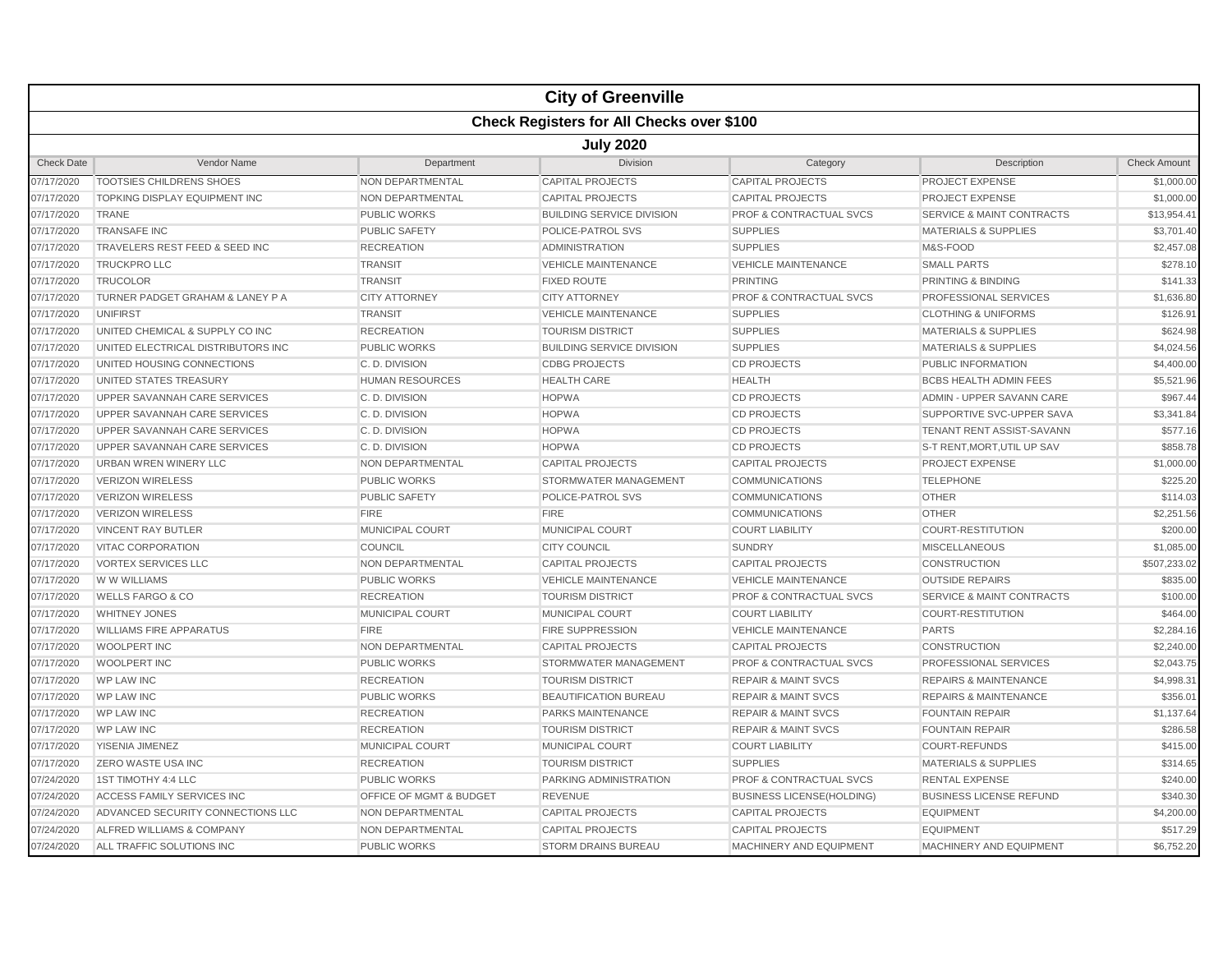|                   |                                                  |                                    | <b>City of Greenville</b>        |                                    |                                      |                     |  |  |  |  |
|-------------------|--------------------------------------------------|------------------------------------|----------------------------------|------------------------------------|--------------------------------------|---------------------|--|--|--|--|
|                   | <b>Check Registers for All Checks over \$100</b> |                                    |                                  |                                    |                                      |                     |  |  |  |  |
|                   | <b>July 2020</b>                                 |                                    |                                  |                                    |                                      |                     |  |  |  |  |
| <b>Check Date</b> | Vendor Name                                      | Department                         | <b>Division</b>                  | Category                           | Description                          | <b>Check Amount</b> |  |  |  |  |
| 07/24/2020        | AMERICAN COMPRESSOR - ENGINEERING                | <b>PUBLIC WORKS</b>                | MAULDIN/SIMPSONVILLE ROUT        | <b>VEHICLE MAINTENANCE</b>         | <b>PARTS</b>                         | \$1,695.76          |  |  |  |  |
| 07/24/2020        | <b>APCO PLASTICS</b>                             | <b>PUBLIC WORKS</b>                | <b>BUILDING SERVICE DIVISION</b> | <b>REPAIR &amp; MAINT SVCS</b>     | <b>REPAIRS &amp; MAINTENANCE</b>     | \$3,301.90          |  |  |  |  |
| 07/24/2020        | ASSA ABLOY ENTRANCE SYSTEMS GREENVI              | <b>PUBLIC WORKS</b>                | <b>BUILDING SERVICE DIVISION</b> | <b>REPAIR &amp; MAINT SVCS</b>     | <b>REPAIRS &amp; MAINTENANCE</b>     | \$180.00            |  |  |  |  |
| 07/24/2020        | AT & T MOBILITY                                  | <b>INFORMATION TECHNOLOGY</b>      | <b>IT</b>                        | <b>COMMUNICATIONS</b>              | TELECOMMUNICATIONS/WIRELE            | \$427.98            |  |  |  |  |
| 07/24/2020        | AUGUSTA GRILL INC                                | OFFICE OF MGMT & BUDGET            | <b>REVENUE</b>                   | <b>BUSINESS LIC &amp; PERMITS</b>  | <b>BUS LIC-HOTELS/AMUSEMENTS</b>     | \$2,540.19          |  |  |  |  |
| 07/24/2020        | <b>AUTOMATIC TACO</b>                            | OFFICE OF MGMT & BUDGET            | <b>REVENUE</b>                   | <b>BUSINESS LIC &amp; PERMITS</b>  | <b>BUS LIC-HOTELS/AMUSEMENTS</b>     | \$770.04            |  |  |  |  |
| 07/24/2020        | BEASLEY FUNERAL HOME INC                         | <b>OFFICE OF MGMT &amp; BUDGET</b> | <b>REVENUE</b>                   | <b>BUSINESS LICENSE(HOLDING)</b>   | <b>BUSINESS LICENSE REFUND</b>       | \$940.64            |  |  |  |  |
| 07/24/2020        | <b>BEST BEST &amp; KRIEGER LLP</b>               | <b>CITY ATTORNEY</b>               | <b>CITY ATTORNEY</b>             | PROF & CONTRACTUAL SVCS            | PROFESSIONAL SERVICES                | \$20,572.00         |  |  |  |  |
| 07/24/2020        | BLUE EAGLE RENTALS INC                           | <b>PUBLIC WORKS</b>                | <b>STORM DRAINS BUREAU</b>       | PROF & CONTRACTUAL SVCS            | <b>EQUIPMENT RENTAL</b>              | \$250.76            |  |  |  |  |
| 07/24/2020        | <b>BRAVO1 PROTECTION</b>                         | <b>PUBLIC WORKS</b>                | PARKING ADMINISTRATION           | <b>PROF &amp; CONTRACTUAL SVCS</b> | <b>SERVICE &amp; MAINT CONTRACTS</b> | \$3,528.00          |  |  |  |  |
| 07/24/2020        | <b>BRIAN TOTHEROW</b>                            | OFFICE OF MGMT & BUDGET            | <b>ACCOUNTING</b>                | PR-WH                              | <b>GARNISHMENTS</b>                  | \$154.61            |  |  |  |  |
| 07/24/2020        | C.A. CARTER INC                                  | <b>PUBLIC WORKS</b>                | <b>STORM DRAINS BUREAU</b>       | <b>SUPPLIES</b>                    | <b>MATERIALS &amp; SUPPLIES</b>      | \$120.66            |  |  |  |  |
| 07/24/2020        | C.A. CARTER INC                                  | <b>PUBLIC WORKS</b>                | <b>STREETS BUREAU</b>            | <b>SUPPLIES</b>                    | <b>MATERIALS &amp; SUPPLIES</b>      | \$120.67            |  |  |  |  |
| 07/24/2020        | <b>C.A. CARTER INC</b>                           | <b>PUBLIC WORKS</b>                | <b>STORM DRAINS BUREAU</b>       | <b>SUPPLIES</b>                    | <b>CONSTRUCTION &amp; REPAIR</b>     | \$215.36            |  |  |  |  |
| 07/24/2020        | <b>C.A. CARTER INC</b>                           | <b>PUBLIC WORKS</b>                | <b>SEWERS BUREAU</b>             | <b>SUPPLIES</b>                    | <b>MATERIALS &amp; SUPPLIES</b>      | \$120.67            |  |  |  |  |
| 07/24/2020        | CAP CAMPERDOWN LLC                               | NON DEPARTMENTAL                   | <b>CAPITAL PROJECTS</b>          | <b>CAPITAL PROJECTS</b>            | <b>CONSTRUCTION</b>                  | \$73,298.00         |  |  |  |  |
| 07/24/2020        | CAROLINA CRAFTED CONSTRUCTION                    | <b>OFFICE OF MGMT &amp; BUDGET</b> | <b>REVENUE</b>                   | LIAB-REWA                          | <b>REWA</b>                          | \$2,500.00          |  |  |  |  |
| 07/24/2020        | CAROLINA FLOORING SPECIALISTS INC                | <b>PUBLIC WORKS</b>                | <b>FLEET</b>                     | <b>REPAIR &amp; MAINT SVCS</b>     | <b>REPAIRS &amp; MAINTENANCE</b>     | \$23,942.00         |  |  |  |  |
| 07/24/2020        | CAROLINA TIME & PARKING GROUP                    | <b>PUBLIC WORKS</b>                | <b>ONE GARAGE</b>                | <b>REPAIR &amp; MAINT SVCS</b>     | <b>REPAIRS &amp; MAINTENANCE</b>     | \$247.50            |  |  |  |  |
| 07/24/2020        | CAROLINA TIME & PARKING GROUP                    | <b>PUBLIC WORKS</b>                | PARKING ADMINISTRATION           | <b>PROF &amp; CONTRACTUAL SVCS</b> | <b>PROFESSIONAL SERVICES</b>         | \$13,550.00         |  |  |  |  |
| 07/24/2020        | CAROLINA TIME & PARKING GROUP                    | <b>PUBLIC WORKS</b>                | RIVERPLACE GARAGE                | <b>REPAIR &amp; MAINT SVCS</b>     | <b>REPAIRS &amp; MAINTENANCE</b>     | \$180.00            |  |  |  |  |
| 07/24/2020        | CDW/G                                            | <b>INFORMATION TECHNOLOGY</b>      | <b>IT</b>                        | <b>SUPPLIES</b>                    | <b>MATERIALS &amp; SUPPLIES</b>      | \$817.61            |  |  |  |  |
| 07/24/2020        | CDW/G                                            | OFFICE OF MGMT & BUDGET            | <b>REVENUE</b>                   | <b>SUPPLIES</b>                    | OFFICE SUPPLIES&MATERIALS            | \$127.02            |  |  |  |  |
| 07/24/2020        | CHEM-AQUA INC                                    | <b>PUBLIC WORKS</b>                | <b>BUILDING SERVICE DIVISION</b> | PROF & CONTRACTUAL SVCS            | <b>SERVICE &amp; MAINT CONTRACTS</b> | \$473.82            |  |  |  |  |
| 07/24/2020        | <b>CHRISTINE DEAR</b>                            | <b>RECREATION</b>                  | <b>ADMINISTRATION</b>            | <b>SUPPLIES</b>                    | <b>CLOTHING &amp; UNIFORMS</b>       | \$138.86            |  |  |  |  |
| 07/24/2020        | CINTAS FIRE PROTECTION 636525                    | <b>PUBLIC WORKS</b>                | <b>RIVER STREET GARAGE</b>       | <b>PROF &amp; CONTRACTUAL SVCS</b> | <b>SERVICE &amp; MAINT CONTRACTS</b> | \$1,137.50          |  |  |  |  |
| 07/24/2020        | CITY ARBORIST LLC, THE                           | <b>RECREATION</b>                  | TREE MAINTENANCE BUREAU          | <b>PROF &amp; CONTRACTUAL SVCS</b> | PROFESSIONAL SERVICES                | \$25,300.00         |  |  |  |  |
| 07/24/2020        | <b>CITY GLASS LLC</b>                            | <b>OFFICE OF MGMT &amp; BUDGET</b> | <b>REVENUE</b>                   | <b>BUSINESS LICENSE(HOLDING)</b>   | <b>BUSINESS LICENSE REFUND</b>       | \$210.00            |  |  |  |  |
| 07/24/2020        | CONCRETE SUPPLY COMPANY LLC                      | <b>PUBLIC WORKS</b>                | <b>STREETS BUREAU</b>            | <b>SUPPLIES</b>                    | <b>MATERIALS &amp; SUPPLIES</b>      | \$5,803.26          |  |  |  |  |
| 07/24/2020        | <b>CROMER'S P-NUTS LLC</b>                       | <b>RECREATION</b>                  | <b>PUBLIC SERVICES</b>           | <b>SUPPLIES</b>                    | <b>SALE CONCESSIONS</b>              | \$713.26            |  |  |  |  |
| 07/24/2020        | <b>DAVE DERRICK</b>                              | <b>PUBLIC WORKS</b>                | <b>SEWERS BUREAU</b>             | <b>SUPPLIES</b>                    | <b>MATERIALS &amp; SUPPLIES</b>      | \$125.26            |  |  |  |  |
| 07/24/2020        | <b>DAVID GARRISON</b>                            | <b>PUBLIC SAFETY</b>               | POLICE-PATROL SVS                | <b>SUPPLIES</b>                    | <b>CLOTHING &amp; UNIFORMS</b>       | \$172.41            |  |  |  |  |
| 07/24/2020        | <b>DELL MARKETING LP</b>                         | <b>INFORMATION TECHNOLOGY</b>      | <b>IT</b>                        | <b>MIS PROJECTS</b>                | PCS/UPGRADES                         | \$2,017.95          |  |  |  |  |
| 07/24/2020        | <b>DELL MARKETING LP</b>                         | OFFICE OF MGMT & BUDGET            | <b>INFORMATION TECHNOLOGY</b>    | <b>MIS PROJECTS</b>                | PCS/UPGRADES                         | \$187.68            |  |  |  |  |
| 07/24/2020        | <b>DESIGNLAB INC</b>                             | <b>PUBLIC SAFETY</b>               | POLICE-PATROL SVS                | <b>SUPPLIES</b>                    | <b>CLOTHING &amp; UNIFORMS</b>       | \$1,026.89          |  |  |  |  |
| 07/24/2020        | <b>DISYS SOLUTIONS INC</b>                       | <b>INFORMATION TECHNOLOGY</b>      | $\mathsf{I}\mathsf{T}$           | PROF & CONTRACTUAL SVCS            | SERVICE & MAINT CONTRACTS            | \$28,084.44         |  |  |  |  |
| 07/24/2020        | <b>DISYS SOLUTIONS INC</b>                       | NON DEPARTMENTAL                   | <b>CAPITAL PROJECTS</b>          | <b>CAPITAL PROJECTS</b>            | <b>EQUIPMENT</b>                     | \$1,904.82          |  |  |  |  |
| 07/24/2020        | <b>DISYS SOLUTIONS INC</b>                       | <b>RECREATION</b>                  | <b>PARKS MAINTENANCE</b>         | <b>PROF &amp; CONTRACTUAL SVCS</b> | <b>PROFESSIONAL SERVICES</b>         | \$1,623.07          |  |  |  |  |
| 07/24/2020        | DIVERSE COMPUTING INC                            | <b>PUBLIC SAFETY</b>               | POLICE-PATROL SVS                | <b>PROF &amp; CONTRACTUAL SVCS</b> | PROFESSIONAL SERVICES                | \$7,000.00          |  |  |  |  |
| 07/24/2020        | <b>DOGAN INTERNATIONAL LLC</b>                   | <b>OFFICE OF MGMT &amp; BUDGET</b> | <b>REVENUE</b>                   | <b>BUSINESS LIC &amp; PERMITS</b>  | <b>BUSINESS LIC-SERVICE</b>          | \$2,017.86          |  |  |  |  |
| 07/24/2020        | <b>DUKE ENERGY</b>                               | <b>PUBLIC WORKS</b>                | <b>TRAFFIC ENGINEERING</b>       | <b>UTILITIES</b>                   | <b>ELECTRICITY</b>                   | \$1,470.08          |  |  |  |  |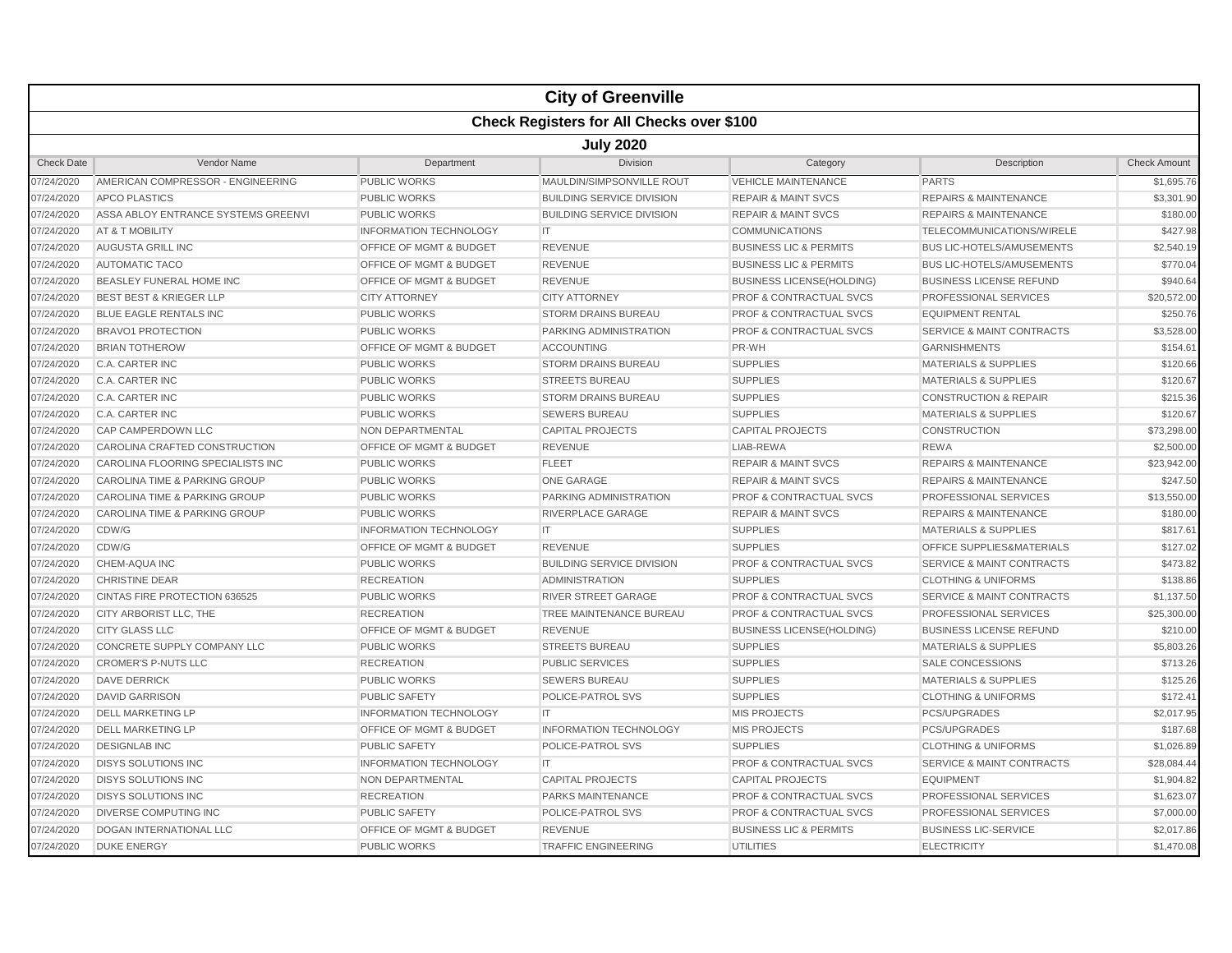|                   |                                                  |                                    | <b>City of Greenville</b>        |                                    |                                      |                     |  |  |  |
|-------------------|--------------------------------------------------|------------------------------------|----------------------------------|------------------------------------|--------------------------------------|---------------------|--|--|--|
|                   | <b>Check Registers for All Checks over \$100</b> |                                    |                                  |                                    |                                      |                     |  |  |  |
|                   | <b>July 2020</b>                                 |                                    |                                  |                                    |                                      |                     |  |  |  |
| <b>Check Date</b> | Vendor Name                                      | Department                         | <b>Division</b>                  | Category                           | Description                          | <b>Check Amount</b> |  |  |  |
| 07/24/2020        | <b>DUKE ENERGY</b>                               | <b>RECREATION</b>                  | PARKS MAINTENANCE                | <b>UTILITIES</b>                   | <b>ELECTRICITY</b>                   | \$1,055.33          |  |  |  |
| 07/24/2020        | <b>DUKE ENERGY</b>                               | <b>PUBLIC WORKS</b>                | <b>BUILDING SERVICE DIVISION</b> | <b>UTILITIES</b>                   | <b>ELECTRICITY</b>                   | \$572.92            |  |  |  |
| 07/24/2020        | <b>DUKE ENERGY</b>                               | <b>RECREATION</b>                  | <b>COMMUNITY CENTERS</b>         | UTILITIES                          | <b>ELECTRICITY</b>                   | \$629.03            |  |  |  |
| 07/24/2020        | <b>DUKE ENERGY</b>                               | C.D. DIVISION                      | <b>CDBG PROJECTS</b>             | <b>CD PROJECTS</b>                 | PUBLIC SERVICES (GENERAL)            | \$366.74            |  |  |  |
| 07/24/2020        | <b>DUKE ENERGY</b>                               | <b>FIRE</b>                        | <b>FIRE SERVICES</b>             | <b>UTILITIES</b>                   | <b>ELECTRICITY</b>                   | \$1,152.12          |  |  |  |
| 07/24/2020        | <b>DUKE'S ROOT CONTROL INC</b>                   | <b>PUBLIC WORKS</b>                | <b>SEWERS BUREAU</b>             | <b>REPAIR &amp; MAINT SVCS</b>     | <b>REPAIRS &amp; MAINTENANCE</b>     | \$19,559.66         |  |  |  |
| 07/24/2020        | <b>DYNASTY DETAILING LLC</b>                     | <b>OFFICE OF MGMT &amp; BUDGET</b> | <b>REVENUE</b>                   | <b>BUSINESS LICENSE(HOLDING)</b>   | <b>BUSINESS LICENSE REFUND</b>       | \$130.02            |  |  |  |
| 07/24/2020        | <b>ELECTRO PAINTERS</b>                          | <b>PUBLIC WORKS</b>                | <b>CBD TIF CREW</b>              | <b>SUPPLIES</b>                    | <b>MATERIALS &amp; SUPPLIES</b>      | \$3,872.00          |  |  |  |
| 07/24/2020        | <b>EMERGENCYMD LLC</b>                           | <b>HUMAN RESOURCES</b>             | <b>OCCUPATIONAL HEALTH</b>       | <b>PROF &amp; CONTRACTUAL SVCS</b> | PROFESSIONAL SERVICES                | \$5,040.76          |  |  |  |
| 07/24/2020        | <b>EMPLOYMENT SCREENING RESOURCES</b>            | <b>HUMAN RESOURCES</b>             | <b>HUMAN RESOURCES</b>           | <b>PROF &amp; CONTRACTUAL SVCS</b> | PROFESSIONAL SERVICES                | \$195.50            |  |  |  |
| 07/24/2020        | FAIRFOREST OF GREENVILLE LLC                     | <b>PUBLIC SAFETY</b>               | POLICE-PATROL SVS                | <b>PROF &amp; CONTRACTUAL SVCS</b> | RENTAL OF REAL PROPERTY              | \$3,600.00          |  |  |  |
| 07/24/2020        | <b>FAIRVIEW CUSTOM HOMES</b>                     | <b>OFFICE OF MGMT &amp; BUDGET</b> | <b>REVENUE</b>                   | <b>BUSINESS LIC &amp; PERMITS</b>  | <b>BUSINESS LIC-CONTRACTOR</b>       | \$6,300.00          |  |  |  |
| 07/24/2020        | <b>FAIRVIEW CUSTOM HOMES</b>                     | PLANNING & DEV SERVICES            | <b>BUILDING CODES</b>            | <b>PERMITS</b>                     | <b>REFUND BUILDING PERMITS</b>       | \$7,510.00          |  |  |  |
| 07/24/2020        | <b>FERGUSON ENTERPRISES INC</b>                  | <b>PUBLIC WORKS</b>                | <b>BUILDING SERVICE DIVISION</b> | <b>SUPPLIES</b>                    | <b>MATERIALS &amp; SUPPLIES</b>      | \$104.28            |  |  |  |
| 07/24/2020        | <b>FGP INTERNATIONAL</b>                         | OFFICE OF MGMT & BUDGET            | <b>ACCOUNTING</b>                | PROF & CONTRACTUAL SVCS            | TEMP PERSONNEL SVCS                  | \$1,343.12          |  |  |  |
| 07/24/2020        | <b>FIRST SUN EAP</b>                             | <b>HUMAN RESOURCES</b>             | <b>OCCUPATIONAL HEALTH</b>       | <b>PROF &amp; CONTRACTUAL SVCS</b> | PROFESSIONAL SERVICES                | \$1,554.00          |  |  |  |
| 07/24/2020        | <b>GAVEL &amp; DORN ENGINEERING PLLC</b>         | <b>PUBLIC WORKS</b>                | <b>SEWERS BUREAU</b>             | <b>PROF &amp; CONTRACTUAL SVCS</b> | <b>PROFESSIONAL SERVICES</b>         | \$2,260.50          |  |  |  |
| 07/24/2020        | GRAINGER 803858935                               | <b>PUBLIC WORKS</b>                | <b>BUILDING SERVICE DIVISION</b> | <b>SUPPLIES</b>                    | <b>MATERIALS &amp; SUPPLIES</b>      | \$479.54            |  |  |  |
| 07/24/2020        | <b>GREENVILLE AIRPORT COMMISSION</b>             | NON DEPARTMENTAL                   | <b>ACCOMMODATION TAX</b>         | <b>PROF &amp; CONTRACTUAL SVCS</b> | <b>SPECIAL PROJECTS</b>              | \$2,907.50          |  |  |  |
| 07/24/2020        | <b>GREENVILLE COUNTY</b>                         | OFFICE OF MGMT & BUDGET            | <b>REVENUE</b>                   | <b>HOSPITALITY TAX</b>             | COUNTY HOLD HARMLESS HTAX            | \$112,893.29        |  |  |  |
| 07/24/2020        | <b>GREENVILLE COUNTY</b>                         | <b>PUBLIC SAFETY</b>               | POLICE-PATROL SVS                | <b>PROF &amp; CONTRACTUAL SVCS</b> | PROFESSIONAL SERVICES                | \$5,852.00          |  |  |  |
| 07/24/2020        | <b>GREENVILLE COUNTY</b>                         | <b>MUNICIPAL COURT</b>             | <b>MUNICIPAL COURT</b>           | <b>PROF &amp; CONTRACTUAL SVCS</b> | PROFESSIONAL SERVICES                | \$27,449.40         |  |  |  |
| 07/24/2020        | <b>GREENVILLE COUNTY SOLID WASTE</b>             | <b>PUBLIC WORKS</b>                | <b>GARBAGE DISPOSAL BUREAU</b>   | <b>PROF &amp; CONTRACTUAL SVCS</b> | <b>DISPOSAL CHARGES</b>              | \$19,443.62         |  |  |  |
| 07/24/2020        | <b>GREENVILLE NEWS</b>                           | <b>OFFICE OF MGMT &amp; BUDGET</b> | <b>PURCHASING</b>                | <b>PROF &amp; CONTRACTUAL SVCS</b> | ADVERTISING EXPENSE                  | \$156.75            |  |  |  |
| 07/24/2020        | <b>GREENVILLE NEWS</b>                           | PLANNING & DEV SERVICES            | PLANNING AND ZONING              | <b>PROF &amp; CONTRACTUAL SVCS</b> | ADVERTISING EXPENSE                  | \$130.45            |  |  |  |
| 07/24/2020        | GREENVILLE OFFICE SUPPLY CO INC                  | <b>RECREATION</b>                  | <b>PARKS MAINTENANCE</b>         | <b>SUPPLIES</b>                    | OFFICE SUPPLIES&MATERIALS            | \$280.81            |  |  |  |
| 07/24/2020        | <b>GREENWORKS RECYLING INC</b>                   | <b>RECREATION</b>                  | TREE MAINTENANCE BUREAU          | <b>PROF &amp; CONTRACTUAL SVCS</b> | PROFESSIONAL SERVICES                | \$5,848.78          |  |  |  |
| 07/24/2020        | <b>H2L CONSULTING ENGINEERS</b>                  | <b>NON DEPARTMENTAL</b>            | <b>CAPITAL PROJECTS</b>          | <b>CAPITAL PROJECTS</b>            | PLANNING/DESIGN                      | \$2,600.00          |  |  |  |
| 07/24/2020        | <b>HAYNSWORTH SINKLER BOYD PA</b>                | <b>CITY ATTORNEY</b>               | <b>CITY ATTORNEY</b>             | <b>PROF &amp; CONTRACTUAL SVCS</b> | PROFESSIONAL SERVICES                | \$1,020.00          |  |  |  |
| 07/24/2020        | HENRY SCHEIN INC MEDICAL DIVISION                | <b>HUMAN RESOURCES</b>             | <b>OCCUPATIONAL HEALTH</b>       | <b>SUPPLIES</b>                    | <b>MATERIALS &amp; SUPPLIES</b>      | \$3,922.00          |  |  |  |
| 07/24/2020        | <b>HOGAN CONSTRUCTION GROUP LLC</b>              | <b>OFFICE OF MGMT &amp; BUDGET</b> | <b>REVENUE</b>                   | <b>BUSINESS LICENSE(HOLDING)</b>   | <b>BUSINESS LICENSE REFUND</b>       | \$279.00            |  |  |  |
| 07/24/2020        | HOME DEPOT CREDIT SERVICE 5906                   | NON DEPARTMENTAL                   | <b>CAPITAL PROJECTS</b>          | <b>CAPITAL PROJECTS</b>            | <b>CONSTRUCTION</b>                  | \$192.74            |  |  |  |
| 07/24/2020        | <b>HUGHES AGENCY</b>                             | <b>NON DEPARTMENTAL</b>            | <b>CAPITAL PROJECTS</b>          | <b>CAPITAL PROJECTS</b>            | PLANNING/DESIGN                      | \$20,477.85         |  |  |  |
| 07/24/2020        | <b>INTERNAL REVENUE SERVICE</b>                  | OFFICE OF MGMT & BUDGET            | <b>ACCOUNTING</b>                | PR-WH                              | <b>GARNISHMENTS</b>                  | \$150.00            |  |  |  |
| 07/24/2020        | <b>IVEY COMMUNICATIONS INC</b>                   | <b>RECREATION</b>                  | <b>PARKS AND RECREATION</b>      | <b>PROF &amp; CONTRACTUAL SVCS</b> | PROFESSIONAL SERVICES                | \$2,042.95          |  |  |  |
| 07/24/2020        | <b>IVEY COMMUNICATIONS INC</b>                   | <b>INFORMATION TECHNOLOGY</b>      | IT.                              | <b>REPAIR &amp; MAINT SVCS</b>     | <b>REPAIRS &amp; MAINTENANCE</b>     | \$237.00            |  |  |  |
| 07/24/2020        | <b>IVEY COMMUNICATIONS INC</b>                   | NON DEPARTMENTAL                   | <b>CAPITAL PROJECTS</b>          | <b>CAPITAL PROJECTS</b>            | <b>EQUIPMENT</b>                     | \$14,916.16         |  |  |  |
| 07/24/2020        | <b>IVEY COMMUNICATIONS INC</b>                   | <b>PUBLIC SAFETY</b>               | POLICE-PATROL SVS                | <b>SUNDRY</b>                      | <b>MISCELLANEOUS</b>                 | \$1,353.00          |  |  |  |
| 07/24/2020        | JOHNSON CONTROLS SECURITY SOLUTIONS              | <b>PUBLIC WORKS</b>                | POINSETT GARAGE                  | <b>PROF &amp; CONTRACTUAL SVCS</b> | <b>SERVICE &amp; MAINT CONTRACTS</b> | \$803.55            |  |  |  |
| 07/24/2020        | JOHNSON CONTROLS SECURITY SOLUTIONS              | <b>PUBLIC WORKS</b>                | <b>RIVER STREET GARAGE</b>       | <b>PROF &amp; CONTRACTUAL SVCS</b> | <b>SERVICE &amp; MAINT CONTRACTS</b> | \$828.18            |  |  |  |
| 07/24/2020        | JOHNSON CONTROLS SECURITY SOLUTIONS              | <b>PUBLIC WORKS</b>                | <b>LIBERTY SQUARE GARAGE</b>     | <b>PROF &amp; CONTRACTUAL SVCS</b> | <b>SERVICE &amp; MAINT CONTRACTS</b> | \$882.56            |  |  |  |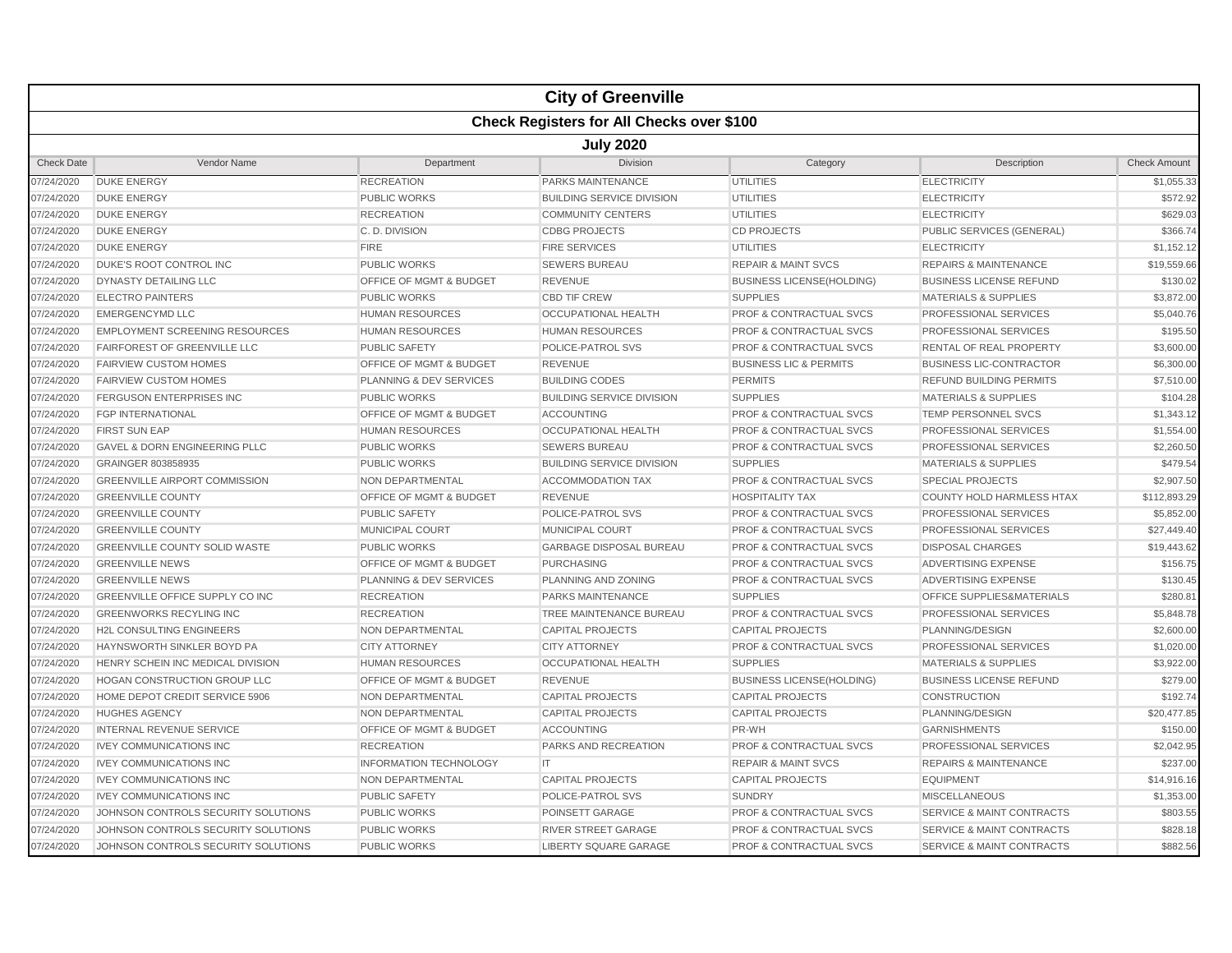|                   |                                                  |                                      | <b>City of Greenville</b>        |                                    |                                      |                     |  |  |  |  |
|-------------------|--------------------------------------------------|--------------------------------------|----------------------------------|------------------------------------|--------------------------------------|---------------------|--|--|--|--|
|                   | <b>Check Registers for All Checks over \$100</b> |                                      |                                  |                                    |                                      |                     |  |  |  |  |
|                   | <b>July 2020</b>                                 |                                      |                                  |                                    |                                      |                     |  |  |  |  |
| <b>Check Date</b> | Vendor Name                                      | Department                           | Division                         | Category                           | Description                          | <b>Check Amount</b> |  |  |  |  |
| 07/24/2020        | JOHNSON CONTROLS SECURITY SOLUTIONS              | <b>PUBLIC WORKS</b>                  | RIVERPLACE GARAGE                | <b>PROF &amp; CONTRACTUAL SVCS</b> | <b>SERVICE &amp; MAINT CONTRACTS</b> | \$840.16            |  |  |  |  |
| 07/24/2020        | JOHNSON CONTROLS SECURITY SOLUTIONS              | <b>PUBLIC WORKS</b>                  | <b>COMMONS GARAGE</b>            | <b>PROF &amp; CONTRACTUAL SVCS</b> | <b>SERVICE &amp; MAINT CONTRACTS</b> | \$764.31            |  |  |  |  |
| 07/24/2020        | JOHNSON CONTROLS SECURITY SOLUTIONS              | <b>PUBLIC WORKS</b>                  | <b>CHURCH STREET GARAGE</b>      | <b>PROF &amp; CONTRACTUAL SVCS</b> | <b>SERVICE &amp; MAINT CONTRACTS</b> | \$734.91            |  |  |  |  |
| 07/24/2020        | JOHNSON CONTROLS SECURITY SOLUTIONS              | <b>PUBLIC WORKS</b>                  | S. SPRING STREET GARAGE          | <b>PROF &amp; CONTRACTUAL SVCS</b> | <b>SERVICE &amp; MAINT CONTRACTS</b> | \$825.75            |  |  |  |  |
| 07/24/2020        | JOHNSON CONTROLS SECURITY SOLUTIONS              | <b>PUBLIC WORKS</b>                  | N LAURENS ST GARAGE              | PROF & CONTRACTUAL SVCS            | <b>SERVICE &amp; MAINT CONTRACTS</b> | \$435.50            |  |  |  |  |
| 07/24/2020        | JOHNSTONE SUPPLY OF GREENVILLE                   | <b>PUBLIC WORKS</b>                  | <b>BUILDING SERVICE DIVISION</b> | <b>SUPPLIES</b>                    | MATERIALS & SUPPLIES                 | \$455.40            |  |  |  |  |
| 07/24/2020        | KENTUCKY CHILD SUPPORT ENFORCEMENT               | OFFICE OF MGMT & BUDGET              | <b>ACCOUNTING</b>                | PR-WH                              | <b>GARNISHMENTS</b>                  | \$177.69            |  |  |  |  |
| 07/24/2020        | <b>KEYPER SYSTEMS</b>                            | <b>PUBLIC WORKS</b>                  | <b>STREETS BUREAU</b>            | <b>PROF &amp; CONTRACTUAL SVCS</b> | <b>SERVICE &amp; MAINT CONTRACTS</b> | \$528.94            |  |  |  |  |
| 07/24/2020        | <b>KEYPER SYSTEMS</b>                            | <b>OFFICE OF MGMT &amp; BUDGET</b>   | <b>INFORMATION TECHNOLOGY</b>    | <b>PROF &amp; CONTRACTUAL SVCS</b> | <b>SERVICE &amp; MAINT CONTRACTS</b> | \$528.94            |  |  |  |  |
| 07/24/2020        | <b>KEYPER SYSTEMS</b>                            | <b>PUBLIC WORKS</b>                  | <b>SEWERS BUREAU</b>             | PROF & CONTRACTUAL SVCS            | MAINTENANCE CONTRACTS                | \$528.94            |  |  |  |  |
| 07/24/2020        | <b>KEYPER SYSTEMS</b>                            | <b>PUBLIC WORKS</b>                  | <b>STORM DRAINS BUREAU</b>       | <b>PROF &amp; CONTRACTUAL SVCS</b> | <b>SERVICE &amp; MAINT CONTRACTS</b> | \$528.94            |  |  |  |  |
| 07/24/2020        | <b>KEYPER SYSTEMS</b>                            | <b>PUBLIC WORKS</b>                  | <b>FLEET</b>                     | <b>PROF &amp; CONTRACTUAL SVCS</b> | <b>SERVICE &amp; MAINT CONTRACTS</b> | \$528.94            |  |  |  |  |
| 07/24/2020        | <b>KEYPER SYSTEMS</b>                            | <b>PUBLIC SAFETY</b>                 | POLICE-PATROL SVS                | <b>SUNDRY</b>                      | <b>MISCELLANEOUS</b>                 | \$1,057.88          |  |  |  |  |
| 07/24/2020        | <b>KEYPER SYSTEMS</b>                            | <b>PUBLIC WORKS</b>                  | <b>RESIDENTIAL COLL BUREAU</b>   | <b>PROF &amp; CONTRACTUAL SVCS</b> | MAINTENANCE CONTRACTS                | \$528.94            |  |  |  |  |
| 07/24/2020        | <b>KONE INC</b>                                  | <b>PUBLIC WORKS</b>                  | <b>ONE GARAGE</b>                | <b>PROF &amp; CONTRACTUAL SVCS</b> | <b>SERVICE &amp; MAINT CONTRACTS</b> | \$2,781.31          |  |  |  |  |
| 07/24/2020        | <b>KUDZU STAFFING</b>                            | <b>HUMAN RESOURCES</b>               | <b>OCCUPATIONAL HEALTH</b>       | <b>PROF &amp; CONTRACTUAL SVCS</b> | <b>TEMP PERSONNEL SVCS</b>           | \$601.86            |  |  |  |  |
| 07/24/2020        | LEVEL 3 COMMUNICATIONS LLC                       | <b>INFORMATION TECHNOLOGY</b>        | <b>IT</b>                        | <b>COMMUNICATIONS</b>              | TELECOMMUNICATIONS/WIRELE            | \$1,181.11          |  |  |  |  |
| 07/24/2020        | MACK PEST SOLUTIONS INC                          | <b>PUBLIC WORKS</b>                  | <b>BUILDING SERVICE DIVISION</b> | <b>PROF &amp; CONTRACTUAL SVCS</b> | <b>SERVICE &amp; MAINT CONTRACTS</b> | \$307.00            |  |  |  |  |
| 07/24/2020        | <b>MARATHON STAFFING INC</b>                     | <b>EVENTS &amp; CULTURAL AFFAIRS</b> | <b>EVENTS MANAGEMENT</b>         | <b>PROF &amp; CONTRACTUAL SVCS</b> | <b>TEMP PERSONNEL SVCS</b>           | \$669.51            |  |  |  |  |
| 07/24/2020        | <b>MARATHON STAFFING INC</b>                     | <b>PUBLIC SAFETY</b>                 | POLICE-DISPATCH BUREAU           | <b>PROF &amp; CONTRACTUAL SVCS</b> | <b>TEMP PERSONNEL SVCS</b>           | \$5,382.62          |  |  |  |  |
| 07/24/2020        | <b>MELANIE DUTTLINGER</b>                        | <b>RECREATION</b>                    | <b>PUBLIC SERVICES</b>           | <b>RECREATION FEES</b>             | <b>REFUND - FALLS PARK RENTALS</b>   | \$675.00            |  |  |  |  |
| 07/24/2020        | MIKE'S BODY SHOP & TOWING INC                    | <b>PUBLIC WORKS</b>                  | MAULDIN/SIMPSONVILLE ROUT        | <b>VEHICLE MAINTENANCE</b>         | <b>OUTSIDE REPAIRS</b>               | \$550.00            |  |  |  |  |
| 07/24/2020        | MITCHELL CONTRACT INTERIORS                      | NON DEPARTMENTAL                     | <b>CAPITAL PROJECTS</b>          | <b>CAPITAL PROJECTS</b>            | <b>EQUIPMENT</b>                     | \$24,580.00         |  |  |  |  |
| 07/24/2020        | <b>MKSK</b>                                      | NON DEPARTMENTAL                     | <b>CAPITAL PROJECTS</b>          | <b>CAPITAL PROJECTS</b>            | PLANNING/DESIGN                      | \$77,230.95         |  |  |  |  |
| 07/24/2020        | MOBILE COMMUNICATIONS AMERICA INC                | <b>PUBLIC WORKS</b>                  | PARKING ADMINISTRATION           | <b>PROF &amp; CONTRACTUAL SVCS</b> | <b>SERVICE &amp; MAINT CONTRACTS</b> | \$114.48            |  |  |  |  |
| 07/24/2020        | MORRIS BUSINESS SOLUTIONS                        | <b>INFORMATION TECHNOLOGY</b>        | $\mathsf{I}\mathsf{T}$           | <b>PROF &amp; CONTRACTUAL SVCS</b> | <b>EQUIPMENT RENTAL</b>              | \$4,403.39          |  |  |  |  |
| 07/24/2020        | MOTOROLA SOLUTIONS INC                           | <b>PUBLIC SAFETY</b>                 | POLICE-DISPATCH BUREAU           | <b>REPAIR &amp; MAINT SVCS</b>     | RADIO MAINTENANCE                    | \$15,628.94         |  |  |  |  |
| 07/24/2020        | <b>MSDSONLINE INC</b>                            | <b>OFFICE OF MGMT &amp; BUDGET</b>   | <b>RISK MANAGEMENT</b>           | <b>PROF &amp; CONTRACTUAL SVCS</b> | <b>PROFESSIONAL SERVICES</b>         | \$4,662.94          |  |  |  |  |
| 07/24/2020        | <b>NAPA</b>                                      | <b>PUBLIC WORKS</b>                  | <b>FLEET</b>                     | <b>VEHICLE MAINTENANCE</b>         | <b>PARTS MANAGEMENT FEES</b>         | \$22,185.95         |  |  |  |  |
| 07/24/2020        | <b>NAPA</b>                                      | <b>PUBLIC WORKS</b>                  | <b>FLEET</b>                     | <b>VEHICLE MAINTENANCE</b>         | <b>PARTS</b>                         | \$92,062.24         |  |  |  |  |
| 07/24/2020        | <b>NAPA AUTO PARTS</b>                           | <b>FIRE</b>                          | <b>FIRE SUPPRESSION</b>          | <b>VEHICLE MAINTENANCE</b>         | <b>PARTS</b>                         | \$548.37            |  |  |  |  |
| 07/24/2020        | <b>NGLIC</b>                                     | <b>HUMAN RESOURCES</b>               | <b>HEALTH CARE</b>               | <b>OTHER INSURANCE</b>             | <b>VISION - SUPERIOR</b>             | \$9,703.31          |  |  |  |  |
| 07/24/2020        | O CHA TEA BAR                                    | <b>OFFICE OF MGMT &amp; BUDGET</b>   | <b>REVENUE</b>                   | <b>BUSINESS LICENSE(HOLDING)</b>   | <b>BUSINESS LICENSE REFUND</b>       | \$143.29            |  |  |  |  |
| 07/24/2020        | <b>OFFICE DEPOT BSD</b>                          | <b>RECREATION</b>                    | <b>BEAUTIFICATION BUREAU</b>     | <b>SUPPLIES</b>                    | <b>MATERIALS &amp; SUPPLIES</b>      | \$174.58            |  |  |  |  |
| 07/24/2020        | OFFICE DEPOT BSD                                 | <b>PUBLIC WORKS</b>                  | <b>RESIDENTIAL COLL BUREAU</b>   | <b>SUPPLIES</b>                    | <b>MATERIALS &amp; SUPPLIES</b>      | \$174.58            |  |  |  |  |
| 07/24/2020        | OFFICE DEPOT BSD                                 | <b>PUBLIC WORKS</b>                  | <b>STORM DRAINS BUREAU</b>       | <b>SUPPLIES</b>                    | <b>MATERIALS &amp; SUPPLIES</b>      | \$219.16            |  |  |  |  |
| 07/24/2020        | OFFICE DEPOT BSD                                 | <b>PUBLIC WORKS</b>                  | <b>STREETS BUREAU</b>            | <b>SUPPLIES</b>                    | <b>MATERIALS &amp; SUPPLIES</b>      | \$219.16            |  |  |  |  |
| 07/24/2020        | OFFICE DEPOT BSD                                 | <b>PUBLIC WORKS</b>                  | <b>SEWERS BUREAU</b>             | <b>SUPPLIES</b>                    | <b>MATERIALS &amp; SUPPLIES</b>      | \$219.17            |  |  |  |  |
| 07/24/2020        | ONE LAURENS MASTER OWNERS ASSOC LLC              | <b>PUBLIC WORKS</b>                  | <b>ONE GARAGE</b>                | <b>PROF &amp; CONTRACTUAL SVCS</b> | <b>SERVICE &amp; MAINT CONTRACTS</b> | \$2,599.64          |  |  |  |  |
| 07/24/2020        | OSBORN CONTRACT SERVICES INC                     | <b>PUBLIC WORKS</b>                  | <b>CBD TIF CREW</b>              | <b>REPAIR &amp; MAINT SVCS</b>     | <b>REPAIRS &amp; MAINTENANCE</b>     | \$11,917.50         |  |  |  |  |
| 07/24/2020        | OSBORN CONTRACT SERVICES INC                     | <b>PUBLIC WORKS</b>                  | <b>STREETS BUREAU</b>            | <b>REPAIR &amp; MAINT SVCS</b>     | <b>REPAIRS &amp; MAINTENANCE</b>     | \$11.917.50         |  |  |  |  |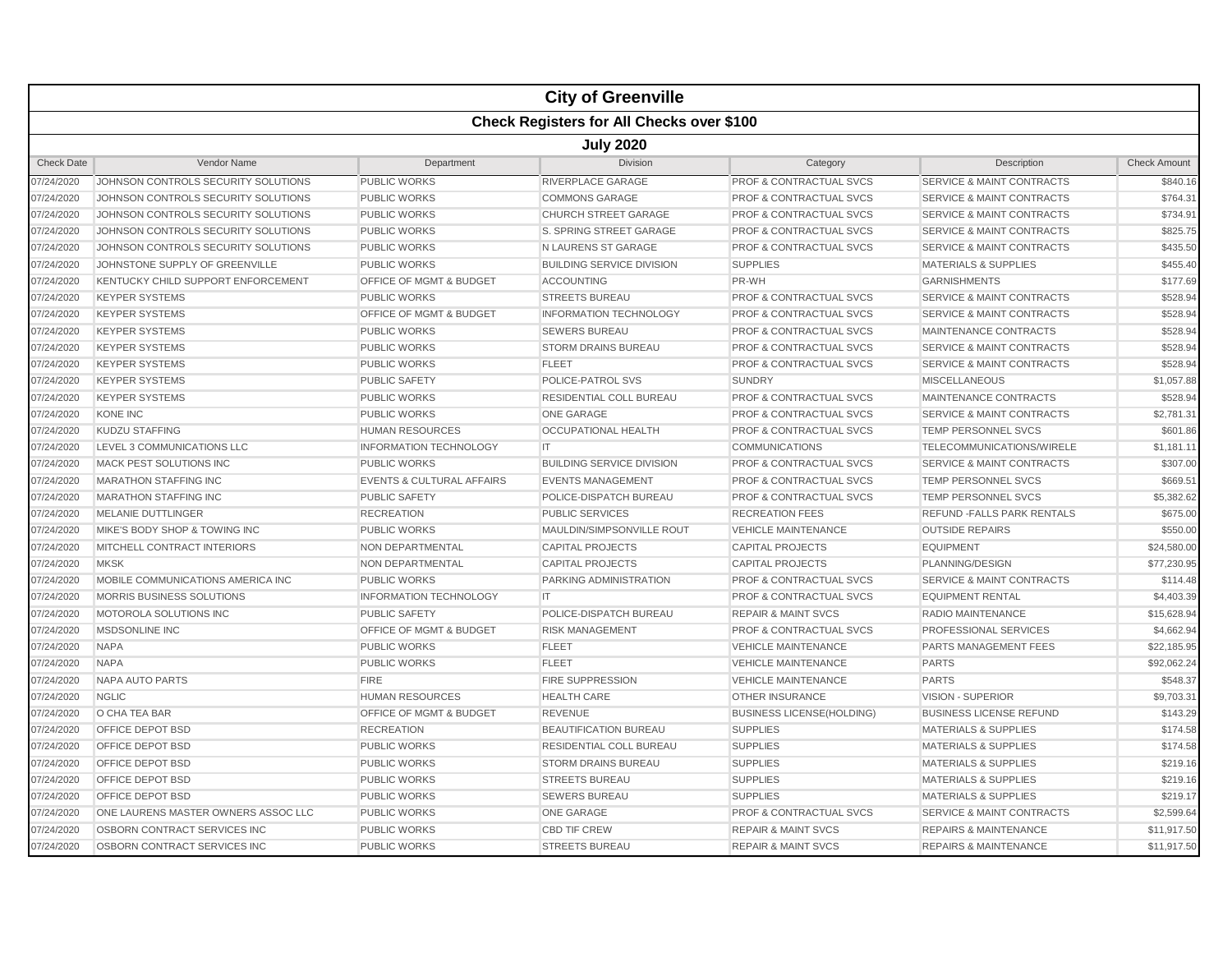|                   |                                                  |                                    | <b>City of Greenville</b>        |                                    |                                      |                     |  |  |  |  |
|-------------------|--------------------------------------------------|------------------------------------|----------------------------------|------------------------------------|--------------------------------------|---------------------|--|--|--|--|
|                   | <b>Check Registers for All Checks over \$100</b> |                                    |                                  |                                    |                                      |                     |  |  |  |  |
|                   | <b>July 2020</b>                                 |                                    |                                  |                                    |                                      |                     |  |  |  |  |
| <b>Check Date</b> | Vendor Name                                      | Department                         | <b>Division</b>                  | Category                           | Description                          | <b>Check Amount</b> |  |  |  |  |
| 07/24/2020        | <b>OTTO ENVIRONMENTAL</b>                        | <b>NON DEPARTMENTAL</b>            | <b>CAPITAL PROJECTS</b>          | <b>CAPITAL PROJECTS</b>            | <b>EQUIPMENT</b>                     | \$51,500.00         |  |  |  |  |
| 07/24/2020        | PANAGAKOS ASPHALT PAVING INC                     | <b>PUBLIC WORKS</b>                | <b>STORM DRAINS BUREAU</b>       | <b>SUPPLIES</b>                    | <b>MATERIALS &amp; SUPPLIES</b>      | \$288.32            |  |  |  |  |
| 07/24/2020        | PANAGAKOS ASPHALT PAVING INC                     | <b>PUBLIC WORKS</b>                | <b>SEWERS BUREAU</b>             | <b>SUPPLIES</b>                    | <b>MATERIALS &amp; SUPPLIES</b>      | \$288.32            |  |  |  |  |
| 07/24/2020        | PANAGAKOS ASPHALT PAVING INC                     | <b>PUBLIC WORKS</b>                | <b>STREETS BUREAU</b>            | <b>SUPPLIES</b>                    | <b>MATERIALS &amp; SUPPLIES</b>      | \$576.64            |  |  |  |  |
| 07/24/2020        | <b>PATTON LAW FIRM</b>                           | OFFICE OF MGMT & BUDGET            | <b>REVENUE</b>                   | <b>BUSINESS LICENSE(HOLDING)</b>   | <b>BUSINESS LICENSE REFUND</b>       | \$319.40            |  |  |  |  |
| 07/24/2020        | PIEDMONT NATURAL GAS CO INC                      | <b>PUBLIC WORKS</b>                | <b>FLEET</b>                     | <b>UTILITIES</b>                   | GAS                                  | \$112.22            |  |  |  |  |
| 07/24/2020        | PIEDMONT NATURAL GAS CO INC                      | <b>PUBLIC WORKS</b>                | <b>BUILDING SERVICE DIVISION</b> | <b>UTILITIES</b>                   | GAS                                  | \$147.94            |  |  |  |  |
| 07/24/2020        | PIEDMONT NATURAL GAS CO INC                      | <b>FIRE</b>                        | <b>FIRE SERVICES</b>             | <b>UTILITIES</b>                   | GAS                                  | \$289.69            |  |  |  |  |
| 07/24/2020        | <b>PLUM LABORATORIES INC</b>                     | <b>FIRE</b>                        | <b>FIRE SUPPRESSION</b>          | MACHINERY AND EQUIPMENT            | <b>MACHINERY AND EQUIPMENT</b>       | \$8,573.24          |  |  |  |  |
| 07/24/2020        | PRATT RECYCLING INC                              | <b>PUBLIC WORKS</b>                | <b>RECYCLING</b>                 | <b>PROF &amp; CONTRACTUAL SVCS</b> | <b>DISPOSAL CHARGES</b>              | \$20,032.35         |  |  |  |  |
| 07/24/2020        | PRESORT PLUS INC                                 | <b>RECREATION</b>                  | <b>PUBLIC SERVICES</b>           | <b>PRINTING</b>                    | PRINTING & BINDING                   | \$565.90            |  |  |  |  |
| 07/24/2020        | PROFORMA RHINO GRAPHICS                          | <b>COMMUNICATION</b>               | PUBLIC INFORMATION               | <b>PRINTING</b>                    | PRINTING & BINDING                   | \$1,476.52          |  |  |  |  |
| 07/24/2020        | PROFORMA RHINO GRAPHICS                          | <b>COMMUNICATION</b>               | PUBLIC INFORMATION               | <b>PRINTING</b>                    | <b>OTHER</b>                         | \$1,130.56          |  |  |  |  |
| 07/24/2020        | PSYCHEMEDICS CORPORATION                         | <b>HUMAN RESOURCES</b>             | OCCUPATIONAL HEALTH              | <b>PROF &amp; CONTRACTUAL SVCS</b> | PROFESSIONAL SERVICES                | \$2,152.00          |  |  |  |  |
| 07/24/2020        | <b>RAYCO FIRE PROTECTION</b>                     | <b>PUBLIC WORKS</b>                | <b>CHURCH STREET GARAGE</b>      | <b>SUPPLIES</b>                    | <b>MATERIALS &amp; SUPPLIES</b>      | \$1,057.00          |  |  |  |  |
| 07/24/2020        | <b>REID ELECTRIC</b>                             | <b>RECREATION</b>                  | <b>PARKS MAINTENANCE</b>         | PROF & CONTRACTUAL SVCS            | <b>SERVICE &amp; MAINT CONTRACTS</b> | \$604.69            |  |  |  |  |
| 07/24/2020        | <b>REPUBLIC SERVICES</b>                         | <b>PUBLIC WORKS</b>                | <b>GARBAGE DISPOSAL BUREAU</b>   | <b>PROF &amp; CONTRACTUAL SVCS</b> | <b>HAULING COSTS</b>                 | \$51,606.72         |  |  |  |  |
| 07/24/2020        | <b>S C COMICON</b>                               | <b>OFFICE OF MGMT &amp; BUDGET</b> | <b>REVENUE</b>                   | <b>BUSINESS LIC &amp; PERMITS</b>  | <b>GROUP EVENT LICENSES</b>          | \$500.00            |  |  |  |  |
| 07/24/2020        | <b>S C RETIREMENT SYSTEM</b>                     | <b>OFFICE OF MGMT &amp; BUDGET</b> | <b>ACCOUNTING</b>                | PR-WH                              | <b>RETIREMENT SVS PURCHASE</b>       | \$1,346.19          |  |  |  |  |
| 07/24/2020        | <b>SAFE INDUSTRIES</b>                           | <b>FIRE</b>                        | <b>FIRE SUPPRESSION</b>          | <b>SUPPLIES</b>                    | <b>MATERIALS &amp; SUPPLIES</b>      | \$278.78            |  |  |  |  |
| 07/24/2020        | <b>SAFETY PRODUCTS INC</b>                       | <b>PUBLIC WORKS</b>                | <b>FLEET</b>                     | <b>SUPPLIES</b>                    | <b>MATERIALS &amp; SUPPLIES</b>      | \$477.48            |  |  |  |  |
| 07/24/2020        | <b>SAFETY PRODUCTS INC</b>                       | PUBLIC WORKS                       | <b>SEWERS BUREAU</b>             | <b>SUPPLIES</b>                    | <b>MATERIALS &amp; SUPPLIES</b>      | \$592.86            |  |  |  |  |
| 07/24/2020        | SALUDA CONSTRUCTION LLC                          | NON DEPARTMENTAL                   | <b>CAPITAL PROJECTS</b>          | CAPITAL PROJECTS                   | <b>CONSTRUCTION</b>                  | \$105,630.30        |  |  |  |  |
| 07/24/2020        | <b>SC ASSOCIATION FOR CED</b>                    | C.D. DIVISION                      | <b>CDBG PROJECTS</b>             | <b>SUNDRY</b>                      | <b>MISCELLANEOUS</b>                 | \$750.00            |  |  |  |  |
| 07/24/2020        | <b>SC STATE DISBURSEMENT UNIT</b>                | <b>OFFICE OF MGMT &amp; BUDGET</b> | <b>ACCOUNTING</b>                | PR-WH                              | <b>GARNISHMENTS</b>                  | \$2,884.30          |  |  |  |  |
| 07/24/2020        | <b>SHERWIN WILLIAMS</b>                          | <b>PUBLIC WORKS</b>                | <b>CBD TIF CREW</b>              | <b>SUPPLIES</b>                    | MATERIALS & SUPPLIES                 | \$281.40            |  |  |  |  |
| 07/24/2020        | <b>SITE DESIGN INC</b>                           | <b>PUBLIC WORKS</b>                | STORMWATER MANAGEMENT            | PROF & CONTRACTUAL SVCS            | <b>PROFESSIONAL SERVICES</b>         | \$960.00            |  |  |  |  |
| 07/24/2020        | SOURCELINK CAROLINA LLC                          | <b>CITY MANAGER</b>                | <b>CITY MANAGER</b>              | <b>PRINTING</b>                    | PRINTING & BINDING                   | \$2,945.08          |  |  |  |  |
| 07/24/2020        | SOUTHEASTERN DOCK & DOOR LLC                     | <b>FIRE</b>                        | <b>FIRE SUPPRESSION</b>          | <b>VEHICLE MAINTENANCE</b>         | <b>OUTSIDE REPAIRS</b>               | \$195.00            |  |  |  |  |
| 07/24/2020        | SOUTHEASTERN PAPER GROUP                         | <b>PUBLIC WORKS</b>                | <b>BUILDING SERVICE DIVISION</b> | <b>SUPPLIES</b>                    | <b>JANITORIAL SUPPLIES</b>           | \$547.88            |  |  |  |  |
| 07/24/2020        | SOUTHEASTERN PAPER GROUP                         | <b>RECREATION</b>                  | <b>TOURISM DISTRICT</b>          | <b>SUPPLIES</b>                    | <b>JANITORIAL SUPPLIES</b>           | \$528.94            |  |  |  |  |
| 07/24/2020        | <b>STONE &amp; ASSOCIATES</b>                    | NON DEPARTMENTAL                   | <b>CAPITAL PROJECTS</b>          | <b>CAPITAL PROJECTS</b>            | PLANNING/DESIGN                      | \$3,200.00          |  |  |  |  |
| 07/24/2020        | <b>SUPERION LLC</b>                              | OFFICE OF MGMT & BUDGET            | <b>INFORMATION TECHNOLOGY</b>    | <b>PROF &amp; CONTRACTUAL SVCS</b> | <b>SERVICE &amp; MAINT CONTRACTS</b> | \$318.00            |  |  |  |  |
| 07/24/2020        | <b>T2 SYSTEMS</b>                                | <b>PUBLIC WORKS</b>                | <b>ENFORCEMENT</b>               | <b>PROF &amp; CONTRACTUAL SVCS</b> | <b>SERVICE &amp; MAINT CONTRACTS</b> | \$35,330.39         |  |  |  |  |
| 07/24/2020        | <b>TALENT MANAGEMENT SOLUTIONS</b>               | <b>MAYOR</b>                       | <b>MAYOR</b>                     | <b>PROF &amp; CONTRACTUAL SVCS</b> | <b>TEMP PERSONNEL SVCS</b>           | \$198.00            |  |  |  |  |
| 07/24/2020        | TALENT MANAGEMENT SOLUTIONS                      | <b>PUBLIC WORKS</b>                | <b>STREETS BUREAU</b>            | <b>PROF &amp; CONTRACTUAL SVCS</b> | <b>TEMP PERSONNEL SVCS</b>           | \$2,616.12          |  |  |  |  |
| 07/24/2020        | TALENT MANAGEMENT SOLUTIONS                      | <b>RECREATION</b>                  | <b>PARKS MAINTENANCE</b>         | PROF & CONTRACTUAL SVCS            | <b>TEMP PERSONNEL SVCS</b>           | \$1,828.04          |  |  |  |  |
| 07/24/2020        | TALENT MANAGEMENT SOLUTIONS                      | <b>HUMAN RESOURCES</b>             | <b>OCCUPATIONAL HEALTH</b>       | <b>PROF &amp; CONTRACTUAL SVCS</b> | <b>TEMP PERSONNEL SVCS</b>           | \$382.54            |  |  |  |  |
| 07/24/2020        | TALENT MANAGEMENT SOLUTIONS                      | <b>TRANSIT</b>                     | <b>FIXED ROUTE</b>               | <b>PROF &amp; CONTRACTUAL SVCS</b> | TEMP PERSONNEL SVCS                  | \$2,981.23          |  |  |  |  |
| 07/24/2020        | <b>TD CARD SERVICES</b>                          | <b>RECREATION</b>                  | PUBLIC SERVICES                  | <b>PROF &amp; CONTRACTUAL SVCS</b> | <b>SERVICE &amp; MAINT CONTRACTS</b> | \$388.00            |  |  |  |  |
| 07/24/2020        | <b>TD CARD SERVICES</b>                          | <b>RECREATION</b>                  | ADMINISTRATION                   | <b>SUPPLIES</b>                    | M&S-VETERINARY                       | \$564.28            |  |  |  |  |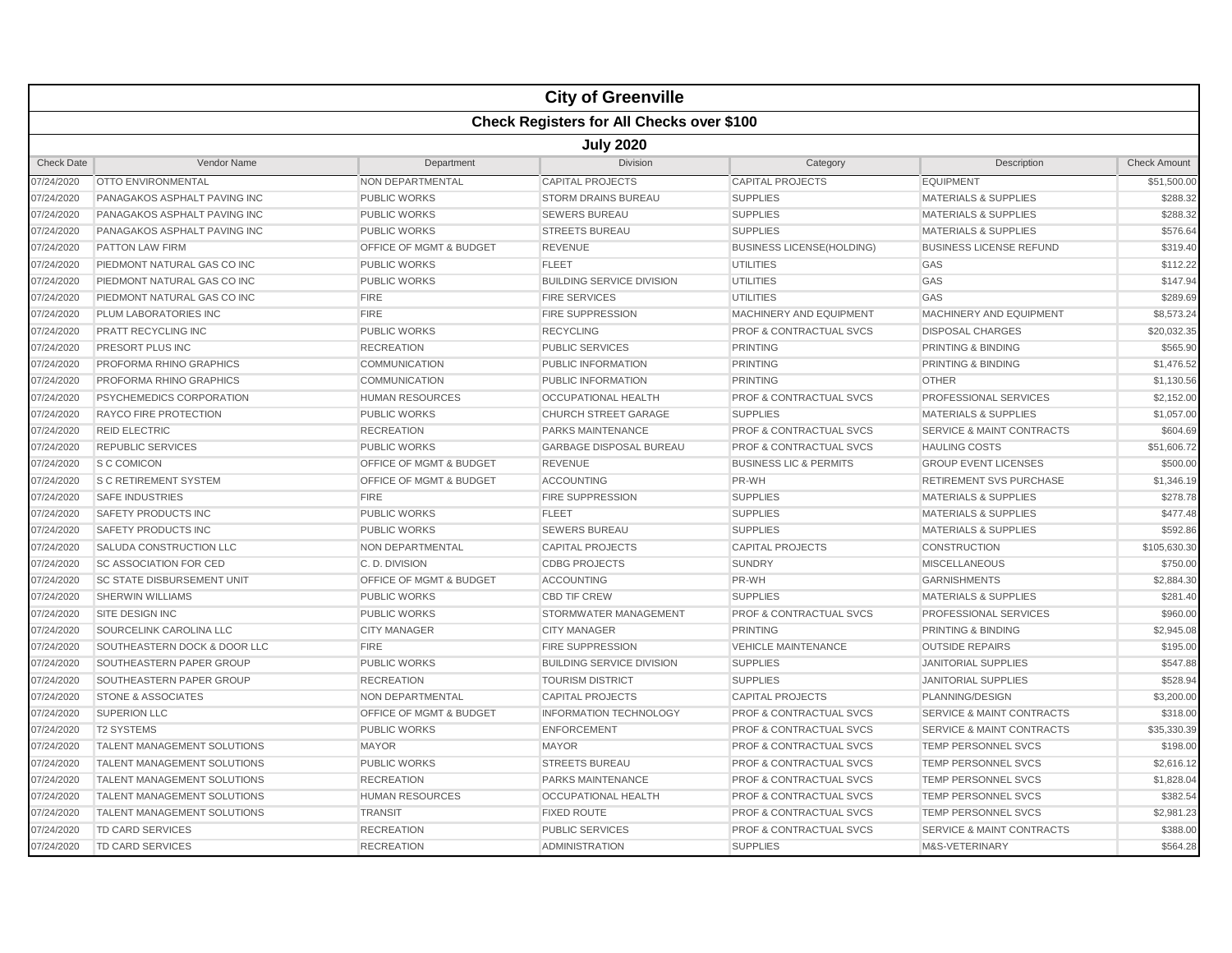|                   |                                                  |                                      | <b>City of Greenville</b>        |                                    |                                      |                     |  |  |  |  |
|-------------------|--------------------------------------------------|--------------------------------------|----------------------------------|------------------------------------|--------------------------------------|---------------------|--|--|--|--|
|                   | <b>Check Registers for All Checks over \$100</b> |                                      |                                  |                                    |                                      |                     |  |  |  |  |
|                   | <b>July 2020</b>                                 |                                      |                                  |                                    |                                      |                     |  |  |  |  |
| <b>Check Date</b> | Vendor Name                                      | Department                           | <b>Division</b>                  | Category                           | Description                          | <b>Check Amount</b> |  |  |  |  |
| 07/24/2020        | <b>TD CARD SERVICES</b>                          | <b>PUBLIC WORKS</b>                  | <b>BUILDING SERVICE DIVISION</b> | <b>TRAVEL &amp; TRAINING</b>       | <b>TRAVEL &amp; TRAINING</b>         | \$1,500.00          |  |  |  |  |
| 07/24/2020        | TD CARD SERVICES                                 | <b>RECREATION</b>                    | <b>COMMUNITY CENTERS</b>         | <b>SUPPLIES</b>                    | SUPPLIES RECREATION                  | \$2,337.02          |  |  |  |  |
| 07/24/2020        | <b>TD CARD SERVICES</b>                          | <b>RECREATION</b>                    | <b>ADMINISTRATION</b>            | <b>PROF &amp; CONTRACTUAL SVCS</b> | <b>SERVICE &amp; MAINT CONTRACTS</b> | \$1,172.83          |  |  |  |  |
| 07/24/2020        | TD CARD SERVICES                                 | NON DEPARTMENTAL                     | <b>CAPITAL PROJECTS</b>          | <b>CAPITAL PROJECTS</b>            | <b>EQUIPMENT</b>                     | \$2,796.71          |  |  |  |  |
| 07/24/2020        | <b>TD CARD SERVICES</b>                          | <b>RECREATION</b>                    | <b>ADMINISTRATION</b>            | <b>SUPPLIES</b>                    | M&S-FOOD                             | \$148.43            |  |  |  |  |
| 07/24/2020        | <b>TD CARD SERVICES</b>                          | <b>RECREATION</b>                    | PARKS AND RECREATION             | <b>SUPPLIES</b>                    | <b>MATERIALS &amp; SUPPLIES</b>      | \$202.68            |  |  |  |  |
| 07/24/2020        | <b>TD CARD SERVICES</b>                          | <b>EVENTS &amp; CULTURAL AFFAIRS</b> | PUBLIC INFORMATION               | <b>SUNDRY</b>                      | DUES.SUBSCRIPTN.PUBLICATN            | \$413.77            |  |  |  |  |
| 07/24/2020        | <b>TD CARD SERVICES</b>                          | <b>EVENTS &amp; CULTURAL AFFAIRS</b> | PUBLIC INFORMATION               | <b>COMMUNICATIONS</b>              | <b>CABLE TELEVISION/INTERNET</b>     | \$578.00            |  |  |  |  |
| 07/24/2020        | <b>TD CARD SERVICES</b>                          | <b>PUBLIC WORKS</b>                  | <b>BUILDING SERVICE DIVISION</b> | <b>SUPPLIES</b>                    | <b>SAFETY CLOTHING</b>               | \$241.08            |  |  |  |  |
| 07/24/2020        | <b>TD CARD SERVICES</b>                          | <b>EVENTS &amp; CULTURAL AFFAIRS</b> | PUBLIC INFORMATION               | <b>SUPPLIES</b>                    | <b>MATERIALS &amp; SUPPLIES</b>      | \$164.44            |  |  |  |  |
| 07/24/2020        | <b>TD CARD SERVICES</b>                          | <b>PUBLIC WORKS</b>                  | <b>BUILDING SERVICE DIVISION</b> | <b>SUPPLIES</b>                    | <b>MATERIALS &amp; SUPPLIES</b>      | \$106.22            |  |  |  |  |
| 07/24/2020        | <b>THOMAS &amp; HUTTON</b>                       | <b>NON DEPARTMENTAL</b>              | <b>CAPITAL PROJECTS</b>          | <b>CAPITAL PROJECTS</b>            | <b>PLANNING/DESIGN</b>               | \$4,650,00          |  |  |  |  |
| 07/24/2020        | <b>TIMBERTECH INC</b>                            | <b>RECREATION</b>                    | TREE MAINTENANCE BUREAU          | <b>PROF &amp; CONTRACTUAL SVCS</b> | PROFESSIONAL SERVICES                | \$2,200.00          |  |  |  |  |
| 07/24/2020        | TURNER PADGET GRAHAM & LANEY P A                 | <b>CITY ATTORNEY</b>                 | <b>CITY ATTORNEY</b>             | <b>PROF &amp; CONTRACTUAL SVCS</b> | PROFESSIONAL SERVICES                | \$2,827.00          |  |  |  |  |
| 07/24/2020        | UNITED RENTALS NORTH AMERICA I                   | <b>OFFICE OF MGMT &amp; BUDGET</b>   | <b>REVENUE</b>                   | <b>BUSINESS LIC &amp; PERMITS</b>  | <b>BUSINESS LIC-SERVICE</b>          | \$5,078.84          |  |  |  |  |
| 07/24/2020        | UNITED WAY OF GREENVILLE COUNTY                  | OFFICE OF MGMT & BUDGET              | <b>ACCOUNTING</b>                | PR-WH                              | <b>UNITED WAY</b>                    | \$2,197.57          |  |  |  |  |
| 07/24/2020        | USI INSURANCE SERVICES                           | <b>HUMAN RESOURCES</b>               | <b>HEALTH CARE</b>               | <b>PROF &amp; CONTRACTUAL SVCS</b> | PROFESSIONAL SERVICES                | \$12,000.00         |  |  |  |  |
| 07/24/2020        | <b>V LOVE ESTHETICS</b>                          | OFFICE OF MGMT & BUDGET              | <b>REVENUE</b>                   | <b>BUSINESS LICENSE(HOLDING)</b>   | <b>BUSINESS LICENSE REFUND</b>       | \$125.25            |  |  |  |  |
| 07/24/2020        | <b>VAUGHN AND MELTON</b>                         | <b>CITY MANAGER</b>                  | UTILITY UNDERGROUNDING FU        | <b>SUNDRY</b>                      | UNDERGROUNDING COMMERCIAL            | \$240.00            |  |  |  |  |
| 07/24/2020        | <b>VERTIGIS NORTH AMERICA LTD</b>                | <b>INFORMATION TECHNOLOGY</b>        | <b>IT</b>                        | <b>PROF &amp; CONTRACTUAL SVCS</b> | <b>SERVICE &amp; MAINT CONTRACTS</b> | \$9,785.00          |  |  |  |  |
| 07/24/2020        | WALMART COMMUNITY/RFCSLLC                        | <b>RECREATION</b>                    | <b>COMMUNITY CENTERS</b>         | <b>SUPPLIES</b>                    | <b>SUPPLIES RECREATION</b>           | \$198.60            |  |  |  |  |
| 07/24/2020        | <b>WELLS FARGO &amp; CO</b>                      | <b>PUBLIC WORKS</b>                  | <b>PARKING LOTS</b>              | <b>PROF &amp; CONTRACTUAL SVCS</b> | <b>PARKING-LEASES</b>                | \$12,907.74         |  |  |  |  |
| 07/24/2020        | WHAM BROS CONSTRUCTION CO                        | NON DEPARTMENTAL                     | <b>CAPITAL PROJECTS</b>          | <b>CAPITAL PROJECTS</b>            | <b>CONSTRUCTION</b>                  | \$15,353.50         |  |  |  |  |
| 07/24/2020        | WORKWELL OCCUPATIONAL HEALTH CENTER              | <b>HUMAN RESOURCES</b>               | <b>HEALTH CARE</b>               | <b>SUNDRY</b>                      | <b>WELLNESS ACTIVITIES</b>           | \$1,696.00          |  |  |  |  |
| 07/24/2020        | <b>WP LAW INC</b>                                | <b>RECREATION</b>                    | <b>TOURISM DISTRICT</b>          | <b>REPAIR &amp; MAINT SVCS</b>     | <b>REPAIRS &amp; MAINTENANCE</b>     | \$7,347.25          |  |  |  |  |
| 07/27/2020        | <b>ABANICO</b>                                   | NON DEPARTMENTAL                     | <b>CAPITAL PROJECTS</b>          | <b>CAPITAL PROJECTS</b>            | <b>PROJECT EXPENSE</b>               | \$1,000.00          |  |  |  |  |
| 07/27/2020        | AKASH ENTERPRISES INC                            | <b>NON DEPARTMENTAL</b>              | <b>CAPITAL PROJECTS</b>          | <b>CAPITAL PROJECTS</b>            | <b>PROJECT EXPENSE</b>               | \$1,000.00          |  |  |  |  |
| 07/27/2020        | <b>AYERS LEATHER SHOP</b>                        | NON DEPARTMENTAL                     | <b>CAPITAL PROJECTS</b>          | <b>CAPITAL PROJECTS</b>            | <b>PROJECT EXPENSE</b>               | \$1,000.00          |  |  |  |  |
| 07/27/2020        | <b>BEAUTIFUL PEOPLE</b>                          | NON DEPARTMENTAL                     | <b>CAPITAL PROJECTS</b>          | <b>CAPITAL PROJECTS</b>            | <b>PROJECT EXPENSE</b>               | \$1,000.00          |  |  |  |  |
| 07/27/2020        | BLEST HOPE HOMECARE LLC                          | <b>NON DEPARTMENTAL</b>              | <b>CAPITAL PROJECTS</b>          | <b>CAPITAL PROJECTS</b>            | <b>PROJECT EXPENSE</b>               | \$1,000.00          |  |  |  |  |
| 07/27/2020        | <b>BOHEME SALON</b>                              | <b>NON DEPARTMENTAL</b>              | <b>CAPITAL PROJECTS</b>          | <b>CAPITAL PROJECTS</b>            | <b>PROJECT EXPENSE</b>               | \$1,000.00          |  |  |  |  |
| 07/27/2020        | BRASS BEE SALON AND BOUTIQUE                     | NON DEPARTMENTAL                     | <b>CAPITAL PROJECTS</b>          | <b>CAPITAL PROJECTS</b>            | <b>PROJECT EXPENSE</b>               | \$1,000.00          |  |  |  |  |
| 07/27/2020        | <b>CLF INC</b>                                   | <b>NON DEPARTMENTAL</b>              | <b>CAPITAL PROJECTS</b>          | <b>CAPITAL PROJECTS</b>            | <b>PROJECT EXPENSE</b>               | \$1,000.00          |  |  |  |  |
| 07/27/2020        | <b>COMMON ROOM</b>                               | NON DEPARTMENTAL                     | <b>CAPITAL PROJECTS</b>          | <b>CAPITAL PROJECTS</b>            | <b>PROJECT EXPENSE</b>               | \$1,000.00          |  |  |  |  |
| 07/27/2020        | <b>COMMUNITY HOME CARE SERVICES</b>              | <b>NON DEPARTMENTAL</b>              | <b>CAPITAL PROJECTS</b>          | <b>CAPITAL PROJECTS</b>            | <b>PROJECT EXPENSE</b>               | \$1,000.00          |  |  |  |  |
| 07/27/2020        | <b>DREAMINN LLC</b>                              | <b>NON DEPARTMENTAL</b>              | <b>CAPITAL PROJECTS</b>          | <b>CAPITAL PROJECTS</b>            | <b>PROJECT EXPENSE</b>               | \$1,000.00          |  |  |  |  |
| 07/27/2020        | <b>DUO DESIGN STUDIO</b>                         | NON DEPARTMENTAL                     | <b>CAPITAL PROJECTS</b>          | <b>CAPITAL PROJECTS</b>            | <b>PROJECT EXPENSE</b>               | \$1,000.00          |  |  |  |  |
| 07/27/2020        | <b>ENCHANTED HAIR STUDIO</b>                     | <b>NON DEPARTMENTAL</b>              | <b>CAPITAL PROJECTS</b>          | <b>CAPITAL PROJECTS</b>            | <b>PROJECT EXPENSE</b>               | \$1,000.00          |  |  |  |  |
| 07/27/2020        | FINE ART HAIR BEAUTY BOUTIQUE                    | NON DEPARTMENTAL                     | <b>CAPITAL PROJECTS</b>          | <b>CAPITAL PROJECTS</b>            | <b>PROJECT EXPENSE</b>               | \$1,000.00          |  |  |  |  |
| 07/27/2020        | FRESHWATER CSTORES LLC                           | NON DEPARTMENTAL                     | <b>CAPITAL PROJECTS</b>          | <b>CAPITAL PROJECTS</b>            | PROJECT EXPENSE                      | \$1,000.00          |  |  |  |  |
| 07/27/2020        | <b>GANTT'S UNIFORM OUTLET INC</b>                | NON DEPARTMENTAL                     | <b>CAPITAL PROJECTS</b>          | <b>CAPITAL PROJECTS</b>            | <b>PROJECT EXPENSE</b>               | \$1,000.00          |  |  |  |  |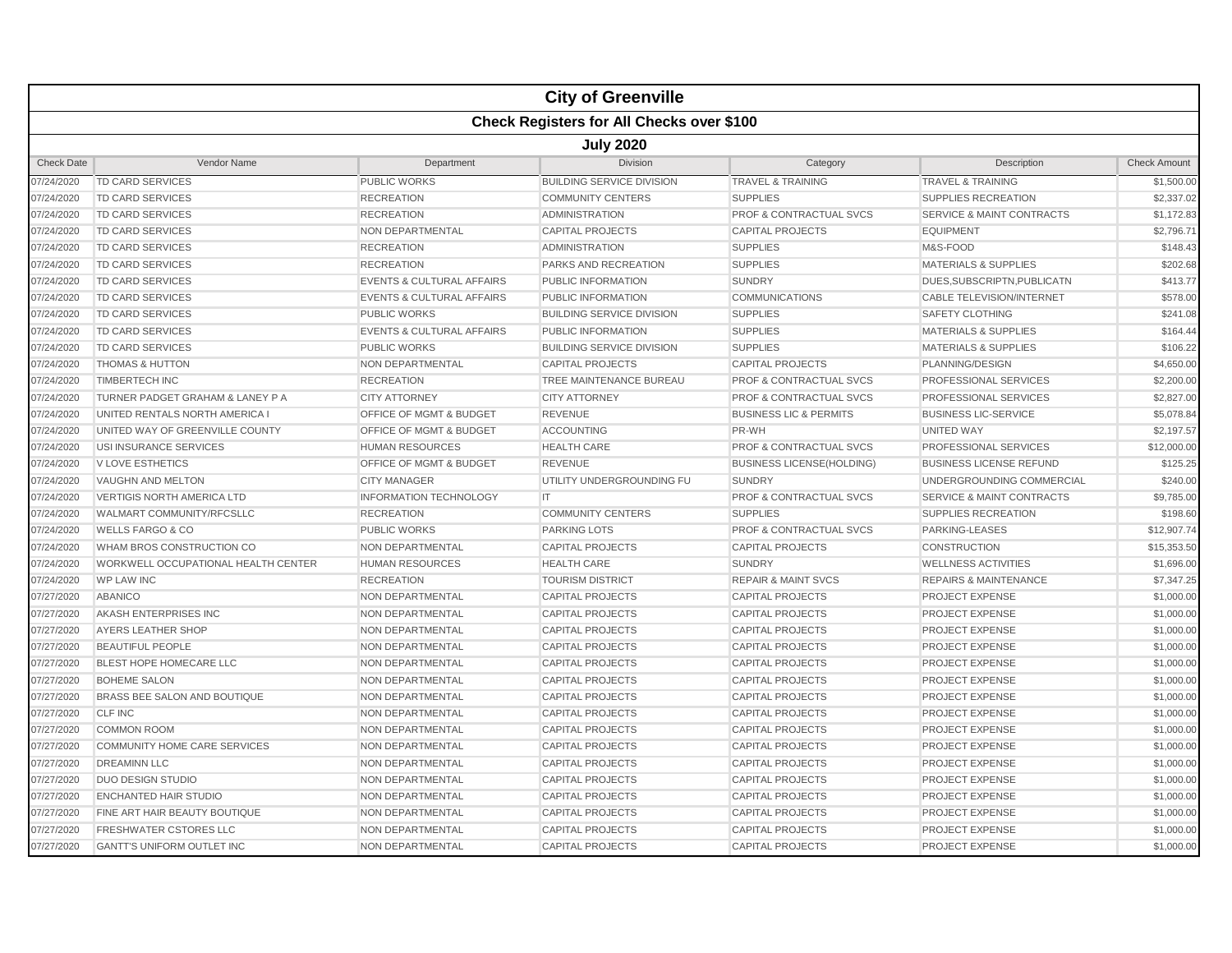|                   |                                                  |                         | <b>City of Greenville</b>        |                                    |                                      |                     |  |  |  |  |
|-------------------|--------------------------------------------------|-------------------------|----------------------------------|------------------------------------|--------------------------------------|---------------------|--|--|--|--|
|                   | <b>Check Registers for All Checks over \$100</b> |                         |                                  |                                    |                                      |                     |  |  |  |  |
|                   | <b>July 2020</b>                                 |                         |                                  |                                    |                                      |                     |  |  |  |  |
| <b>Check Date</b> | <b>Vendor Name</b>                               | Department              | Division                         | Category                           | Description                          | <b>Check Amount</b> |  |  |  |  |
| 07/27/2020        | <b>GOOD REPUTATION LLC</b>                       | <b>NON DEPARTMENTAL</b> | <b>CAPITAL PROJECTS</b>          | <b>CAPITAL PROJECTS</b>            | PROJECT EXPENSE                      | \$1,000.00          |  |  |  |  |
| 07/27/2020        | <b>GOSS FITNESS</b>                              | <b>NON DEPARTMENTAL</b> | <b>CAPITAL PROJECTS</b>          | <b>CAPITAL PROJECTS</b>            | <b>PROJECT EXPENSE</b>               | \$1,000.00          |  |  |  |  |
| 07/27/2020        | <b>HANDI INDIAN CUISINE</b>                      | <b>NON DEPARTMENTAL</b> | <b>CAPITAL PROJECTS</b>          | <b>CAPITAL PROJECTS</b>            | <b>PROJECT EXPENSE</b>               | \$1,000.00          |  |  |  |  |
| 07/27/2020        | HARVEY RESTAURANT COMPANY, INC                   | NON DEPARTMENTAL        | <b>CAPITAL PROJECTS</b>          | <b>CAPITAL PROJECTS</b>            | <b>PROJECT EXPENSE</b>               | \$1,000.00          |  |  |  |  |
| 07/27/2020        | HOMELAND PARK CHIROPRACTIC CLINIC                | NON DEPARTMENTAL        | <b>CAPITAL PROJECTS</b>          | <b>CAPITAL PROJECTS</b>            | PROJECT EXPENSE                      | \$1,000.00          |  |  |  |  |
| 07/27/2020        | <b>KATHERINE YACOBI</b>                          | NON DEPARTMENTAL        | <b>CAPITAL PROJECTS</b>          | <b>CAPITAL PROJECTS</b>            | <b>PROJECT EXPENSE</b>               | \$1,000.00          |  |  |  |  |
| 07/27/2020        | <b>KIRSTIN J LLC</b>                             | NON DEPARTMENTAL        | <b>CAPITAL PROJECTS</b>          | <b>CAPITAL PROJECTS</b>            | <b>PROJECT EXPENSE</b>               | \$1,000.00          |  |  |  |  |
| 07/27/2020        | LAFAMILIA APPAREL & DESIGN LLC                   | NON DEPARTMENTAL        | <b>CAPITAL PROJECTS</b>          | <b>CAPITAL PROJECTS</b>            | <b>PROJECT EXPENSE</b>               | \$1,000.00          |  |  |  |  |
| 07/27/2020        | <b>LAXUSH HOSPITALITY</b>                        | NON DEPARTMENTAL        | <b>CAPITAL PROJECTS</b>          | <b>CAPITAL PROJECTS</b>            | <b>PROJECT EXPENSE</b>               | \$1,000.00          |  |  |  |  |
| 07/27/2020        | <b>MANSON LLC</b>                                | <b>NON DEPARTMENTAL</b> | <b>CAPITAL PROJECTS</b>          | <b>CAPITAL PROJECTS</b>            | <b>PROJECT EXPENSE</b>               | \$1,000.00          |  |  |  |  |
| 07/27/2020        | <b>MEGAN DIEZ LLC</b>                            | <b>NON DEPARTMENTAL</b> | <b>CAPITAL PROJECTS</b>          | <b>CAPITAL PROJECTS</b>            | <b>PROJECT EXPENSE</b>               | \$1,000.00          |  |  |  |  |
| 07/27/2020        | MERCIER RESTAURANT GROUP                         | NON DEPARTMENTAL        | <b>CAPITAL PROJECTS</b>          | <b>CAPITAL PROJECTS</b>            | <b>PROJECT EXPENSE</b>               | \$1,000.00          |  |  |  |  |
| 07/27/2020        | <b>MISTY LLC</b>                                 | <b>NON DEPARTMENTAL</b> | <b>CAPITAL PROJECTS</b>          | <b>CAPITAL PROJECTS</b>            | <b>PROJECT EXPENSE</b>               | \$1,000.00          |  |  |  |  |
| 07/27/2020        | <b>MJ SALON</b>                                  | NON DEPARTMENTAL        | <b>CAPITAL PROJECTS</b>          | <b>CAPITAL PROJECTS</b>            | <b>PROJECT EXPENSE</b>               | \$1,000.00          |  |  |  |  |
| 07/27/2020        | OASIS AT CAMBRIDGE PARK LLC                      | NON DEPARTMENTAL        | <b>CAPITAL PROJECTS</b>          | <b>CAPITAL PROJECTS</b>            | PROJECT EXPENSE                      | \$1,000.00          |  |  |  |  |
| 07/27/2020        | P&PINC                                           | <b>NON DEPARTMENTAL</b> | <b>CAPITAL PROJECTS</b>          | <b>CAPITAL PROJECTS</b>            | <b>PROJECT EXPENSE</b>               | \$1,000.00          |  |  |  |  |
| 07/27/2020        | PA ACCELERATED PHYSICAL THERAPY                  | NON DEPARTMENTAL        | <b>CAPITAL PROJECTS</b>          | <b>CAPITAL PROJECTS</b>            | <b>PROJECT EXPENSE</b>               | \$1,000.00          |  |  |  |  |
| 07/27/2020        | <b>PINK MONOGRAM</b>                             | <b>NON DEPARTMENTAL</b> | <b>CAPITAL PROJECTS</b>          | <b>CAPITAL PROJECTS</b>            | <b>PROJECT EXPENSE</b>               | \$1,000.00          |  |  |  |  |
| 07/27/2020        | PROFESSIONAL HEALTHCARE SERVICES                 | NON DEPARTMENTAL        | <b>CAPITAL PROJECTS</b>          | <b>CAPITAL PROJECTS</b>            | <b>PROJECT EXPENSE</b>               | \$1,000.00          |  |  |  |  |
| 07/27/2020        | RACEWAY #6748                                    | <b>NON DEPARTMENTAL</b> | <b>CAPITAL PROJECTS</b>          | <b>CAPITAL PROJECTS</b>            | <b>PROJECT EXPENSE</b>               | \$1,000.00          |  |  |  |  |
| 07/27/2020        | SAWRAPONE THAI FOOD LLC                          | <b>NON DEPARTMENTAL</b> | <b>CAPITAL PROJECTS</b>          | <b>CAPITAL PROJECTS</b>            | <b>PROJECT EXPENSE</b>               | \$1,000.00          |  |  |  |  |
| 07/27/2020        | SOUTHERN OM II LLC                               | NON DEPARTMENTAL        | <b>CAPITAL PROJECTS</b>          | <b>CAPITAL PROJECTS</b>            | <b>PROJECT EXPENSE</b>               | \$1,000.00          |  |  |  |  |
| 07/27/2020        | SOUTHERN OM WEST END LLC                         | NON DEPARTMENTAL        | <b>CAPITAL PROJECTS</b>          | <b>CAPITAL PROJECTS</b>            | <b>PROJECT EXPENSE</b>               | \$1,000.00          |  |  |  |  |
| 07/27/2020        | <b>SUNNY MULLARKEY STUDIO</b>                    | NON DEPARTMENTAL        | <b>CAPITAL PROJECTS</b>          | <b>CAPITAL PROJECTS</b>            | <b>PROJECT EXPENSE</b>               | \$1,000.00          |  |  |  |  |
| 07/27/2020        | <b>SUSHI GO</b>                                  | <b>NON DEPARTMENTAL</b> | <b>CAPITAL PROJECTS</b>          | <b>CAPITAL PROJECTS</b>            | <b>PROJECT EXPENSE</b>               | \$1,000.00          |  |  |  |  |
| 07/27/2020        | <b>TETRAD BREWING COMPANY</b>                    | <b>NON DEPARTMENTAL</b> | <b>CAPITAL PROJECTS</b>          | <b>CAPITAL PROJECTS</b>            | <b>PROJECT EXPENSE</b>               | \$1,000.00          |  |  |  |  |
| 07/27/2020        | <b>TIMBER INDUSTRIES LLC</b>                     | NON DEPARTMENTAL        | <b>CAPITAL PROJECTS</b>          | <b>CAPITAL PROJECTS</b>            | <b>PROJECT EXPENSE</b>               | \$1,000.00          |  |  |  |  |
| 07/27/2020        | UPLIFTING HANDS HOME CARE LLC                    | <b>NON DEPARTMENTAL</b> | <b>CAPITAL PROJECTS</b>          | <b>CAPITAL PROJECTS</b>            | <b>PROJECT EXPENSE</b>               | \$1,000.00          |  |  |  |  |
| 07/27/2020        | <b>WELL HIRED LLC</b>                            | NON DEPARTMENTAL        | <b>CAPITAL PROJECTS</b>          | <b>CAPITAL PROJECTS</b>            | <b>PROJECT EXPENSE</b>               | \$1,000.00          |  |  |  |  |
| 07/31/2020        | AAA FASTENER AND SUPPLY LLC                      | <b>RECREATION</b>       | PARKS MAINTENANCE                | <b>REPAIR &amp; MAINT SVCS</b>     | <b>SMALL ENGINE</b>                  | \$247.52            |  |  |  |  |
| 07/31/2020        | ADDISON SAFETY GROUP INC                         | PUBLIC WORKS            | <b>BROAD STREET GARAGE</b>       | <b>PROF &amp; CONTRACTUAL SVCS</b> | <b>SERVICE &amp; MAINT CONTRACTS</b> | \$240.00            |  |  |  |  |
| 07/31/2020        | ADDISON SAFETY GROUP INC                         | <b>FIRE</b>             | <b>FIRE SERVICES</b>             | <b>PROF &amp; CONTRACTUAL SVCS</b> | <b>SERVICE &amp; MAINT CONTRACTS</b> | \$540.00            |  |  |  |  |
| 07/31/2020        | ADDISON SAFETY GROUP INC                         | <b>RECREATION</b>       | <b>TOURISM DISTRICT</b>          | <b>PROF &amp; CONTRACTUAL SVCS</b> | <b>SERVICE &amp; MAINT CONTRACTS</b> | \$240.00            |  |  |  |  |
| 07/31/2020        | ADT SECURITY SERVICES                            | PUBLIC WORKS            | <b>BUILDING SERVICE DIVISION</b> | <b>REPAIR &amp; MAINT SVCS</b>     | <b>REPAIRS &amp; MAINTENANCE</b>     | \$823.88            |  |  |  |  |
| 07/31/2020        | ADVANCE AUTO PARTS                               | <b>TRANSIT</b>          | <b>VEHICLE MAINTENANCE</b>       | <b>VEHICLE MAINTENANCE</b>         | <b>PARTS</b>                         | \$514.89            |  |  |  |  |
| 07/31/2020        | ADVANCE AUTO PARTS                               | <b>TRANSIT</b>          | <b>FIXED ROUTE</b>               | <b>VEHICLE MAINTENANCE</b>         | <b>LUBRICANTS</b>                    | \$132.48            |  |  |  |  |
| 07/31/2020        | ADVANCED DOOR SYSTEMS INC                        | <b>PUBLIC WORKS</b>     | <b>BUILDING SERVICE DIVISION</b> | <b>REPAIR &amp; MAINT SVCS</b>     | <b>REPAIRS &amp; MAINTENANCE</b>     | \$200.00            |  |  |  |  |
| 07/31/2020        | AIR CLEANING SPECIALISTS INC                     | <b>FIRE</b>             | <b>FIRE SUPPRESSION</b>          | MACHINERY AND EQUIPMENT            | MACHINERY AND EQUIPMENT              | \$64,889.00         |  |  |  |  |
| 07/31/2020        | ALDRIDGE FAMILY PRODUCE                          | <b>RECREATION</b>       | <b>ADMINISTRATION</b>            | <b>SUPPLIES</b>                    | M&S-FOOD                             | \$1,033.74          |  |  |  |  |
| 07/31/2020        | AMERICAN LOCK & KEY                              | NON DEPARTMENTAL        | <b>CAPITAL PROJECTS</b>          | <b>CAPITAL PROJECTS</b>            | <b>CONSTRUCTION</b>                  | \$114.61            |  |  |  |  |
| 07/31/2020        | ANDERSON BROTHERS                                | <b>FIRE</b>             | <b>FIRE SUPPRESSION</b>          | <b>VEHICLE MAINTENANCE</b>         | <b>OUTSIDE REPAIRS</b>               | \$1,167.38          |  |  |  |  |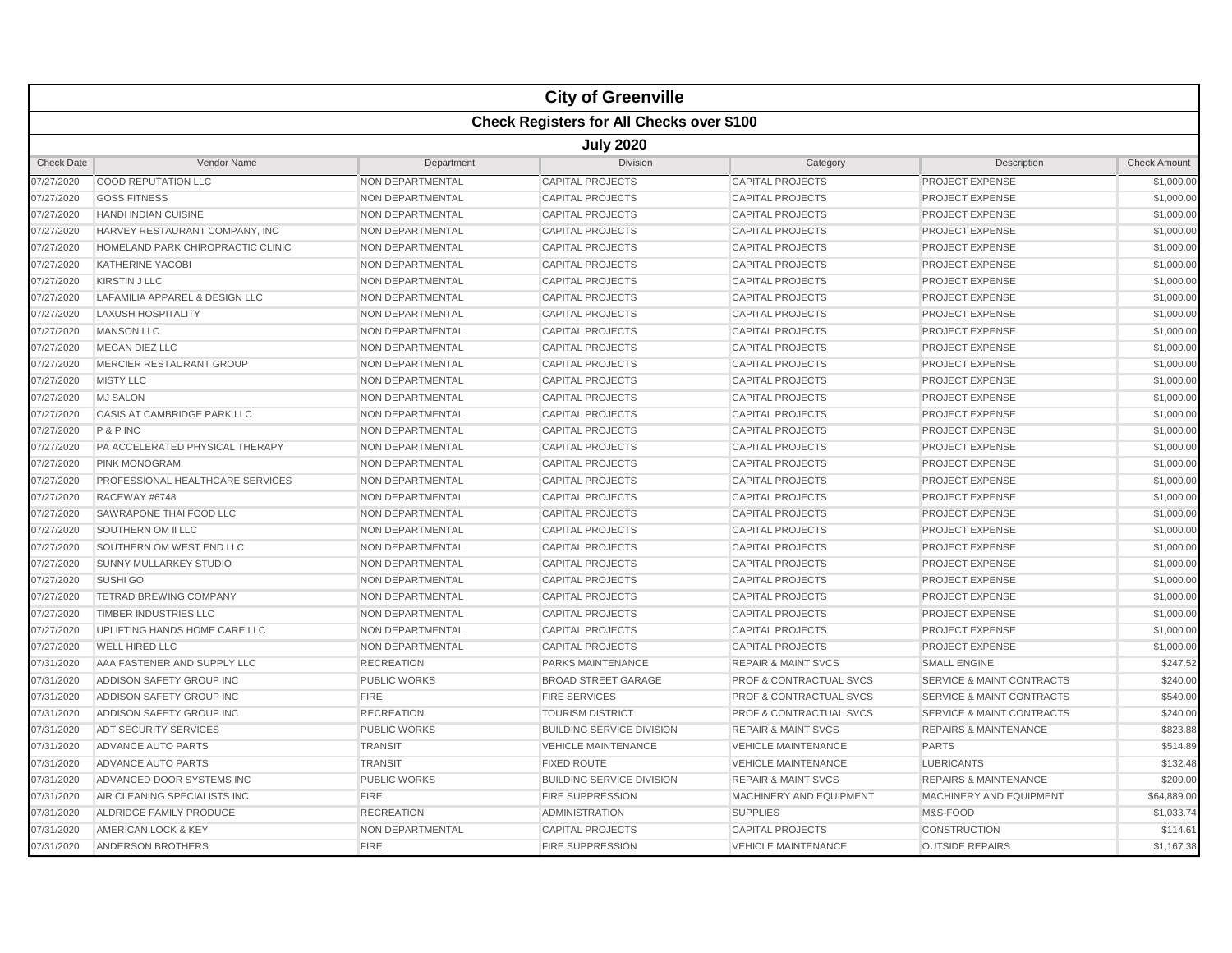|                                                  |                                     |                                      | <b>City of Greenville</b>            |                                    |                                      |                     |  |
|--------------------------------------------------|-------------------------------------|--------------------------------------|--------------------------------------|------------------------------------|--------------------------------------|---------------------|--|
| <b>Check Registers for All Checks over \$100</b> |                                     |                                      |                                      |                                    |                                      |                     |  |
| <b>July 2020</b>                                 |                                     |                                      |                                      |                                    |                                      |                     |  |
| <b>Check Date</b>                                | Vendor Name                         | Department                           | Division                             | Category                           | Description                          | <b>Check Amount</b> |  |
| 07/31/2020                                       | ANDERSON STAMP & ENGRAVING          | <b>HUMAN RESOURCES</b>               | <b>HUMAN RESOURCES</b>               | <b>PRINTING</b>                    | PRINTING & BINDING                   | \$165.36            |  |
| 07/31/2020                                       | ARTISTS GUILD GALLERY OF GREENVILLE | NON DEPARTMENTAL                     | <b>CAPITAL PROJECTS</b>              | <b>CAPITAL PROJECTS</b>            | <b>PROJECT EXPENSE</b>               | \$1,000.00          |  |
| 07/31/2020                                       | <b>ASSETWORKS LLC</b>               | PUBLIC WORKS                         | <b>FLEET</b>                         | MACHINERY AND EQUIPMENT            | DATA PROCESSING EQUIPMENT            | \$2,972.50          |  |
| 07/31/2020                                       | AT & T MOBILITY                     | <b>TRANSIT</b>                       | <b>FIXED ROUTE</b>                   | <b>COMMUNICATIONS</b>              | <b>CABLE TELEVISION/INTERNET</b>     | \$930.77            |  |
| 07/31/2020                                       | <b>AZTECA SYSTEMS INC</b>           | <b>INFORMATION TECHNOLOGY</b>        | IT.                                  | <b>TRAVEL &amp; TRAINING</b>       | <b>TRAVEL &amp; TRAINING</b>         | \$1,350.00          |  |
| 07/31/2020                                       | <b>B C CANNON CO INC</b>            | <b>PUBLIC WORKS</b>                  | <b>STORM DRAINS BUREAU</b>           | <b>PROF &amp; CONTRACTUAL SVCS</b> | <b>EQUIPMENT RENTAL</b>              | \$2,332.00          |  |
| 07/31/2020                                       | BAYER HEALTH CARE LLC               | <b>RECREATION</b>                    | <b>ADMINISTRATION</b>                | <b>SUPPLIES</b>                    | M&S-MEDICINE                         | \$140.07            |  |
| 07/31/2020                                       | BENNETT EQUIPMENT SUPPLY CO. INC.   | <b>PUBLIC WORKS</b>                  | <b>STREETS BUREAU</b>                | <b>SUPPLIES</b>                    | <b>MATERIALS &amp; SUPPLIES</b>      | \$242.83            |  |
| 07/31/2020                                       | <b>BLANCHARD MACHINERY CO</b>       | <b>PUBLIC WORKS</b>                  | <b>STORM DRAINS BUREAU</b>           | PROF & CONTRACTUAL SVCS            | <b>EQUIPMENT RENTAL</b>              | \$2,066.80          |  |
| 07/31/2020                                       | <b>BLANCHARD MACHINERY CO</b>       | <b>PUBLIC WORKS</b>                  | <b>FLEET</b>                         | <b>VEHICLE MAINTENANCE</b>         | <b>OUTSIDE REPAIRS</b>               | \$2,048.74          |  |
| 07/31/2020                                       | BOEHRINGER-INGELHEIM ANIMAL HEALTH  | <b>RECREATION</b>                    | <b>ADMINISTRATION</b>                | <b>SUPPLIES</b>                    | M&S-MEDICINE                         | \$175.96            |  |
| 07/31/2020                                       | <b>BOUND TREE MEDICAL LLC</b>       | <b>FIRE</b>                          | <b>FIRE SUPPRESSION</b>              | <b>SUPPLIES</b>                    | <b>OTHER MEDICAL SUPPLIES</b>        | \$566.45            |  |
| 07/31/2020                                       | <b>BRAVO1 PROTECTION</b>            | <b>PUBLIC WORKS</b>                  | PARKING ADMINISTRATION               | <b>PROF &amp; CONTRACTUAL SVCS</b> | <b>SERVICE &amp; MAINT CONTRACTS</b> | \$1,677.00          |  |
| 07/31/2020                                       | <b>CALL ONE INC</b>                 | <b>PUBLIC SAFETY</b>                 | POLICE-PATROL SVS                    | <b>SUPPLIES</b>                    | <b>MATERIALS &amp; SUPPLIES</b>      | \$321.18            |  |
| 07/31/2020                                       | CAMERON CAMPBELL WORKING CASH       | <b>EVENTS &amp; CULTURAL AFFAIRS</b> | <b>SPECIAL EVENTS</b>                | <b>RECREATION FEES</b>             | <b>HEALTHY BUCKS TOKEN REIMB</b>     | \$110.00            |  |
| 07/31/2020                                       | CAMERON CAMPBELL WORKING CASH       | <b>EVENTS &amp; CULTURAL AFFAIRS</b> | <b>SPECIAL EVENTS</b>                | <b>RECREATION FEES</b>             | <b>EBT TOKEN REIMBURSEMENT</b>       | \$146.50            |  |
| 07/31/2020                                       | CAMPBELL OIL COMPANY                | <b>TRANSIT</b>                       | <b>VEHICLE MAINTENANCE</b>           | <b>SUPPLIES</b>                    | <b>MATERIALS &amp; SUPPLIES</b>      | \$119.23            |  |
| 07/31/2020                                       | CAROLINA CRISIS SOFTWARE LLC        | PUBLIC SAFETY                        | POLICE-PATROL SVS                    | <b>SUNDRY</b>                      | <b>MISCELLANEOUS</b>                 | \$510.00            |  |
| 07/31/2020                                       | CAROLINA LAWN & TRACTOR INC         | <b>RECREATION</b>                    | <b>PARKS MAINTENANCE</b>             | <b>REPAIR &amp; MAINT SVCS</b>     | <b>SMALL ENGINE</b>                  | \$477.04            |  |
| 07/31/2020                                       | CAROLINA LAWN & TRACTOR INC         | <b>RECREATION</b>                    | <b>PARKS MAINTENANCE</b>             | <b>SUPPLIES</b>                    | <b>MATERIALS &amp; SUPPLIES</b>      | \$720.63            |  |
| 07/31/2020                                       | CAROLINA TIME & PARKING GROUP       | <b>PUBLIC WORKS</b>                  | <b>PARKING LOTS</b>                  | <b>REPAIR &amp; MAINT SVCS</b>     | <b>REPAIRS &amp; MAINTENANCE</b>     | \$564.40            |  |
| 07/31/2020                                       | CARSON'S NUT-BOLT & TOOL CO INC     | <b>PUBLIC WORKS</b>                  | <b>BUILDING SERVICE DIVISION</b>     | <b>SUPPLIES</b>                    | <b>MATERIALS &amp; SUPPLIES</b>      | \$359.34            |  |
| 07/31/2020                                       | CARSON'S NUT-BOLT & TOOL CO INC     | <b>FIRE</b>                          | <b>FIRE SUPPRESSION</b>              | <b>VEHICLE MAINTENANCE</b>         | <b>PARTS</b>                         | \$169.76            |  |
| 07/31/2020                                       | CDW/G                               | <b>INFORMATION TECHNOLOGY</b>        | IT.                                  | PROF & CONTRACTUAL SVCS            | <b>SERVICE &amp; MAINT CONTRACTS</b> | \$26,785.86         |  |
| 07/31/2020                                       | CEC CONSTRUCTION LLC                | NON DEPARTMENTAL                     | <b>CAPITAL PROJECTS</b>              | <b>CAPITAL PROJECTS</b>            | <b>CONSTRUCTION</b>                  | \$101,372.40        |  |
| 07/31/2020                                       | CHARTER COMMUNICATIONS              | NON DEPARTMENTAL                     | <b>CAPITAL PROJECTS</b>              | <b>CAPITAL PROJECTS</b>            | <b>PROJECT MANAGEMENT</b>            | \$1,735.37          |  |
| 07/31/2020                                       | CHARTER COMMUNICATIONS              | <b>PUBLIC WORKS</b>                  | <b>STORM DRAINS BUREAU</b>           | <b>COMMUNICATIONS</b>              | <b>CABLE TELEVISION/INTERNET</b>     | \$463.06            |  |
| 07/31/2020                                       | CHARTER COMMUNICATIONS              | <b>PUBLIC WORKS</b>                  | RESIDENTIAL COLL BUREAU              | <b>COMMUNICATIONS</b>              | <b>CABLE TELEVISION/INTERNET</b>     | \$463.06            |  |
| 07/31/2020                                       | CHARTER COMMUNICATIONS              | <b>PUBLIC WORKS</b>                  | <b>SEWERS BUREAU</b>                 | <b>COMMUNICATIONS</b>              | <b>CABLE TELEVISION/INTERNET</b>     | \$463.06            |  |
| 07/31/2020                                       | CHARTER COMMUNICATIONS              | <b>INFORMATION TECHNOLOGY</b>        | IT                                   | <b>COMMUNICATIONS</b>              | <b>CABLE TELEVISION/INTERNET</b>     | \$12,712.09         |  |
| 07/31/2020                                       | <b>CHARTER COMMUNICATIONS</b>       | <b>PUBLIC WORKS</b>                  | <b>PARKING ADMINISTRATION</b>        | <b>COMMUNICATIONS</b>              | <b>CABLE TELEVISION/INTERNET</b>     | \$1,632.32          |  |
| 07/31/2020                                       | CHARTER COMMUNICATIONS              | <b>PUBLIC WORKS</b>                  | <b>FLEET</b>                         | <b>COMMUNICATIONS</b>              | <b>CABLE TELEVISION/INTERNET</b>     | \$463.06            |  |
| 07/31/2020                                       | CHRISTOPHER TRUCKS INC              | <b>PUBLIC WORKS</b>                  | <b>FLEET</b>                         | <b>VEHICLE MAINTENANCE</b>         | <b>OUTSIDE REPAIRS</b>               | \$3,361.36          |  |
| 07/31/2020                                       | <b>CINTAS</b>                       | <b>PUBLIC WORKS</b>                  | <b>FLEET</b>                         | <b>SUPPLIES</b>                    | <b>CLOTHING &amp; UNIFORMS</b>       | \$557.66            |  |
| 07/31/2020                                       | <b>CINTAS</b>                       | <b>PUBLIC WORKS</b>                  | <b>BUILDING SERVICE DIVISION</b>     | <b>SUPPLIES</b>                    | <b>MATERIALS &amp; SUPPLIES</b>      | \$259.65            |  |
| 07/31/2020                                       | <b>CINTAS</b>                       | <b>PUBLIC WORKS</b>                  | <b>SEWERS BUREAU</b>                 | <b>SUPPLIES</b>                    | <b>CLOTHING &amp; UNIFORMS</b>       | \$112.80            |  |
| 07/31/2020                                       | <b>CINTAS</b>                       | <b>PUBLIC WORKS</b>                  | <b>STREETS BUREAU</b>                | <b>SUPPLIES</b>                    | <b>CLOTHING &amp; UNIFORMS</b>       | \$135.92            |  |
| 07/31/2020                                       | CINTAS FIRE PROTECTION 636525       | <b>PUBLIC WORKS</b>                  | <b>FLEET</b>                         | <b>REPAIR &amp; MAINT SVCS</b>     | <b>REPAIRS &amp; MAINTENANCE</b>     | \$432.50            |  |
| 07/31/2020                                       | <b>CITY WELDING SERVICE</b>         | NON DEPARTMENTAL                     | <b>CAPITAL PROJECTS</b>              | <b>CAPITAL PROJECTS</b>            | <b>CONSTRUCTION</b>                  | \$448.50            |  |
| 07/31/2020                                       | <b>CITY WELDING SERVICE</b>         | NON DEPARTMENTAL                     | <b>CAPITAL PROJECTS</b>              | <b>CAPITAL PROJECTS</b>            | <b>EQUIPMENT</b>                     | \$491.00            |  |
| 07/31/2020                                       | <b>CLEAN AIR ENGINEERING LLC</b>    | <b>PLANNING &amp; DEV SERVICES</b>   | <b>BUILDING &amp; PROPERTY MAINT</b> | <b>PROF &amp; CONTRACTUAL SVCS</b> | <b>DEMOLITIONS</b>                   | \$19,475.00         |  |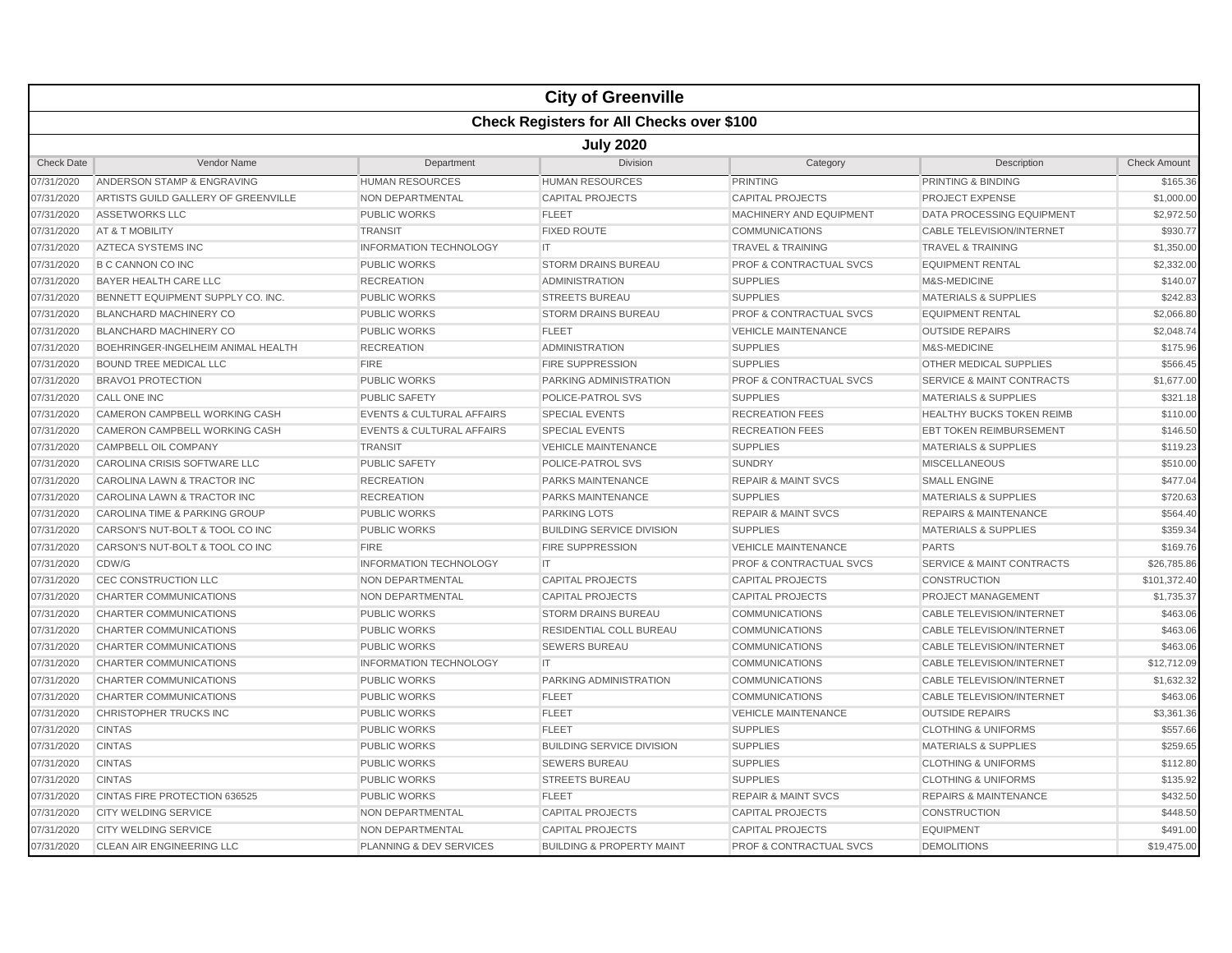|                                                  |                                        |                               | <b>City of Greenville</b>            |                                    |                                      |                     |  |  |
|--------------------------------------------------|----------------------------------------|-------------------------------|--------------------------------------|------------------------------------|--------------------------------------|---------------------|--|--|
| <b>Check Registers for All Checks over \$100</b> |                                        |                               |                                      |                                    |                                      |                     |  |  |
|                                                  | <b>July 2020</b>                       |                               |                                      |                                    |                                      |                     |  |  |
| <b>Check Date</b>                                | Vendor Name                            | Department                    | Division                             | Category                           | Description                          | <b>Check Amount</b> |  |  |
| 07/31/2020                                       | CLINE HOSE & HYDRAULICS LLC            | PUBLIC WORKS                  | <b>SEWERS BUREAU</b>                 | <b>SUPPLIES</b>                    | <b>MATERIALS &amp; SUPPLIES</b>      | \$150.82            |  |  |
| 07/31/2020                                       | COLONIAL FUEL & LUBRICANT SERVICES     | <b>PUBLIC WORKS</b>           | <b>FLEET</b>                         | <b>VEHICLE MAINTENANCE</b>         | <b>FUEL</b>                          | \$12,244.14         |  |  |
| 07/31/2020                                       | <b>COMMERCE CLUB</b>                   | <b>CITY MANAGER</b>           | <b>CITY MANAGER</b>                  | <b>SUNDRY</b>                      | DUES.SUBSCRIPTN.PUBLICATN            | \$157.00            |  |  |
| 07/31/2020                                       | COMMUNITY JOURNALS LLC                 | <b>CITY MANAGER</b>           | <b>CITY MANAGER</b>                  | <b>SUNDRY</b>                      | <b>MISCELLANEOUS</b>                 | \$1,900.00          |  |  |
| 07/31/2020                                       | <b>CONFLUENCE WATERSPORTS</b>          | OFFICE OF MGMT & BUDGET       | <b>REVENUE</b>                       | <b>FEES &amp; CHARGES</b>          | REFUND FALSE BURGLAR ALARM           | \$150.00            |  |  |
| 07/31/2020                                       | CONSOLIDATED FLEET SERVICES INC        | <b>FIRE</b>                   | <b>FIRE SUPPRESSION</b>              | <b>SUPPLIES</b>                    | <b>MATERIALS &amp; SUPPLIES</b>      | \$166.68            |  |  |
| 07/31/2020                                       | COUTURE CAKES OF GREENVILLE LLC        | <b>RECREATION</b>             | <b>EDUCATION</b>                     | <b>SUPPLIES</b>                    | <b>BIRTHDAY PARTIES</b>              | \$349.92            |  |  |
| 07/31/2020                                       | <b>COVETRUS NORTH AMERICA</b>          | <b>RECREATION</b>             | <b>ADMINISTRATION</b>                | <b>SUPPLIES</b>                    | M&S-VETERINARY                       | \$1,097.21          |  |  |
| 07/31/2020                                       | <b>DANA SAFETY SUPPLY INC</b>          | <b>FIRE</b>                   | <b>FIRE SUPPRESSION</b>              | <b>VEHICLE MAINTENANCE</b>         | <b>PARTS</b>                         | \$980.25            |  |  |
| 07/31/2020                                       | <b>DAVIS TOWING LLC</b>                | <b>PUBLIC WORKS</b>           | <b>FLEET</b>                         | <b>VEHICLE MAINTENANCE</b>         | <b>OUTSIDE REPAIRS</b>               | \$375.00            |  |  |
| 07/31/2020                                       | <b>DELERROK INC</b>                    | <b>TRANSIT</b>                | <b>ADMINISTRATION</b>                | <b>PROF &amp; CONTRACTUAL SVCS</b> | <b>SERVICE &amp; MAINT CONTRACTS</b> | \$537.50            |  |  |
| 07/31/2020                                       | <b>DELL MARKETING LP</b>               | <b>INFORMATION TECHNOLOGY</b> | IT                                   | <b>MIS PROJECTS</b>                | <b>PCS/UPGRADES</b>                  | \$104,788.85        |  |  |
| 07/31/2020                                       | <b>DESIGNLAB INC</b>                   | <b>FIRE</b>                   | <b>FIRE PREVENTION</b>               | <b>SUPPLIES</b>                    | <b>CLOTHING &amp; UNIFORMS</b>       | \$194.50            |  |  |
| 07/31/2020                                       | <b>DESIGNLAB INC</b>                   | <b>PUBLIC SAFETY</b>          | POLICE-PATROL SVS                    | <b>SUPPLIES</b>                    | <b>CLOTHING &amp; UNIFORMS</b>       | \$144.16            |  |  |
| 07/31/2020                                       | <b>DESIGNLAB INC</b>                   | <b>FIRE</b>                   | FIRE SUPPRESSION                     | <b>SUPPLIES</b>                    | <b>CLOTHING &amp; UNIFORMS</b>       | \$465.24            |  |  |
| 07/31/2020                                       | <b>DESTINATION TRAVEL NETWORK</b>      | <b>RECREATION</b>             | <b>PUBLIC SERVICES</b>               | <b>SUPPLIES</b>                    | <b>SUPPLIES PROMOTIONS</b>           | \$125.00            |  |  |
| 07/31/2020                                       | DIVERSIFIED ELECTRONICS INC            | <b>PUBLIC SAFETY</b>          | POLICE-PATROL SVS                    | <b>REPAIR &amp; MAINT SVCS</b>     | <b>REPAIRS &amp; MAINTENANCE</b>     | \$276.40            |  |  |
| 07/31/2020                                       | <b>DIXIE RUBBER &amp; PLASTICS INC</b> | NON DEPARTMENTAL              | <b>CAPITAL PROJECTS</b>              | <b>CAPITAL PROJECTS</b>            | <b>CONSTRUCTION</b>                  | \$829.39            |  |  |
| 07/31/2020                                       | DMCO BOCES                             | Z <sub>O</sub> O              | <b>ZOO EDUCATION</b>                 | <b>EDUCATION</b>                   | REFUND ZOO PROGRAM                   | \$100.00            |  |  |
| 07/31/2020                                       | <b>DUKE ENERGY</b>                     | PUBLIC WORKS                  | <b>BUILDING SERVICE DIVISION</b>     | <b>UTILITIES</b>                   | <b>ELECTRICITY</b>                   | \$6,290.56          |  |  |
| 07/31/2020                                       | <b>DUKE ENERGY</b>                     | <b>PUBLIC WORKS</b>           | <b>TRAFFIC ENGINEERING</b>           | <b>UTILITIES</b>                   | <b>ELECTRICITY</b>                   | \$2,552.86          |  |  |
| 07/31/2020                                       | <b>DUKE ENERGY</b>                     | <b>RECREATION</b>             | <b>PARKS MAINTENANCE</b>             | <b>UTILITIES</b>                   | <b>ELECTRICITY</b>                   | \$3,129.34          |  |  |
| 07/31/2020                                       | <b>DUKE ENERGY</b>                     | <b>PUBLIC WORKS</b>           | <b>FLEET</b>                         | <b>UTILITIES</b>                   | <b>ELECTRICITY</b>                   | \$3,418.58          |  |  |
| 07/31/2020                                       | <b>EASLEY LAWN AND GARDEN</b>          | <b>FIRE</b>                   | <b>FIRE SUPPRESSION</b>              | <b>SUPPLIES</b>                    | <b>MATERIALS &amp; SUPPLIES</b>      | \$2,493.84          |  |  |
| 07/31/2020                                       | <b>ECHOLS OIL COMPANY INC</b>          | <b>TRANSIT</b>                | <b>FIXED ROUTE</b>                   | <b>VEHICLE MAINTENANCE</b>         | <b>LUBRICANTS</b>                    | \$166.52            |  |  |
| 07/31/2020                                       | <b>ECHOLS OIL COMPANY INC</b>          | <b>PUBLIC WORKS</b>           | <b>FLEET</b>                         | <b>VEHICLE MAINTENANCE</b>         | <b>FUEL</b>                          | \$4,832.22          |  |  |
| 07/31/2020                                       | ELKHART BRASS MFG CO                   | <b>FIRE</b>                   | <b>FIRE SUPPRESSION</b>              | <b>VEHICLE MAINTENANCE</b>         | <b>PARTS</b>                         | \$254.38            |  |  |
| 07/31/2020                                       | ENVIRONMENTAL LABORATORIES INC         | <b>TRANSIT</b>                | <b>NON VEHICLE MAINTENANCE</b>       | <b>SUPPLIES</b>                    | <b>MATERIALS &amp; SUPPLIES</b>      | \$180.00            |  |  |
| 07/31/2020                                       | <b>FEDERAL EXPRESS CORP</b>            | <b>RECREATION</b>             | <b>ADMINISTRATION</b>                | <b>COMMUNICATIONS</b>              | <b>POSTAGE</b>                       | \$574.69            |  |  |
| 07/31/2020                                       | <b>FGP INTERNATIONAL</b>               | OFFICE OF MGMT & BUDGET       | <b>ACCOUNTING</b>                    | <b>PROF &amp; CONTRACTUAL SVCS</b> | <b>TEMP PERSONNEL SVCS</b>           | \$1,343.12          |  |  |
| 07/31/2020                                       | <b>FLINT EQUIPMENT CO</b>              | <b>PUBLIC WORKS</b>           | <b>FLEET</b>                         | <b>VEHICLE MAINTENANCE</b>         | <b>OUTSIDE REPAIRS</b>               | \$5,434.76          |  |  |
| 07/31/2020                                       | <b>FORTILINE</b>                       | <b>PUBLIC WORKS</b>           | <b>SEWERS BUREAU</b>                 | <b>SUPPLIES</b>                    | <b>MATERIALS &amp; SUPPLIES</b>      | \$636.00            |  |  |
| 07/31/2020                                       | <b>FROG 911</b>                        | <b>FIRE</b>                   | <b>FIRE SUPPRESSION</b>              | <b>VEHICLE MAINTENANCE</b>         | <b>PARTS</b>                         | \$190.80            |  |  |
| 07/31/2020                                       | <b>FUN EXPRESS LLC</b>                 | <b>RECREATION</b>             | <b>COMMUNITY CENTERS</b>             | <b>SUPPLIES</b>                    | SUPPLIES RECREATION                  | \$473.57            |  |  |
| 07/31/2020                                       | <b>GEIGER</b>                          | <b>PUBLIC WORKS</b>           | <b>CONSTRUCTION &amp; INSPECTION</b> | <b>SUPPLIES</b>                    | <b>MATERIALS &amp; SUPPLIES</b>      | \$393.55            |  |  |
| 07/31/2020                                       | <b>GEORGE COLEMAN FORD INC</b>         | <b>TRANSIT</b>                | <b>VEHICLE MAINTENANCE</b>           | <b>VEHICLE MAINTENANCE</b>         | <b>SMALL PARTS</b>                   | \$258.41            |  |  |
| 07/31/2020                                       | <b>GILLIG LLC</b>                      | <b>TRANSIT</b>                | <b>VEHICLE MAINTENANCE</b>           | <b>VEHICLE MAINTENANCE</b>         | <b>SMALL PARTS</b>                   | \$418.82            |  |  |
| 07/31/2020                                       | GIMME-A-SIGN CO INC                    | NON DEPARTMENTAL              | <b>CAPITAL PROJECTS</b>              | <b>CAPITAL PROJECTS</b>            | PROJECT EXPENSE                      | \$1,698.52          |  |  |
| 07/31/2020                                       | <b>GRACE HILL LLC</b>                  | <b>PUBLIC WORKS</b>           | PARKING ADMINISTRATION               | <b>PARKING DEPOSITS</b>            | REFUND PKG DEPOSITS-S. SPRING ST     | \$585.90            |  |  |
| 07/31/2020                                       | GRAINGER 803858935                     | <b>PUBLIC WORKS</b>           | <b>MAINTENANCE</b>                   | <b>SUPPLIES</b>                    | <b>MATERIALS &amp; SUPPLIES</b>      | \$764.31            |  |  |
| 07/31/2020                                       | GRAINGER 803858935                     | <b>NON DEPARTMENTAL</b>       | <b>CAPITAL PROJECTS</b>              | <b>CAPITAL PROJECTS</b>            | <b>CONSTRUCTION</b>                  | \$481.13            |  |  |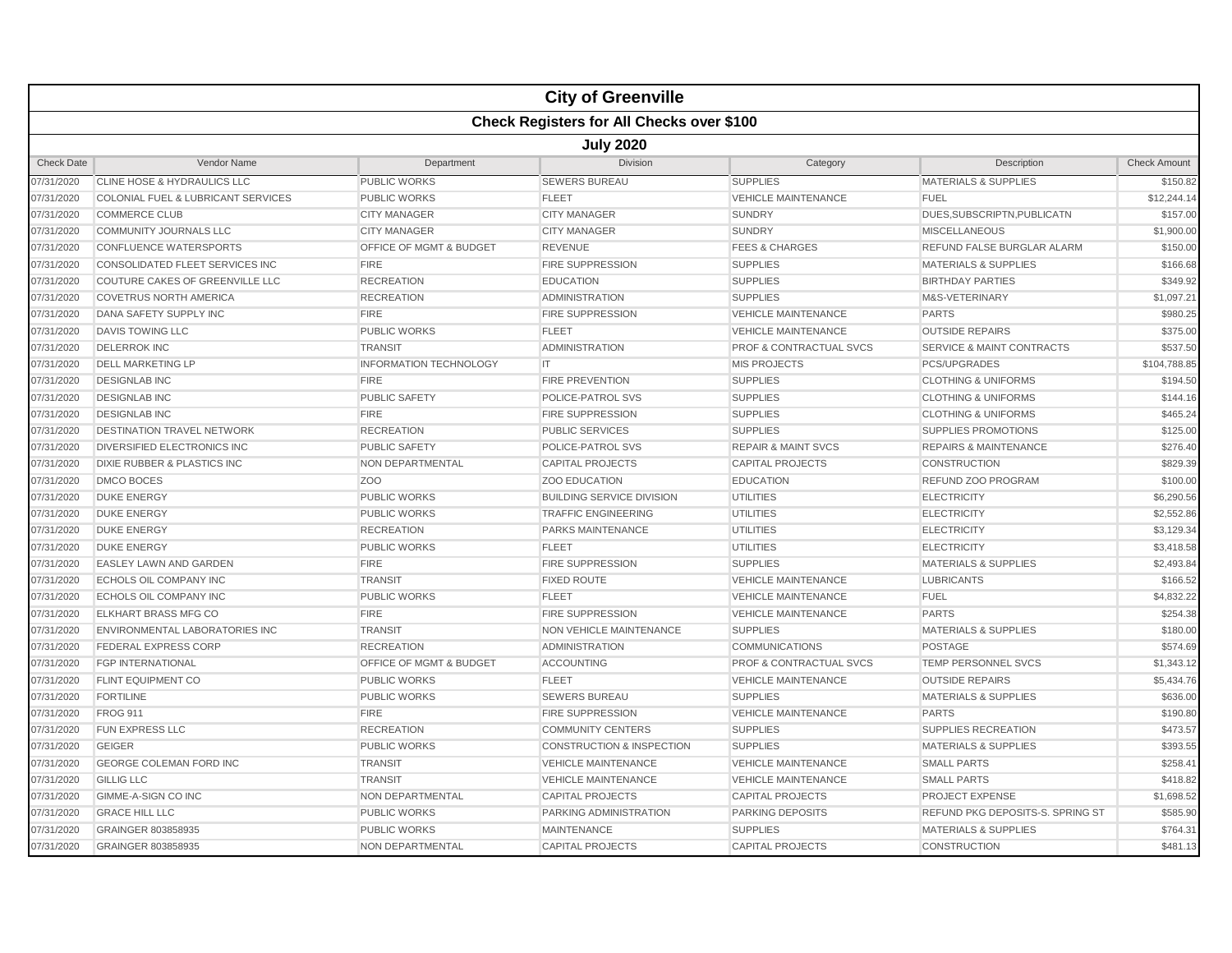|                                                  |                                        |                         | <b>City of Greenville</b>            |                                    |                                      |                     |  |  |
|--------------------------------------------------|----------------------------------------|-------------------------|--------------------------------------|------------------------------------|--------------------------------------|---------------------|--|--|
| <b>Check Registers for All Checks over \$100</b> |                                        |                         |                                      |                                    |                                      |                     |  |  |
| <b>July 2020</b>                                 |                                        |                         |                                      |                                    |                                      |                     |  |  |
| <b>Check Date</b>                                | Vendor Name                            | Department              | <b>Division</b>                      | Category                           | Description                          | <b>Check Amount</b> |  |  |
| 07/31/2020                                       | GRAINGER 803858935                     | <b>PUBLIC WORKS</b>     | <b>BUILDING SERVICE DIVISION</b>     | <b>SUPPLIES</b>                    | <b>MATERIALS &amp; SUPPLIES</b>      | \$4,207.57          |  |  |
| 07/31/2020                                       | <b>GREENVILLE OFFICE SUPPLY CO INC</b> | ECONOMIC DEVELOPMENT    | <b>ECONOMIC DEVELOPMENT</b>          | <b>SUPPLIES</b>                    | <b>MATERIALS &amp; SUPPLIES</b>      | \$122.05            |  |  |
| 07/31/2020                                       | GREENVILLE OFFICE SUPPLY CO INC        | <b>RECREATION</b>       | PARKS AND RECREATION                 | <b>SUPPLIES</b>                    | OFFICE SUPPLIES&MATERIALS            | \$106.00            |  |  |
| 07/31/2020                                       | <b>GREENVILLE ZOO FOUNDATION</b>       | <b>PUBLIC EVENTS</b>    | <b>SPECIAL EVENTS</b>                | <b>RECREATION FEES</b>             | REFUND SPECIAL EVENT PERMITS         | \$120.00            |  |  |
| 07/31/2020                                       | HAJOCA CORPORATION                     | <b>PUBLIC WORKS</b>     | <b>FLEET</b>                         | <b>REPAIR &amp; MAINT SVCS</b>     | <b>REPAIRS &amp; MAINTENANCE</b>     | \$338.19            |  |  |
| 07/31/2020                                       | <b>HAJOCA CORPORATION</b>              | <b>PUBLIC WORKS</b>     | <b>BUILDING SERVICE DIVISION</b>     | <b>SUPPLIES</b>                    | <b>MATERIALS &amp; SUPPLIES</b>      | \$310.06            |  |  |
| 07/31/2020                                       | <b>HANDI CLEAN PRODUCTS INC</b>        | <b>FIRE</b>             | <b>FIRE SERVICES</b>                 | <b>SUPPLIES</b>                    | <b>MATERIALS &amp; SUPPLIES</b>      | \$1,628.32          |  |  |
| 07/31/2020                                       | <b>HAT TRICK FARM</b>                  | <b>RECREATION</b>       | <b>ADMINISTRATION</b>                | <b>SUPPLIES</b>                    | M&S-FOOD                             | \$175.00            |  |  |
| 07/31/2020                                       | HD SUPPLY CONSTRUCTION - WHITE CAP     | <b>NON DEPARTMENTAL</b> | <b>CAPITAL PROJECTS</b>              | <b>CAPITAL PROJECTS</b>            | <b>CONSTRUCTION</b>                  | \$104.77            |  |  |
| 07/31/2020                                       | HENRY SCHEIN INC MEDICAL DIVISION      | <b>HUMAN RESOURCES</b>  | <b>OCCUPATIONAL HEALTH</b>           | <b>SUPPLIES</b>                    | <b>MATERIALS &amp; SUPPLIES</b>      | \$453.13            |  |  |
| 07/31/2020                                       | HERSHEY CREAMERY COMPANY               | <b>RECREATION</b>       | <b>PUBLIC SERVICES</b>               | <b>SUPPLIES</b>                    | <b>SALE CONCESSIONS</b>              | \$600.16            |  |  |
| 07/31/2020                                       | HOME DEPOT CREDIT SERVICE 4123         | <b>PUBLIC WORKS</b>     | <b>CBD TIF CREW</b>                  | <b>SUPPLIES</b>                    | <b>MATERIALS &amp; SUPPLIES</b>      | \$244.07            |  |  |
| 07/31/2020                                       | HOME DEPOT CREDIT SERVICE 5906         | <b>PUBLIC WORKS</b>     | <b>BUILDING SERVICE DIVISION</b>     | <b>SUPPLIES</b>                    | <b>MATERIALS &amp; SUPPLIES</b>      | \$3,066.21          |  |  |
| 07/31/2020                                       | HOME DEPOT CREDIT SERVICE 5914         | <b>RECREATION</b>       | <b>ADMINISTRATION</b>                | <b>SUPPLIES</b>                    | M&S-GROUNDS                          | \$119.23            |  |  |
| 07/31/2020                                       | HOME DEPOT CREDIT SERVICE 5914         | <b>RECREATION</b>       | <b>ADMINISTRATION</b>                | <b>SUPPLIES</b>                    | M&S-MAINTENANCE                      | \$351.25            |  |  |
| 07/31/2020                                       | HOME DEPOT CREDIT SERVICE 5914         | <b>RECREATION</b>       | ADMINISTRATION                       | <b>SUPPLIES</b>                    | M&S-EXHIBITS                         | \$287.17            |  |  |
| 07/31/2020                                       | HOME DEPOT CREDIT SERVICE 5922         | <b>RECREATION</b>       | <b>PARKS MAINTENANCE</b>             | <b>SUPPLIES</b>                    | <b>MATERIALS &amp; SUPPLIES</b>      | \$403.31            |  |  |
| 07/31/2020                                       | HOME DEPOT PRO                         | <b>TRANSIT</b>          | <b>NON VEHICLE MAINTENANCE</b>       | <b>SUPPLIES</b>                    | <b>JANITORIAL SUPPLIES</b>           | \$122.83            |  |  |
| 07/31/2020                                       | HOME DEPOT PRO                         | <b>PUBLIC WORKS</b>     | <b>BUILDING SERVICE DIVISION</b>     | <b>SUPPLIES</b>                    | <b>MATERIALS &amp; SUPPLIES</b>      | \$3,239.98          |  |  |
| 07/31/2020                                       | HOME DEPOT PRO                         | <b>TRANSIT</b>          | <b>VEHICLE MAINTENANCE</b>           | <b>SUPPLIES</b>                    | <b>BUS WASHING SUPPLIES</b>          | \$104.85            |  |  |
| 07/31/2020                                       | <b>HOMETOWN TROLLEY</b>                | <b>TRANSIT</b>          | <b>VEHICLE MAINTENANCE</b>           | <b>VEHICLE MAINTENANCE</b>         | <b>PARTS</b>                         | \$233.13            |  |  |
| 07/31/2020                                       | <b>HOOVER BUILDINGS INC</b>            | NON DEPARTMENTAL        | <b>CAPITAL PROJECTS</b>              | <b>CAPITAL PROJECTS</b>            | <b>CONSTRUCTION</b>                  | \$3,600.00          |  |  |
| 07/31/2020                                       | <b>IVEY COMMUNICATIONS INC</b>         | NON DEPARTMENTAL        | <b>CAPITAL PROJECTS</b>              | <b>CAPITAL PROJECTS</b>            | <b>EQUIPMENT</b>                     | \$642.30            |  |  |
| 07/31/2020                                       | <b>JAMES PATRICK TIMMS</b>             | PLANNING & DEV SERVICES | <b>BUILDING &amp; PROPERTY MAINT</b> | <b>TRAVEL &amp; TRAINING</b>       | <b>LOCAL TRANSPORTATION</b>          | \$408.83            |  |  |
| 07/31/2020                                       | JOHNSON CONTROLS SECURITY SOLUTIONS    | <b>TRANSIT</b>          | NON VEHICLE MAINTENANCE              | <b>PROF &amp; CONTRACTUAL SVCS</b> | <b>SERVICE &amp; MAINT CONTRACTS</b> | \$158.77            |  |  |
| 07/31/2020                                       | JOHNSON CONTROLS SECURITY SOLUTIONS    | <b>PUBLIC WORKS</b>     | RICHARDSON STREET GARAGE             | <b>PROF &amp; CONTRACTUAL SVCS</b> | <b>SERVICE &amp; MAINT CONTRACTS</b> | \$827.75            |  |  |
| 07/31/2020                                       | JOHNSON CONTROLS SECURITY SOLUTIONS    | <b>PUBLIC SAFETY</b>    | POLICE-PATROL SVS                    | <b>SUNDRY</b>                      | <b>MISCELLANEOUS</b>                 | \$336.76            |  |  |
| 07/31/2020                                       | JOHNSTONE SUPPLY OF GREENVILLE         | <b>PUBLIC WORKS</b>     | <b>BUILDING SERVICE DIVISION</b>     | <b>SUPPLIES</b>                    | <b>MATERIALS &amp; SUPPLIES</b>      | \$414.16            |  |  |
| 07/31/2020                                       | K & M INTERNATIONAL WILD REPUBLIC      | <b>RECREATION</b>       | <b>PUBLIC SERVICES</b>               | <b>SUPPLIES</b>                    | <b>SALE GIFTS</b>                    | \$479.27            |  |  |
| 07/31/2020                                       | KING ASPHALT INC                       | <b>PUBLIC WORKS</b>     | <b>SEWERS BUREAU</b>                 | <b>SUPPLIES</b>                    | <b>MATERIALS &amp; SUPPLIES</b>      | \$230.02            |  |  |
| 07/31/2020                                       | <b>KING ASPHALT INC</b>                | <b>PUBLIC WORKS</b>     | <b>STORM DRAINS BUREAU</b>           | <b>SUPPLIES</b>                    | <b>MATERIALS &amp; SUPPLIES</b>      | \$230.02            |  |  |
| 07/31/2020                                       | KING ASPHALT INC                       | <b>PUBLIC WORKS</b>     | <b>STREETS BUREAU</b>                | <b>SUPPLIES</b>                    | <b>MATERIALS &amp; SUPPLIES</b>      | \$460.04            |  |  |
| 07/31/2020                                       | KMIT SOLUTIONS LLC                     | <b>RECREATION</b>       | <b>PUBLIC SERVICES</b>               | <b>PROF &amp; CONTRACTUAL SVCS</b> | <b>SERVICE &amp; MAINT CONTRACTS</b> | \$12,746.00         |  |  |
| 07/31/2020                                       | <b>KUDZU STAFFING</b>                  | <b>HUMAN RESOURCES</b>  | <b>OCCUPATIONAL HEALTH</b>           | <b>PROF &amp; CONTRACTUAL SVCS</b> | <b>TEMP PERSONNEL SVCS</b>           | \$195.60            |  |  |
| 07/31/2020                                       | <b>LANDS END BUSINESS OUTFITTERS</b>   | <b>PUBLIC WORKS</b>     | <b>CONSTRUCTION &amp; INSPECTION</b> | <b>SUPPLIES</b>                    | <b>MATERIALS &amp; SUPPLIES</b>      | \$344.99            |  |  |
| 07/31/2020                                       | LANDSCAPERS SUPPLY                     | <b>PUBLIC WORKS</b>     | <b>BEAUTIFICATION BUREAU</b>         | <b>SUPPLIES</b>                    | <b>MATERIALS &amp; SUPPLIES</b>      | \$722.92            |  |  |
| 07/31/2020                                       | LANDSCAPERS SUPPLY                     | <b>RECREATION</b>       | <b>TOURISM DISTRICT</b>              | <b>SUPPLIES</b>                    | <b>MATERIALS &amp; SUPPLIES</b>      | \$344.36            |  |  |
| 07/31/2020                                       | <b>LANDSCAPERS SUPPLY</b>              | <b>PUBLIC WORKS</b>     | <b>SEWERS BUREAU</b>                 | <b>SUPPLIES</b>                    | <b>MATERIALS &amp; SUPPLIES</b>      | \$1,107.70          |  |  |
| 07/31/2020                                       | <b>LANDSCAPERS SUPPLY</b>              | <b>RECREATION</b>       | <b>PARKS MAINTENANCE</b>             | <b>SUPPLIES</b>                    | <b>MATERIALS &amp; SUPPLIES</b>      | \$186.90            |  |  |
| 07/31/2020                                       | <b>LANDSCAPERS SUPPLY</b>              | NON DEPARTMENTAL        | <b>CAPITAL PROJECTS</b>              | <b>CAPITAL PROJECTS</b>            | <b>CONSTRUCTION</b>                  | \$201.40            |  |  |
| 07/31/2020                                       | LATITUDE APPLIED TECHNOLOGIES          | <b>RECREATION</b>       | <b>PUBLIC SERVICES</b>               | <b>SUPPLIES</b>                    | <b>SALE GIFTS</b>                    | \$2,300.00          |  |  |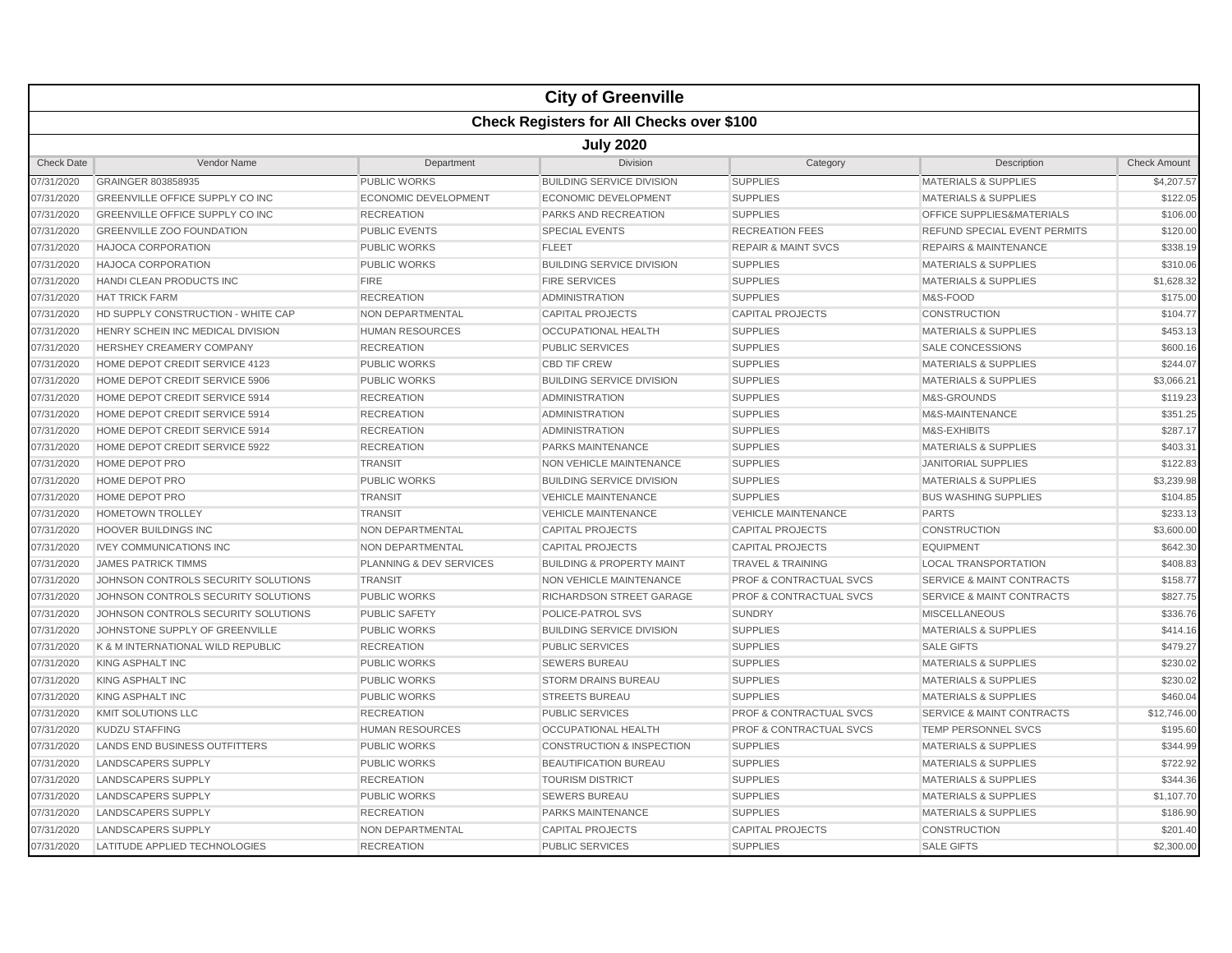|                                                  |                                      |                                      | <b>City of Greenville</b>        |                                    |                                      |                     |  |  |
|--------------------------------------------------|--------------------------------------|--------------------------------------|----------------------------------|------------------------------------|--------------------------------------|---------------------|--|--|
| <b>Check Registers for All Checks over \$100</b> |                                      |                                      |                                  |                                    |                                      |                     |  |  |
|                                                  | <b>July 2020</b>                     |                                      |                                  |                                    |                                      |                     |  |  |
| <b>Check Date</b>                                | Vendor Name                          | Department                           | <b>Division</b>                  | Category                           | Description                          | <b>Check Amount</b> |  |  |
| 07/31/2020                                       | LEXISNEXIS 1504995                   | OFFICE OF MGMT & BUDGET              | <b>REVENUE</b>                   | <b>SUNDRY</b>                      | DUES, SUBSCRIPTN, PUBLICATN          | \$2,179.54          |  |  |
| 07/31/2020                                       | <b>LINA</b>                          | <b>HUMAN RESOURCES</b>               | <b>HEALTH CARE</b>               | <b>OTHER INSURANCE</b>             | <b>LIFE INSURANCE</b>                | \$22,901.45         |  |  |
| 07/31/2020                                       | <b>LINA</b>                          | <b>HUMAN RESOURCES</b>               | <b>HEALTH CARE</b>               | <b>OTHER INSURANCE</b>             | <b>LONG TERM DISABILITY</b>          | \$8,790.89          |  |  |
| 07/31/2020                                       | MAJOR BUSINESS MACHINES INC          | OFFICE OF MGMT & BUDGET              | <b>REVENUE</b>                   | <b>PROF &amp; CONTRACTUAL SVCS</b> | <b>SERVICE &amp; MAINT CONTRACTS</b> | \$2,000.00          |  |  |
| 07/31/2020                                       | MANSFIELD OIL COMPANY OF GAINESVILL  | <b>TRANSIT</b>                       | <b>ADMINISTRATION</b>            | <b>VEHICLE MAINTENANCE</b>         | <b>FUEL</b>                          | \$12,546.44         |  |  |
| 07/31/2020                                       | <b>MARATHON STAFFING INC</b>         | <b>EVENTS &amp; CULTURAL AFFAIRS</b> | <b>EVENTS MANAGEMENT</b>         | <b>PROF &amp; CONTRACTUAL SVCS</b> | <b>TEMP PERSONNEL SVCS</b>           | \$387.00            |  |  |
| 07/31/2020                                       | <b>MARATHON STAFFING INC</b>         | <b>PUBLIC SAFETY</b>                 | POLICE-DISPATCH BUREAU           | <b>PROF &amp; CONTRACTUAL SVCS</b> | <b>TEMP PERSONNEL SVCS</b>           | \$3,523.79          |  |  |
| 07/31/2020                                       | MECO INC OF AUGUSTA                  | <b>PUBLIC WORKS</b>                  | <b>FLEET</b>                     | <b>REPAIR &amp; MAINT SVCS</b>     | <b>REPAIRS &amp; MAINTENANCE</b>     | \$566.99            |  |  |
| 07/31/2020                                       | METROPOLITAN ARTS COUNCIL            | <b>OFFICE OF MGMT &amp; BUDGET</b>   | <b>ACCOMMODATION TAX</b>         | ACCOUNTS PAYABLE(MANUAL)           | <b>SPECIAL PROJECTS</b>              | \$114,740.00        |  |  |
| 07/31/2020                                       | MIKE'S BODY SHOP & TOWING INC        | <b>PUBLIC WORKS</b>                  | <b>FLEET</b>                     | <b>VEHICLE MAINTENANCE</b>         | <b>OUTSIDE REPAIRS</b>               | \$3,441.54          |  |  |
| 07/31/2020                                       | <b>MINUTEMAN PRESS</b>               | <b>PUBLIC WORKS</b>                  | PARKING ADMINISTRATION           | <b>PRINTING</b>                    | <b>OTHER</b>                         | \$392.20            |  |  |
| 07/31/2020                                       | <b>MSU VDL</b>                       | <b>RECREATION</b>                    | <b>ADMINISTRATION</b>            | <b>PROF &amp; CONTRACTUAL SVCS</b> | <b>PROFESSIONAL SERVICES</b>         | \$106.00            |  |  |
| 07/31/2020                                       | NAPA AUTO PARTS                      | <b>FIRE</b>                          | <b>FIRE SUPPRESSION</b>          | <b>VEHICLE MAINTENANCE</b>         | <b>PARTS</b>                         | \$412.38            |  |  |
| 07/31/2020                                       | NEIGHBORHOOD NETWORKS PUBLISHING     | <b>RECREATION</b>                    | <b>PUBLIC SERVICES</b>           | <b>SUPPLIES</b>                    | <b>SUPPLIES PROMOTIONS</b>           | \$100.00            |  |  |
| 07/31/2020                                       | NORRIS SUPPLY CO                     | <b>PUBLIC WORKS</b>                  | <b>STORM DRAINS BUREAU</b>       | <b>SUPPLIES</b>                    | <b>MATERIALS &amp; SUPPLIES</b>      | \$110.93            |  |  |
| 07/31/2020                                       | NORTH AMERICAN RESCUE LLC            | <b>PUBLIC SAFETY</b>                 | POLICE-PATROL SVS                | <b>SUPPLIES</b>                    | <b>MATERIALS &amp; SUPPLIES</b>      | \$234.37            |  |  |
| 07/31/2020                                       | NORTHERN SAFETY CO INC               | <b>RECREATION</b>                    | <b>PARKS MAINTENANCE</b>         | <b>SUPPLIES</b>                    | <b>MATERIALS &amp; SUPPLIES</b>      | \$263.88            |  |  |
| 07/31/2020                                       | NORTHERN TOOL & EQUIPMENT            | <b>FIRE</b>                          | <b>FIRE SERVICES</b>             | <b>SUPPLIES</b>                    | <b>MATERIALS &amp; SUPPLIES</b>      | \$296.75            |  |  |
| 07/31/2020                                       | <b>NORTHERN TOOL &amp; EQUIPMENT</b> | <b>PUBLIC WORKS</b>                  | <b>TRAFFIC ENGINEERING</b>       | <b>SUPPLIES</b>                    | M&S-SIGNALS                          | \$2,249.28          |  |  |
| 07/31/2020                                       | <b>OFFICE DEPOT BSD</b>              | <b>PUBLIC SAFETY</b>                 | POLICE-PATROL SVS                | <b>SUPPLIES</b>                    | <b>MATERIALS &amp; SUPPLIES</b>      | \$499.89            |  |  |
| 07/31/2020                                       | OGLETREE DEAKINS NASH SMOAK & STEWA  | <b>CITY ATTORNEY</b>                 | <b>CITY ATTORNEY</b>             | <b>PROF &amp; CONTRACTUAL SVCS</b> | PROFESSIONAL SERVICES                | \$142.50            |  |  |
| 07/31/2020                                       | ON TARGET PERFORMANCE SYSTEMS INC    | <b>PUBLIC SAFETY</b>                 | POLICE-PATROL SVS                | <b>PROF &amp; CONTRACTUAL SVCS</b> | PROFESSIONAL SERVICES                | \$4,000.00          |  |  |
| 07/31/2020                                       | PAUL DAVIS RESTORATION & REMODELING  | <b>RECREATION</b>                    | PARKS MAINTENANCE                | <b>PROF &amp; CONTRACTUAL SVCS</b> | PROFESSIONAL SERVICES                | \$2,234.34          |  |  |
| 07/31/2020                                       | PEPSI-COLA BOTTLING CO               | <b>RECREATION</b>                    | <b>PUBLIC SERVICES</b>           | <b>SUPPLIES</b>                    | <b>SALE CONCESSIONS</b>              | \$2,207.41          |  |  |
| 07/31/2020                                       | PETERBILT STORE OF GREENVILLE, THE   | <b>TRANSIT</b>                       | <b>TROLLEY</b>                   | <b>VEHICLE MAINTENANCE</b>         | <b>PARTS</b>                         | \$931.21            |  |  |
| 07/31/2020                                       | PETERBILT STORE OF GREENVILLE, THE   | <b>TRANSIT</b>                       | <b>VEHICLE MAINTENANCE</b>       | <b>VEHICLE MAINTENANCE</b>         | <b>PARTS</b>                         | \$637.38            |  |  |
| 07/31/2020                                       | PROJECT LIFESAVER INTERNATIONAL      | <b>FIRE</b>                          | <b>FIRE SUPPRESSION</b>          | <b>SUPPLIES</b>                    | <b>MATERIALS &amp; SUPPLIES</b>      | \$343.14            |  |  |
| 07/31/2020                                       | <b>PROMOTE YOUR BIZ</b>              | <b>TRANSIT</b>                       | <b>NON VEHICLE MAINTENANCE</b>   | <b>SUPPLIES</b>                    | <b>CLOTHING &amp; UNIFORMS</b>       | \$299.80            |  |  |
| 07/31/2020                                       | <b>PROSOURCE LLC</b>                 | <b>NON DEPARTMENTAL</b>              | <b>CAPITAL PROJECTS</b>          | <b>CAPITAL PROJECTS</b>            | <b>CONSTRUCTION</b>                  | \$595.10            |  |  |
| 07/31/2020                                       | PROSOURCE LLC                        | <b>PUBLIC WORKS</b>                  | <b>BUILDING SERVICE DIVISION</b> | <b>SUPPLIES</b>                    | <b>MATERIALS &amp; SUPPLIES</b>      | \$849.40            |  |  |
| 07/31/2020                                       | PUBLIC WORKS EQUIPMENT & SUPPLY INC  | <b>PUBLIC WORKS</b>                  | <b>STREETS BUREAU</b>            | <b>SUPPLIES</b>                    | <b>MATERIALS &amp; SUPPLIES</b>      | \$2,332.00          |  |  |
| 07/31/2020                                       | R J SHIRLEY INC                      | <b>FIRE</b>                          | <b>FIRE SUPPRESSION</b>          | <b>SUPPLIES</b>                    | <b>MATERIALS &amp; SUPPLIES</b>      | \$442.81            |  |  |
| 07/31/2020                                       | <b>RAYCO FIRE PROTECTION</b>         | NON DEPARTMENTAL                     | <b>CAPITAL PROJECTS</b>          | <b>CAPITAL PROJECTS</b>            | <b>EQUIPMENT</b>                     | \$500.00            |  |  |
| 07/31/2020                                       | <b>READ'S UNIFORMS INC</b>           | <b>FIRE</b>                          | <b>FIRE SUPPRESSION</b>          | <b>SUPPLIES</b>                    | <b>CLOTHING &amp; UNIFORMS</b>       | \$1,232.80          |  |  |
| 07/31/2020                                       | <b>REGIONAL FORKLIFT MAINTENANCE</b> | <b>PUBLIC WORKS</b>                  | <b>FLEET</b>                     | <b>VEHICLE MAINTENANCE</b>         | <b>OUTSIDE REPAIRS</b>               | \$1,381.90          |  |  |
| 07/31/2020                                       | <b>RENEWABLE WATER RESOURCES</b>     | OFFICE OF MGMT & BUDGET              | <b>REVENUE</b>                   | LIAB-REWA                          | <b>REWA</b>                          | \$312,279.73        |  |  |
| 07/31/2020                                       | REVOLUTION DATA SYSTEMS LLC          | <b>INFORMATION TECHNOLOGY</b>        | IT                               | <b>PROF &amp; CONTRACTUAL SVCS</b> | <b>SERVICE &amp; MAINT CONTRACTS</b> | \$6,879.07          |  |  |
| 07/31/2020                                       | RISTORANTE BERGAMO INC               | NON DEPARTMENTAL                     | <b>CAPITAL PROJECTS</b>          | <b>CAPITAL PROJECTS</b>            | <b>PROJECT EXPENSE</b>               | \$1,000.00          |  |  |
| 07/31/2020                                       | RIVER STREET DEVELOPMENT INC         | <b>PUBLIC WORKS</b>                  | <b>PUBLIC WORKS</b>              | <b>PROF &amp; CONTRACTUAL SVCS</b> | <b>SERVICE &amp; MAINT CONTRACTS</b> | \$140.00            |  |  |
| 07/31/2020                                       | RIVERPLACE DEVELOPMENT II LLC        | <b>PUBLIC WORKS</b>                  | RIVERPLACE GARAGE                | <b>UTILITIES</b>                   | <b>ELECTRICITY</b>                   | \$238.09            |  |  |
| 07/31/2020                                       | <b>ROCIC</b>                         | <b>PUBLIC SAFETY</b>                 | POLICE-PATROL SVS                | <b>PROF &amp; CONTRACTUAL SVCS</b> | PROFESSIONAL SERVICES                | \$300.00            |  |  |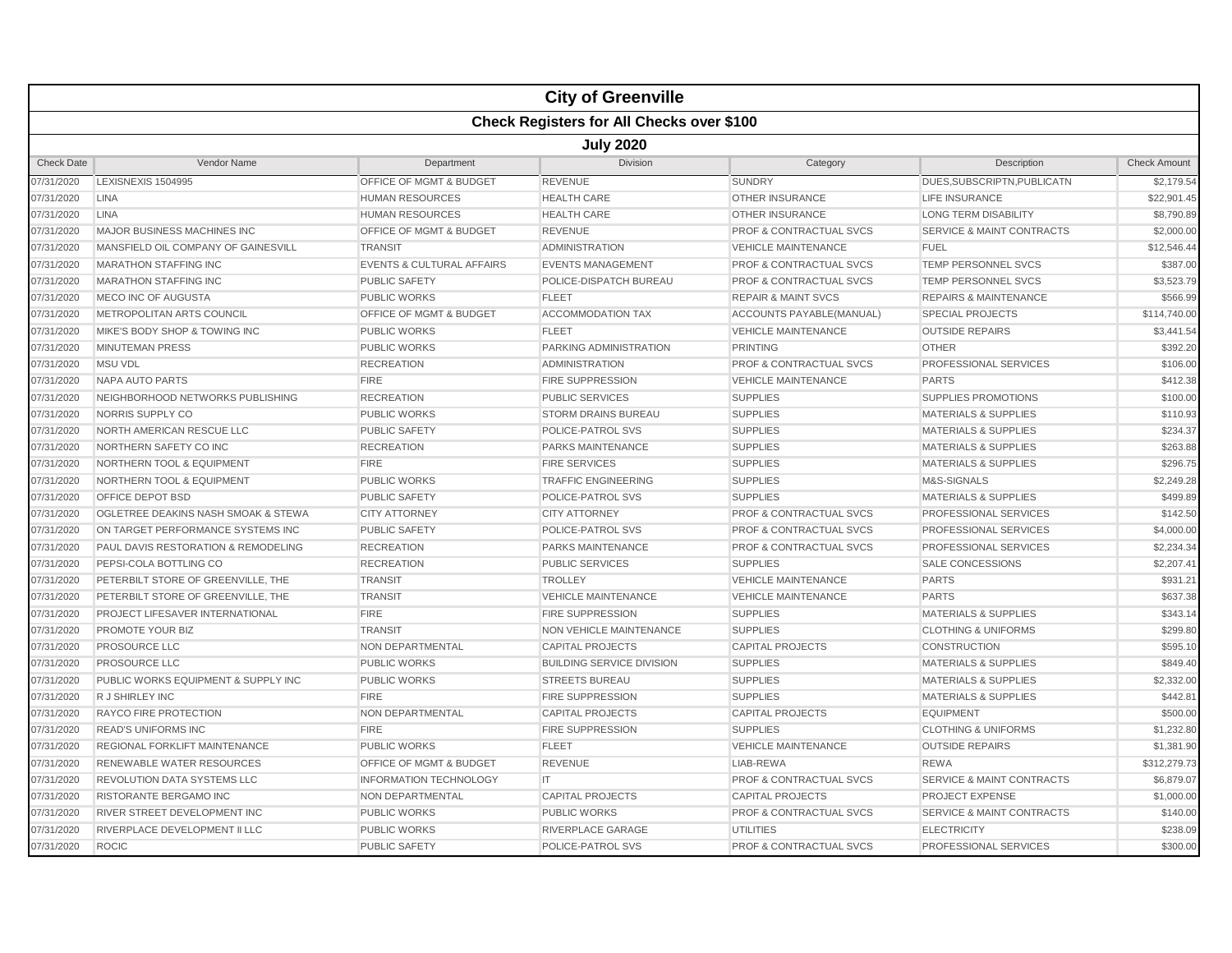|                                                  |                                           |                             | <b>City of Greenville</b>        |                                    |                                      |                     |  |  |  |
|--------------------------------------------------|-------------------------------------------|-----------------------------|----------------------------------|------------------------------------|--------------------------------------|---------------------|--|--|--|
| <b>Check Registers for All Checks over \$100</b> |                                           |                             |                                  |                                    |                                      |                     |  |  |  |
|                                                  | <b>July 2020</b>                          |                             |                                  |                                    |                                      |                     |  |  |  |
| <b>Check Date</b>                                | Vendor Name                               | Department                  | <b>Division</b>                  | Category                           | Description                          | <b>Check Amount</b> |  |  |  |
| 07/31/2020                                       | <b>RUSTY NUTS LLC</b>                     | <b>PUBLIC SAFETY</b>        | POLICE-PATROL SVS                | <b>SUPPLIES</b>                    | <b>MATERIALS &amp; SUPPLIES</b>      | \$7,409.42          |  |  |  |
| 07/31/2020                                       | <b>S C STATE FIREFIGHTERS ASSOCIATION</b> | <b>FIRE</b>                 | <b>FIRE SUPPRESSION</b>          | <b>TRAVEL &amp; TRAINING</b>       | <b>TRAVEL &amp; TRAINING</b>         | \$4,941.00          |  |  |  |
| 07/31/2020                                       | S PLEASANTBURG NURSERY & GARDE            | <b>NON DEPARTMENTAL</b>     | <b>CAPITAL PROJECTS</b>          | <b>CAPITAL PROJECTS</b>            | <b>CONSTRUCTION</b>                  | \$1,272.00          |  |  |  |
| 07/31/2020                                       | <b>SAFE INDUSTRIES</b>                    | <b>FIRE</b>                 | <b>FIRE SUPPRESSION</b>          | <b>SUPPLIES</b>                    | <b>MATERIALS &amp; SUPPLIES</b>      | \$1,377.64          |  |  |  |
| 07/31/2020                                       | <b>SAFE INDUSTRIES</b>                    | <b>FIRE</b>                 | <b>FIRE SERVICES</b>             | <b>SUPPLIES</b>                    | <b>CLOTHING &amp; UNIFORMS</b>       | \$810.80            |  |  |  |
| 07/31/2020                                       | <b>SAFETY PRODUCTS INC</b>                | <b>PUBLIC WORKS</b>         | TREE MAINTENANCE BUREAU          | <b>SUPPLIES</b>                    | MATERIALS & SUPPLIES                 | \$396.64            |  |  |  |
| 07/31/2020                                       | <b>SAFETY PRODUCTS INC</b>                | <b>PUBLIC WORKS</b>         | <b>STORM DRAINS BUREAU</b>       | <b>SUPPLIES</b>                    | <b>MATERIALS &amp; SUPPLIES</b>      | \$233.34            |  |  |  |
| 07/31/2020                                       | <b>SAFETY PRODUCTS INC</b>                | <b>PUBLIC WORKS</b>         | <b>CHURCH STREET GARAGE</b>      | <b>SUPPLIES</b>                    | <b>MATERIALS &amp; SUPPLIES</b>      | \$162.48            |  |  |  |
| 07/31/2020                                       | <b>SAFETY PRODUCTS INC</b>                | <b>PUBLIC WORKS</b>         | <b>BEAUTIFICATION BUREAU</b>     | <b>SUPPLIES</b>                    | <b>MATERIALS &amp; SUPPLIES</b>      | \$396.63            |  |  |  |
| 07/31/2020                                       | SAFETY PRODUCTS INC                       | <b>PUBLIC WORKS</b>         | RESIDENTIAL COLL BUREAU          | <b>SUPPLIES</b>                    | <b>MATERIALS &amp; SUPPLIES</b>      | \$104.24            |  |  |  |
| 07/31/2020                                       | SAFETY PRODUCTS INC                       | <b>PUBLIC WORKS</b>         | RIGHTS-OF-WAY                    | <b>SUPPLIES</b>                    | <b>MATERIALS &amp; SUPPLIES</b>      | \$396.62            |  |  |  |
| 07/31/2020                                       | <b>SAFETY PRODUCTS INC</b>                | <b>PUBLIC WORKS</b>         | <b>STREETS BUREAU</b>            | <b>SUPPLIES</b>                    | <b>MATERIALS &amp; SUPPLIES</b>      | \$335.93            |  |  |  |
| 07/31/2020                                       | <b>SAFETY PRODUCTS INC</b>                | <b>PUBLIC WORKS</b>         | <b>SEWERS BUREAU</b>             | <b>SUPPLIES</b>                    | <b>MATERIALS &amp; SUPPLIES</b>      | \$104.25            |  |  |  |
| 07/31/2020                                       | <b>SAFETY PRODUCTS INC</b>                | <b>PUBLIC WORKS</b>         | <b>FLEET</b>                     | <b>SUPPLIES</b>                    | <b>MATERIALS &amp; SUPPLIES</b>      | \$104.24            |  |  |  |
| 07/31/2020                                       | <b>SCEDA</b>                              | <b>ECONOMIC DEVELOPMENT</b> | <b>ECONOMIC DEVELOPMENT</b>      | <b>SUNDRY</b>                      | DUES.SUBSCRIPTN.PUBLICATN            | \$200.00            |  |  |  |
| 07/31/2020                                       | <b>SEALMASTER</b>                         | <b>RECREATION</b>           | <b>PARKS MAINTENANCE</b>         | <b>SUPPLIES</b>                    | MATERIALS & SUPPLIES                 | \$168.02            |  |  |  |
| 07/31/2020                                       | <b>SEJ SERVICES LLC</b>                   | <b>PUBLIC WORKS</b>         | <b>SEWERS BUREAU</b>             | <b>PROF &amp; CONTRACTUAL SVCS</b> | MAINTENANCE CONTRACTS                | \$2,498.00          |  |  |  |
| 07/31/2020                                       | <b>SEJ SERVICES LLC</b>                   | <b>PUBLIC WORKS</b>         | <b>STREETS BUREAU</b>            | <b>PROF &amp; CONTRACTUAL SVCS</b> | <b>SERVICE &amp; MAINT CONTRACTS</b> | \$550.00            |  |  |  |
| 07/31/2020                                       | <b>SEJ SERVICES LLC</b>                   | <b>PUBLIC WORKS</b>         | <b>TRAFFIC ENGINEERING</b>       | <b>PROF &amp; CONTRACTUAL SVCS</b> | <b>SERVICE &amp; MAINT CONTRACTS</b> | \$348.00            |  |  |  |
| 07/31/2020                                       | <b>SEJ SERVICES LLC</b>                   | <b>PUBLIC WORKS</b>         | RESIDENTIAL COLL BUREAU          | <b>PROF &amp; CONTRACTUAL SVCS</b> | MAINTENANCE CONTRACTS                | \$550.00            |  |  |  |
| 07/31/2020                                       | <b>SEJ SERVICES LLC</b>                   | <b>RECREATION</b>           | <b>TOURISM DISTRICT</b>          | <b>PROF &amp; CONTRACTUAL SVCS</b> | <b>SERVICE &amp; MAINT CONTRACTS</b> | \$21,180.10         |  |  |  |
| 07/31/2020                                       | <b>SEJ SERVICES LLC</b>                   | <b>PUBLIC WORKS</b>         | <b>FLEET</b>                     | <b>PROF &amp; CONTRACTUAL SVCS</b> | <b>SERVICE &amp; MAINT CONTRACTS</b> | \$1,100.00          |  |  |  |
| 07/31/2020                                       | <b>SEJ SERVICES LLC</b>                   | <b>PUBLIC SAFETY</b>        | POLICE-PATROL SVS                | <b>PROF &amp; CONTRACTUAL SVCS</b> | <b>SERVICE &amp; MAINT CONTRACTS</b> | \$1,150.00          |  |  |  |
| 07/31/2020                                       | <b>SEJ SERVICES LLC</b>                   | <b>RECREATION</b>           | <b>PARKS MAINTENANCE</b>         | <b>PROF &amp; CONTRACTUAL SVCS</b> | <b>SERVICE &amp; MAINT CONTRACTS</b> | \$889.10            |  |  |  |
| 07/31/2020                                       | <b>SEJ SERVICES LLC</b>                   | <b>FIRE</b>                 | <b>FIRE SERVICES</b>             | <b>PROF &amp; CONTRACTUAL SVCS</b> | <b>SERVICE &amp; MAINT CONTRACTS</b> | \$1,050.00          |  |  |  |
| 07/31/2020                                       | <b>SEJ SERVICES LLC</b>                   | <b>MUNICIPAL COURT</b>      | MUNICIPAL COURT                  | <b>PROF &amp; CONTRACTUAL SVCS</b> | <b>SERVICE &amp; MAINT CONTRACTS</b> | \$1,400.00          |  |  |  |
| 07/31/2020                                       | <b>SEJ SERVICES LLC</b>                   | <b>PUBLIC WORKS</b>         | <b>STORM DRAINS BUREAU</b>       | <b>PROF &amp; CONTRACTUAL SVCS</b> | <b>SERVICE &amp; MAINT CONTRACTS</b> | \$550.00            |  |  |  |
| 07/31/2020                                       | <b>SEJ SERVICES LLC</b>                   | <b>PUBLIC WORKS</b>         | <b>BUILDING SERVICE DIVISION</b> | <b>PROF &amp; CONTRACTUAL SVCS</b> | <b>SERVICE &amp; MAINT CONTRACTS</b> | \$3,502.00          |  |  |  |
| 07/31/2020                                       | <b>SHERWIN WILLIAMS</b>                   | <b>PUBLIC WORKS</b>         | <b>CBD TIF CREW</b>              | <b>SUPPLIES</b>                    | <b>MATERIALS &amp; SUPPLIES</b>      | \$266.33            |  |  |  |
| 07/31/2020                                       | SITEONE LANDSCAPE SUPPLY LLC              | <b>RECREATION</b>           | <b>TOURISM DISTRICT</b>          | <b>SUPPLIES</b>                    | <b>MATERIALS &amp; SUPPLIES</b>      | \$438.70            |  |  |  |
| 07/31/2020                                       | <b>SMG</b>                                | <b>NON DEPARTMENTAL</b>     | NON DEPARTMENTAL                 | PROF & CONTRACTUAL SVCS            | <b>MANAGEMENT FEES</b>               | \$13,752.00         |  |  |  |
| 07/31/2020                                       | SNIDER FLEET SOLUTIONS                    | <b>PUBLIC WORKS</b>         | <b>FLEET</b>                     | <b>VEHICLE MAINTENANCE</b>         | <b>OUTSIDE REPAIRS</b>               | \$9,127.64          |  |  |  |
| 07/31/2020                                       | SOUND-EKLIN                               | <b>RECREATION</b>           | <b>ADMINISTRATION</b>            | <b>PROF &amp; CONTRACTUAL SVCS</b> | <b>SERVICE &amp; MAINT CONTRACTS</b> | \$236.30            |  |  |  |
| 07/31/2020                                       | SOUTHEASTERN DOCK & DOOR LLC              | <b>PUBLIC WORKS</b>         | <b>FLEET</b>                     | <b>REPAIR &amp; MAINT SVCS</b>     | <b>REPAIRS &amp; MAINTENANCE</b>     | \$2,282.74          |  |  |  |
| 07/31/2020                                       | SOUTHEASTERN PAPER GROUP                  | <b>PUBLIC WORKS</b>         | <b>BUILDING SERVICE DIVISION</b> | <b>SUPPLIES</b>                    | <b>JANITORIAL SUPPLIES</b>           | \$599.17            |  |  |  |
| 07/31/2020                                       | SOUTHEASTERN PAPER GROUP                  | <b>RECREATION</b>           | <b>COMMUNITY CENTERS</b>         | <b>SUPPLIES</b>                    | <b>JANITORIAL SUPPLIES</b>           | \$509.58            |  |  |  |
| 07/31/2020                                       | <b>SPX GENFARE</b>                        | <b>TRANSIT</b>              | <b>VEHICLE MAINTENANCE</b>       | <b>VEHICLE MAINTENANCE</b>         | <b>SMALL PARTS</b>                   | \$1,684.06          |  |  |  |
| 07/31/2020                                       | <b>STONE CRAFT STUDIO 3 LLC</b>           | <b>NON DEPARTMENTAL</b>     | <b>CAPITAL PROJECTS</b>          | <b>CAPITAL PROJECTS</b>            | PLANNING/DESIGN                      | \$15,000.00         |  |  |  |
| 07/31/2020                                       | <b>T2 SYSTEMS CANADA INC</b>              | <b>PUBLIC WORKS</b>         | <b>ENFORCEMENT</b>               | <b>PROF &amp; CONTRACTUAL SVCS</b> | <b>SERVICE &amp; MAINT CONTRACTS</b> | \$106.00            |  |  |  |
| 07/31/2020                                       | TALENT MANAGEMENT SOLUTIONS               | COMMUNICATION               | PUBLIC INFORMATION               | <b>SALARIES</b>                    | TEMP PERSONNEL SVCS                  | \$250.80            |  |  |  |
| 07/31/2020                                       | <b>TALENT MANAGEMENT SOLUTIONS</b>        | <b>PUBLIC WORKS</b>         | <b>STREETS BUREAU</b>            | <b>PROF &amp; CONTRACTUAL SVCS</b> | TEMP PERSONNEL SVCS                  | \$2,845.44          |  |  |  |